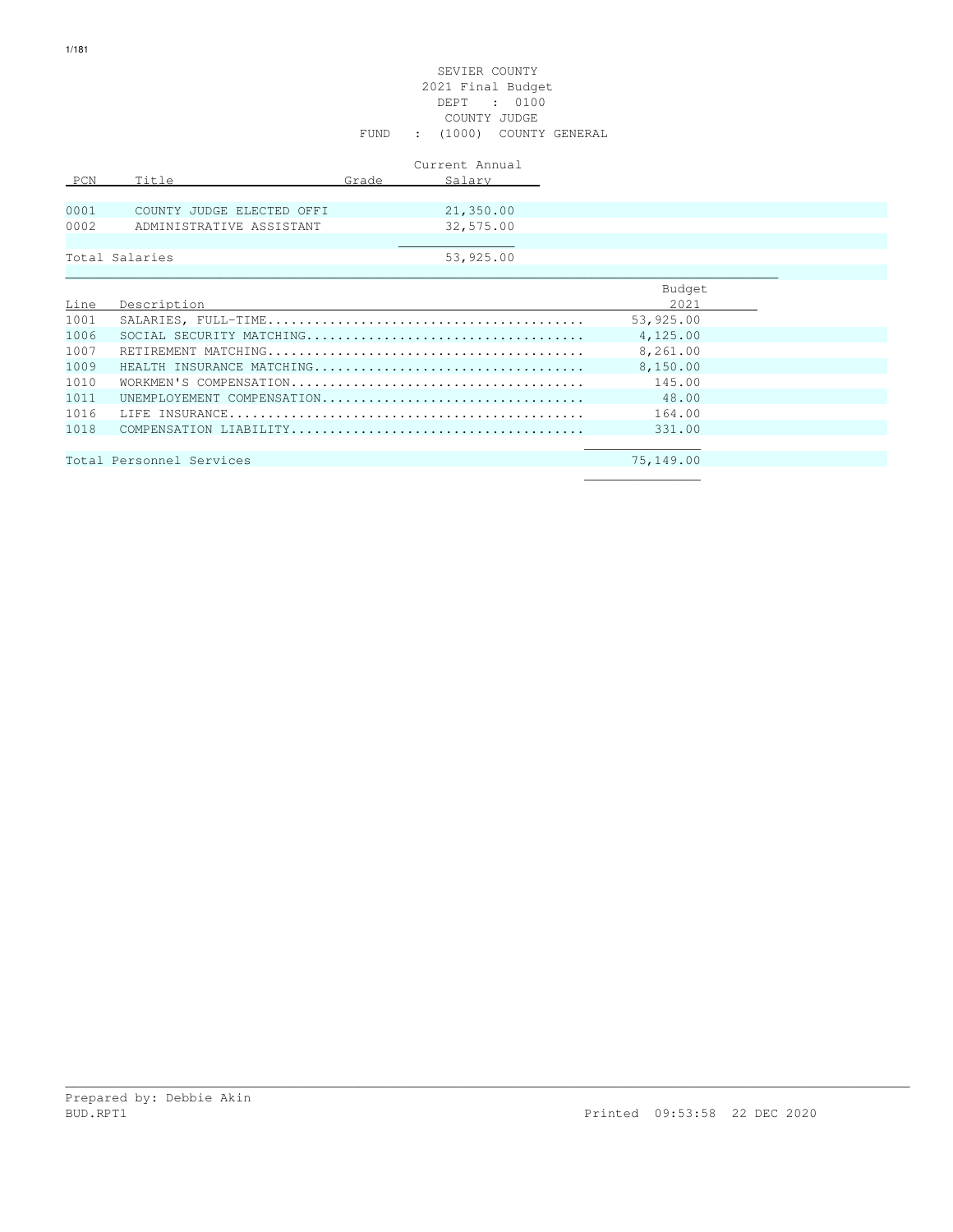# SEVIER COUNTY 2021 Final Budget DEPT : 0100 COUNTY JUDGE FUND : (1000) COUNTY GENERAL

|      |                                                    | Budget<br>2.021 |  |
|------|----------------------------------------------------|-----------------|--|
| Line | Description                                        |                 |  |
|      | Section 2:<br>Supplies                             |                 |  |
|      |                                                    |                 |  |
| 2001 |                                                    | 3,000.00        |  |
| 2002 |                                                    | 500.00          |  |
| 2023 |                                                    | 200.00          |  |
|      |                                                    |                 |  |
|      | Total Supplies                                     | 3,700.00        |  |
|      |                                                    |                 |  |
|      | Section 3: Other Charges                           |                 |  |
|      |                                                    |                 |  |
| 3009 | OTHER PROFESSIONAL SERVICES                        | 5,000.00        |  |
| 3020 | TELEPHONE & FAX - LANDLINE                         | 3,500.00        |  |
| 3021 |                                                    | 220.00          |  |
| 3022 |                                                    | 1,400.00        |  |
| 3023 |                                                    | 500.00          |  |
| 3030 |                                                    | 500.00          |  |
| 3040 | ADVERTISING & PUBLICATION                          | 1,500.00        |  |
| 3054 |                                                    | 145.00          |  |
| 3073 | LEASE - MACHINERY & EOUIPMENT                      | 55.00           |  |
| 3090 |                                                    | 7,000.00        |  |
| 3094 |                                                    | 2,000.00        |  |
| 3095 |                                                    | 1,200.00        |  |
| 3100 |                                                    | 33,000.00       |  |
| 3101 |                                                    | 1,200.00        |  |
| 3102 | COMPUTER SOFTWARE, SUPPORT & MAINTENANCE AGREEMENT | 6,000.00        |  |
|      | Total Other Charges                                | 63,220.00       |  |
|      |                                                    |                 |  |
|      | Section 4: Capital Outlay                          |                 |  |
|      |                                                    |                 |  |
| 4004 |                                                    | 2,226.00        |  |
|      | Total Capital Outlay                               | 2,226.00        |  |
|      |                                                    |                 |  |
|      | Dept 0100 Total Budget                             | 144,295.00      |  |
|      |                                                    | =============== |  |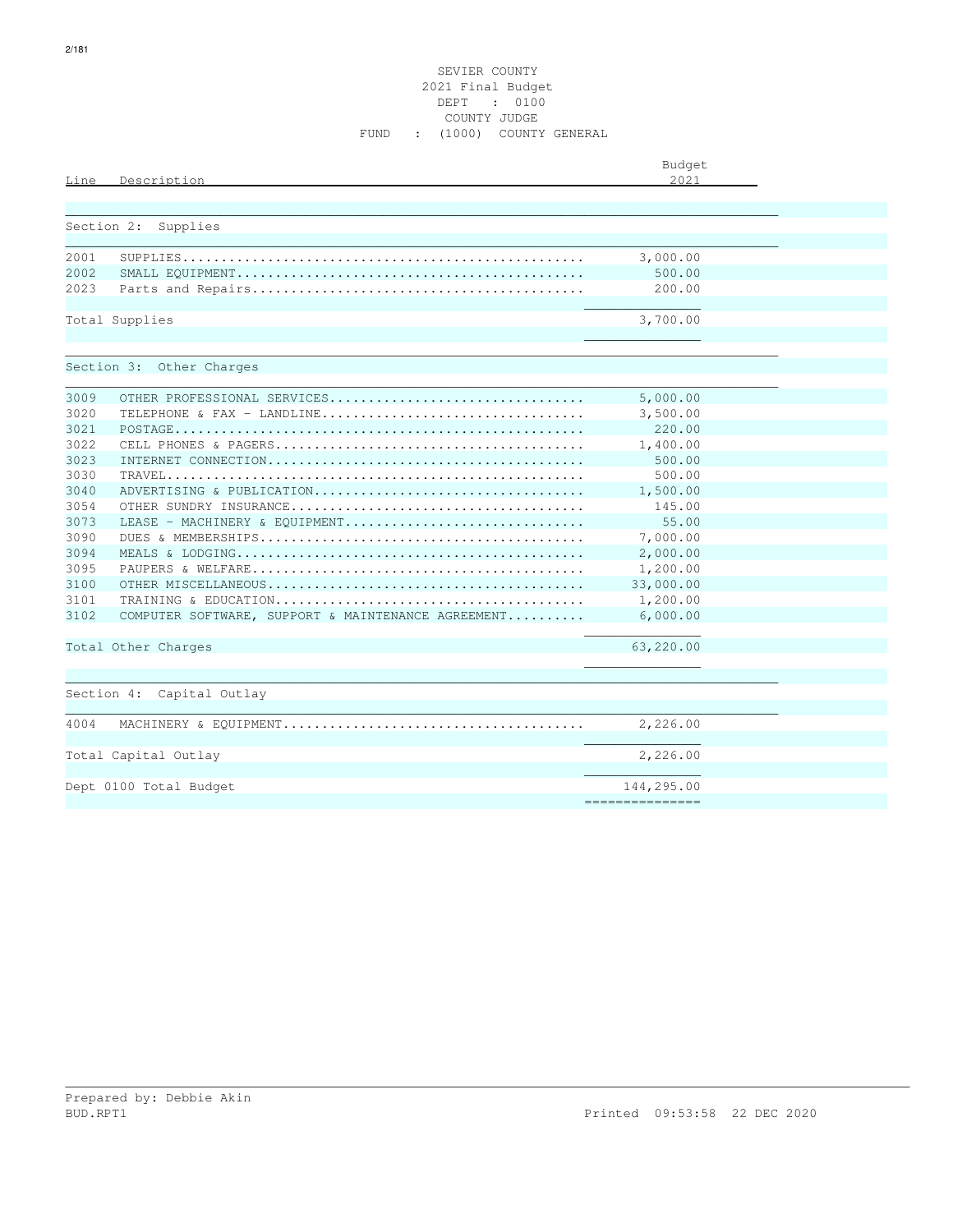# SEVIER COUNTY 2021 Final Budget DEPT : 0101 COUNTY CLERK FUND : (1000) COUNTY GENERAL

|      |                           |       | Current Annual |
|------|---------------------------|-------|----------------|
| PCN  | Title                     | Grade | Salary         |
|      |                           |       |                |
| 0001 | COUNTY CLERK ELECTED OFFI |       | 51,027.00      |
| 0002 | CHIEF DEPUTY CLERK        |       | 30,529.00      |
| 0003 | DEPUTY CLERK              |       | 26,947.00      |
| 0005 | PART TIME CLERICAL        |       | 0.00           |
|      |                           |       |                |
|      | Total Salaries            |       | 108,503.00     |

|      |                                       | Budget     |
|------|---------------------------------------|------------|
| Line | Description                           | 2021       |
| 1001 |                                       | 108,503.00 |
| 1002 |                                       | 3,000.00   |
| 1005 | OVERTIME & OTHER PREMIUM COMPENSATION | 500.00     |
| 1006 |                                       | 8,300.00   |
| 1007 |                                       | 16,623.00  |
| 1009 | HEALTH INSURANCE MATCHING             | 18,112.00  |
| 1010 |                                       | 170.00     |
| 1011 | UNEMPIOYEMENT COMPENSATION            | 105.00     |
| 1016 |                                       | 366.00     |
| 1018 |                                       | 1,099.00   |
|      |                                       |            |
|      | Total Personnel Services              | 156,778.00 |

\_\_\_\_\_\_\_\_\_\_\_\_\_\_\_\_\_\_\_\_\_\_\_\_\_\_\_\_\_\_\_\_\_\_\_\_\_\_\_\_\_\_\_\_\_\_\_\_\_\_\_\_\_\_\_\_\_\_\_\_\_\_\_\_\_\_\_\_\_\_\_\_\_\_\_\_\_\_\_\_\_\_\_\_\_\_\_\_\_\_\_\_\_\_\_\_\_\_\_\_\_\_\_\_\_\_\_\_\_

 $\mathcal{L}_\text{max}$  , and the contract of the contract of the contract of the contract of the contract of the contract of the contract of the contract of the contract of the contract of the contract of the contract of the contr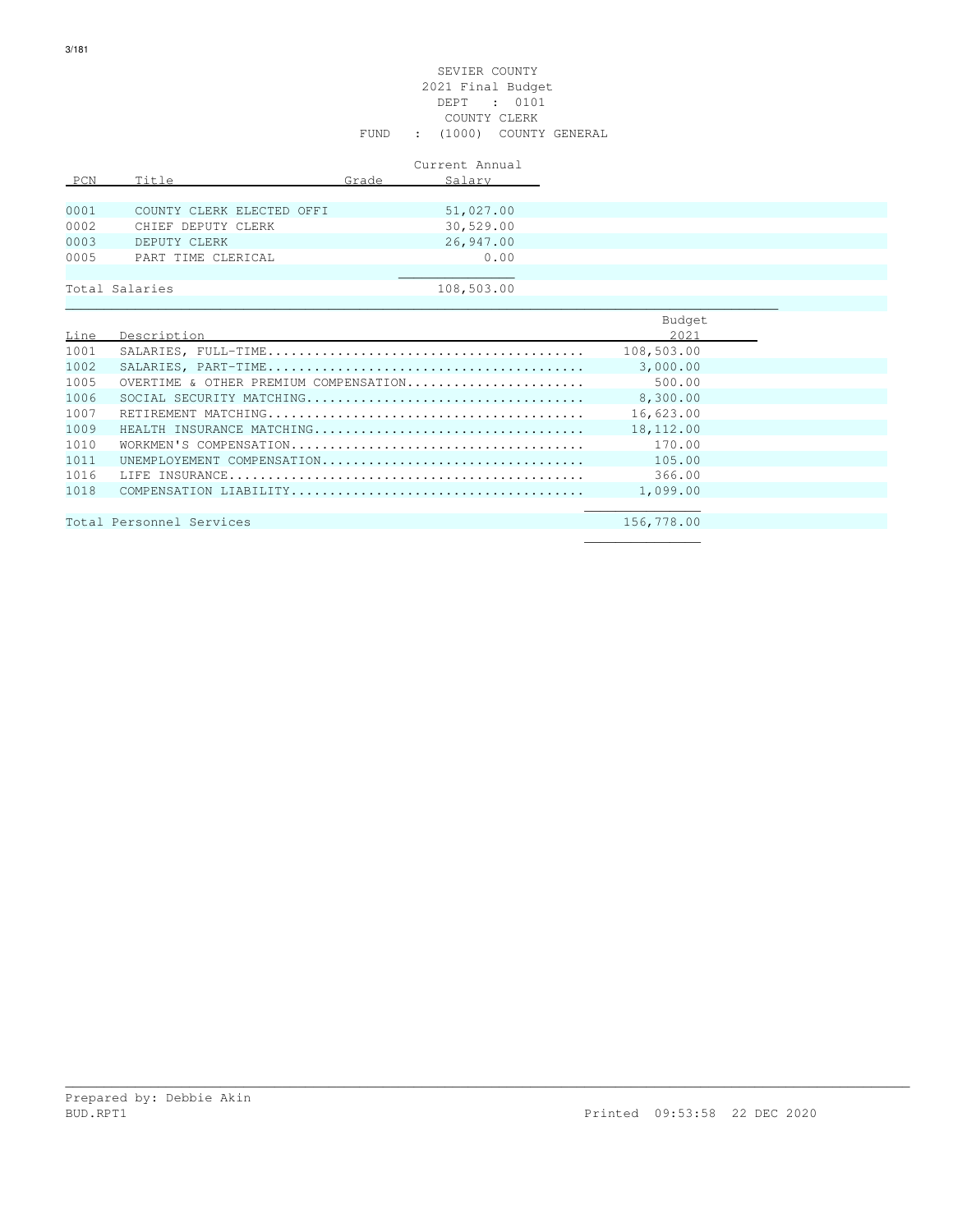# SEVIER COUNTY 2021 Final Budget DEPT : 0101 COUNTY CLERK FUND : (1000) COUNTY GENERAL

| Line | Description                                        | Budget<br>2021  |  |
|------|----------------------------------------------------|-----------------|--|
|      | Section 2:<br>Supplies                             |                 |  |
| 2001 |                                                    | 4,000.00        |  |
| 2002 |                                                    | 500.00          |  |
| 2006 |                                                    | 600.00          |  |
| 2007 |                                                    | 100.00          |  |
| 2024 | MAINTENANCE & SERVICE CONTRACTS                    | 1,000.00        |  |
|      |                                                    |                 |  |
|      | Total Supplies                                     | 6,200.00        |  |
|      | Section 3: Other Charges                           |                 |  |
|      |                                                    |                 |  |
| 3009 | OTHER PROFESSIONAL SERVICES                        | 1,000.00        |  |
| 3020 | TELEPHONE & FAX - LANDLINE                         | 2,500.00        |  |
| 3021 |                                                    | 2,164.00        |  |
| 3023 |                                                    | 2,500.00        |  |
| 3030 |                                                    | 1,000.00        |  |
| 3040 | ADVERTISING & PUBLICATION                          | 500.00          |  |
| 3054 |                                                    | 300.00          |  |
| 3073 | LEASE - MACHINERY & EOUIPMENT                      | 800.00          |  |
| 3080 |                                                    | 250.00          |  |
| 3090 |                                                    | 250.00          |  |
| 3094 |                                                    | 1,000.00        |  |
| 3100 |                                                    | 500.00          |  |
| 3101 |                                                    | 500.00          |  |
| 3102 | COMPUTER SOFTWARE, SUPPORT & MAINTENANCE AGREEMENT | 15,340.00       |  |
|      | Total Other Charges                                | 28,604.00       |  |
|      |                                                    |                 |  |
|      | Section 4: Capital Outlay                          |                 |  |
|      |                                                    |                 |  |
| 4004 |                                                    | 2,000.00        |  |
|      |                                                    |                 |  |
|      | Total Capital Outlay                               | 2,000.00        |  |
|      |                                                    | 193,582.00      |  |
|      | Dept 0101 Total Budget                             | =============== |  |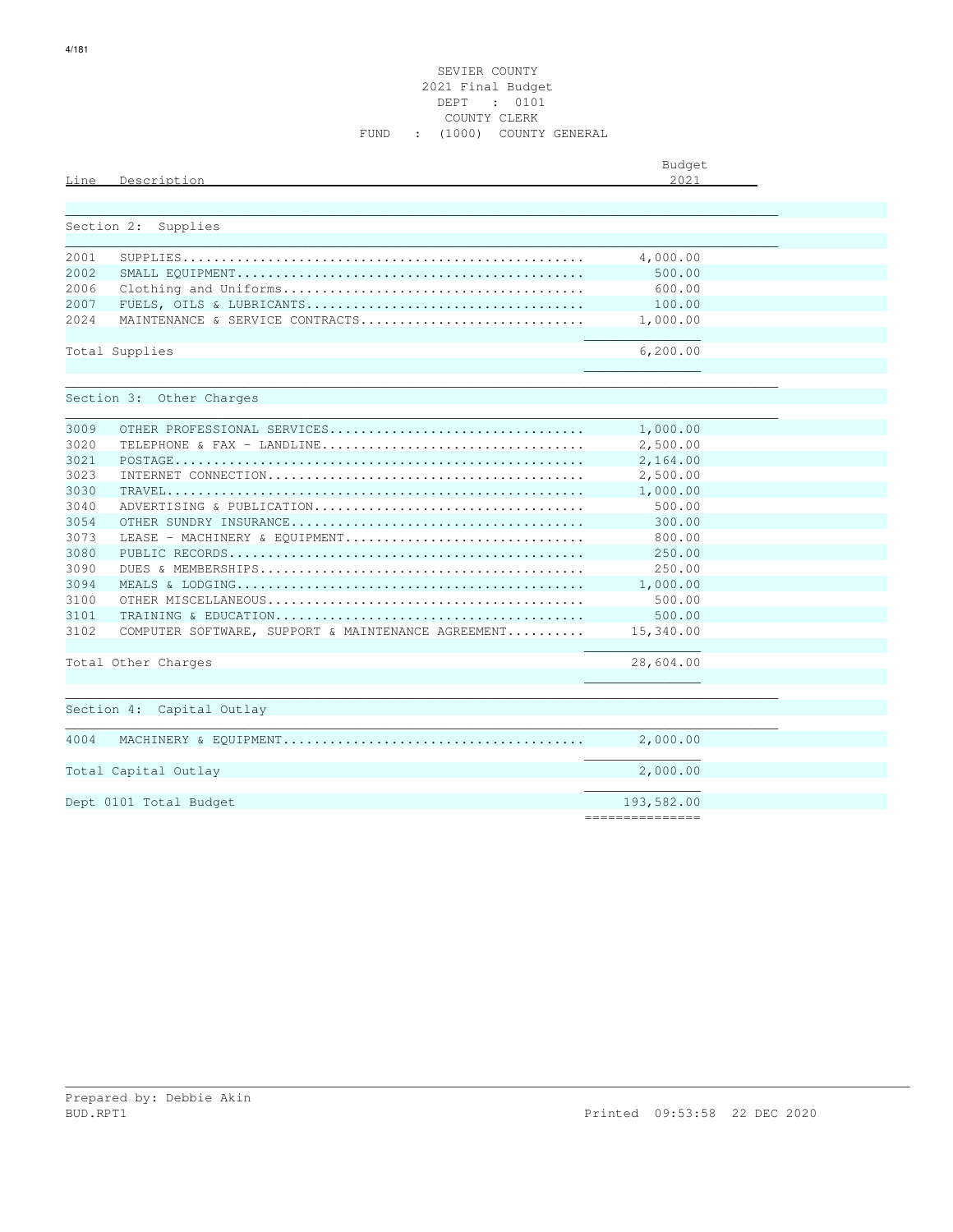# SEVIER COUNTY 2021 Final Budget DEPT : 0102 CIRCUIT CLERK FUND : (1000) COUNTY GENERAL

|      |                           |       | Current Annual |
|------|---------------------------|-------|----------------|
| PCN  | Title                     | Grade | Salary         |
|      |                           |       |                |
| 0001 | CIRCUIT CLERK ELECTED OFF |       | 51,027.00      |
| 0002 | CHIEF DEPUTY CLERK        |       | 29,725.00      |
| 0003 | DEPUTY CLERK              |       | 25,688.00      |
|      |                           |       |                |
|      | Total Salaries            |       | 106,440.00     |

|      |                           | Budget     |
|------|---------------------------|------------|
| Line | Description               | 2021       |
| 1001 |                           | 106,440.00 |
| 1006 |                           | 8,143.00   |
| 1007 |                           | 17,583.00  |
| 1009 | HEALTH INSURANCE MATCHING | 18,112.00  |
| 1010 |                           | 163.00     |
| 1011 | UNEMPLOYMENT COMPENSATION | 105.00     |
| 1016 |                           | 365.00     |
| 1017 |                           | 6.00       |
| 1018 |                           | 100.00     |
| 1025 |                           | 5,932,00   |
|      |                           |            |

\_\_\_\_\_\_\_\_\_\_\_\_\_\_\_\_\_\_\_\_\_\_\_\_\_\_\_\_\_\_\_\_\_\_\_\_\_\_\_\_\_\_\_\_\_\_\_\_\_\_\_\_\_\_\_\_\_\_\_\_\_\_\_\_\_\_\_\_\_\_\_\_\_\_\_\_\_\_\_\_\_\_\_\_\_\_\_\_\_\_\_\_\_\_\_\_\_\_\_\_\_\_\_\_\_\_\_\_\_

Total Personnel Services 156,949.00  $\mathcal{L}_\mathcal{L}$  , we can assume that the contract of the contract of the contract of the contract of the contract of the contract of the contract of the contract of the contract of the contract of the contract of the contr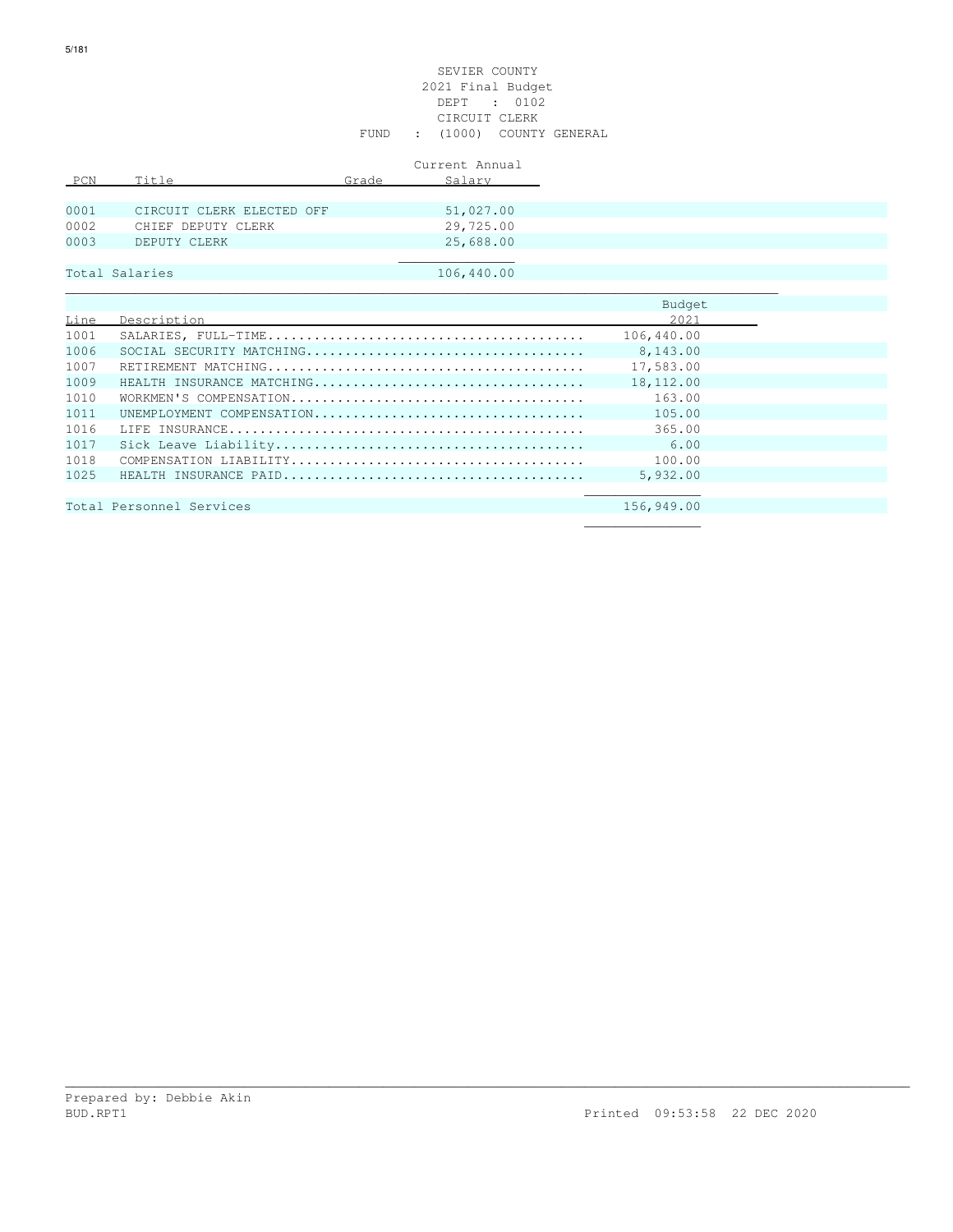# SEVIER COUNTY 2021 Final Budget DEPT : 0102 CIRCUIT CLERK FUND : (1000) COUNTY GENERAL

| Line       | Description                                             | Budget<br>2021 |  |
|------------|---------------------------------------------------------|----------------|--|
| Section 2: | Supplies                                                |                |  |
| 2001       |                                                         | 4,000.00       |  |
| 2002       |                                                         | 600.00         |  |
| 2005       |                                                         | 230.00         |  |
| 2020       | BUILDING MATERIALS & SUPPLIES                           | 500.00         |  |
| 2.024      | MAINTENANCE & SERVICE CONTRACTS                         | 1,650.00       |  |
|            | Total Supplies                                          | 6,980.00       |  |
| 3009       | Section 3: Other Charges<br>OTHER PROFESSIONAL SERVICES | 250.00         |  |
| 3020       | TELEPHONE & FAX - LANDLINE                              | 3,000.00       |  |
| 3021       |                                                         | 3,000.00       |  |
| 3023       |                                                         | 800.00         |  |
| 3030       |                                                         | 800.00         |  |
| 3040       | ADVERTISING & PUBLICATION                               | 100.00         |  |
| 3054       |                                                         | 216.00         |  |
| 3073       | LEASE - MACHINERY & EOUIPMENT                           | 3,500.00       |  |
| 3080       |                                                         | 1,500.00       |  |
| 3090       |                                                         | 150.00         |  |
| 3094       |                                                         | 2,000.00       |  |
| 3100       |                                                         | 500.00         |  |
| 3101       |                                                         | 500.00         |  |
|            | Total Other Charges                                     | 16,316.00      |  |
|            | Dept 0102 Total Budget                                  | 180,245.00     |  |

\_\_\_\_\_\_\_\_\_\_\_\_\_\_\_\_\_\_\_\_\_\_\_\_\_\_\_\_\_\_\_\_\_\_\_\_\_\_\_\_\_\_\_\_\_\_\_\_\_\_\_\_\_\_\_\_\_\_\_\_\_\_\_\_\_\_\_\_\_\_\_\_\_\_\_\_\_\_\_\_\_\_\_\_\_\_\_\_\_\_\_\_\_\_\_\_\_\_\_\_\_\_\_\_\_\_\_\_\_

===============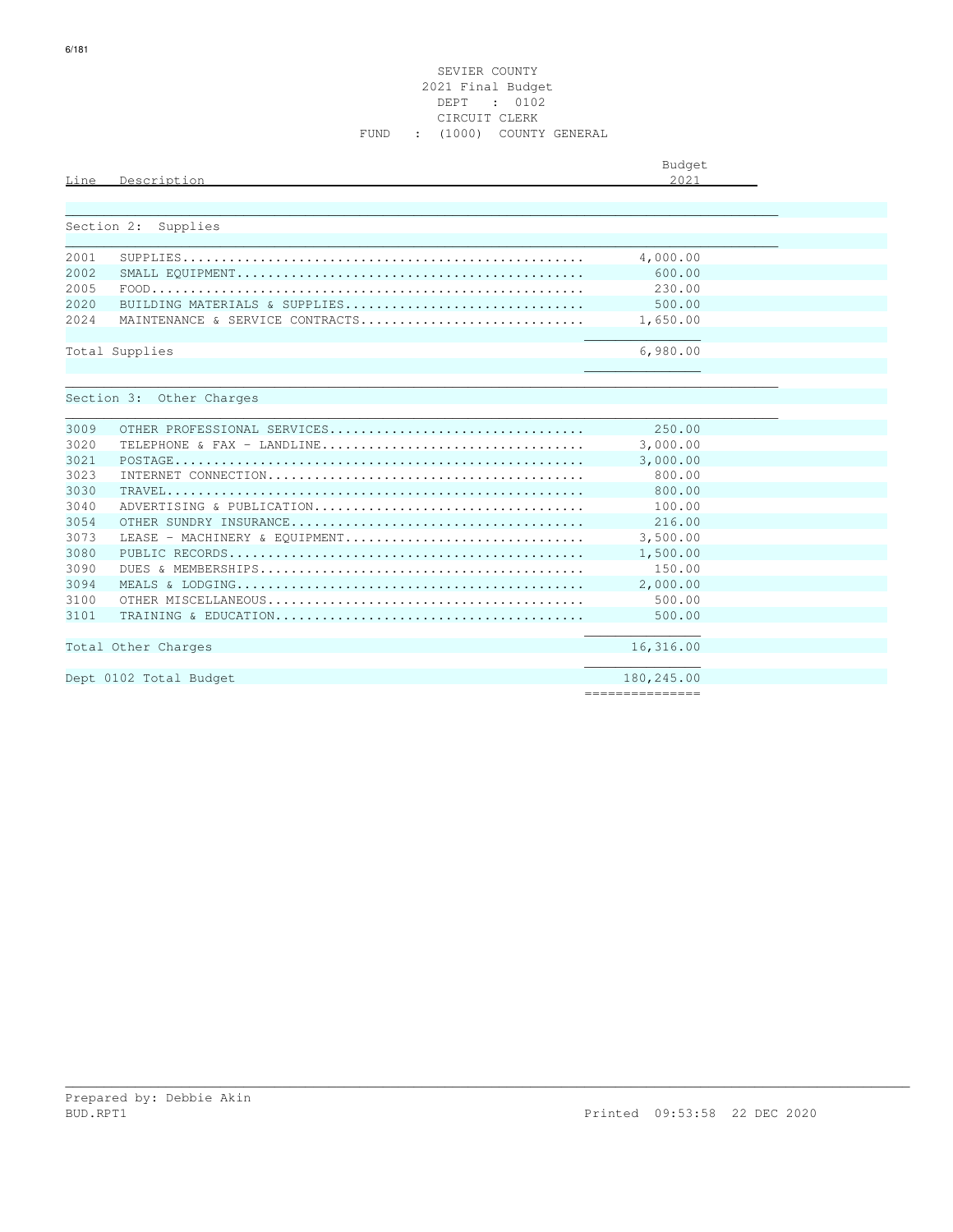# SEVIER COUNTY 2021 Final Budget DEPT : 0103 TREASURER FUND : (1000) COUNTY GENERAL

|      |                           |       | Current Annual |
|------|---------------------------|-------|----------------|
| PCN  | Title                     | Grade | Salary         |
|      |                           |       |                |
| 0001 | TREASURER ELECTED OFFICIA |       | 43,911.00      |
| 0002 | TREASURER - DEPUTY        |       | 16,810.00      |
|      |                           |       |                |
|      | Total Salaries            |       | 60,721.00      |

|      |                           | Budget    |
|------|---------------------------|-----------|
| Line | Description               | 2021      |
| 1001 |                           | 43,911.00 |
| 1002 |                           | 16,810.00 |
| 1006 |                           | 4,645.00  |
| 1007 |                           | 7.825.00  |
| 1009 | HEALTH INSURANCE MATCHING | 6.142.00  |
| 1010 |                           | 93.00     |
| 1011 | UNEMPLOYMENT COMPENSATION | 70.00     |
| 1016 |                           | 122.00    |
|      |                           |           |
|      | Total Personnel Services  | 79,618.00 |
|      |                           |           |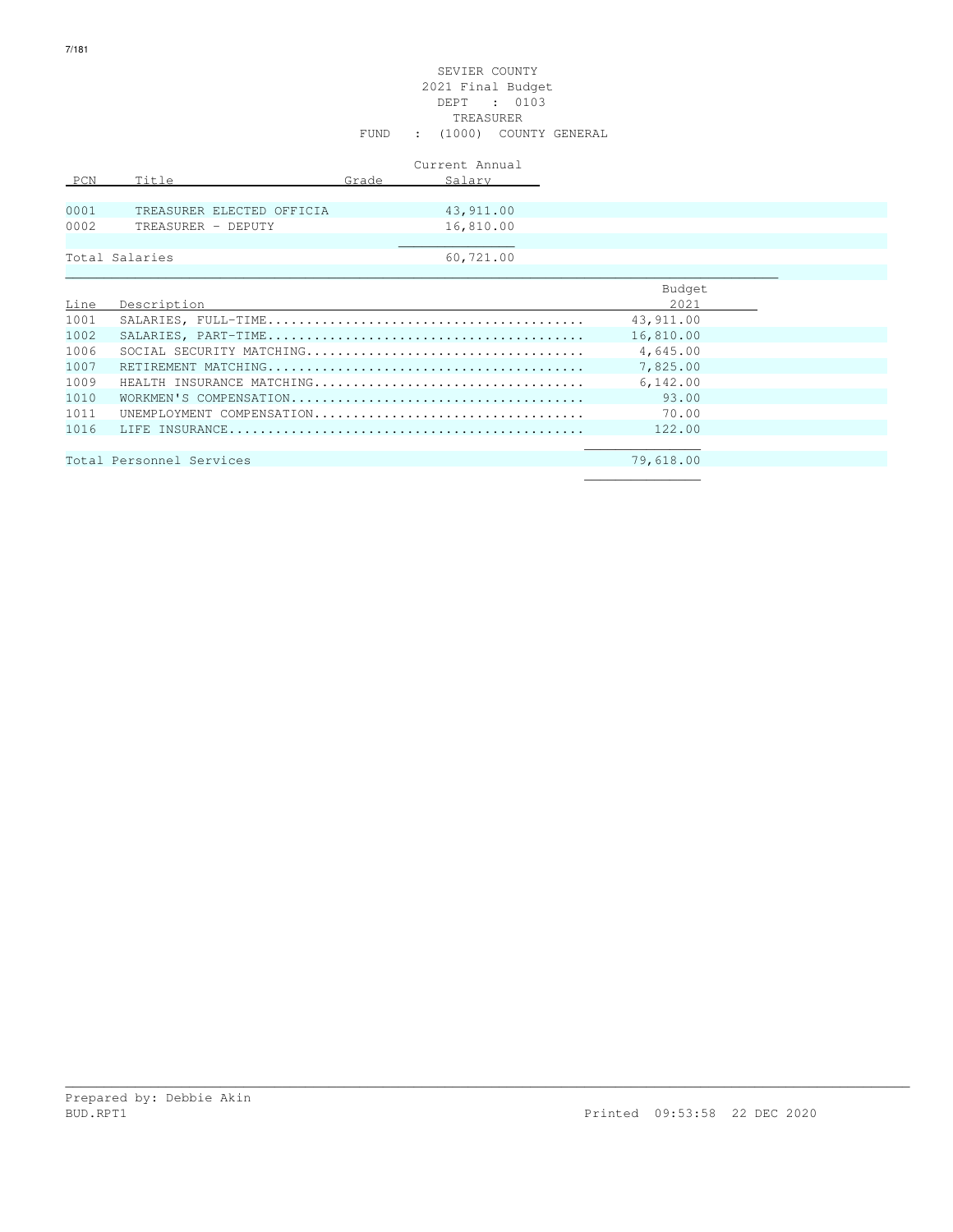# SEVIER COUNTY 2021 Final Budget DEPT : 0103 TREASURER FUND : (1000) COUNTY GENERAL

| Line       | Description                                                                                                 | Budget<br>2021  |
|------------|-------------------------------------------------------------------------------------------------------------|-----------------|
|            |                                                                                                             |                 |
| Section 2: | Supplies                                                                                                    |                 |
| 2001       |                                                                                                             | 1,500.00        |
| 2002       |                                                                                                             | 500.00          |
|            | Total Supplies                                                                                              | 2,000.00        |
|            |                                                                                                             |                 |
|            | Section 3: Other Charges                                                                                    |                 |
| 3020       | TELEPHONE & FAX - LANDLINE                                                                                  | 700.00          |
| 3021       |                                                                                                             | 115.00          |
| 3023       |                                                                                                             | 1,500.00        |
| 3030       | $\texttt{TRAVEL}\dots\dots\dots\dots\dots\dots\dots\dots\dots\dots\dots\dots\dots\dots\dots\dots\dots\dots$ | 500.00          |
| 3054       |                                                                                                             | 144.00          |
| 3073       | LEASE - MACHINERY & EQUIPMENT                                                                               | 25.00           |
| 3090       |                                                                                                             | 300.00          |
| 3094       |                                                                                                             | 800.00          |
| 3101       |                                                                                                             | 500.00          |
| 3102       | COMPUTER SOFTWARE, SUPPORT & MAINTENANCE                                                                    | 6,000.00        |
|            | Total Other Charges                                                                                         | 10,584.00       |
|            |                                                                                                             |                 |
|            | Dept 0103 Total Budget                                                                                      | 92,202.00       |
|            |                                                                                                             | =============== |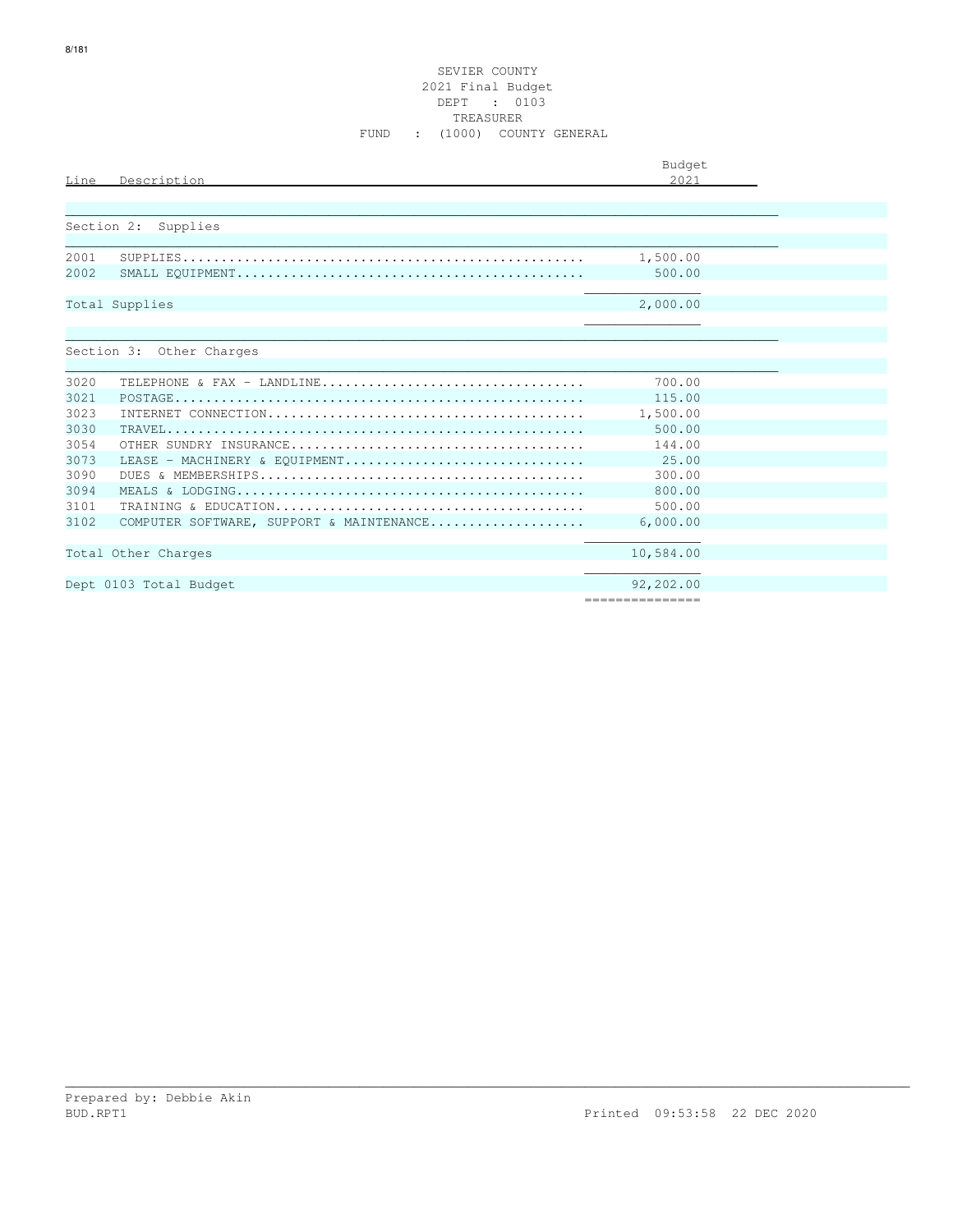#### SEVIER COUNTY 2021 Final Budget DEPT : 0104 COLLECTOR FUND : (1000) COUNTY GENERAL

|      |                           |       | Current Annual |
|------|---------------------------|-------|----------------|
| PCN  | Title                     | Grade | Salary         |
|      |                           |       |                |
| 0001 | TAX COLLECTOR ELECTED OFF |       | 29,208.00      |
| 0002 | CHIEF DEPUTY COLLECTOR    |       | 30,476.00      |
| 0003 | DEPUTY COLLECTOR          |       | 28,032.00      |
|      |                           |       |                |
|      | Total Salaries            |       | 87,716.00      |

|      |                                       | Budget     |
|------|---------------------------------------|------------|
| Line | Description                           | 2021       |
| 1001 |                                       | 87,716.00  |
| 1005 | OVERTIME & OTHER PREMIUM COMPENSATION | 2,500.00   |
| 1006 |                                       | 6,902,00   |
| 1007 |                                       | 13,821.00  |
| 1009 | HEALTH INSURANCE MATCHING             | 15,094.00  |
| 1010 |                                       | 797.00     |
| 1011 | UNEMPIOYMENT COMPENSATION             | 87.50      |
| 1016 |                                       | 304.50     |
| 1017 |                                       | 1,952.00   |
| 1018 |                                       | 558.51     |
|      |                                       |            |
|      | Total Personnel Services              | 129,732.51 |
|      |                                       |            |

| Total Personnel Services |  |  |  | 129,732.51 |
|--------------------------|--|--|--|------------|
|                          |  |  |  |            |
|                          |  |  |  |            |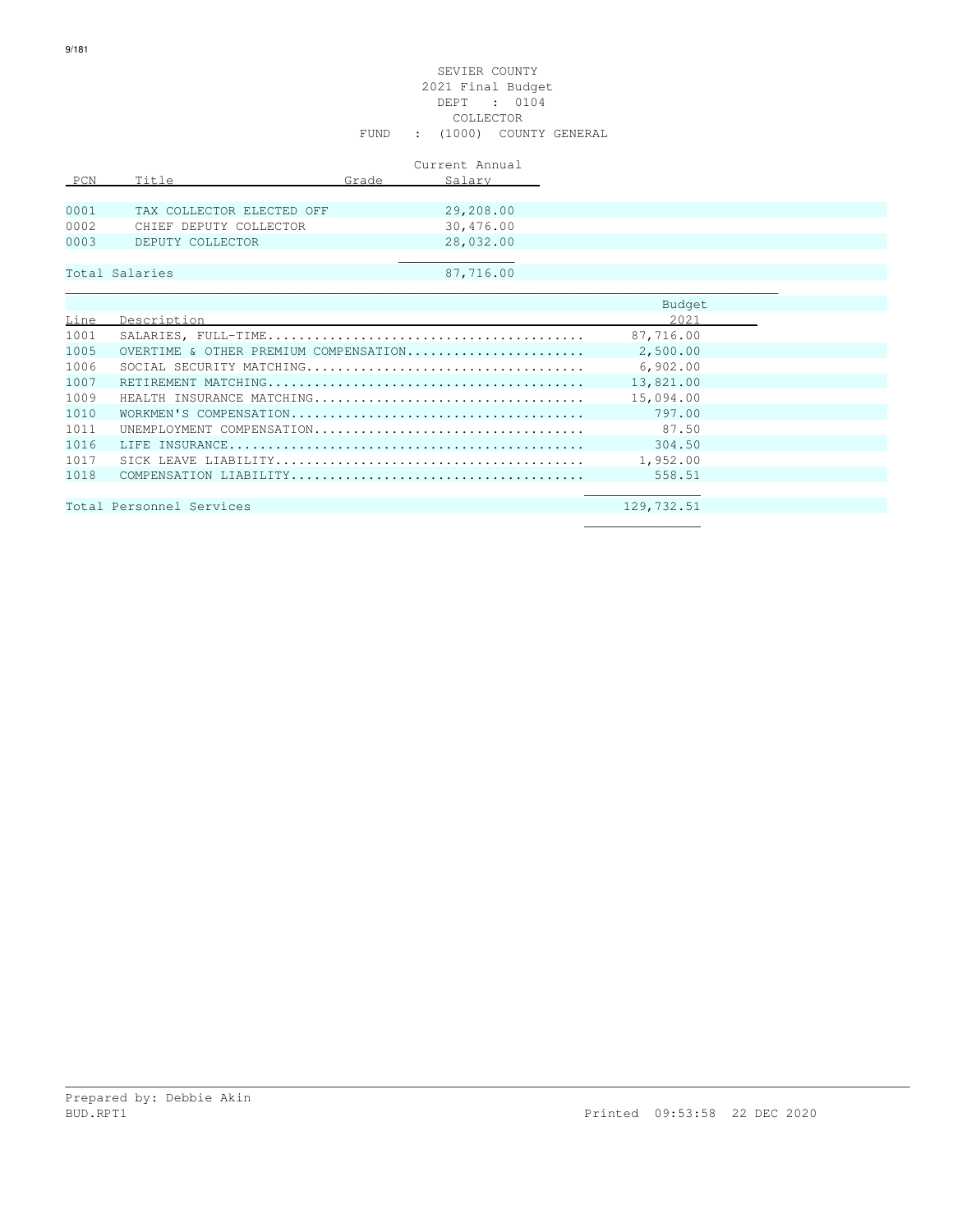# SEVIER COUNTY 2021 Final Budget DEPT : 0104 COLLECTOR FUND : (1000) COUNTY GENERAL

|            |                               | Budget          |
|------------|-------------------------------|-----------------|
| Line       | Description                   | 2.021           |
|            |                               |                 |
| Section 2: | Supplies                      |                 |
|            |                               |                 |
| 2001       |                               | 4,000.00        |
|            |                               |                 |
|            | Total Supplies                | 4,000.00        |
|            |                               |                 |
|            |                               |                 |
|            | Section 3: Other Charges      |                 |
| 3003       |                               | 200.00          |
| 3020       | TELEPHONE & FAX - LANDLINE    | 2,500.00        |
| 3021       |                               | 8,262.00        |
| 3023       |                               | 500.00          |
| 3030       |                               | 440.00          |
| 3040       | ADVERTISING & PUBLICATION     | 8,000.00        |
| 3054       |                               | 186.00          |
| 3073       | LEASE - MACHINERY & EOUIPMENT | 1,511.00        |
| 3090       |                               | 100.00          |
| 3094       |                               | 500.00          |
| 3100       |                               | 1,000.00        |
|            |                               |                 |
|            | Total Other Charges           | 23,199.00       |
|            |                               |                 |
|            | Dept 0104 Total Budget        | 156, 931.51     |
|            |                               | =============== |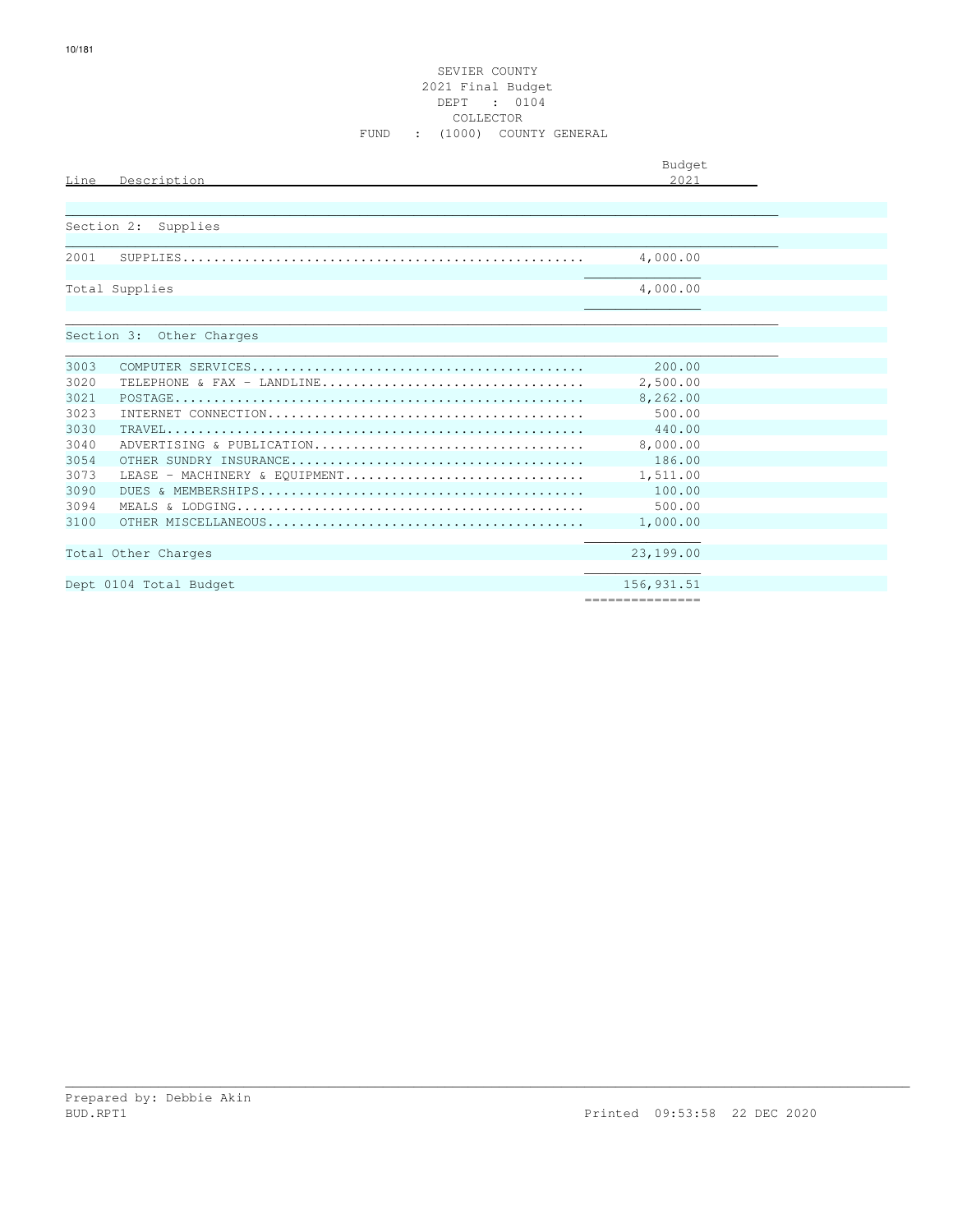# SEVIER COUNTY 2021 Final Budget DEPT : 0105 ASSESSOR FUND : (1000) COUNTY GENERAL

|      |                           |       | Current Annual |
|------|---------------------------|-------|----------------|
| PCN  | Title                     | Grade | Salary         |
| 0001 | ASSESSOR ELECTED OFFICIAL |       | 43, 911.00     |
| 0002 | DEPUTY ASSESSOR           |       | 24,465.00      |
| 0003 | DEPUTY ASSESSOR           |       | 23,985.00      |
| 0004 | PART TIME DEPUTY ASSESSOR |       | 0.00           |
| 0005 | DEPUTY ASSESSOR           |       | 0.00           |
|      |                           |       |                |
|      | Total Salaries            |       | 92,361.00      |

|      |                           | Budget    |
|------|---------------------------|-----------|
| Line | Description               | 2021      |
| 1001 |                           | 92,361.00 |
| 1006 |                           | 7,066.00  |
| 1007 |                           | 15,248.00 |
| 1009 | HEALTH INSURANCE MATCHING | 18,112.00 |
| 1010 |                           | 812.00    |
| 1011 | UNEMPIOYMENT COMPENSATION | 105.00    |
| 1016 |                           | 365.00    |
| 1018 |                           | 987.00    |
|      |                           |           |

\_\_\_\_\_\_\_\_\_\_\_\_\_\_\_\_\_\_\_\_\_\_\_\_\_\_\_\_\_\_\_\_\_\_\_\_\_\_\_\_\_\_\_\_\_\_\_\_\_\_\_\_\_\_\_\_\_\_\_\_\_\_\_\_\_\_\_\_\_\_\_\_\_\_\_\_\_\_\_\_\_\_\_\_\_\_\_\_\_\_\_\_\_\_\_\_\_\_\_\_\_\_\_\_\_\_\_\_\_

Total Personnel Services 135,056.00  $\mathcal{L}_\mathcal{L}$  , we can assume that the contract of the contract of the contract of the contract of the contract of the contract of the contract of the contract of the contract of the contract of the contract of the contr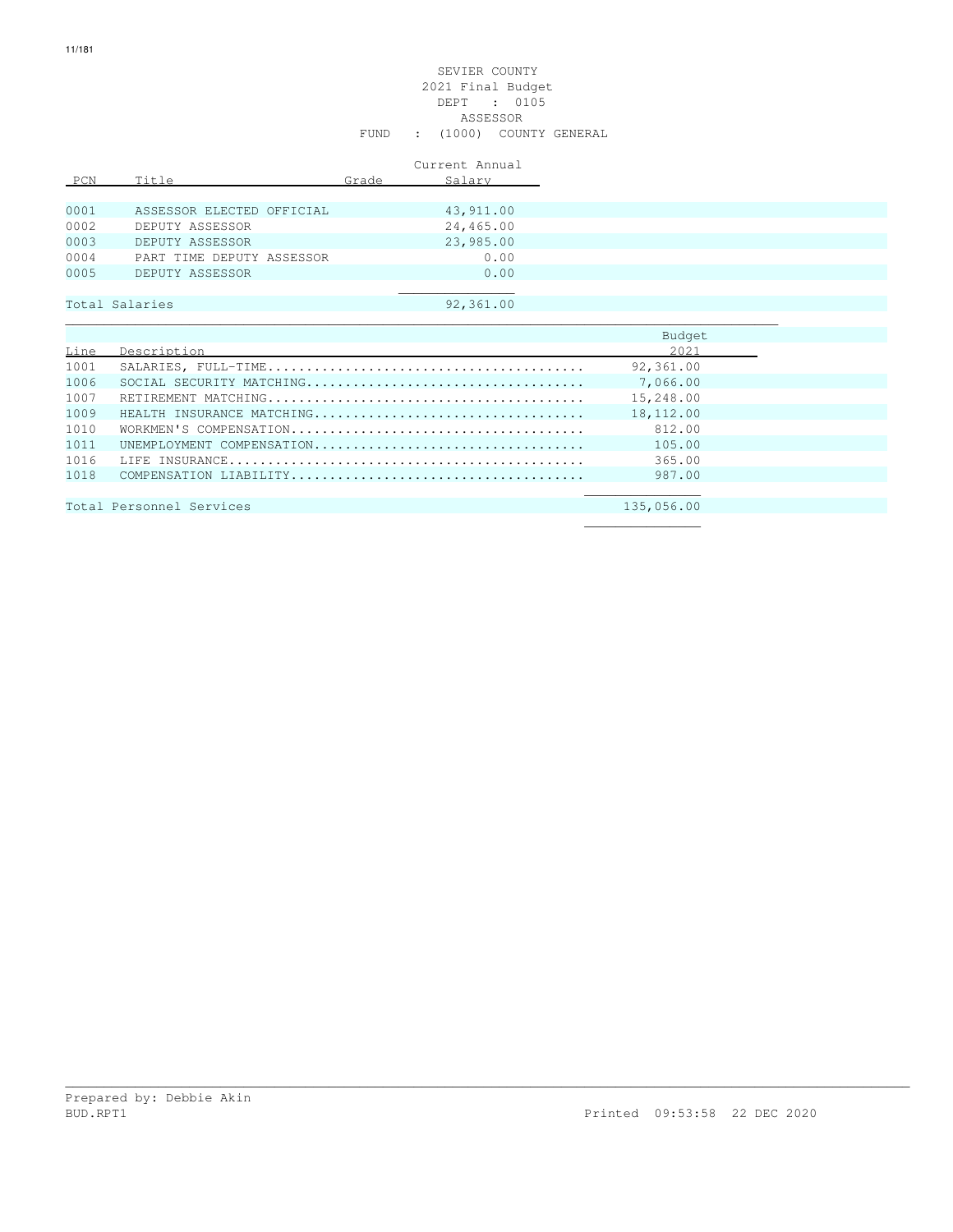# SEVIER COUNTY 2021 Final Budget DEPT : 0105 ASSESSOR FUND : (1000) COUNTY GENERAL

| Line       | Description                                        | Budget<br>2021  |  |
|------------|----------------------------------------------------|-----------------|--|
|            |                                                    |                 |  |
| Section 2: | Supplies                                           |                 |  |
| 2001       |                                                    | 5,000.00        |  |
| 2002       |                                                    | 2,000.00        |  |
|            | Total Supplies                                     | 7,000.00        |  |
|            | Section 3: Other Charges                           |                 |  |
| 3008       |                                                    | 98,001.00       |  |
| 3009       | OTHER PROFESSIONAL SERVICES                        | 1,000.00        |  |
| 3020       | TELEPHONE & FAX - LANDLINE                         | 2,200.00        |  |
| 3021       |                                                    | 1,929.00        |  |
| 3023       |                                                    | 1,800.00        |  |
| 3030       |                                                    | 2,500.00        |  |
| 3040       | ADVERTISING & PUBLICATION                          | 1,800.00        |  |
| 3054       |                                                    | 225.00          |  |
| 3073       | LEASE - MACHINERY & EOUIPMENT                      | 243.00          |  |
| 3090       |                                                    | 1,200.00        |  |
| 3094       |                                                    | 3,000.00        |  |
| 3101       |                                                    | 5,000.00        |  |
| 3102       | COMPUTER SOFTWARE, SUPPORT & MAINTENANCE AGREEMENT | 38,000.00       |  |
|            | Total Other Charges                                | 156,898.00      |  |
|            |                                                    |                 |  |
|            | Section 4: Capital Outlay                          |                 |  |
|            | Total Capital Outlay                               |                 |  |
|            | Dept 0105 Total Budget                             | 298,954.00      |  |
|            |                                                    | =============== |  |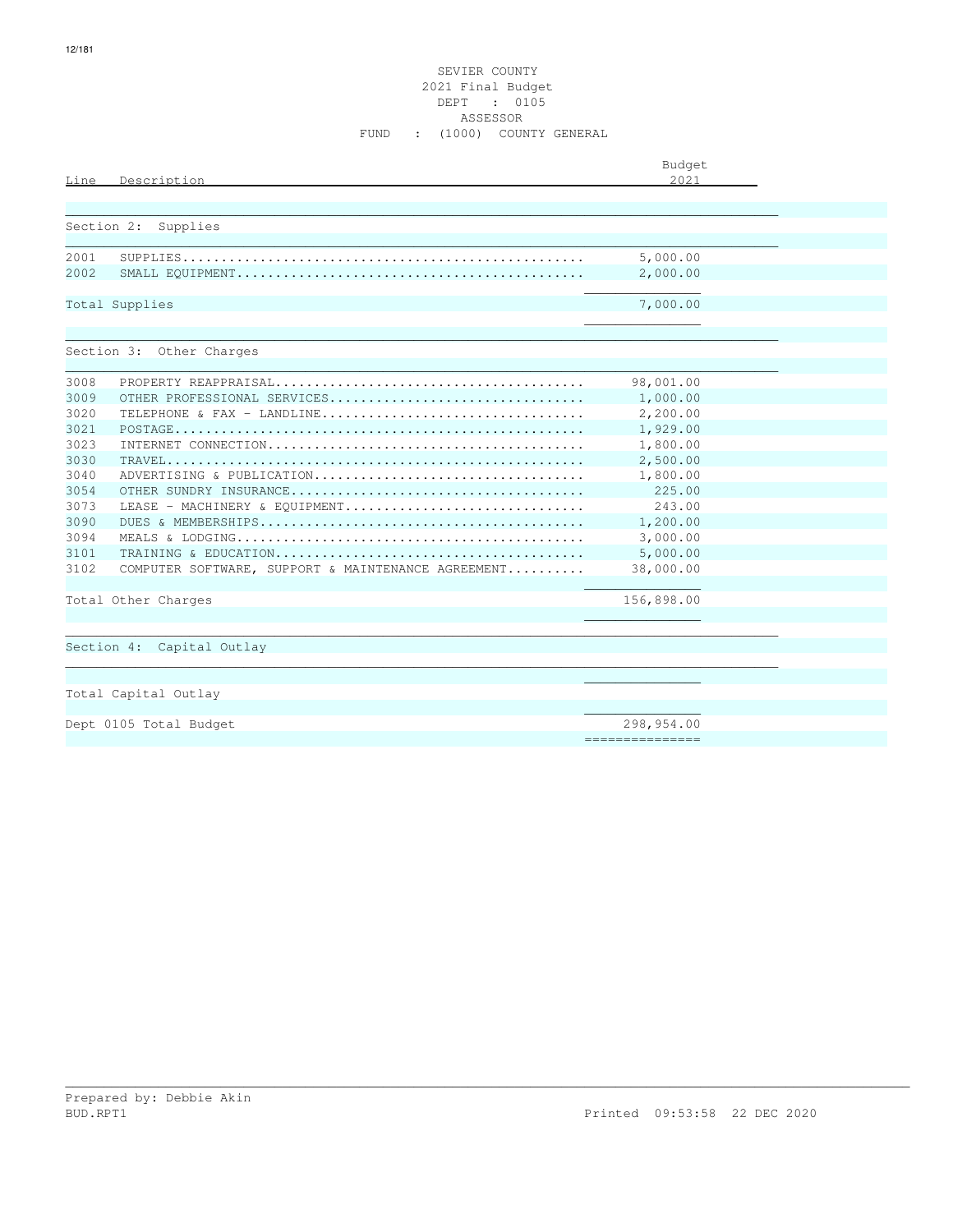|      |                          |       | Current Annual            |          |  |
|------|--------------------------|-------|---------------------------|----------|--|
| PCN  | Title                    | Grade | Salary                    |          |  |
|      |                          |       |                           |          |  |
| 0001 | BOARD MEMBER             |       | 0.00                      |          |  |
|      |                          |       |                           |          |  |
|      | Total Salaries           |       | 0.00                      |          |  |
|      |                          |       |                           |          |  |
|      |                          |       |                           | Budget   |  |
| Line | Description              |       |                           | 2021     |  |
| 1002 |                          |       |                           | 2,500.00 |  |
| 1006 |                          |       |                           | 191.00   |  |
| 1010 |                          |       |                           | 2.00     |  |
| 1011 |                          |       | UNEMPLOYMENT COMPENSATION | 175.00   |  |
|      |                          |       |                           |          |  |
|      | Total Personnel Services |       |                           | 2,868.00 |  |
|      |                          |       |                           |          |  |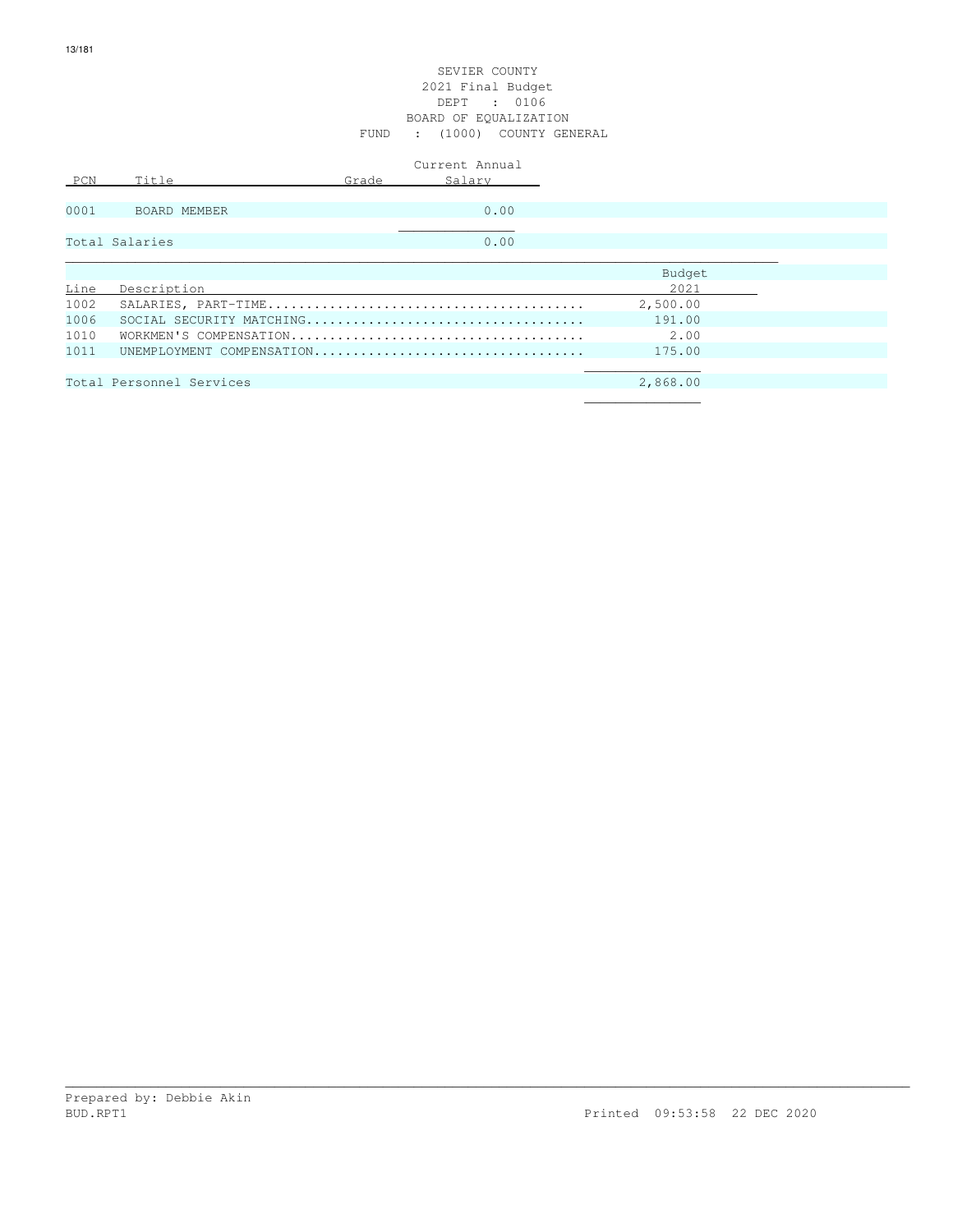# SEVIER COUNTY 2021 Final Budget DEPT : 0106 BOARD OF EQUALIZATION FUND : (1000) COUNTY GENERAL

| Line                                 | Description                                              | Budget<br>2021                                |  |
|--------------------------------------|----------------------------------------------------------|-----------------------------------------------|--|
|                                      | Section 2: Supplies                                      |                                               |  |
| 2001<br>3021                         |                                                          | 200.00<br>50.00                               |  |
|                                      | Total Supplies                                           | 250.00                                        |  |
|                                      | Section 3: Other Charges                                 |                                               |  |
| 3030<br>3040<br>3054<br>3073<br>3094 | ADVERTISING & PUBLICATION<br>Lease Machinery & Equipment | 300.00<br>500.00<br>360.00<br>25.00<br>250.00 |  |
|                                      | Total Other Charges<br>Dept 0106 Total Budget            | 1,435.00<br>4,553.00<br>===============       |  |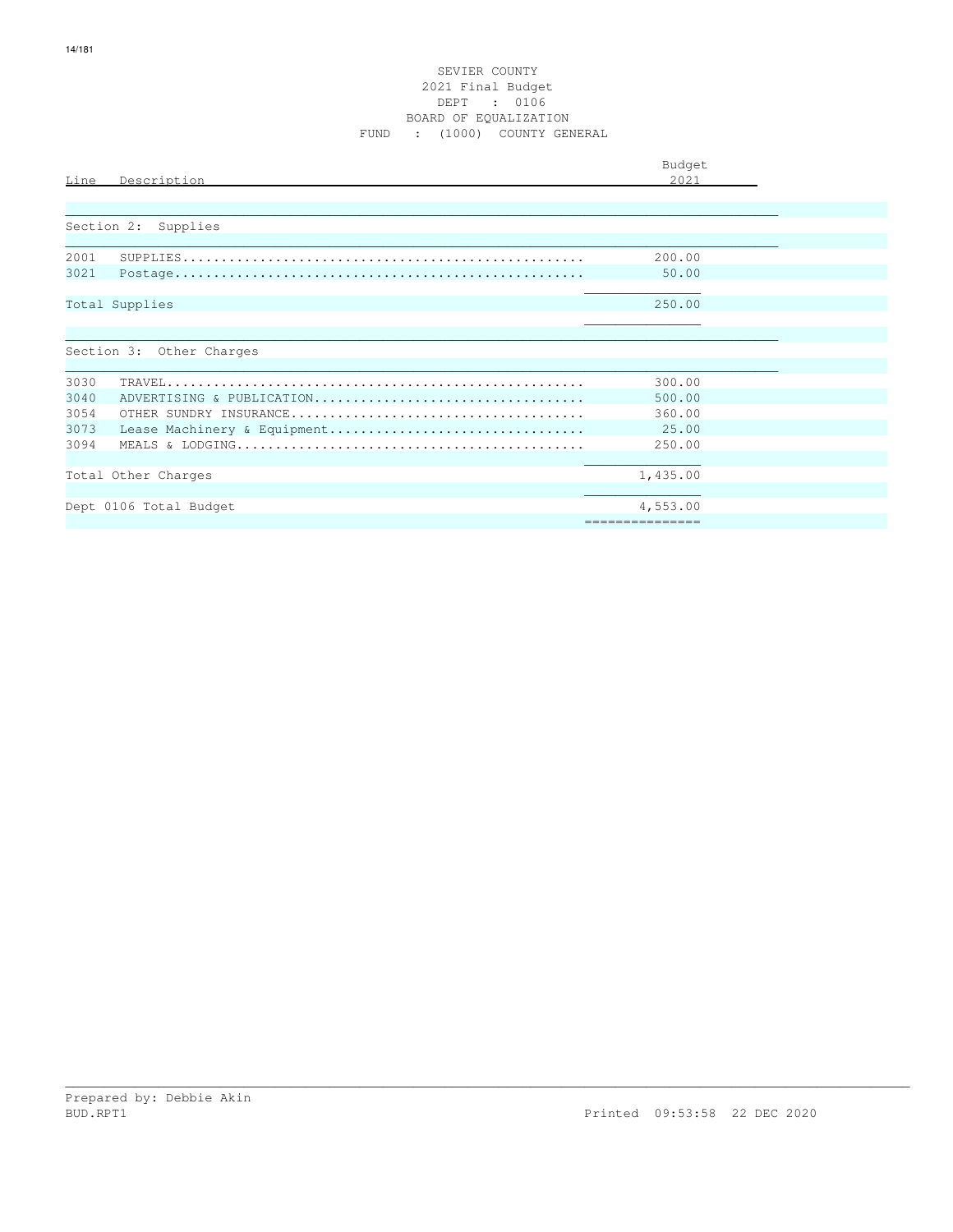|      |                           |       | Current Annual |           |
|------|---------------------------|-------|----------------|-----------|
| PCN  | Title                     | Grade | Salary         |           |
|      |                           |       |                |           |
| 0001 | JUSTICE OF THE PEACE      |       | 30,388.00      |           |
|      |                           |       |                |           |
|      | Total Salaries            |       | 30,388.00      |           |
|      |                           |       |                |           |
|      |                           |       |                | Budget    |
| Line | Description               |       |                | 2.021     |
| 1002 |                           |       |                | 30,388.00 |
| 1006 |                           |       |                | 1,966.00  |
| 1009 | HEALTH INSURANCE MATCHING |       |                | 945.00    |
| 1010 |                           |       |                | 40.00     |
|      |                           |       |                |           |
|      | Total Personnel Services  |       |                | 33,339.00 |
|      |                           |       |                |           |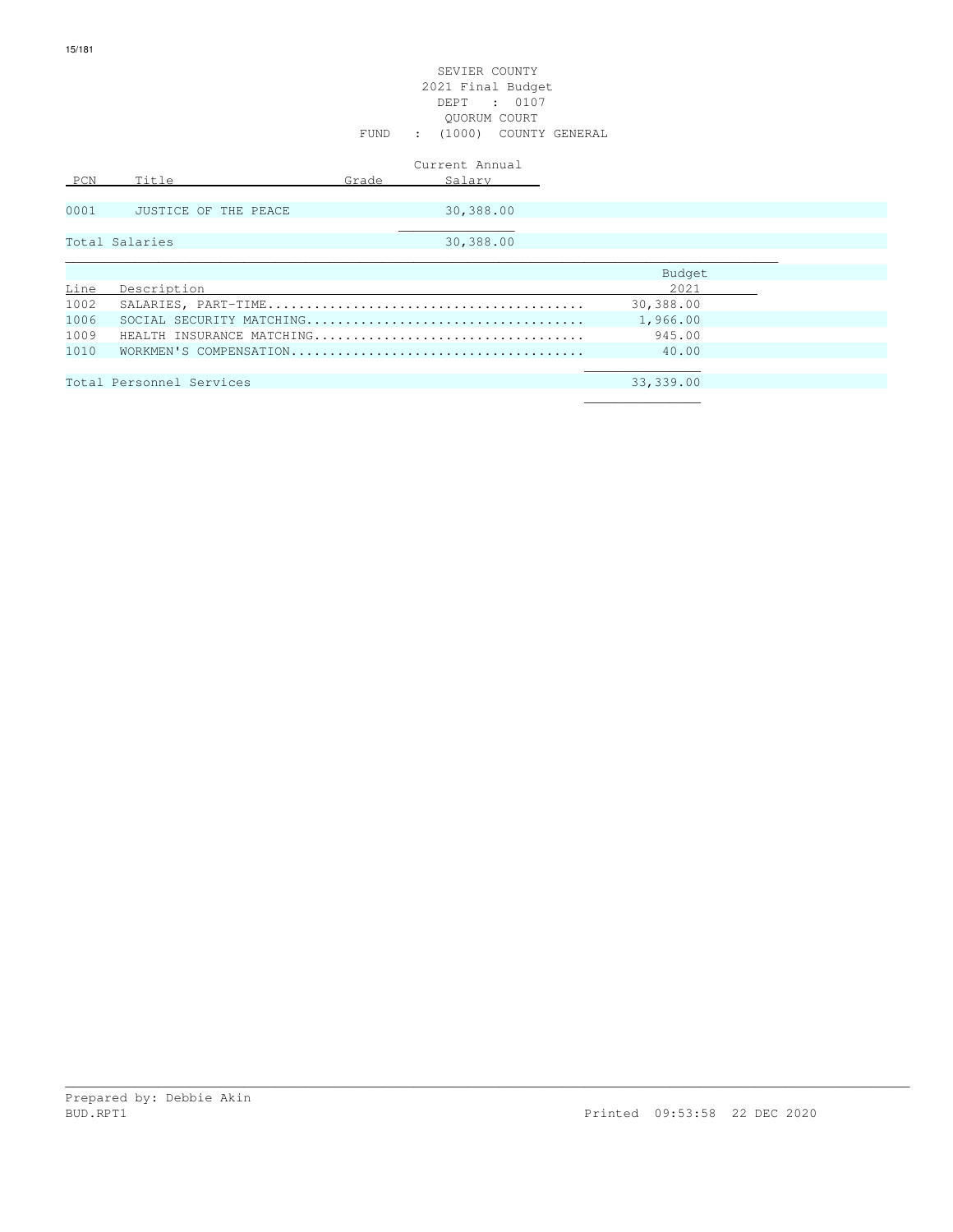# SEVIER COUNTY 2021 Final Budget DEPT : 0107 QUORUM COURT FUND : (1000) COUNTY GENERAL

| Line | Description                   | Budget<br>2.021 |  |
|------|-------------------------------|-----------------|--|
|      | Section 2: Supplies           |                 |  |
| 2001 |                               | 500.00          |  |
| 2002 |                               | 750.00          |  |
|      | Total Supplies                | 1,250.00        |  |
|      | Section 3: Other Charges      |                 |  |
| 3021 |                               | 100.00          |  |
| 3023 |                               | 2,500.00        |  |
| 3030 |                               | 475.00          |  |
| 3040 | ADVERTISING & PUBLICATION     | 2,500.00        |  |
| 3054 |                               | 650.00          |  |
| 3073 | LEASE - MACHINERY & EOUIPMENT | 25.00           |  |
| 3090 |                               | 135.00          |  |
| 3100 |                               | 100,000.00      |  |
|      | Total Other Charges           | 106,385.00      |  |
|      |                               |                 |  |
|      | Section 4: Capital Outlay     |                 |  |
|      |                               |                 |  |
|      | Total Capital Outlay          |                 |  |
|      |                               |                 |  |
|      | Dept 0107 Total Budget        | 140,974.00      |  |
|      |                               | =============== |  |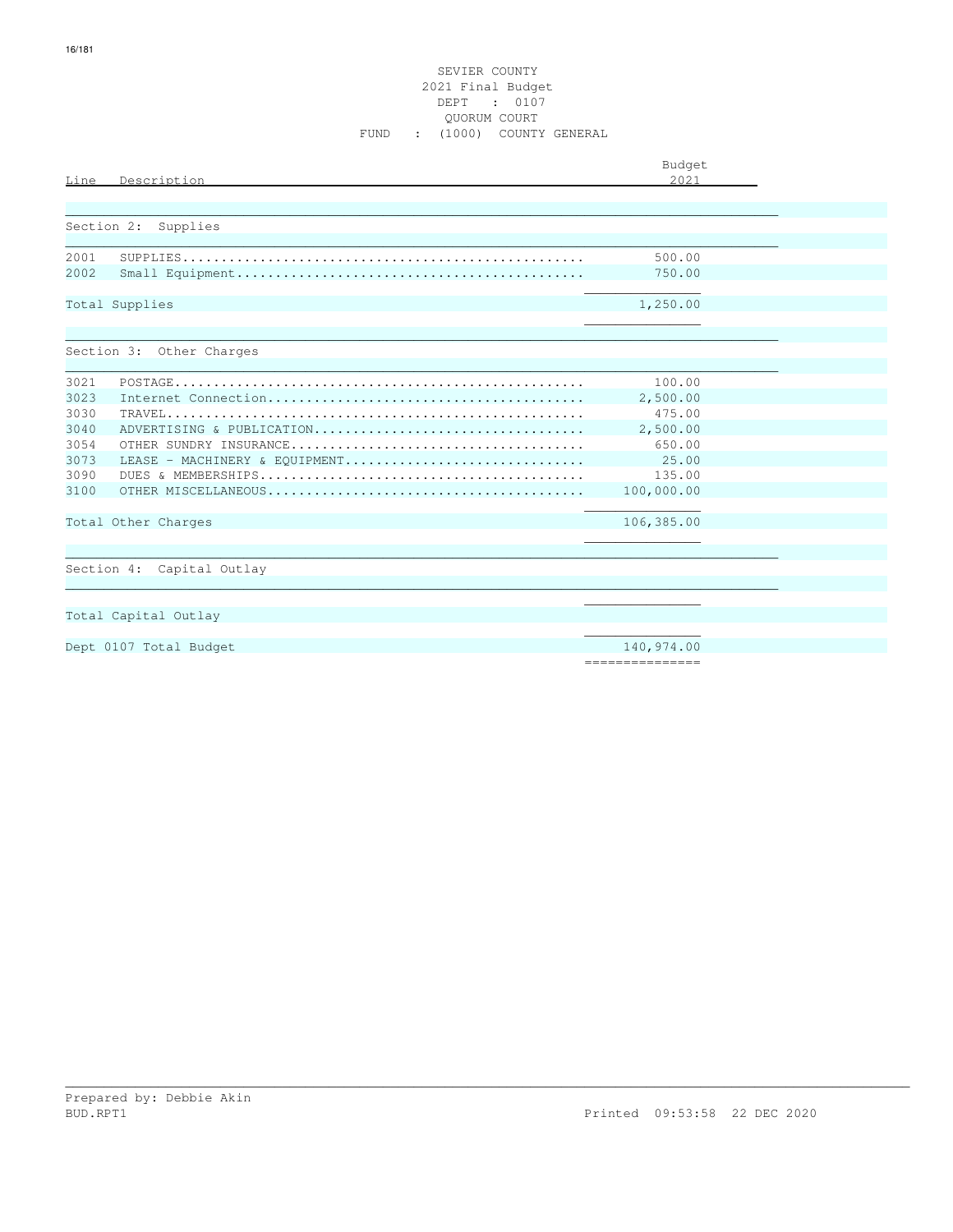# SEVIER COUNTY 2021 Final Budget DEPT : 0108 COURTHOUSE MAINTENANCE FUND : (1000) COUNTY GENERAL

|      |                  |       | Current Annual |  |
|------|------------------|-------|----------------|--|
| PCN  | Title            | Grade | Salary         |  |
|      |                  |       |                |  |
| 0001 | JANITOR          |       | 29,000.00      |  |
| 0002 | JANITOR          |       | 29,000.00      |  |
|      |                  |       |                |  |
|      | Total Salaries   |       | 58,000.00      |  |
|      |                  |       |                |  |
|      |                  |       |                |  |
|      | Iing Docorintion |       |                |  |

| Line |                           | 2021 — 2021 — 2021 — 2021 — 2021 — 2021 — 2021 — 2021 — 2022 — 2022 — 2022 — 2022 — 2022 — 2022 — 2022 — 2022 — 2022 — 2022 — 2022 — 2022 — 2022 — 2022 — 2022 — 2022 — 2022 — 2022 — 2022 — 2022 — 2022 — 2022 — 2022 — 2022 — |  |
|------|---------------------------|---------------------------------------------------------------------------------------------------------------------------------------------------------------------------------------------------------------------------------|--|
| 1001 |                           | 58,000.00                                                                                                                                                                                                                       |  |
| 1006 |                           | 4,437.00                                                                                                                                                                                                                        |  |
| 1007 |                           | 8,886.00                                                                                                                                                                                                                        |  |
| 1009 | HEALTH INSURANCE MATCHING | 12,074.00                                                                                                                                                                                                                       |  |
| 1010 |                           | 1,466.00                                                                                                                                                                                                                        |  |
| 1011 | UNEMPLOYMENT COMPENSATION | 70.00                                                                                                                                                                                                                           |  |
| 1016 |                           | 244.00                                                                                                                                                                                                                          |  |
|      |                           |                                                                                                                                                                                                                                 |  |
|      | Total Personnel Services  | 85,177.00                                                                                                                                                                                                                       |  |

\_\_\_\_\_\_\_\_\_\_\_\_\_\_\_\_\_\_\_\_\_\_\_\_\_\_\_\_\_\_\_\_\_\_\_\_\_\_\_\_\_\_\_\_\_\_\_\_\_\_\_\_\_\_\_\_\_\_\_\_\_\_\_\_\_\_\_\_\_\_\_\_\_\_\_\_\_\_\_\_\_\_\_\_\_\_\_\_\_\_\_\_\_\_\_\_\_\_\_\_\_\_\_\_\_\_\_\_\_

 $\mathcal{L}_\mathcal{L}$  , we can assume that the contract of the contract of the contract of the contract of the contract of the contract of the contract of the contract of the contract of the contract of the contract of the contr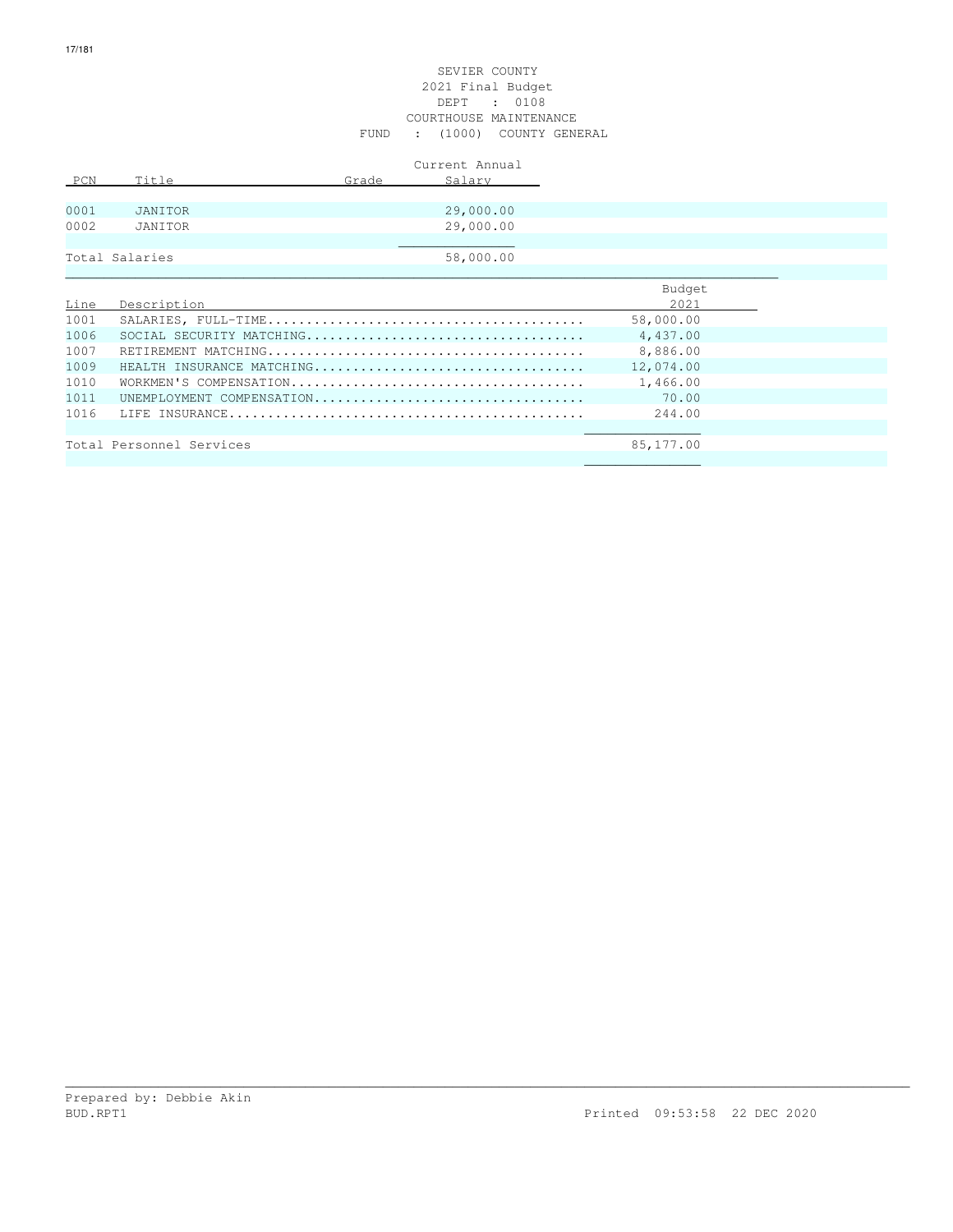|      |          | Budget<br>$\sim$ |
|------|----------|------------------|
| Line | lecorint | つハつ<br>.         |
|      |          |                  |

|       | Section 2: Supplies               |                  |  |
|-------|-----------------------------------|------------------|--|
| 2001  |                                   | 10,000.00        |  |
| 2002  |                                   | 2,000.00         |  |
| 2003  |                                   | 1,000.00         |  |
| 2007  |                                   | 500.00           |  |
| 2008  |                                   | 100.00           |  |
| 2020  | BUILDING MATERIALS & SUPPLIES     | 2,000.00         |  |
| 2021  |                                   | 1,500.00         |  |
| 2.022 |                                   | 1,500.00         |  |
| 2023  |                                   | 50,000.00        |  |
| 2024  | MAINTENANCE & SERVICE CONTRACTS   | 3,000.00         |  |
| 2028  |                                   | 300.00           |  |
| 2029  |                                   | 500.00           |  |
| 2030  |                                   | 5,000.00         |  |
|       |                                   |                  |  |
|       | Total Supplies                    | 77,400.00        |  |
|       |                                   |                  |  |
|       |                                   |                  |  |
|       | Section 3: Other Charges          |                  |  |
| 3007  |                                   | 200.00           |  |
| 3040  | ADVERTISING & PUBLICATION         | 100.00           |  |
| 3052  |                                   | 12,000.00        |  |
| 3054  |                                   | 146.00           |  |
| 3060  |                                   | 25,000.00        |  |
| 3061  |                                   | 500.00           |  |
| 3062  |                                   | 2,000.00         |  |
| 3071  | RENT - MACHINERY AND EQUIPMENT    | 1,000.00         |  |
| 3098  |                                   | 500.00           |  |
| 3100  |                                   | 7,000.00         |  |
|       |                                   |                  |  |
|       | Total Other Charges               | 48,446.00        |  |
|       |                                   |                  |  |
|       |                                   |                  |  |
|       | Section 4: Capital Outlay         |                  |  |
|       |                                   |                  |  |
| 4003  | IMPROVEMENTS OTHER THAN BUILDINGS | 20,000.00        |  |
| 4004  |                                   | 3,500.00         |  |
|       |                                   |                  |  |
|       | Total Capital Outlay              | 23,500.00        |  |
|       |                                   |                  |  |
|       | Dept 0108 Total Budget            | 234,523.00       |  |
|       |                                   | ---------------- |  |
|       |                                   |                  |  |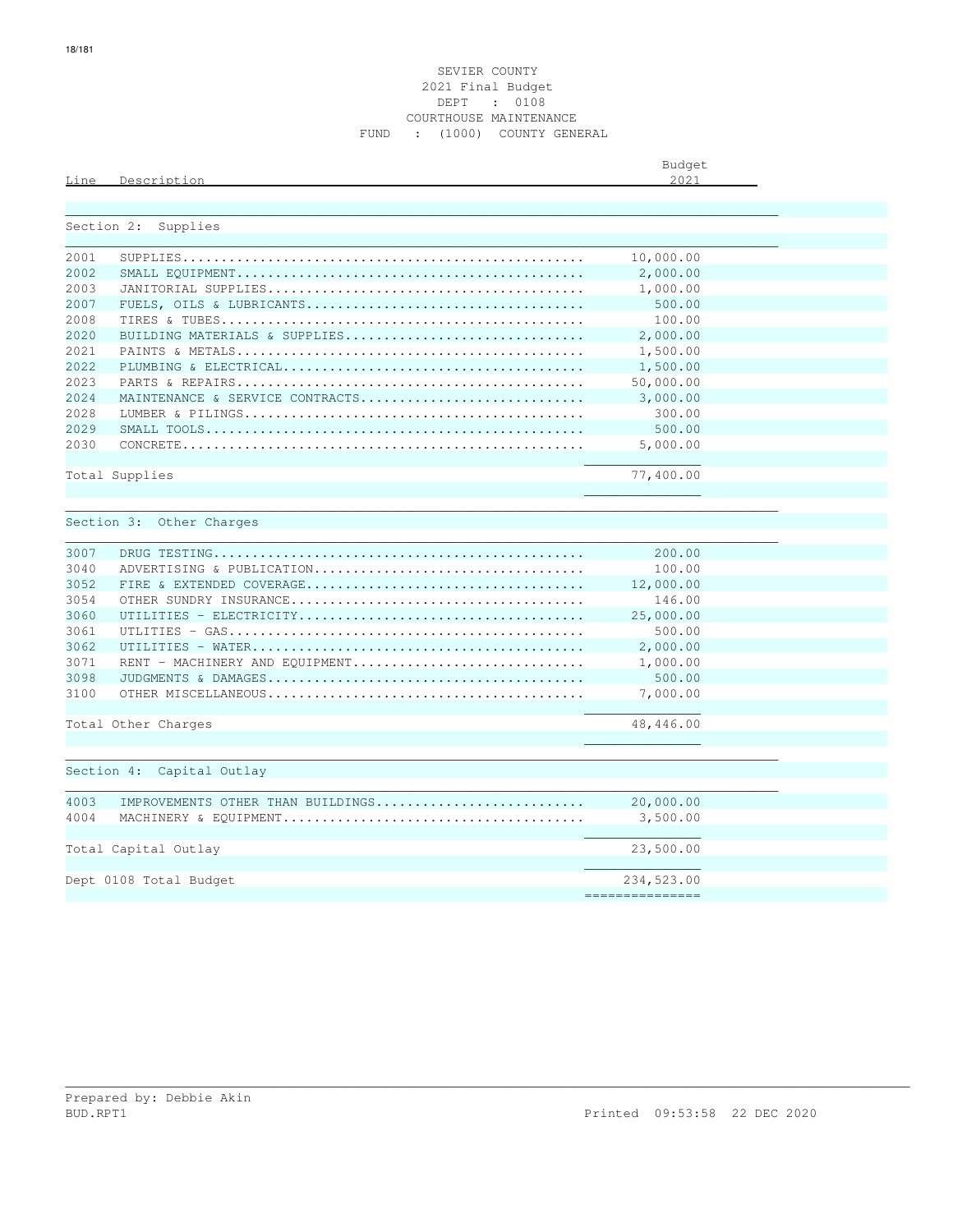# SEVIER COUNTY 2021 Final Budget DEPT : 0109 ELECTION COMMISSION FUND : (1000) COUNTY GENERAL

| PCN  | Title                     | Grade | Current Annual<br>Salary |
|------|---------------------------|-------|--------------------------|
| 001  | ELECTION COMMISSIONER     |       | 5,000.00                 |
| 0002 | Poll Workers              |       | 0.00                     |
| 0500 | Part time Election Cleric |       | 0.00                     |
|      |                           |       |                          |
|      | Total Salaries            |       | 5,000.00                 |
|      |                           |       |                          |
|      |                           |       |                          |

|      |                           | Budget   |
|------|---------------------------|----------|
| Line | Description               | 2021     |
| 1002 |                           | 5,000.00 |
| 1006 |                           | 383.00   |
| 1010 |                           | 15.00    |
| 1011 | UNEMPLOYMENT COMPENSATION | 15.00    |
|      |                           |          |
|      | Total Personnel Services  | 5,413.00 |
|      |                           |          |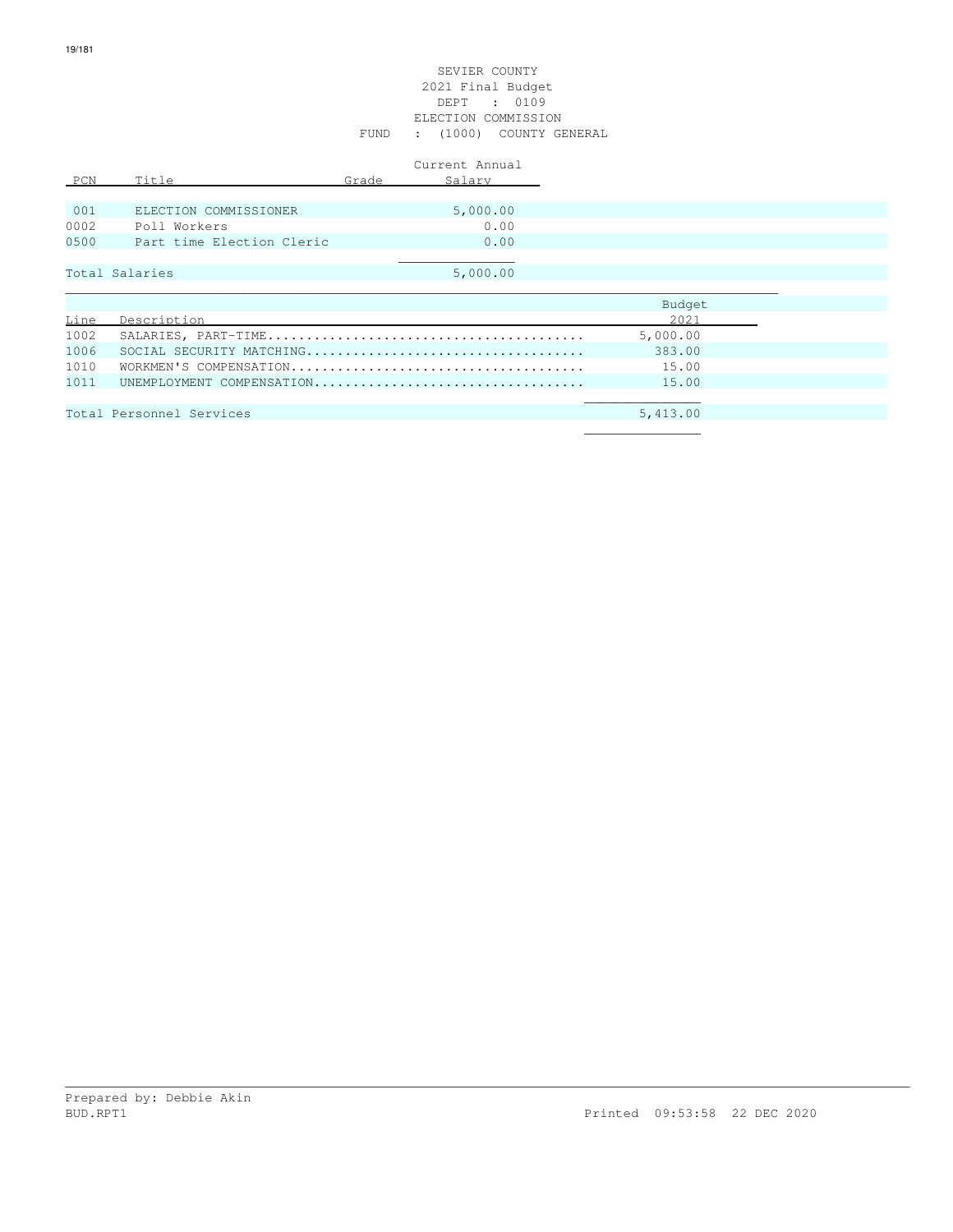# SEVIER COUNTY 2021 Final Budget DEPT : 0109 ELECTION COMMISSION FUND : (1000) COUNTY GENERAL

|            |                                                    | Budget    |  |
|------------|----------------------------------------------------|-----------|--|
| Line       | Description                                        | 2.021     |  |
|            |                                                    |           |  |
|            |                                                    |           |  |
| Section 2: | Supplies                                           |           |  |
|            |                                                    |           |  |
| 2001       |                                                    | 500.00    |  |
| 2002       |                                                    | 100.00    |  |
| 2007       |                                                    | 50.00     |  |
| 2024       | MAINTENANCE & SERVICE CONTRACTS                    | 100.00    |  |
|            |                                                    |           |  |
|            | Total Supplies                                     | 750.00    |  |
|            |                                                    |           |  |
|            | Section 3: Other Charges                           |           |  |
|            |                                                    |           |  |
| 3009       | OTHER PROFESSIONAL SERVICES                        | 1,035.00  |  |
| 3021       |                                                    | 50.00     |  |
| 3030       |                                                    | 100.00    |  |
| 3040       | ADVERTISING & PUBLICATION                          | 1,000.00  |  |
| 3052       |                                                    | 525.00    |  |
| 3054       |                                                    | 1,500.00  |  |
| 3073       | LEASE - MACHINERY & EOUIPMENT                      | 10.00     |  |
| 3102       | COMPUTER SOFTWARE, SUPPORT & MAINTENANCE AGREEMENT | 4,000.00  |  |
|            |                                                    |           |  |
|            | Total Other Charges                                | 8,220.00  |  |
|            |                                                    |           |  |
|            | Section 4: Capital Outlay                          |           |  |
|            |                                                    |           |  |
|            |                                                    |           |  |
|            | Total Capital Outlay                               |           |  |
|            |                                                    |           |  |
|            | Dept 0109 Total Budget                             | 14,383.00 |  |

\_\_\_\_\_\_\_\_\_\_\_\_\_\_\_\_\_\_\_\_\_\_\_\_\_\_\_\_\_\_\_\_\_\_\_\_\_\_\_\_\_\_\_\_\_\_\_\_\_\_\_\_\_\_\_\_\_\_\_\_\_\_\_\_\_\_\_\_\_\_\_\_\_\_\_\_\_\_\_\_\_\_\_\_\_\_\_\_\_\_\_\_\_\_\_\_\_\_\_\_\_\_\_\_\_\_\_\_\_

===============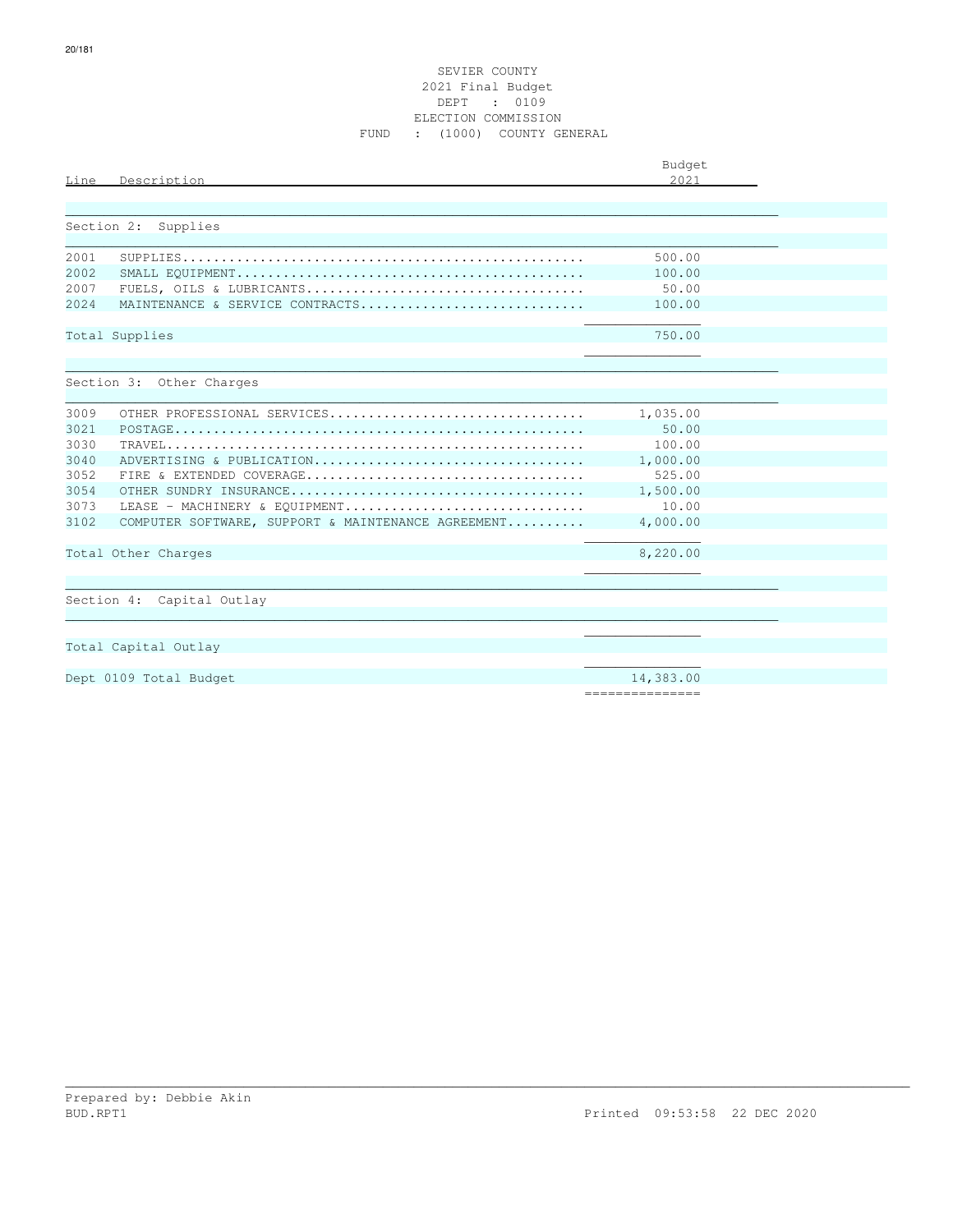|      | Line Description | Budget<br>2021 |
|------|------------------|----------------|
|      |                  |                |
| Line | Description      | Budget<br>2021 |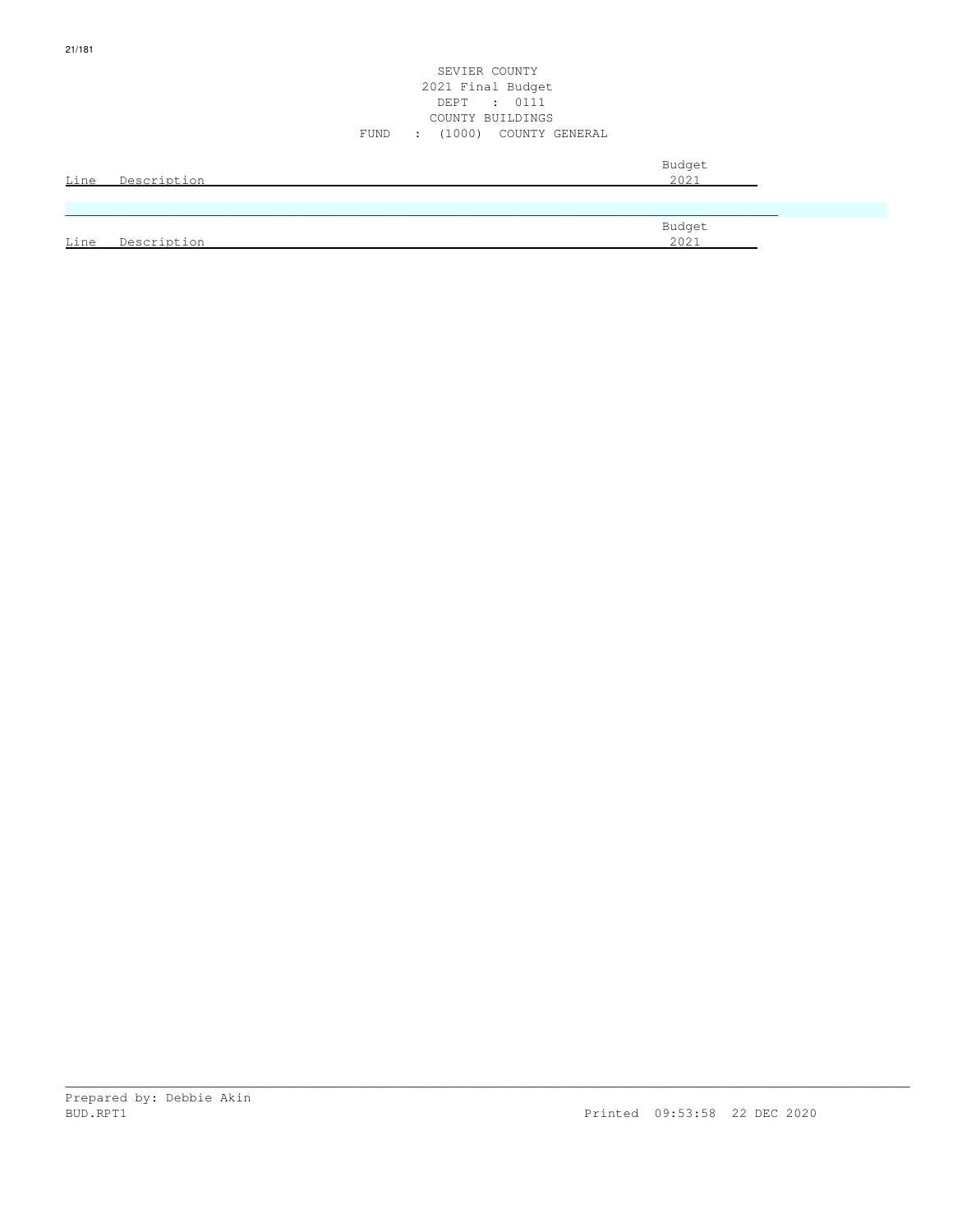# SEVIER COUNTY 2021 Final Budget DEPT : 0111 COUNTY BUILDINGS FUND : (1000) COUNTY GENERAL

| Line         | Description                     | Budget<br>2.021              |  |
|--------------|---------------------------------|------------------------------|--|
| Section 2:   | Supplies                        |                              |  |
|              |                                 |                              |  |
| 2020         | BUILDING MATERIALS & SUPPLIES   | 500.00                       |  |
| 2023<br>2024 | MAINTENANCE & SERVICE CONTRACTS | 20,000.00<br>500.00          |  |
|              | Total Supplies                  | 21,000.00                    |  |
|              | Section 3: Other Charges        |                              |  |
| 3040         | ADVERTISING & PUBLICATION       | 100.00                       |  |
| 3052         |                                 | 450.00                       |  |
| 3060         |                                 | 1,000.00                     |  |
| 3061         |                                 | 800.00                       |  |
| 3062         |                                 | 550.00                       |  |
|              | Total Other Charges             | 2,900.00                     |  |
|              | Section 4: Capital Outlay       |                              |  |
| 4006         |                                 | 3,000.00                     |  |
|              | Total Capital Outlay            | 3,000.00                     |  |
|              | Dept 0111 Total Budget          | 26,900.00<br>=============== |  |
|              |                                 |                              |  |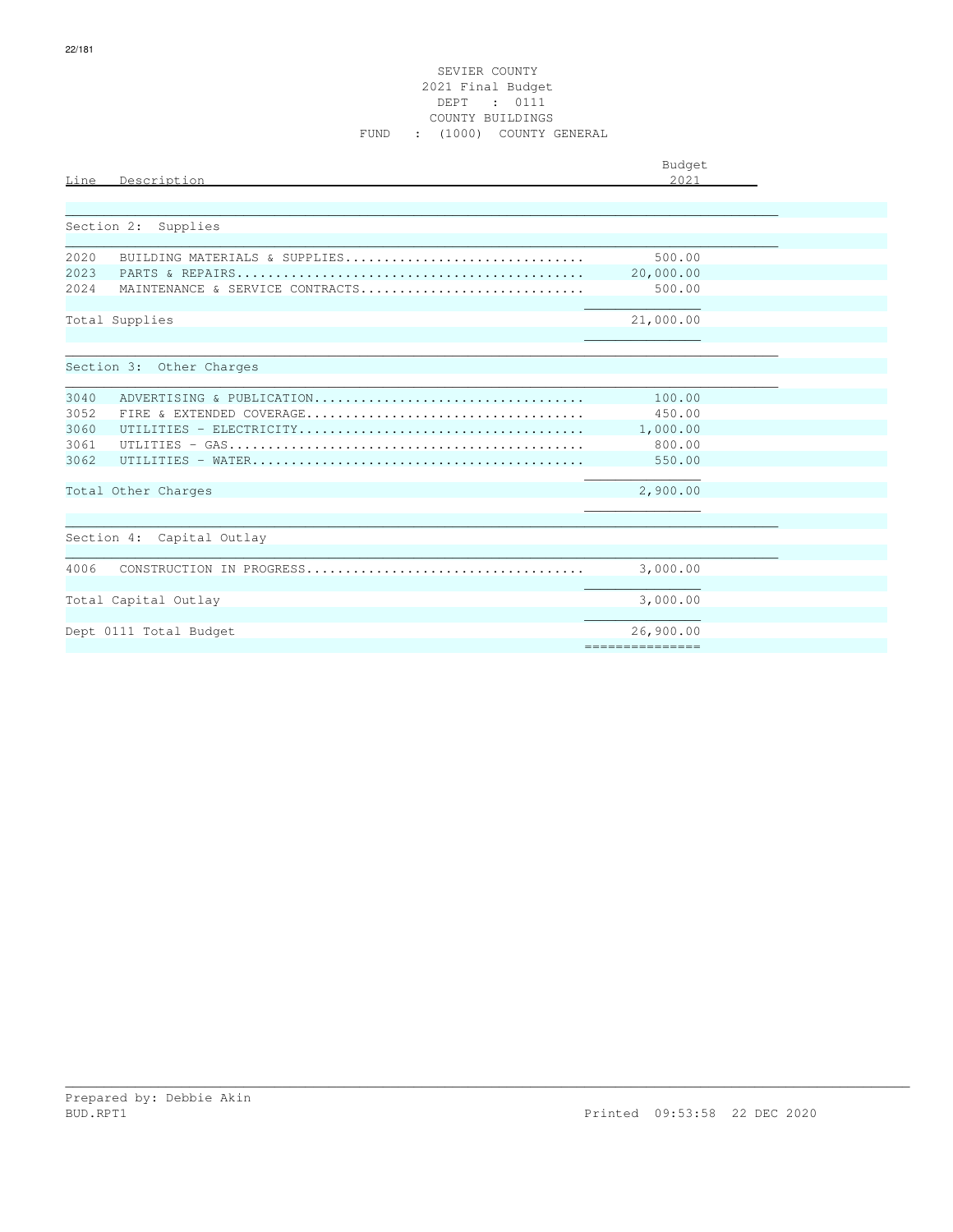| <u>Line</u> | Description | Budget<br>2021 |
|-------------|-------------|----------------|
|             |             |                |
| Line        | Description | Budget<br>2021 |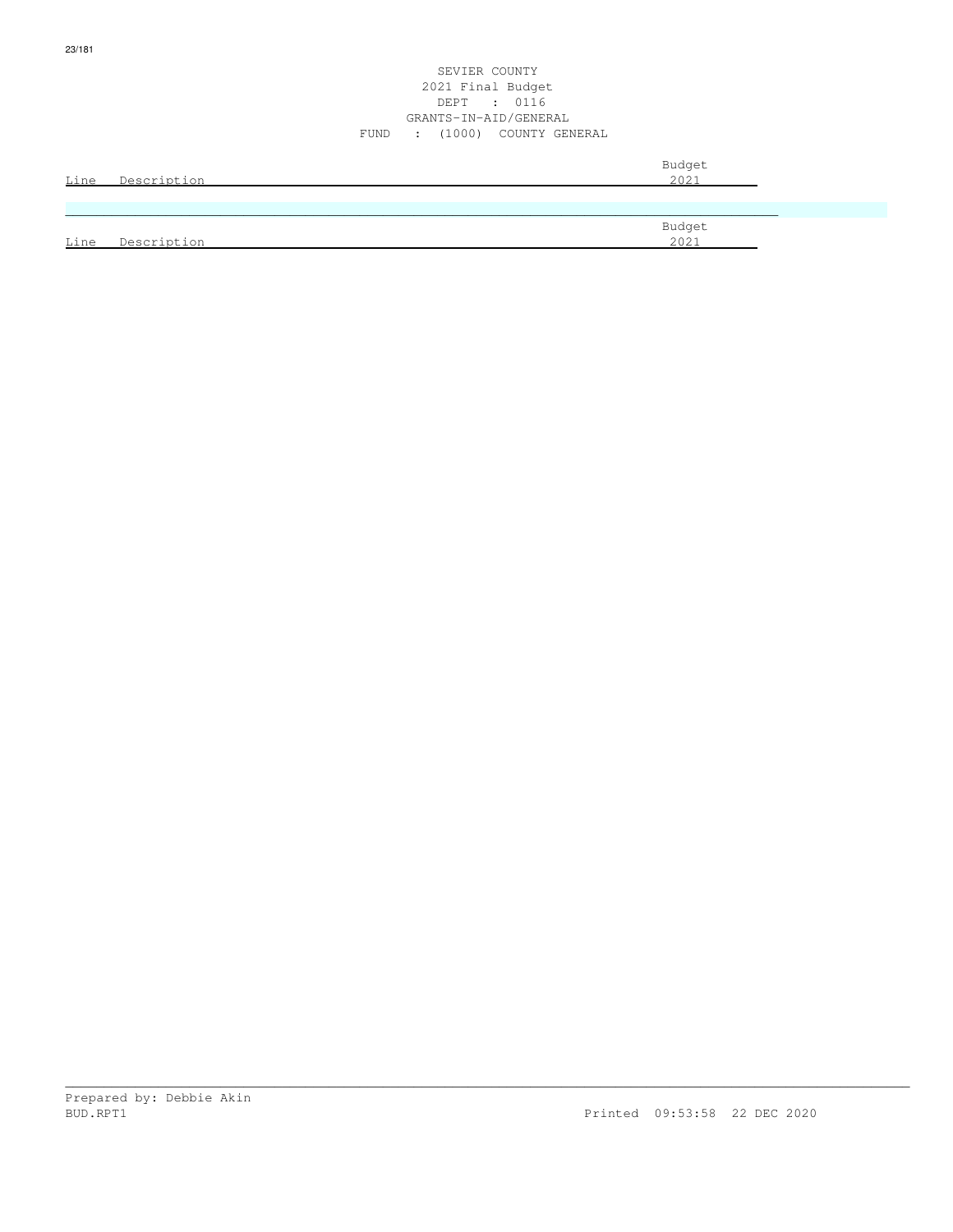# SEVIER COUNTY 2021 Final Budget DEPT : 0116 GRANTS-IN-AID/GENERAL FUND : (1000) COUNTY GENERAL

| Line<br>Description                                                                                                                                                                                                                                                                                                                                           | Budget<br>2021 |
|---------------------------------------------------------------------------------------------------------------------------------------------------------------------------------------------------------------------------------------------------------------------------------------------------------------------------------------------------------------|----------------|
|                                                                                                                                                                                                                                                                                                                                                               |                |
| Section 2: Supplies                                                                                                                                                                                                                                                                                                                                           |                |
|                                                                                                                                                                                                                                                                                                                                                               |                |
| Section 3: Other Charges                                                                                                                                                                                                                                                                                                                                      |                |
| 3103<br>$\verb GRANTS-IN-ALD  ( \verb   ( \verb   ( \verb   ( \verb   ( \verb   ( \verb   ( \verb   ( \verb   ( \verb   ( \verb   ( \verb   ( \verb   ( \verb   ( \verb   ( \verb   ( \verb   ( \verb   ( \verb   ( \verb   ( \verb   ( \verb   ( \verb   ( \verb   ( \verb   ( \verb   ( \th )) ( \th )) ( \th )) \thm)) }{\thinspace} \leq \th \varepsilon$ | 6,402.00       |
| Total Other Charges                                                                                                                                                                                                                                                                                                                                           | 6,402.00       |
| Dept 0116 Total Budget                                                                                                                                                                                                                                                                                                                                        | 6,402.00       |
|                                                                                                                                                                                                                                                                                                                                                               | .=========     |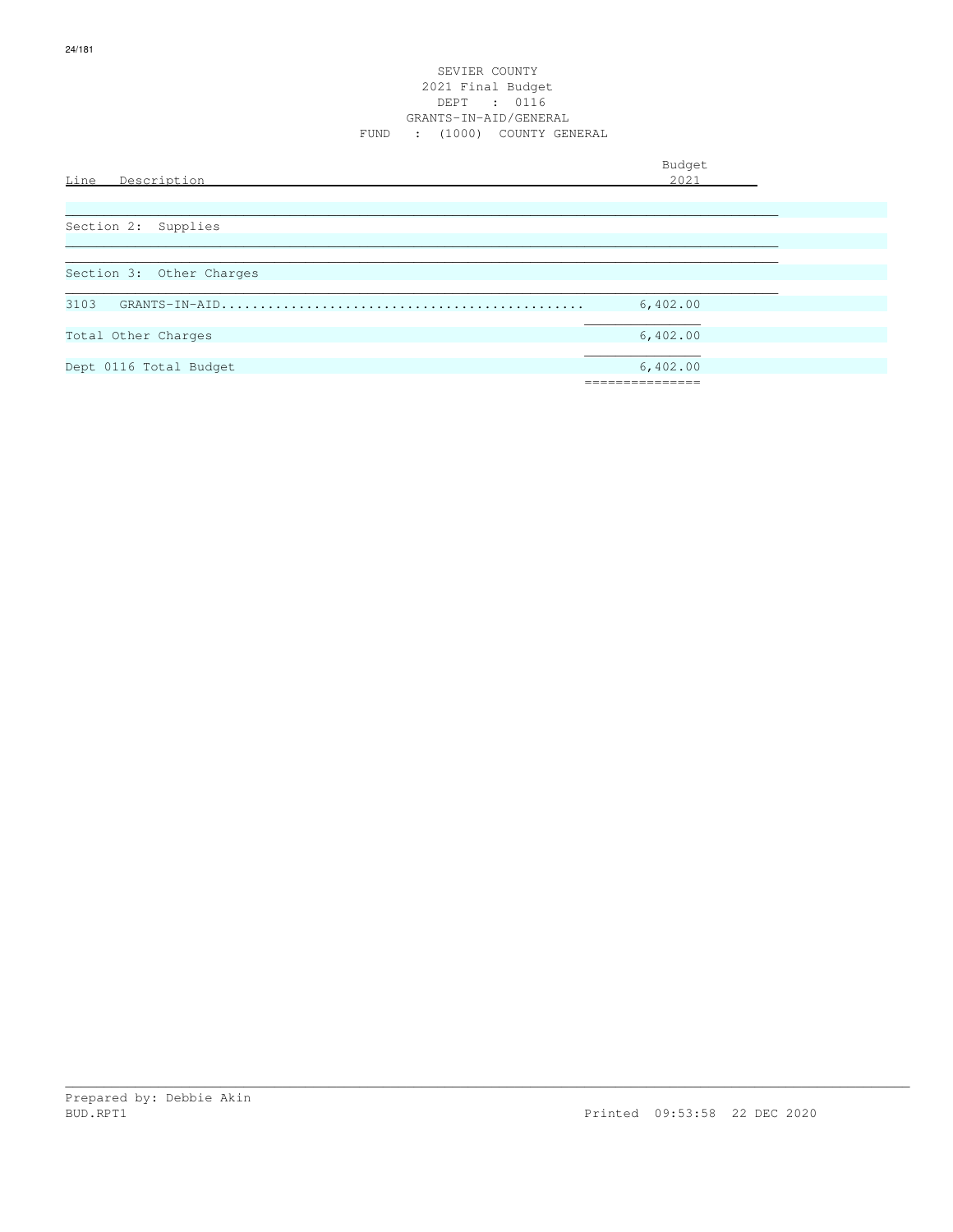|      |                  | SEVIER COUNTY<br>2021 Final Budget<br>: 0300<br>DEPT<br>COUNTY HEALTH<br>: (1000) COUNTY GENERAL<br>FUND |  |
|------|------------------|----------------------------------------------------------------------------------------------------------|--|
|      | Line Description | Budget<br>2021                                                                                           |  |
| Line | Description      | Budget<br>2021                                                                                           |  |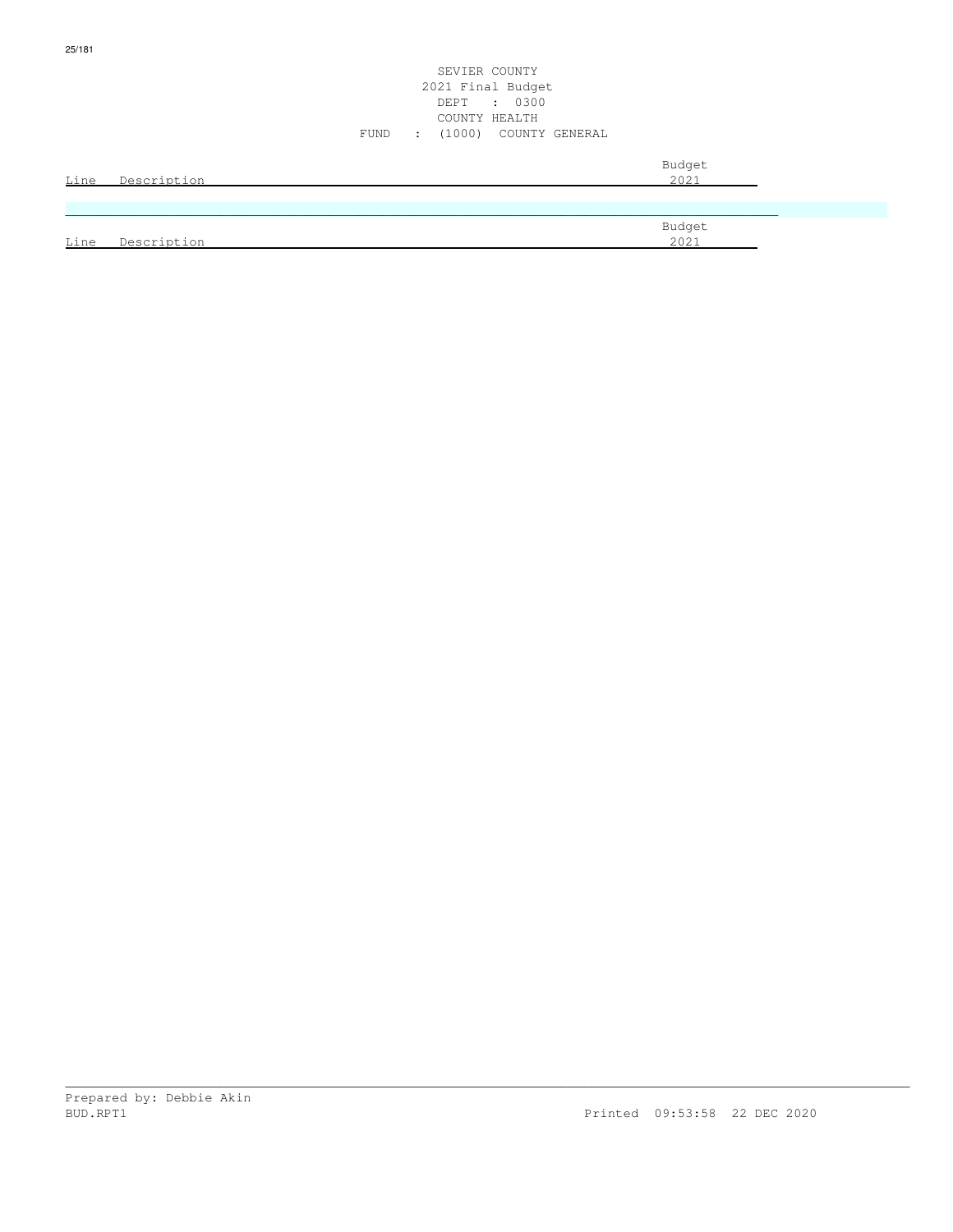|      |             | Budget        |
|------|-------------|---------------|
| Line | Description | 0.001<br>ZUZ. |
|      |             |               |

|      | Section 2: Supplies             |                 |
|------|---------------------------------|-----------------|
|      |                                 |                 |
| 2001 |                                 | 5,000.00        |
| 2002 |                                 | 2,000.00        |
| 2003 |                                 | 3,500.00        |
| 2005 |                                 | 300.00          |
| 2020 | BUILDING MATERIALS & SUPPLIES   | 4,000.00        |
| 2021 |                                 | 200.00          |
| 2022 |                                 | 3,000.00        |
| 2023 |                                 | 12,000.00       |
| 2024 | MAINTENANCE & SERVICE CONTRACTS | 45,000.00       |
|      |                                 |                 |
|      | Total Supplies                  | 75,000.00       |
|      |                                 |                 |
|      |                                 |                 |
|      | Section 3: Other Charges        |                 |
|      |                                 |                 |
| 3020 | TELEPHONE & FAX - LANDLINE      | 5,000.00        |
| 3021 |                                 | 110.00          |
| 3052 |                                 | 5,000.00        |
| 3060 |                                 | 13,000.00       |
| 3061 |                                 | 1,500.00        |
| 3062 |                                 | 1,900.00        |
| 3100 |                                 | 1,000.00        |
|      |                                 |                 |
|      | Total Other Charges             | 27,510.00       |
|      |                                 |                 |
|      |                                 |                 |
|      | Section 4: Capital Outlay       |                 |
|      |                                 |                 |
| 4004 |                                 | 5,000.00        |
|      |                                 |                 |
|      | Total Capital Outlay            | 5,000.00        |
|      |                                 |                 |
|      | Dept 0300 Total Budget          | 107,510.00      |
|      |                                 | =============== |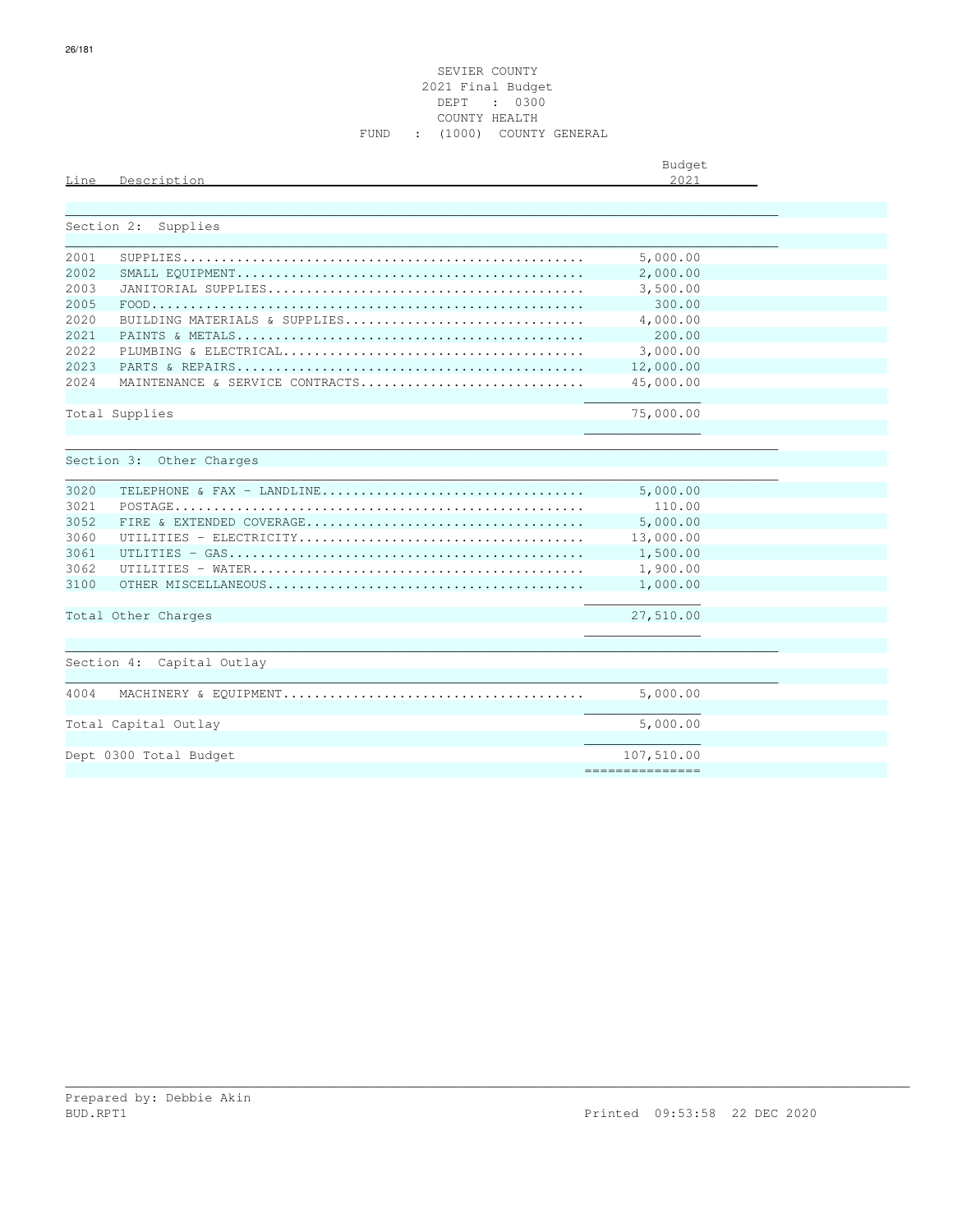| <u>Line</u> | Description | Budget<br>2021 |
|-------------|-------------|----------------|
|             |             |                |
| Line        | Description | Budget<br>2021 |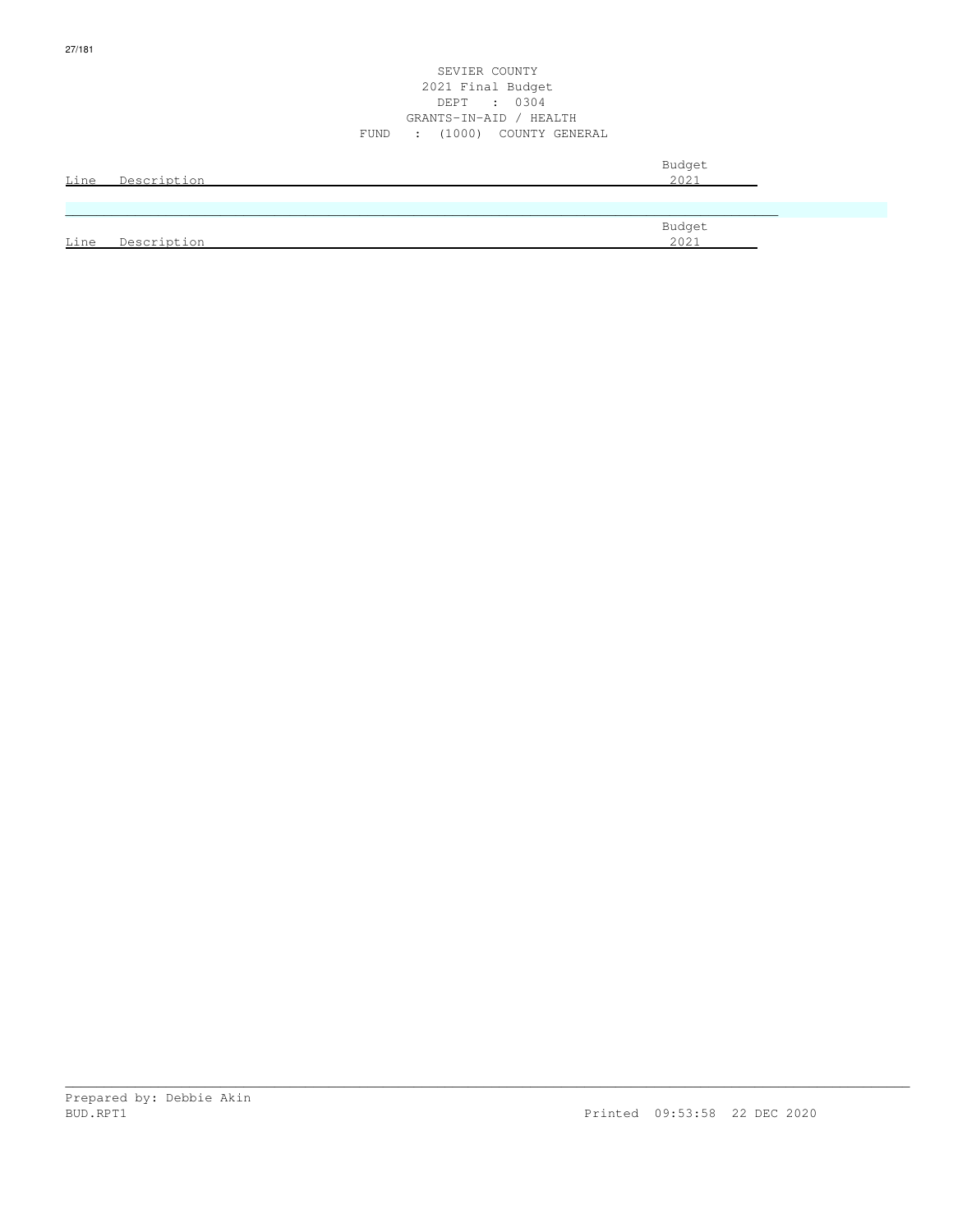# SEVIER COUNTY 2021 Final Budget DEPT : 0304 GRANTS-IN-AID / HEALTH FUND : (1000) COUNTY GENERAL

Budget is a state of the state of the state of the state of the state of the state of the state of the state of the state of the state of the state of the state of the state of the state of the state of the state of the st Line Description 2021 \_\_\_\_\_\_\_\_\_\_\_\_\_\_\_\_\_\_\_\_\_\_\_\_\_\_\_\_\_\_\_\_\_\_\_\_\_\_\_\_\_\_\_\_\_\_\_\_\_\_\_\_\_\_\_\_\_\_\_\_\_\_\_\_\_\_\_\_\_\_\_\_\_\_\_\_\_\_\_\_\_\_\_\_\_\_\_\_\_\_\_\_ Section 2: Supplies  $\ldots$  . The contribution of the contribution of the contribution of the contribution of the contribution of the contribution of the contribution of the contribution of the contribution of the contribution of the contribut \_\_\_\_\_\_\_\_\_\_\_\_\_\_\_\_\_\_\_\_\_\_\_\_\_\_\_\_\_\_\_\_\_\_\_\_\_\_\_\_\_\_\_\_\_\_\_\_\_\_\_\_\_\_\_\_\_\_\_\_\_\_\_\_\_\_\_\_\_\_\_\_\_\_\_\_\_\_\_\_\_\_\_\_\_\_\_\_\_\_\_\_ Section 3: Other Charges \_\_\_\_\_\_\_\_\_\_\_\_\_\_\_\_\_\_\_\_\_\_\_\_\_\_\_\_\_\_\_\_\_\_\_\_\_\_\_\_\_\_\_\_\_\_\_\_\_\_\_\_\_\_\_\_\_\_\_\_\_\_\_\_\_\_\_\_\_\_\_\_\_\_\_\_\_\_\_\_\_\_\_\_\_\_\_\_\_\_\_\_ 3103 GRANTS-IN-AID............................................... 8,000.00  $\mathcal{L}_\mathcal{L}$  , which is a set of the set of the set of the set of the set of the set of the set of the set of the set of the set of the set of the set of the set of the set of the set of the set of the set of the set of Total Other Charges 8,000.00 and 1.1 and 1.1 and 1.1 and 1.1 and 1.1 and 1.1 and 1.1 and 1.1 and 1.1 and 1.1 and 1.1 and 1.1 and 1.1 and 1.1 and 1.1 and 1.1 and 1.1 and 1.1 and 1.1 and 1.1 and 1.1 and 1.1 and 1.1 and 1.1 a  $\mathcal{L}_\mathcal{L}$  , which is a set of the set of the set of the set of the set of the set of the set of the set of the set of the set of the set of the set of the set of the set of the set of the set of the set of the set of Dept 0304 Total Budget 8,000.00 ===============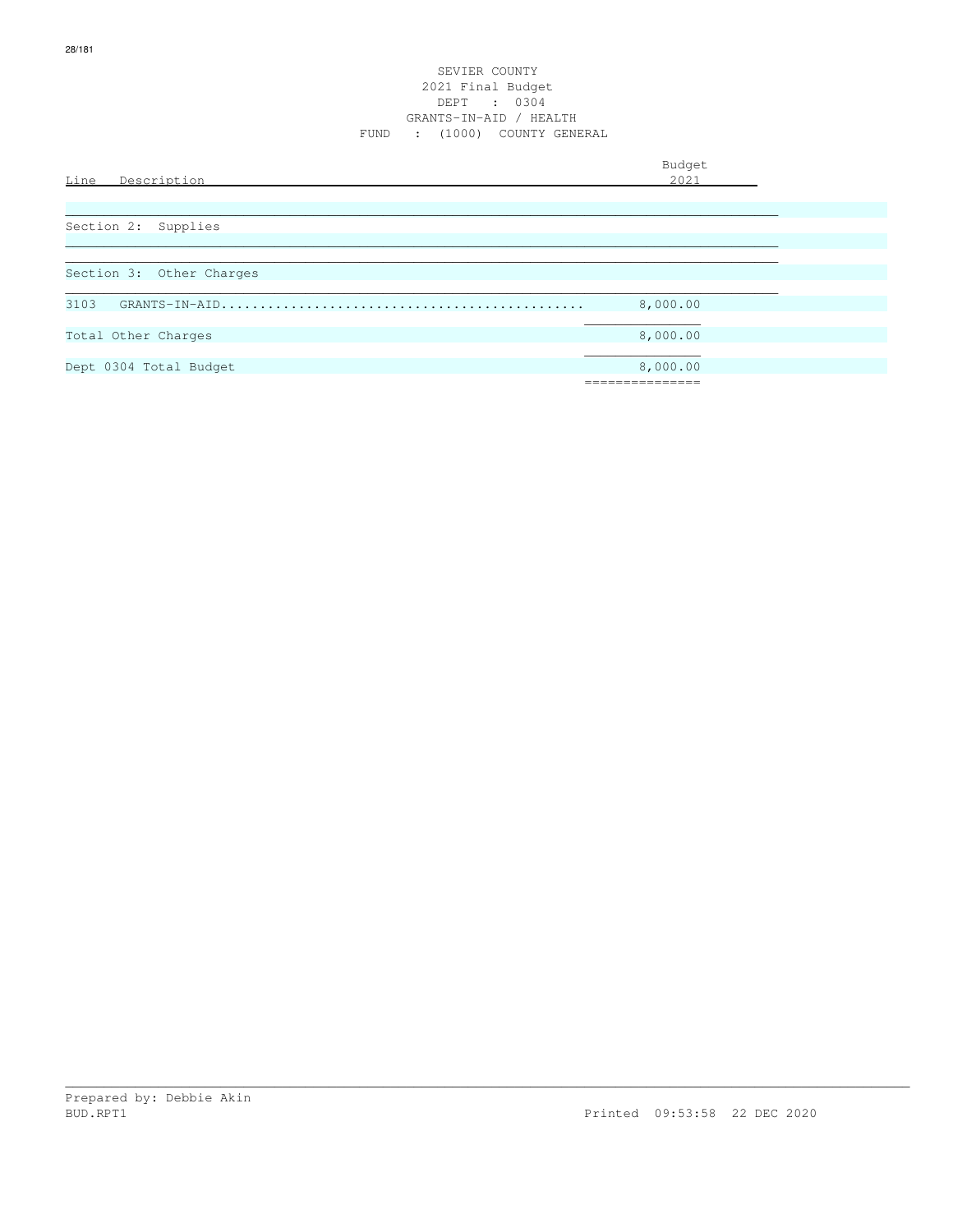# SEVIER COUNTY 2021 Final Budget DEPT : 0400 SHERIFF SHERIFF SHERIFF SHERIFF SHERIFF SHERIFF SHERIFF SHERIFF SHERIFF SHERIFF SHERIFF SHERIFF SHERIFF SHERIFF SHERIFF SHERIFF SHERIFF SHERIFF SHERIFF SHERIFF SHERIFF SHERIFF SHERIFF SHERIFF SHERIFF SHERIFF SHERIFF SHERIF FUND : (1000) COUNTY GENERAL

Current Annual

| PCN  | Title                     | Grade | Salary     |
|------|---------------------------|-------|------------|
|      |                           |       |            |
| 0001 | SHERIFF ELECTED OFFICIAL  |       | 29,208.00  |
| 0002 | CHIEF DEPUTY SHERIFF      |       | 47,365.00  |
| 0003 | DEPUTY                    |       | 40,712.00  |
| 0004 | DEPUTY                    |       | 36,901.00  |
| 0005 | <b>DEPUTY</b>             |       | 37,157.00  |
| 0006 | DEPUTY - INVESTIGATOR     |       | 41,914.00  |
| 0007 | DEPUTY - INVESTIGATOR     |       | 45,280.00  |
| 0008 | DEPUTY                    |       | 34,974.00  |
| 0009 | DEPUTY                    |       | 36,887.00  |
| 0010 | DEPUTY                    |       | 37, 317.00 |
| 0011 | DEPUTY                    |       | 36,624.00  |
| 0012 | COURTHOUSE DEPUTY         |       | 36,244.00  |
| 0013 | SCHOOL RESOURCE OFFICER   |       | 37,824.00  |
| 0015 | MAINTENANCE               |       | 31,205.00  |
| 0016 | Community Service Officer |       | 37,552.00  |
| 0017 | 1/2 TIME DEPUTY           |       | 0.00       |
| 0018 | DEPUTY JAILER             |       | 33,510.00  |
| 0019 | ADMINSTRATIVE ASSISTANT   |       | 14,353.00  |
| 5000 | MERIT PAY                 |       | 0.00       |
|      |                           |       |            |

# Total Salaries 615,027.00

\_\_\_\_\_\_\_\_\_\_\_\_\_\_\_\_\_\_\_\_\_\_\_\_\_\_\_\_\_\_\_\_\_\_\_\_\_\_\_\_\_\_\_\_\_\_\_\_\_\_\_\_\_\_\_\_\_\_\_\_\_\_\_\_\_\_\_\_\_\_\_\_\_\_\_\_\_\_\_\_\_\_\_\_\_\_\_\_\_\_\_\_

|      |                                       | Budget     |  |
|------|---------------------------------------|------------|--|
| Line | Description                           | 2021       |  |
| 1001 |                                       | 615,027.00 |  |
| 1005 | OVERTIME & OTHER PREMIUM COMPENSATION | 26,000.00  |  |
| 1006 |                                       | 49,039.00  |  |
| 1007 |                                       | 98,205.00  |  |
| 1009 | HEALTH INSURANCE MATCHING             | 96,595.00  |  |
| 1010 |                                       | 13,598.00  |  |
| 1011 | UNEMPLOYMENT COMPENSATION             | 560.00     |  |
| 1016 |                                       | 1,949.00   |  |
| 1018 |                                       | 8,225,00   |  |
|      |                                       |            |  |
|      | Total Personnel Services              | 909,198.00 |  |
|      |                                       |            |  |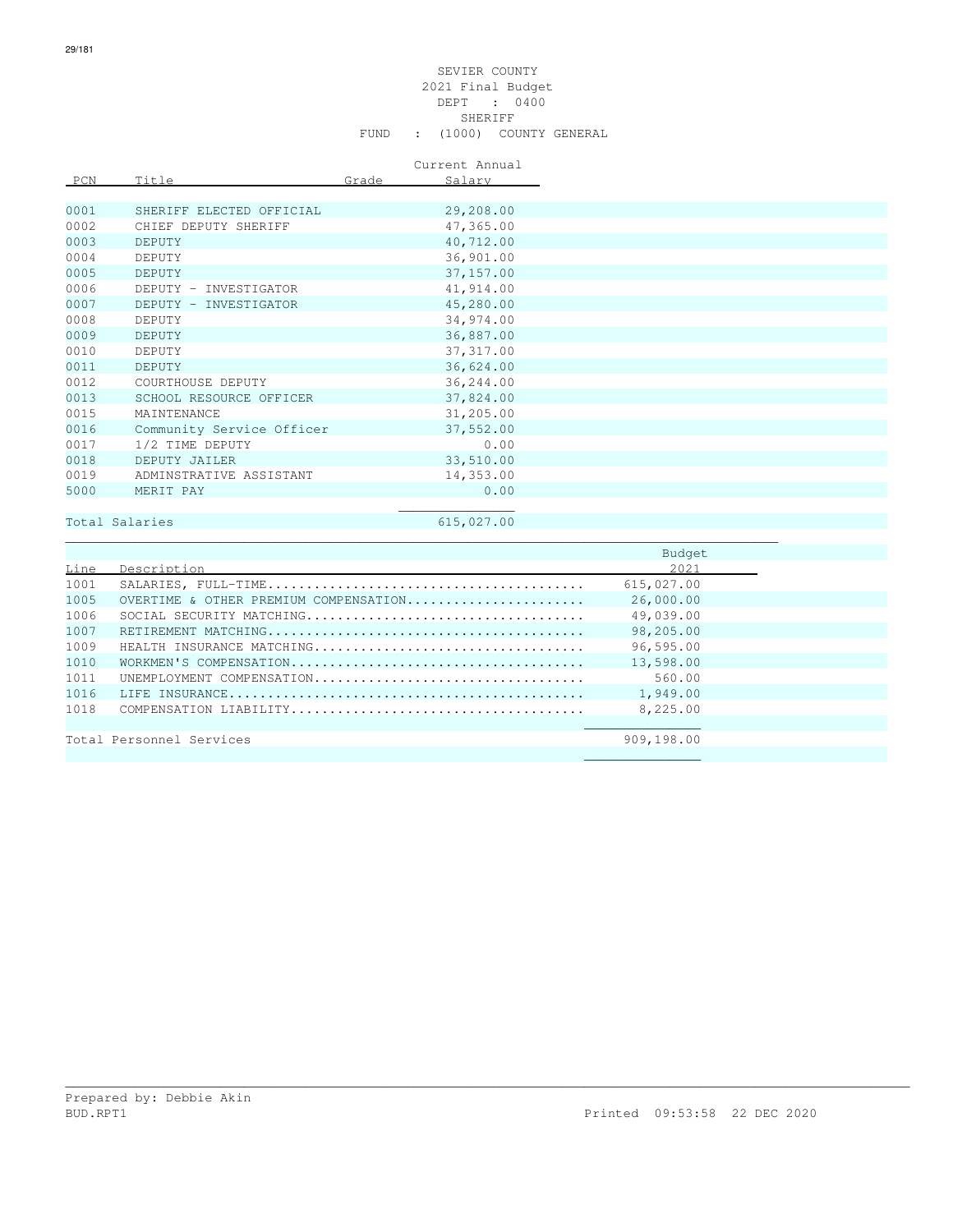|      |                  | Budget                              |
|------|------------------|-------------------------------------|
| Line | Descript.<br>ion | 2021<br>$\sim$ $\sim$ $\sim$ $\sim$ |
|      |                  |                                     |

| Section 2: | Supplies                       |           |  |
|------------|--------------------------------|-----------|--|
|            |                                |           |  |
| 2001       |                                | 10,000.00 |  |
| 2002       |                                | 10,000.00 |  |
| 2003       |                                | 300.00    |  |
| 2004       |                                | 100.00    |  |
| 2005       |                                | 1,000.00  |  |
| 2006       |                                | 9,600.00  |  |
| 2007       |                                | 40,000.00 |  |
| 2008       |                                | 7,500.00  |  |
| 2021       |                                | 50.00     |  |
| 2023       |                                | 10,000.00 |  |
| 2028       |                                | 100.00    |  |
| 2029       |                                | 300.00    |  |
|            |                                |           |  |
|            | Total Supplies                 | 88,950.00 |  |
|            |                                |           |  |
|            |                                |           |  |
|            | Section 3: Other Charges       |           |  |
|            |                                |           |  |
| 3006       | MEDICAL, DENTAL & HOSPITAL     | 500.00    |  |
| 3007       |                                | 600.00    |  |
| 3009       | OTHER PROFESSIONAL SERVICES    | 6,000.00  |  |
| 3020       | TELEPHONE & FAX - LANDLINE     | 15,500.00 |  |
| 3021       |                                | 2,300.00  |  |
| 3022       |                                | 3,100.00  |  |
| 3040       | ADVERTISING & PUBLICATION      | 1,000.00  |  |
| 3052       |                                | 7,500.00  |  |
| 3053       |                                | 14,500.00 |  |
| 3054       |                                | 4,150.00  |  |
| 3060       |                                | 18,000.00 |  |
| 3061       |                                | 4,000.00  |  |
| 3062       |                                | 7,950.00  |  |
| 3071       | RENT - MACHINERY AND EQUIPMENT | 1,500.00  |  |
| 3073       | LEASE - MACHINERY & EOUIPMENT  | 500.00    |  |
| 3090       |                                | 500.00    |  |
| 3093       | MISCELLANEOUS LAW ENFORCEMENT  | 5,000.00  |  |
| 3094       |                                | 4,000.00  |  |

3100 OTHER MISCELLANEOUS......................................... 5,000.00 3101 TRAINING & EDUCATION........................................ 4,000.00 3102 COMPUTER SOFTWARE, SUPPORT & MAINTENANCE AGREEMENT.......... 14,000.00  $\mathcal{L}_\text{max}$  , and the set of the set of the set of the set of the set of the set of the set of the set of the set of the set of the set of the set of the set of the set of the set of the set of the set of the set of the Total Other Charges 2002, 2002, 2003, 2002, 2002, 2003, 2002, 2003, 2002, 2003, 2002, 2003, 2002, 2003, 2003, 2003, 2003, 2003, 2003, 2003, 2003, 2003, 2003, 2003, 2003, 2003, 2003, 2003, 2003, 2003, 2003, 2003, 2003, 2003  $\mathcal{L}_\text{max}$  , and the contract of the contract of the contract of the contract of the contract of the contract of the contract of the contract of the contract of the contract of the contract of the contract of the contr

 $\mathcal{L}_\mathcal{L}$  , we can assume that the contract of the contract of the contract of the contract of the contract of the contract of the contract of the contract of the contract of the contract of the contract of the contr

===============

\_\_\_\_\_\_\_\_\_\_\_\_\_\_\_\_\_\_\_\_\_\_\_\_\_\_\_\_\_\_\_\_\_\_\_\_\_\_\_\_\_\_\_\_\_\_\_\_\_\_\_\_\_\_\_\_\_\_\_\_\_\_\_\_\_\_\_\_\_\_\_\_\_\_\_\_\_\_\_\_\_\_\_\_\_\_\_\_\_\_\_\_

\_\_\_\_\_\_\_\_\_\_\_\_\_\_\_\_\_\_\_\_\_\_\_\_\_\_\_\_\_\_\_\_\_\_\_\_\_\_\_\_\_\_\_\_\_\_\_\_\_\_\_\_\_\_\_\_\_\_\_\_\_\_\_\_\_\_\_\_\_\_\_\_\_\_\_\_\_\_\_\_\_\_\_\_\_\_\_\_\_\_\_\_

\_\_\_\_\_\_\_\_\_\_\_\_\_\_\_\_\_\_\_\_\_\_\_\_\_\_\_\_\_\_\_\_\_\_\_\_\_\_\_\_\_\_\_\_\_\_\_\_\_\_\_\_\_\_\_\_\_\_\_\_\_\_\_\_\_\_\_\_\_\_\_\_\_\_\_\_\_\_\_\_\_\_\_\_\_\_\_\_\_\_\_\_\_\_\_\_\_\_\_\_\_\_\_\_\_\_\_\_\_

|                      | 10,000.00 |
|----------------------|-----------|
|                      | 34,000.00 |
|                      |           |
| Total Capital Outlay | 44,000.00 |

Section 4: Capital Outlay

Dept 0400 Total Budget 1,161,748.00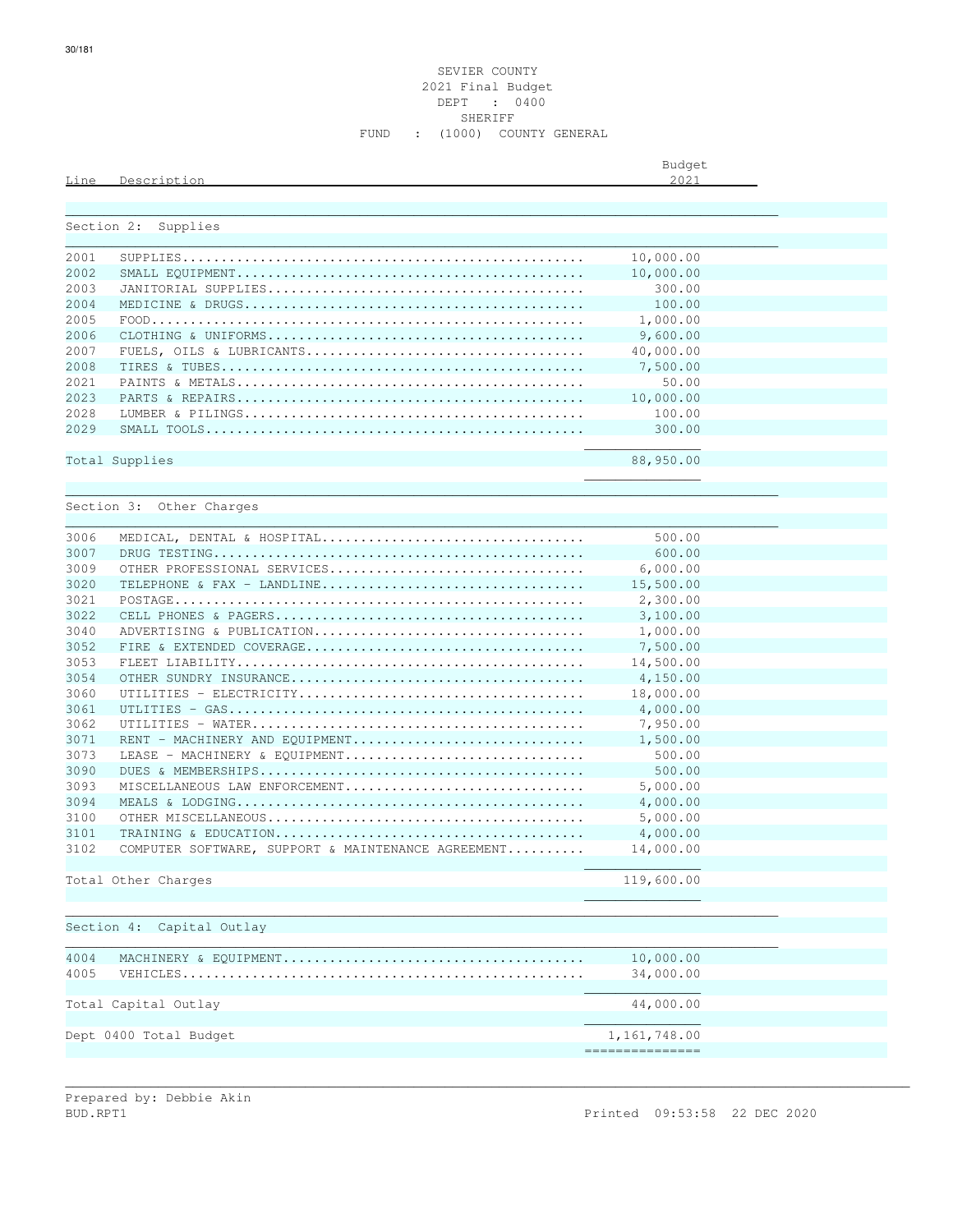|      |             | SEVIER COUNTY<br>2021 Final Budget<br>DEPT : 0401<br>CIRCUIT COURT<br>: (1000) COUNTY GENERAL<br>FUND |
|------|-------------|-------------------------------------------------------------------------------------------------------|
| Line | Description | Budget<br>2021                                                                                        |
|      |             |                                                                                                       |
| Line | Description | Budget<br>2021                                                                                        |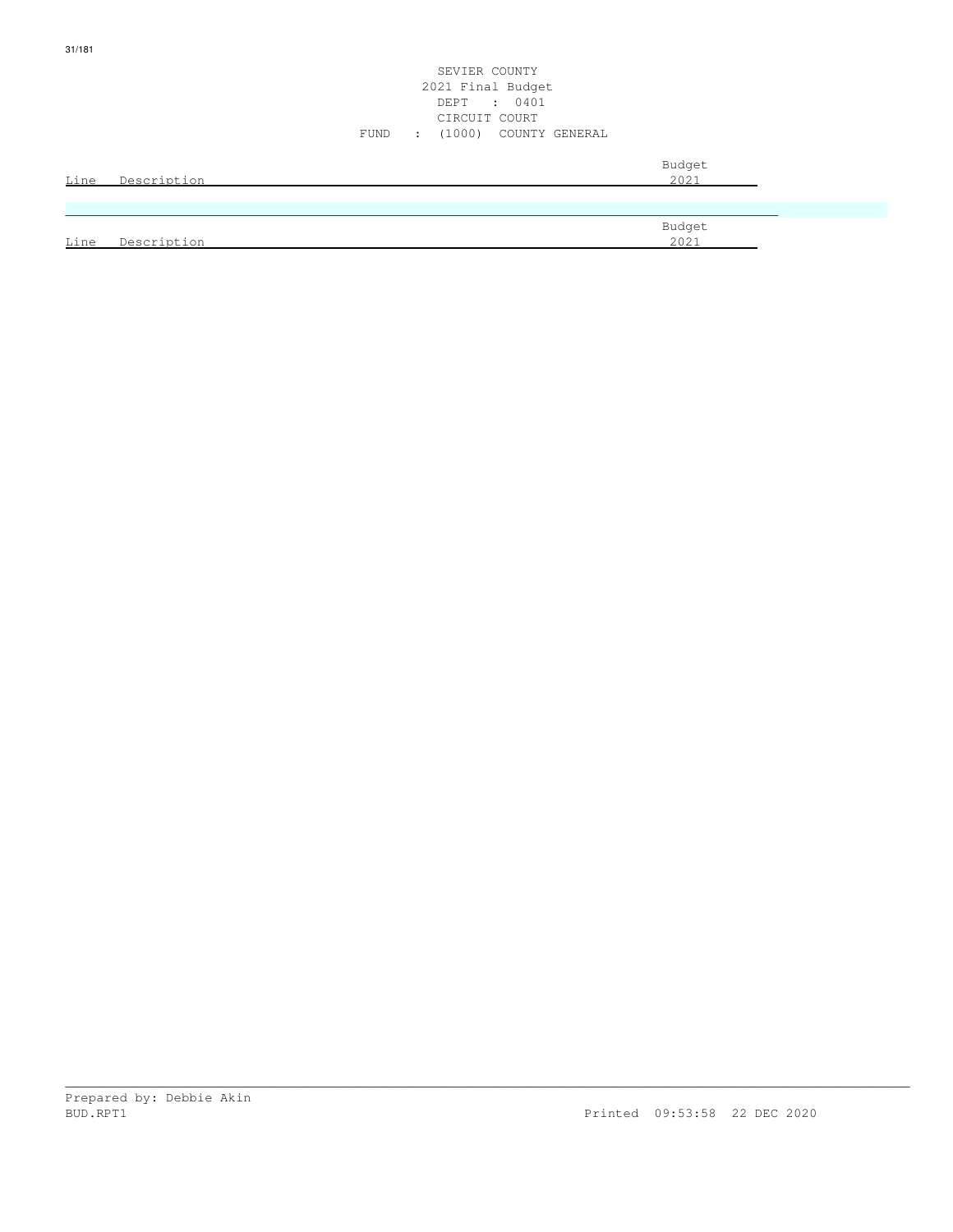# SEVIER COUNTY 2021 Final Budget DEPT : 0401 CIRCUIT COURT FUND : (1000) COUNTY GENERAL

| Line       | Description                                        | Budget<br>2021 |  |
|------------|----------------------------------------------------|----------------|--|
| Section 2: | Supplies                                           |                |  |
| 2001       |                                                    | 1,050.00       |  |
| 2002       |                                                    | 1,250.00       |  |
| 2003       |                                                    | 50.00          |  |
| 2024       | MAINTENANCE & SERVICE CONTRACTS                    | 250.00         |  |
|            | Total Supplies                                     | 2,600.00       |  |
|            |                                                    |                |  |
|            | Section 3: Other Charges                           |                |  |
|            |                                                    |                |  |
| 3003       |                                                    | 125.00         |  |
| 3009       | OTHER PROFESSIONAL SERVICES                        | 775.00         |  |
| 3020       | TELEPHONE & FAX - LANDLINE                         | 1,563.00       |  |
| 3021       |                                                    | 367.00         |  |
| 3023       |                                                    | 3,500.00       |  |
| 3030       |                                                    | 225.00         |  |
| 3040       | ADVERTISING & PUBLICATION                          | 750.00         |  |
| 3052       |                                                    | 61.00          |  |
| 3090       |                                                    | 663.00         |  |
| 3091       |                                                    | 125.00         |  |
| 3092       |                                                    | 7,000.00       |  |
| 3094       |                                                    | 313.00         |  |
| 3100       |                                                    | 85.00          |  |
| 3101       |                                                    | 125.00         |  |
| 3102       | COMPUTER SOFTWARE, SUPPORT & MAINTENANCE AGREEMENT | 850.00         |  |
| 3105       |                                                    | 125.00         |  |
|            | Total Other Charges                                | 16,652.00      |  |
|            |                                                    |                |  |
|            | Section 4: Capital Outlay                          |                |  |
|            |                                                    |                |  |
| 4004       |                                                    | 250.00         |  |
|            | Total Capital Outlay                               | 250.00         |  |
|            |                                                    | 19,502.00      |  |
|            | Dept 0401 Total Budget                             |                |  |

\_\_\_\_\_\_\_\_\_\_\_\_\_\_\_\_\_\_\_\_\_\_\_\_\_\_\_\_\_\_\_\_\_\_\_\_\_\_\_\_\_\_\_\_\_\_\_\_\_\_\_\_\_\_\_\_\_\_\_\_\_\_\_\_\_\_\_\_\_\_\_\_\_\_\_\_\_\_\_\_\_\_\_\_\_\_\_\_\_\_\_\_\_\_\_\_\_\_\_\_\_\_\_\_\_\_\_\_\_

===============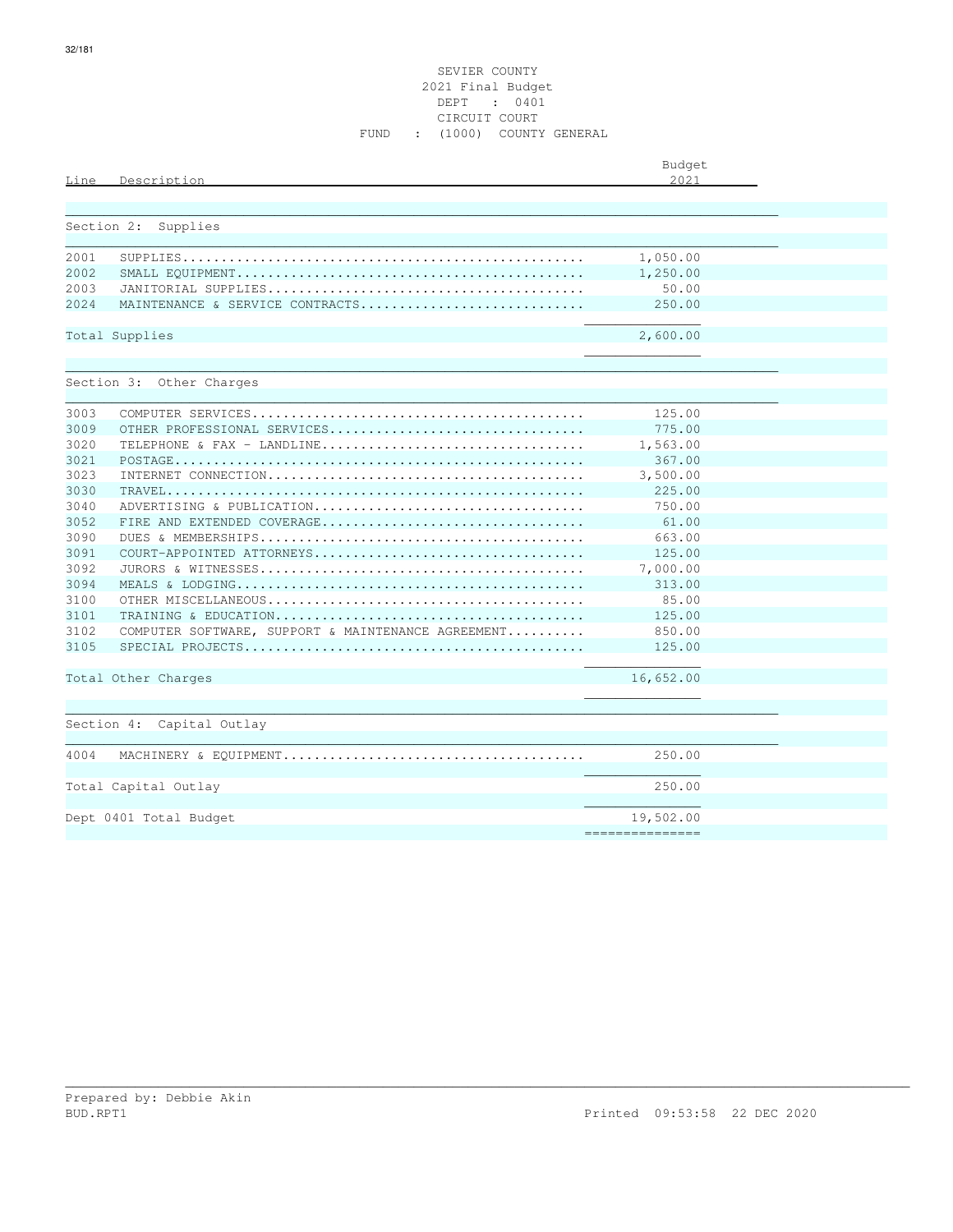|      |             | SEVIER COUNTY<br>2021 Final Budget<br>DEPT : 0409<br>DISTRICT COURT<br>: (1000) COUNTY GENERAL<br>FUND |
|------|-------------|--------------------------------------------------------------------------------------------------------|
| Line | Description | Budget<br>2021                                                                                         |
|      |             |                                                                                                        |
| Line | Description | Budget<br>2021                                                                                         |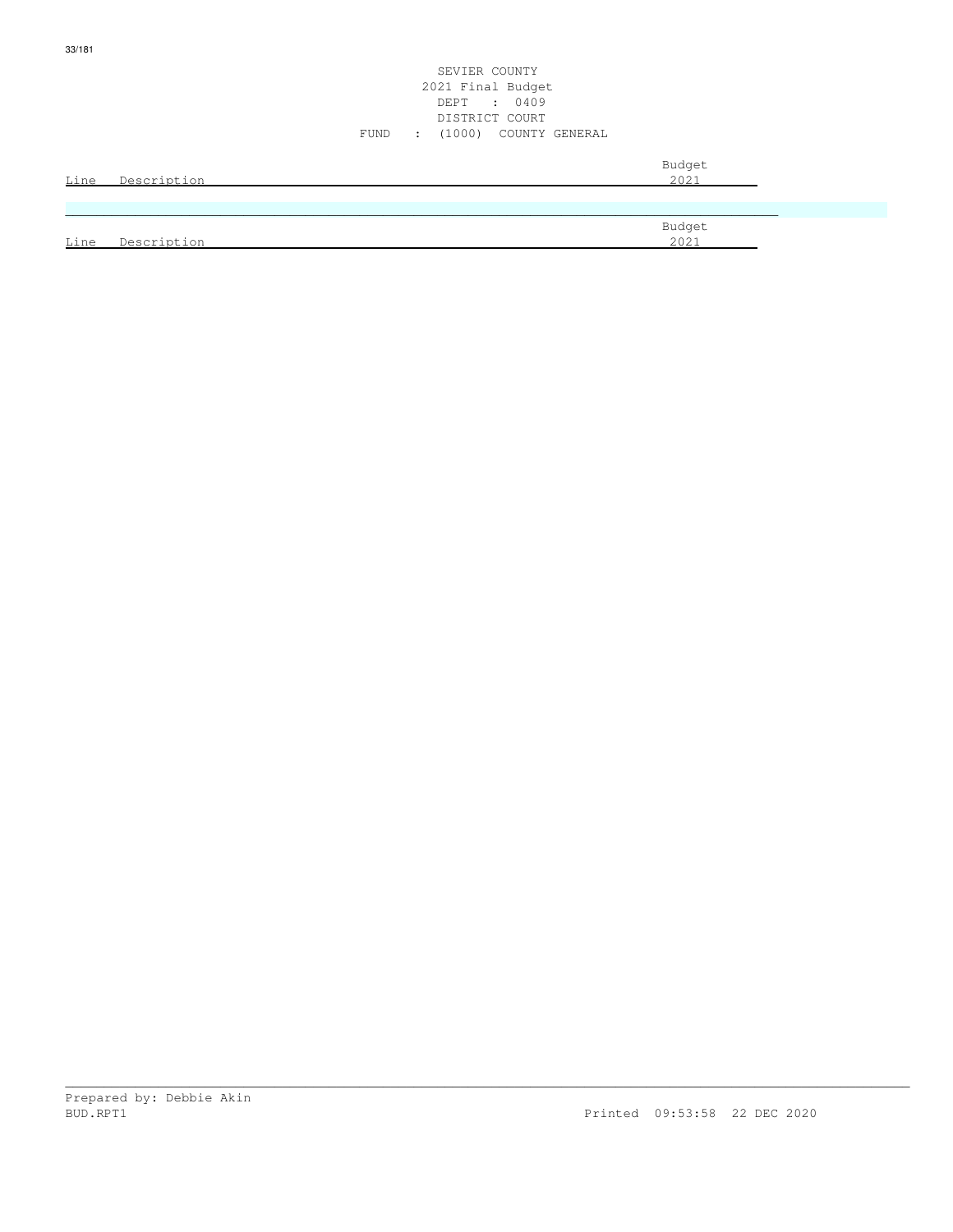| Line       | Description                                        | Budget<br>2021   |  |
|------------|----------------------------------------------------|------------------|--|
|            |                                                    |                  |  |
|            |                                                    |                  |  |
| Section 2: | Supplies                                           |                  |  |
| 2001       |                                                    | 4,250.00         |  |
| 2002       |                                                    | 3,250.00         |  |
| 2006       |                                                    | 250.00           |  |
| 2.024      | MAINTENANCE & SERVICE CONTRACTS                    | 1,500.00         |  |
|            |                                                    |                  |  |
|            | Total Supplies                                     | 9,250.00         |  |
|            |                                                    |                  |  |
|            |                                                    |                  |  |
|            | Section 3: Other Charges                           |                  |  |
|            |                                                    |                  |  |
| 3009       | OTHER PROFESSIONAL SERVICES                        | 112,602.00       |  |
| 3020       | TELEPHONE & FAX - LANDLINE                         | 2,000.00         |  |
| 3021       |                                                    | 1,500.00         |  |
| 3030       |                                                    | 1,000.00         |  |
| 3040       | ADVERTISING & PUBLICATION                          | 1,250.00         |  |
| 3071       | RENT - MACHINERY AND EQUIPMENT                     | 10.00            |  |
| 3073       | LEASE - MACHINERY & EOUIPMENT                      | 450.00           |  |
| 3090       |                                                    | 600.00           |  |
| 3091       |                                                    | 550.00           |  |
| 3101       |                                                    | 500.00           |  |
| 3102       | COMPUTER SOFTWARE, SUPPORT & MAINTENANCE AGREEMENT | 6,000.00         |  |
|            |                                                    |                  |  |
|            | Total Other Charges                                | 126,462.00       |  |
|            |                                                    |                  |  |
|            |                                                    |                  |  |
|            | Capital Outlay<br>Section 4:                       |                  |  |
|            |                                                    |                  |  |
|            |                                                    |                  |  |
|            | Total Capital Outlay                               |                  |  |
|            |                                                    |                  |  |
|            | Dept 0409 Total Budget                             | 135,712.00       |  |
|            |                                                    | ================ |  |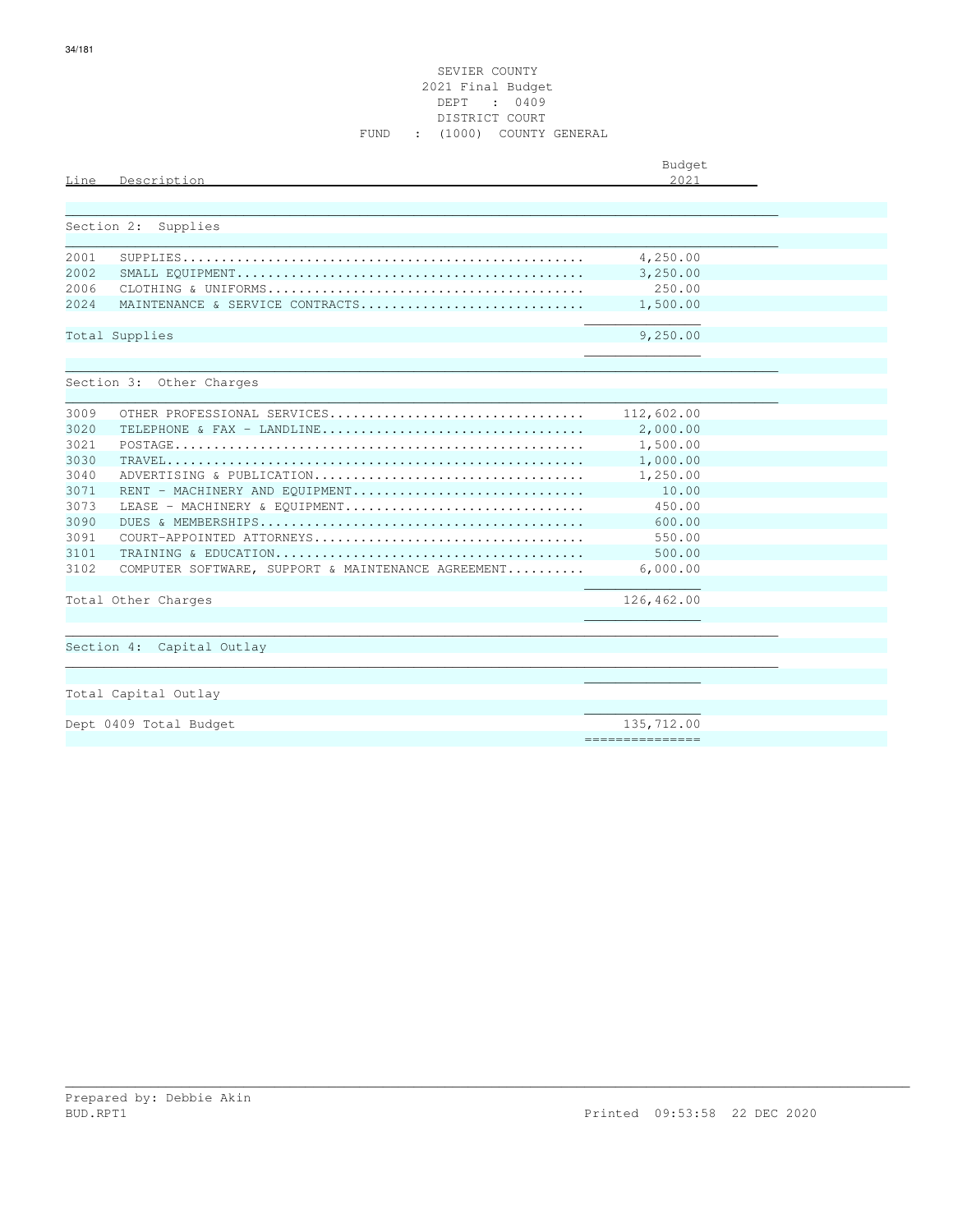|      |             | SEVIER COUNTY<br>2021 Final Budget<br>DEPT : 0414<br>JUVENILE COURT<br>(1000) COUNTY GENERAL<br>FUND<br>$\sim 100$ |
|------|-------------|--------------------------------------------------------------------------------------------------------------------|
| Line | Description | Budget<br>2021                                                                                                     |
|      |             | Budget                                                                                                             |
| Line | Description | 2021                                                                                                               |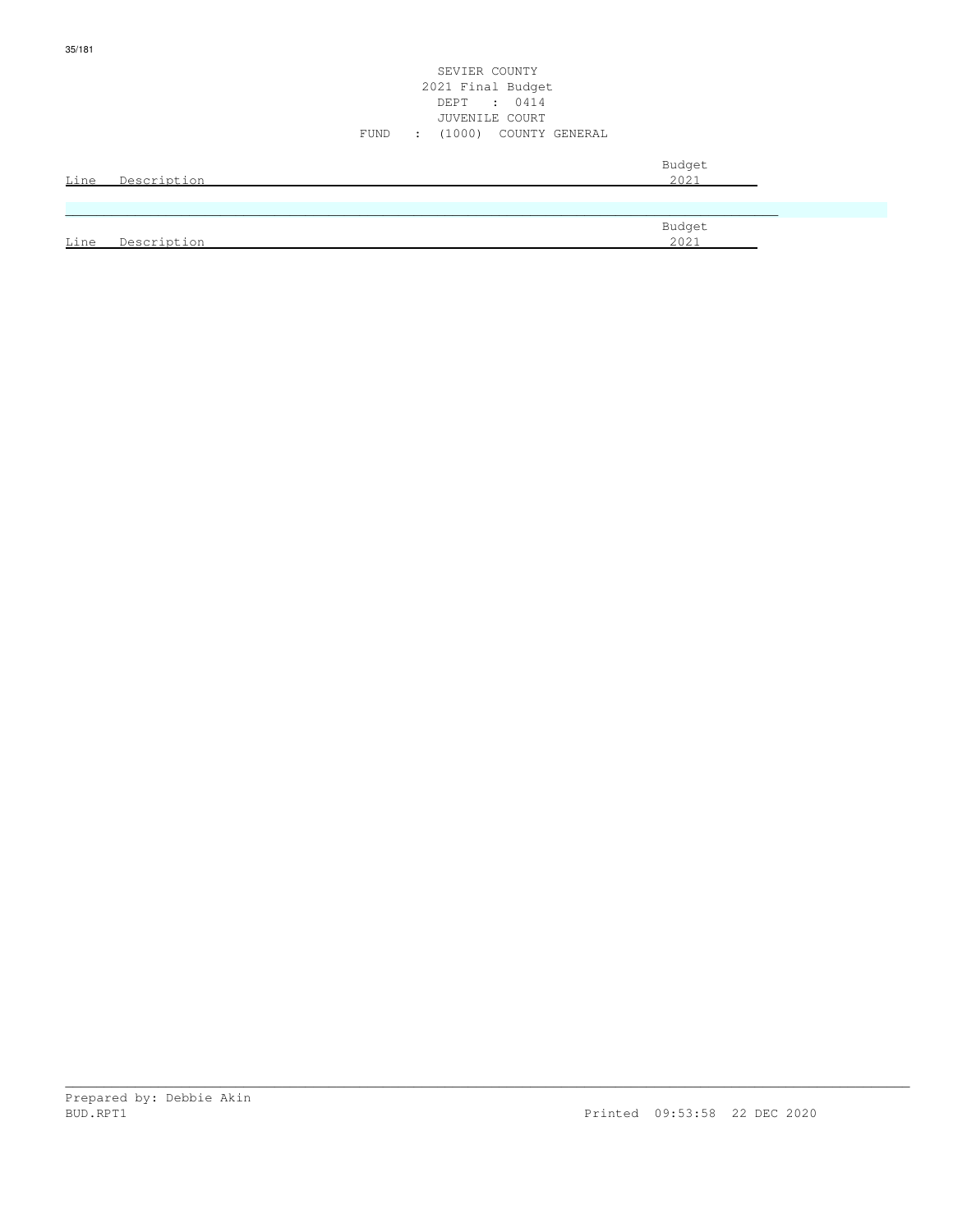# SEVIER COUNTY 2021 Final Budget DEPT : 0414 JUVENILE COURT FUND : (1000) COUNTY GENERAL

| Budget<br>2021                           |
|------------------------------------------|
|                                          |
| 850.00<br>500.00<br>200.00               |
| 1,550.00                                 |
|                                          |
| 275.00<br>25.00<br>6,000.00<br>150.00    |
| 6,450.00<br>8,000.00<br>================ |
|                                          |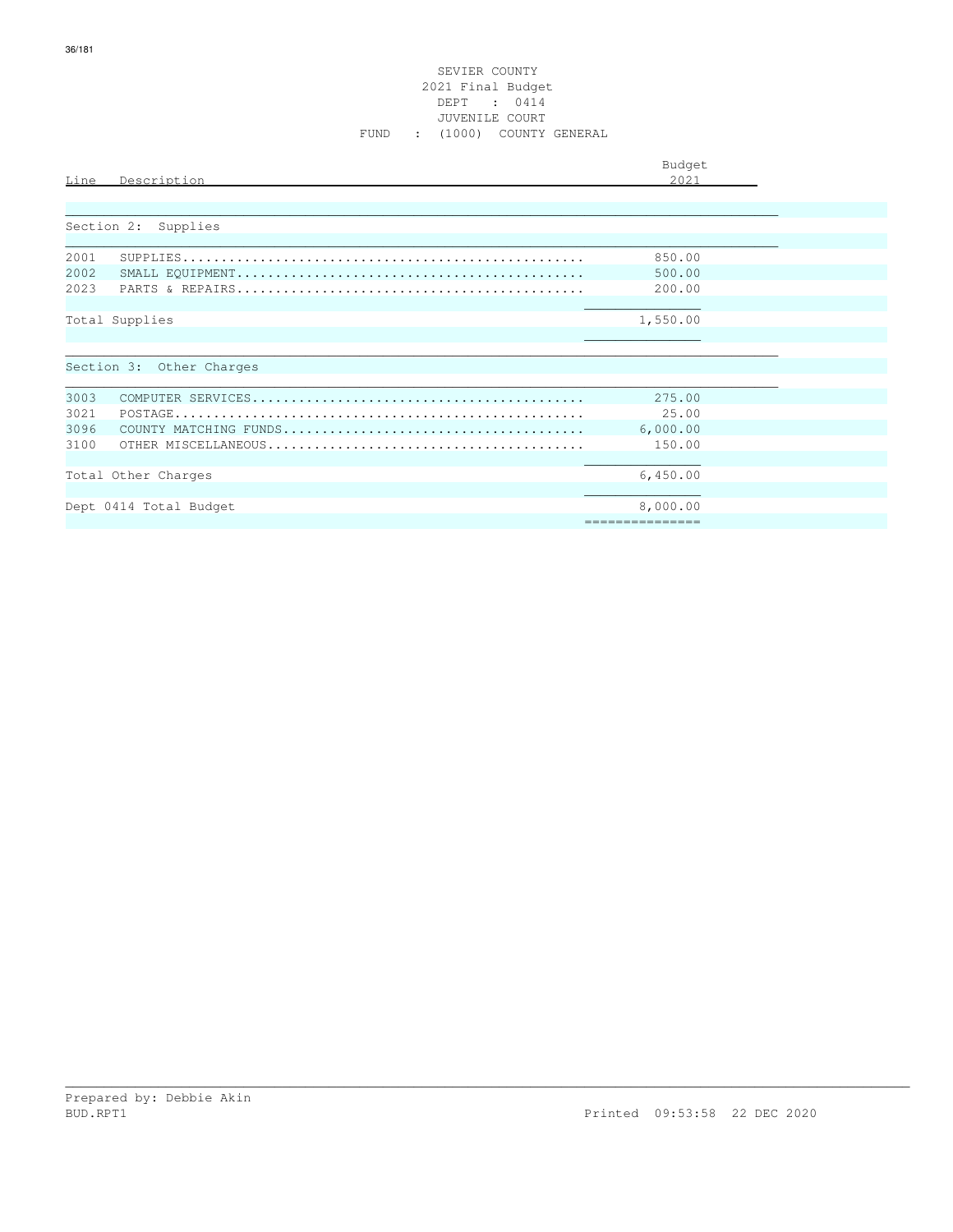|      |                           |       | Current Annual |           |  |
|------|---------------------------|-------|----------------|-----------|--|
| PCN  | Title                     | Grade | Salary         |           |  |
|      |                           |       |                |           |  |
| 0001 | JUVENILE INTAKE OFFICER   |       | 33,773.00      |           |  |
|      |                           |       |                |           |  |
|      | Total Salaries            |       | 33,773.00      |           |  |
|      |                           |       |                |           |  |
|      |                           |       |                | Budget    |  |
| Line | Description               |       |                | 2021      |  |
| 1001 |                           |       |                | 33,773.00 |  |
| 1006 |                           |       |                | 2,584.00  |  |
| 1007 |                           |       |                | 5,174.00  |  |
| 1009 | HEALTH INSURANCE MATCHING |       |                | 6,037.00  |  |
| 1010 |                           |       |                | 829.00    |  |
| 1011 | UNEMPLOYMENT COMPENSATION |       |                | 35.00     |  |
| 1016 |                           |       |                | 122.00    |  |
|      |                           |       |                |           |  |
|      | Total Personnel Services  |       |                | 48,554.00 |  |

 $\mathcal{L}_\text{max}$  , and the set of the set of the set of the set of the set of the set of the set of the set of the set of the set of the set of the set of the set of the set of the set of the set of the set of the set of the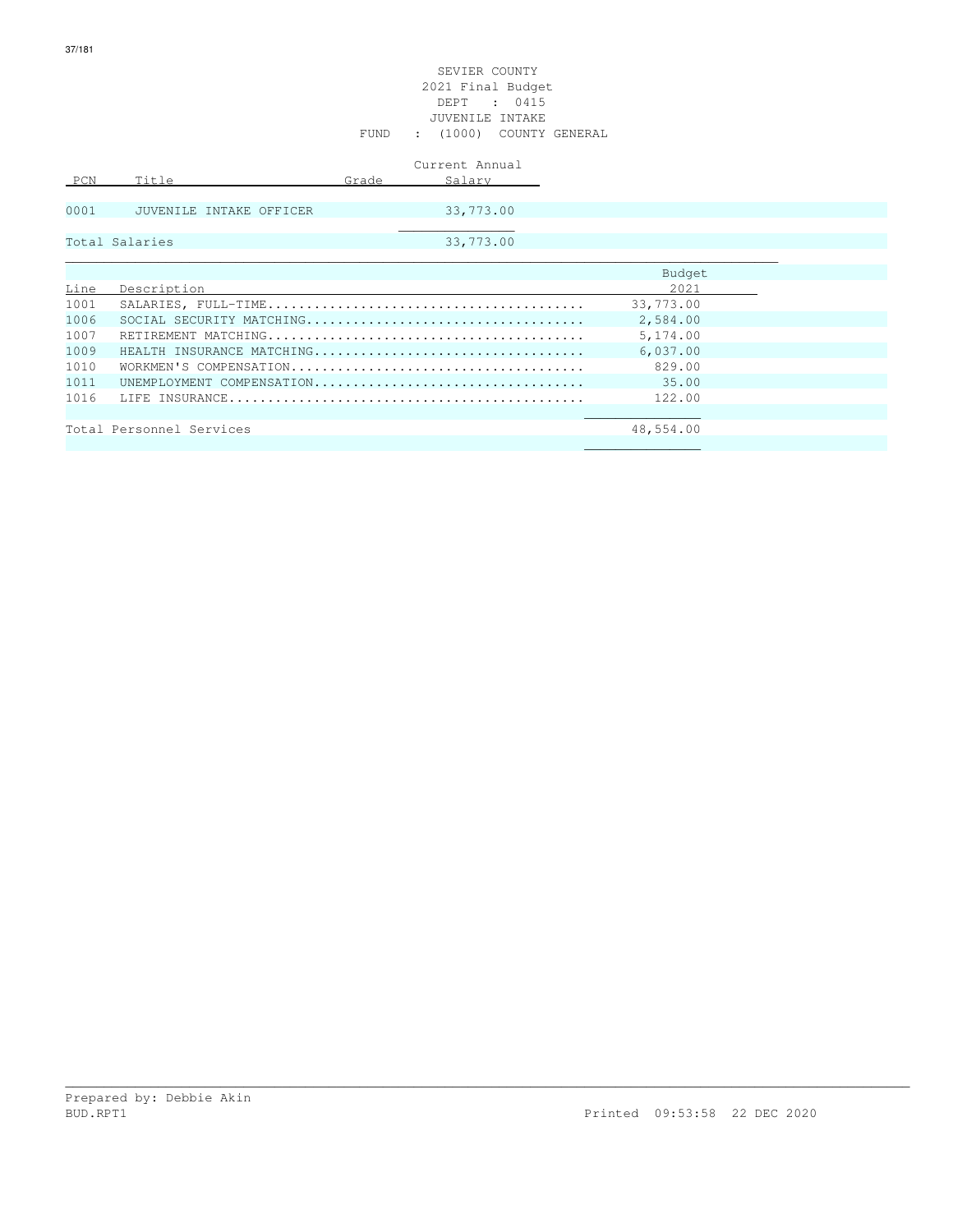#### SEVIER COUNTY 2021 Final Budget DEPT : 0415 JUVENILE INTAKE FUND : (1000) COUNTY GENERAL

| Line<br>Description       |                                                                                                 | Budget<br>2021  |  |
|---------------------------|-------------------------------------------------------------------------------------------------|-----------------|--|
| Section 2:<br>Supplies    |                                                                                                 |                 |  |
|                           |                                                                                                 |                 |  |
| 2001                      |                                                                                                 | 1,000.00        |  |
| 2002                      |                                                                                                 | 400.00          |  |
| Total Supplies            |                                                                                                 | 1,400.00        |  |
| Section 3: Other Charges  |                                                                                                 |                 |  |
| 3003                      |                                                                                                 | 150.00          |  |
| 3009                      | OTHER PROFESSIONAL SERVICES                                                                     | 300.00          |  |
| 3020                      | TELEPHONE & FAX - LANDLINE                                                                      | 2,500.00        |  |
| 3023                      |                                                                                                 | 2,200.00        |  |
| 3030                      |                                                                                                 | 6,000.00        |  |
| 3054                      |                                                                                                 | 72.00           |  |
| 3070                      | $RENT - LAND & BULLDINGS \ldots \ldots \ldots \ldots \ldots \ldots \ldots \ldots \ldots \ldots$ | 1,900.00        |  |
| 3094                      |                                                                                                 | 1,500.00        |  |
| 3101                      |                                                                                                 | 200.00          |  |
| Total Other Charges       |                                                                                                 | 14,822.00       |  |
|                           |                                                                                                 |                 |  |
| Section 4: Capital Outlay |                                                                                                 |                 |  |
|                           |                                                                                                 |                 |  |
| Total Capital Outlay      |                                                                                                 |                 |  |
| Dept 0415 Total Budget    |                                                                                                 | 64,776.00       |  |
|                           |                                                                                                 | =============== |  |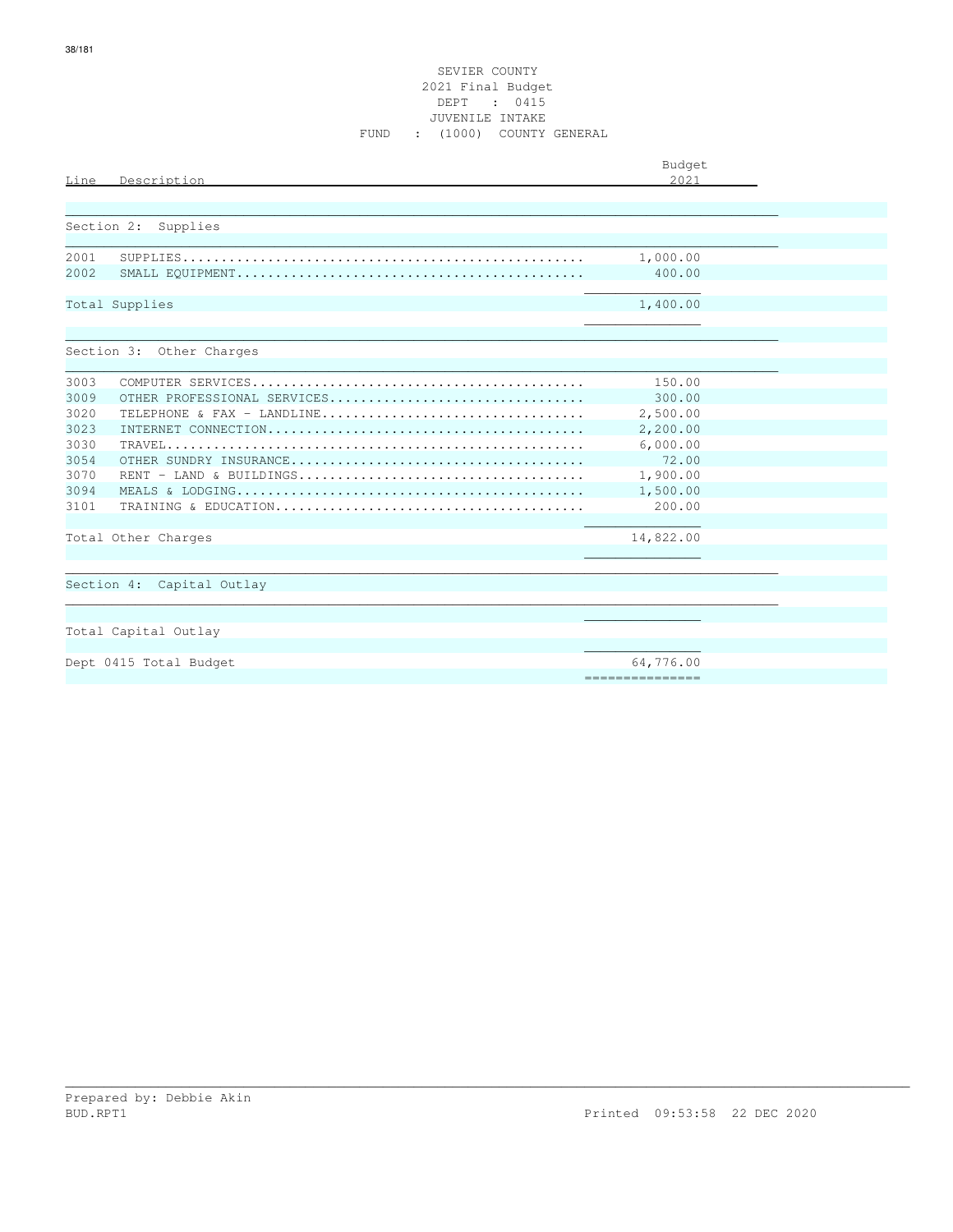| Line | Description | Budget<br>2021 |
|------|-------------|----------------|
|      |             |                |
| Line | Description | Budget<br>2021 |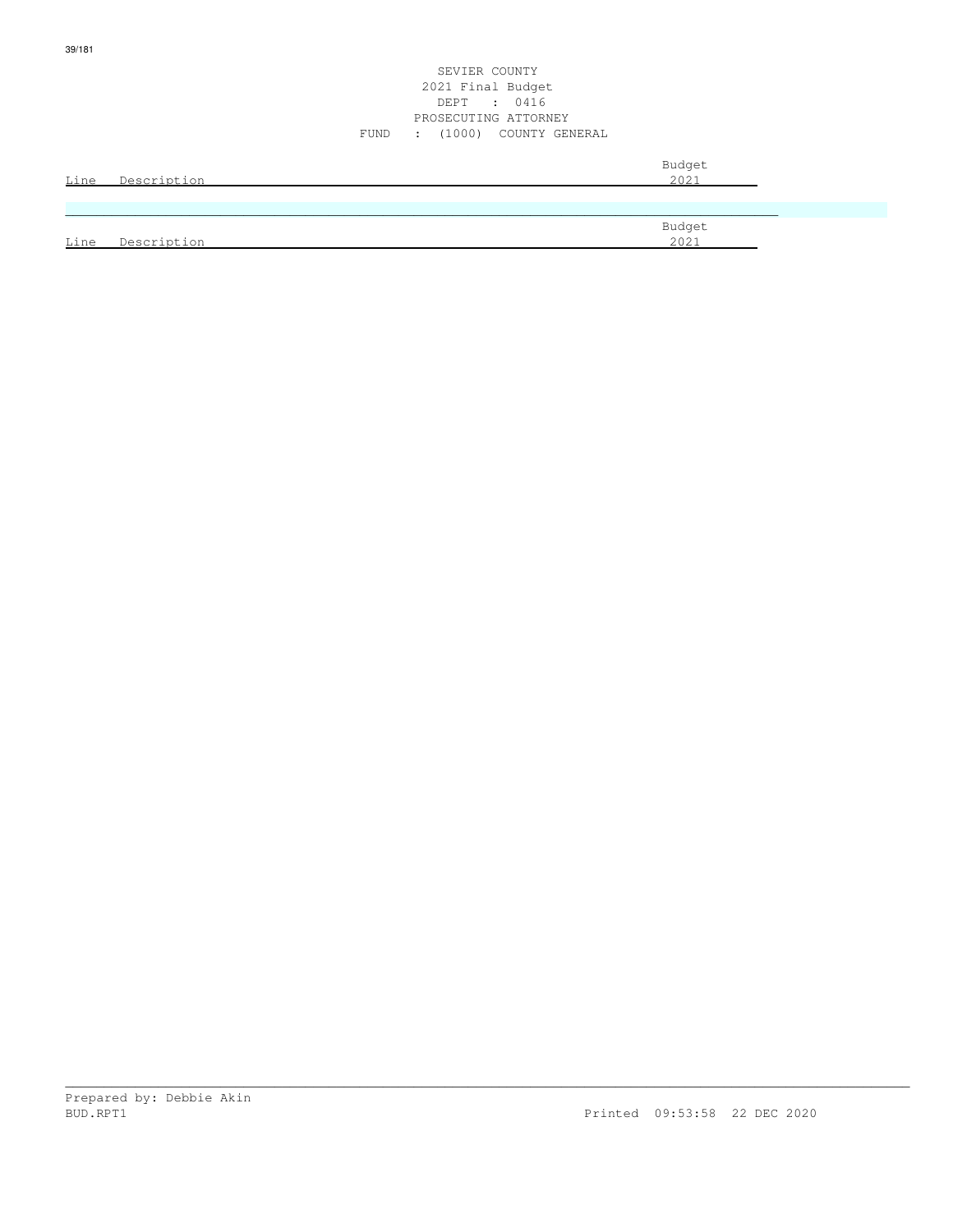| Line | ' د ر<br>. |  |
|------|------------|--|
|      |            |  |

| Section 2: Supplies                 |                |
|-------------------------------------|----------------|
|                                     |                |
|                                     |                |
| Section 3: Other Charges            |                |
|                                     |                |
| 3009<br>OTHER PROFESSIONAL SERVICES | 25,000.00      |
| 3096                                | 24,961.00      |
|                                     |                |
| Total Other Charges                 | 49,961.00      |
|                                     |                |
| Dept 0416 Total Budget              | 49,961.00      |
|                                     | -------------- |
|                                     |                |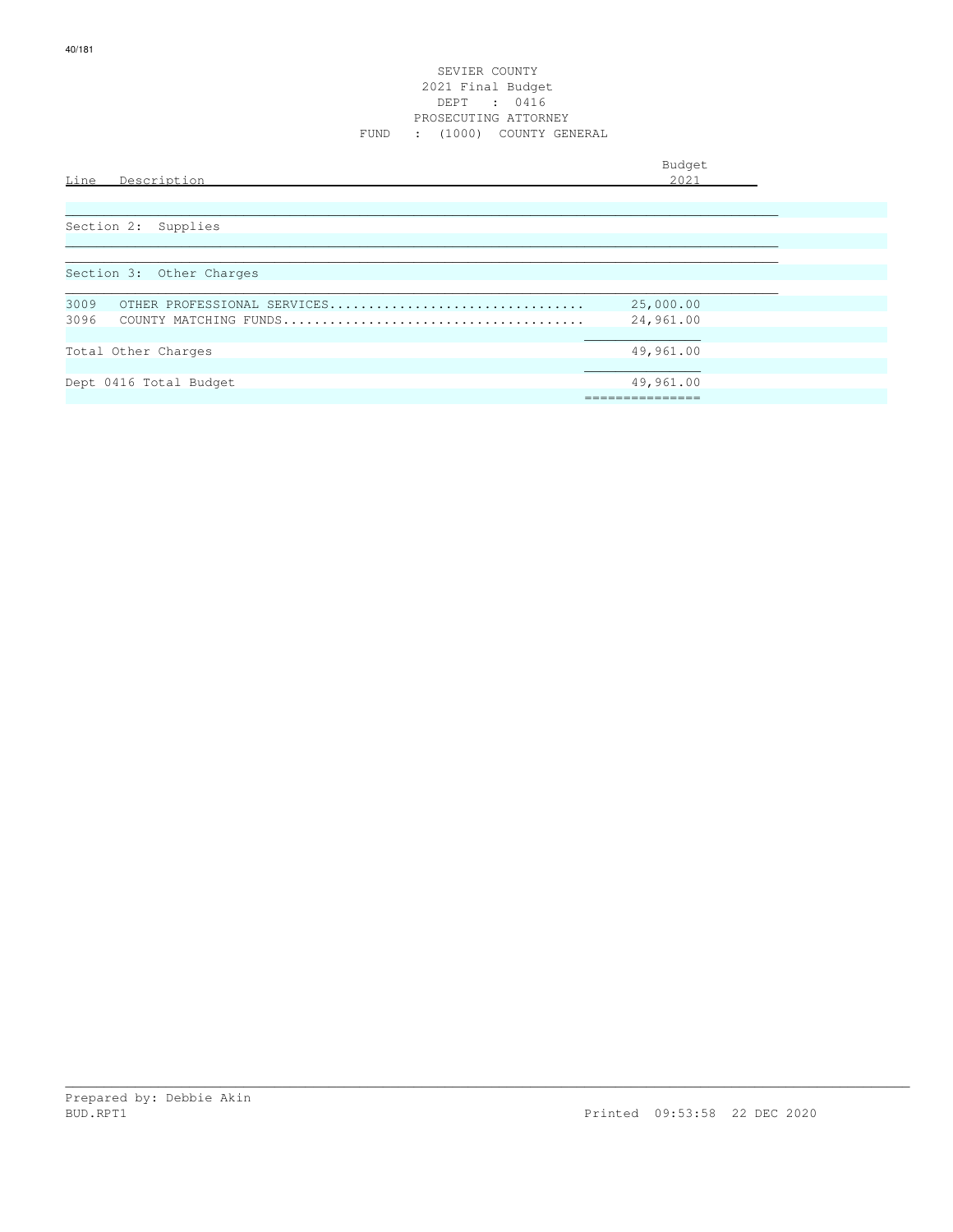# SEVIER COUNTY 2021 Final Budget DEPT : 0419 CORONER FUND : (1000) COUNTY GENERAL

|      |                           |       | Current Annual |           |
|------|---------------------------|-------|----------------|-----------|
| PCN  | Title                     | Grade | Salary         |           |
|      |                           |       |                |           |
| 0001 | CORONER ELECTED OFF       |       | 5,956.00       |           |
| 0002 | DEPUTY CORONER            |       | 6,044.00       |           |
|      |                           |       |                |           |
|      | Total Salaries            |       | 12,000.00      |           |
|      |                           |       |                |           |
|      |                           |       |                | Budget    |
| Line | Description               |       |                | 2021      |
| 1002 |                           |       |                | 12,000.00 |
| 1006 |                           |       |                | 920.00    |
| 1009 | HEALTH INSURANCE MATCHING |       |                | 105.00    |
| 1010 |                           |       |                | 35.00     |
| 1011 | UNEMPLOYMENT COMPENSATION |       |                | 150.00    |

| ᅩ◡⊥ |                          | 100.UU    |  |
|-----|--------------------------|-----------|--|
|     |                          |           |  |
|     |                          |           |  |
|     | Total Personnel Services | 13,210.00 |  |

\_\_\_\_\_\_\_\_\_\_\_\_\_\_\_\_\_\_\_\_\_\_\_\_\_\_\_\_\_\_\_\_\_\_\_\_\_\_\_\_\_\_\_\_\_\_\_\_\_\_\_\_\_\_\_\_\_\_\_\_\_\_\_\_\_\_\_\_\_\_\_\_\_\_\_\_\_\_\_\_\_\_\_\_\_\_\_\_\_\_\_\_\_\_\_\_\_\_\_\_\_\_\_\_\_\_\_\_\_

 $\mathcal{L}_\text{max}$  , and the contract of the contract of the contract of the contract of the contract of the contract of the contract of the contract of the contract of the contract of the contract of the contract of the contr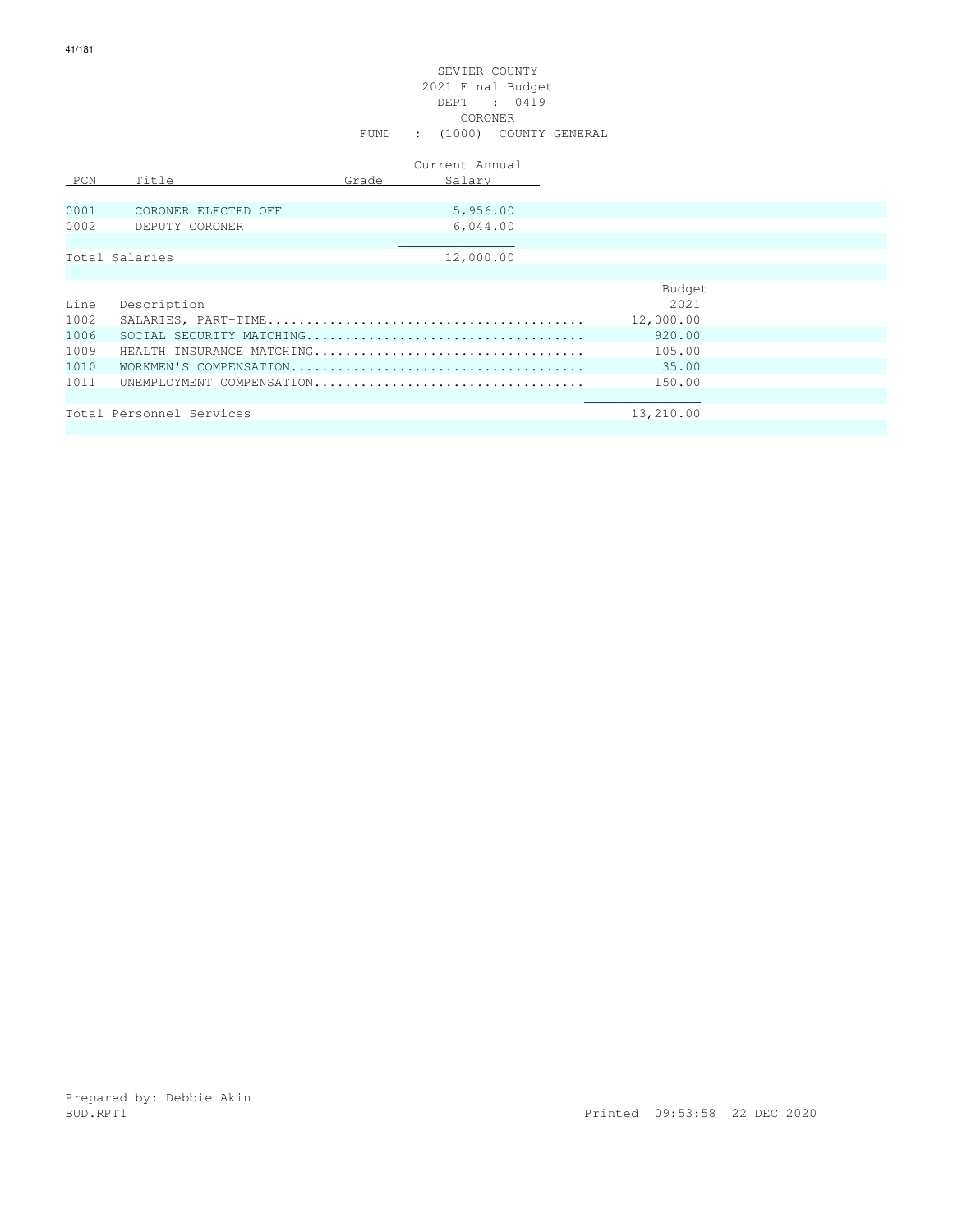# SEVIER COUNTY 2021 Final Budget<br>DEPT : 0419 CORONER FUND : (1000) COUNTY GENERAL

|                           | Budget                       |
|---------------------------|------------------------------|
| Description<br>Line       | 2021                         |
|                           |                              |
|                           |                              |
| Section 2: Supplies       |                              |
| 2001                      | 600.00                       |
| 2002                      | 250.00                       |
|                           |                              |
| Total Supplies            | 850.00                       |
|                           |                              |
| Section 3: Other Charges  |                              |
|                           |                              |
| 3022                      | 700.00                       |
| 3054                      | 375.00                       |
| 3090                      | 150.00                       |
|                           |                              |
| Total Other Charges       | 1,225.00                     |
|                           |                              |
| Section 4: Capital Outlay |                              |
|                           |                              |
|                           |                              |
| Total Capital Outlay      |                              |
|                           |                              |
| Dept 0419 Total Budget    | 15,285.00<br>--------------- |
|                           |                              |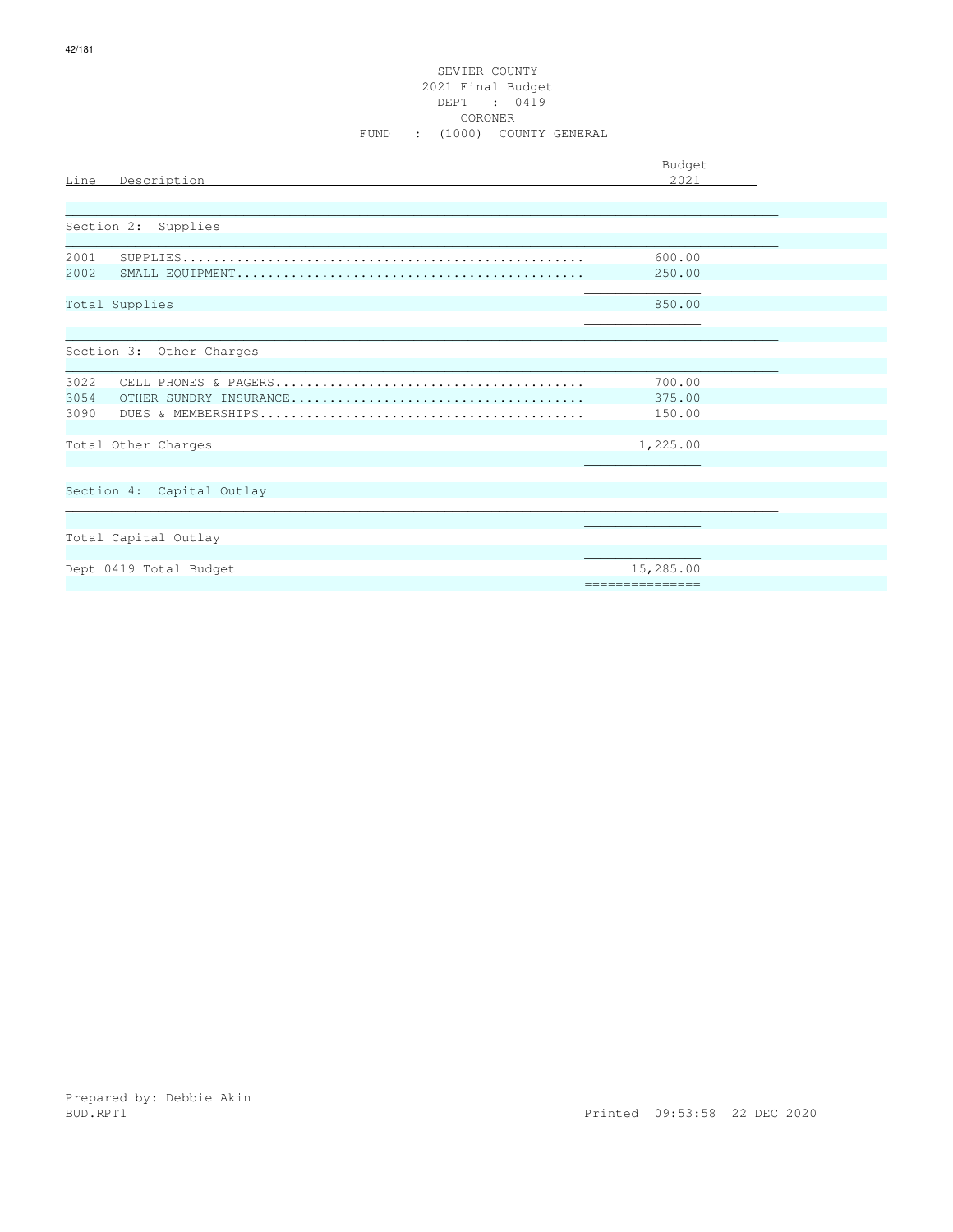|      |                           | Current Annual            |           |  |
|------|---------------------------|---------------------------|-----------|--|
| PCN  | Title                     | Grade<br>Salary           |           |  |
|      |                           |                           |           |  |
| 0001 | EMERGENCY SERVICE COORDIN | 40,371.00                 |           |  |
|      |                           |                           |           |  |
|      | Total Salaries            | 40,371.00                 |           |  |
|      |                           |                           |           |  |
|      |                           |                           | Budget    |  |
| Line | Description               |                           | 2021      |  |
| 1001 |                           |                           | 40,371.00 |  |
| 1006 |                           |                           | 3,088.00  |  |
| 1007 |                           |                           | 6,185.00  |  |
| 1009 |                           | HEALTH INSURANCE MATCHING | 6,037.00  |  |
| 1010 |                           |                           | 1,611.00  |  |
| 1011 |                           | UNEMPLOYMENT COMPENSATION | 35.00     |  |
| 1016 |                           |                           | 122.00    |  |
| 1018 |                           |                           | 796.00    |  |
|      |                           |                           |           |  |
|      | Total Personnel Services  |                           | 58,245.00 |  |

 $\mathcal{L}_\mathcal{L}$  , which is a set of the set of the set of the set of the set of the set of the set of the set of the set of the set of the set of the set of the set of the set of the set of the set of the set of the set of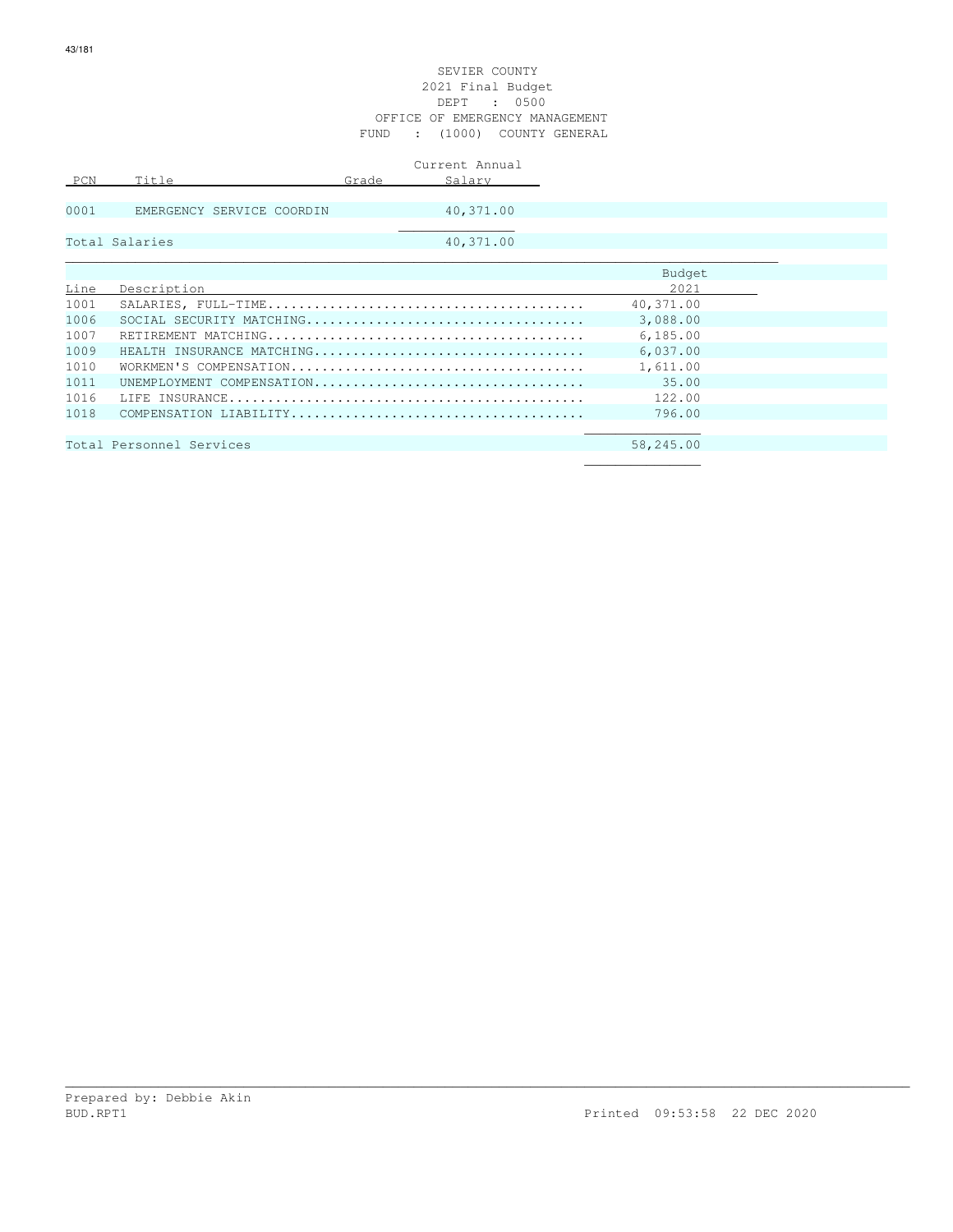| Line         | Description                                        | Budget<br>2.021      |  |
|--------------|----------------------------------------------------|----------------------|--|
|              |                                                    |                      |  |
|              |                                                    |                      |  |
| Section 2:   | Supplies                                           |                      |  |
|              |                                                    |                      |  |
| 2001<br>2002 |                                                    | 1,000.00<br>3,000.00 |  |
| 2005         |                                                    | 350.00               |  |
| 2007         |                                                    | 2,500.00             |  |
| 2008         |                                                    | 500.00               |  |
| 2020         | BUILDING MATERIALS & SUPPLIES                      | 1,000.00             |  |
| 2021         |                                                    | 100.00               |  |
| 2023         |                                                    | 2,000.00             |  |
|              |                                                    |                      |  |
|              | Total Supplies                                     | 10,450.00            |  |
|              |                                                    |                      |  |
|              |                                                    |                      |  |
|              | Section 3: Other Charges                           |                      |  |
|              |                                                    |                      |  |
| 3009         | OTHER PROFESSIONAL SERVICES                        | 7,300.00             |  |
| 3020         |                                                    | 1,070.00             |  |
| 3021         |                                                    | 50.00                |  |
| 3023         |                                                    | 1,200.00             |  |
| 3030         |                                                    | 350.00               |  |
| 3052         |                                                    | 160.00               |  |
| 3053         |                                                    | 800.00               |  |
| 3054         |                                                    | 72.00                |  |
| 3073         | LEASE - MACHINERY & EQUIPMENT                      | 14.00                |  |
| 3090         |                                                    | 150.00               |  |
| 3094         |                                                    | 500.00               |  |
| 3100         |                                                    | 200.00               |  |
| 3101         |                                                    | 300.00               |  |
| 3102         | COMPUTER SOFTWARE, SUPPORT & MAINTENANCE AGREEMENT | 2,250.00             |  |
|              |                                                    |                      |  |
|              | Total Other Charges                                | 14,416.00            |  |
|              |                                                    |                      |  |
|              |                                                    |                      |  |
|              | Section 4: Capital Outlay                          |                      |  |
|              |                                                    |                      |  |

 $\mathcal{L}_\mathcal{L}$  , which is a set of the set of the set of the set of the set of the set of the set of the set of the set of the set of the set of the set of the set of the set of the set of the set of the set of the set of

 $\mathcal{L}_\mathcal{L}$  , which is a set of the set of the set of the set of the set of the set of the set of the set of the set of the set of the set of the set of the set of the set of the set of the set of the set of the set of

Total Capital Outlay

Dept 0500 Total Budget 83,111.00

===============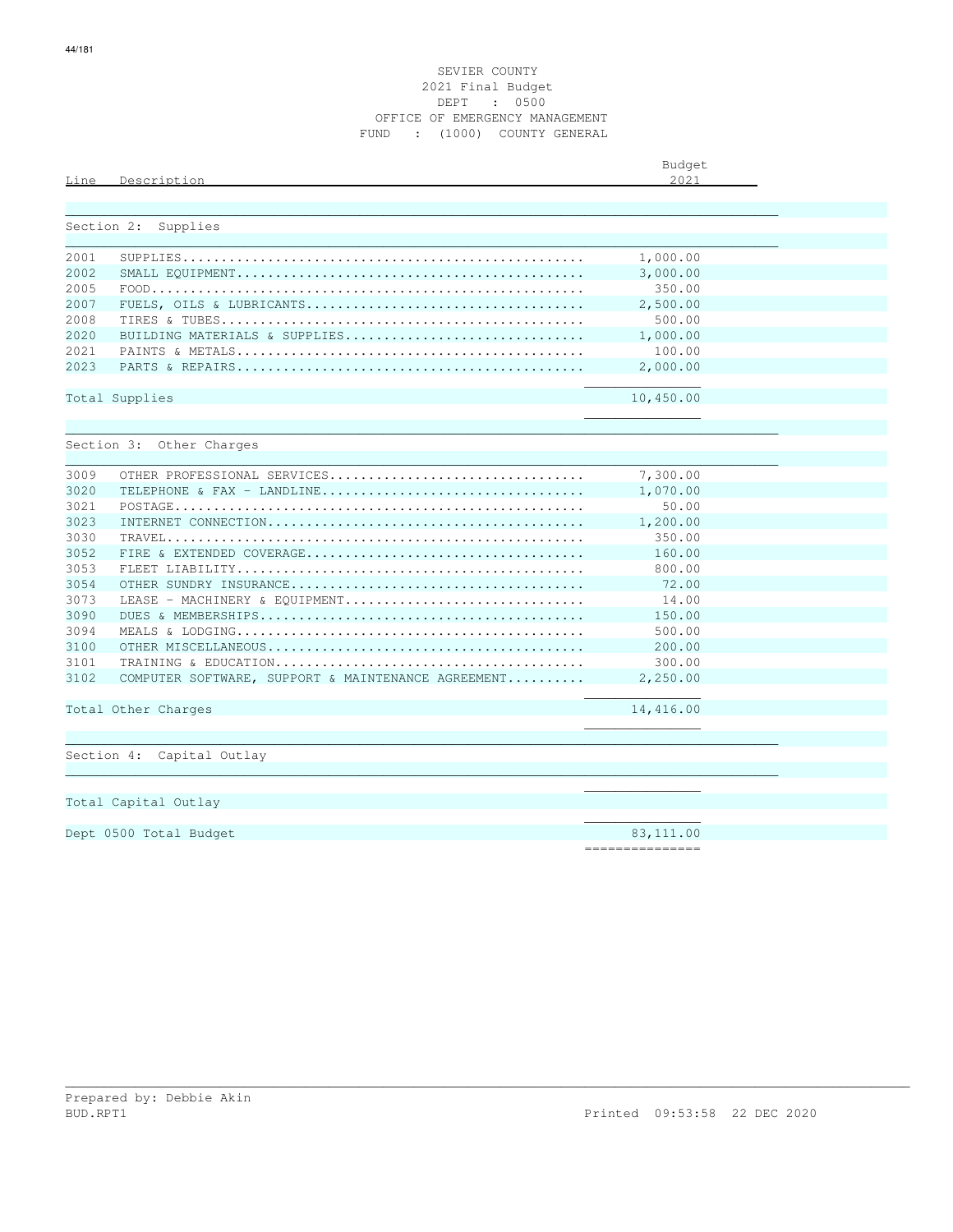|      |             | 2021 Final Budget                                  |        |  |
|------|-------------|----------------------------------------------------|--------|--|
|      |             | $\cdot$ 0503<br>DEPT                               |        |  |
|      |             | GRANTS-IN-AID / PUBLIC SAFETY                      |        |  |
|      |             | (1000) COUNTY GENERAL<br>FUND<br>$\sim$ 100 $\sim$ |        |  |
|      |             |                                                    | Budget |  |
| Line | Description |                                                    | 2021   |  |
|      |             |                                                    |        |  |
|      |             |                                                    |        |  |
|      |             |                                                    | Budget |  |
| Line | Description |                                                    | 2021   |  |

SEVIER COUNTY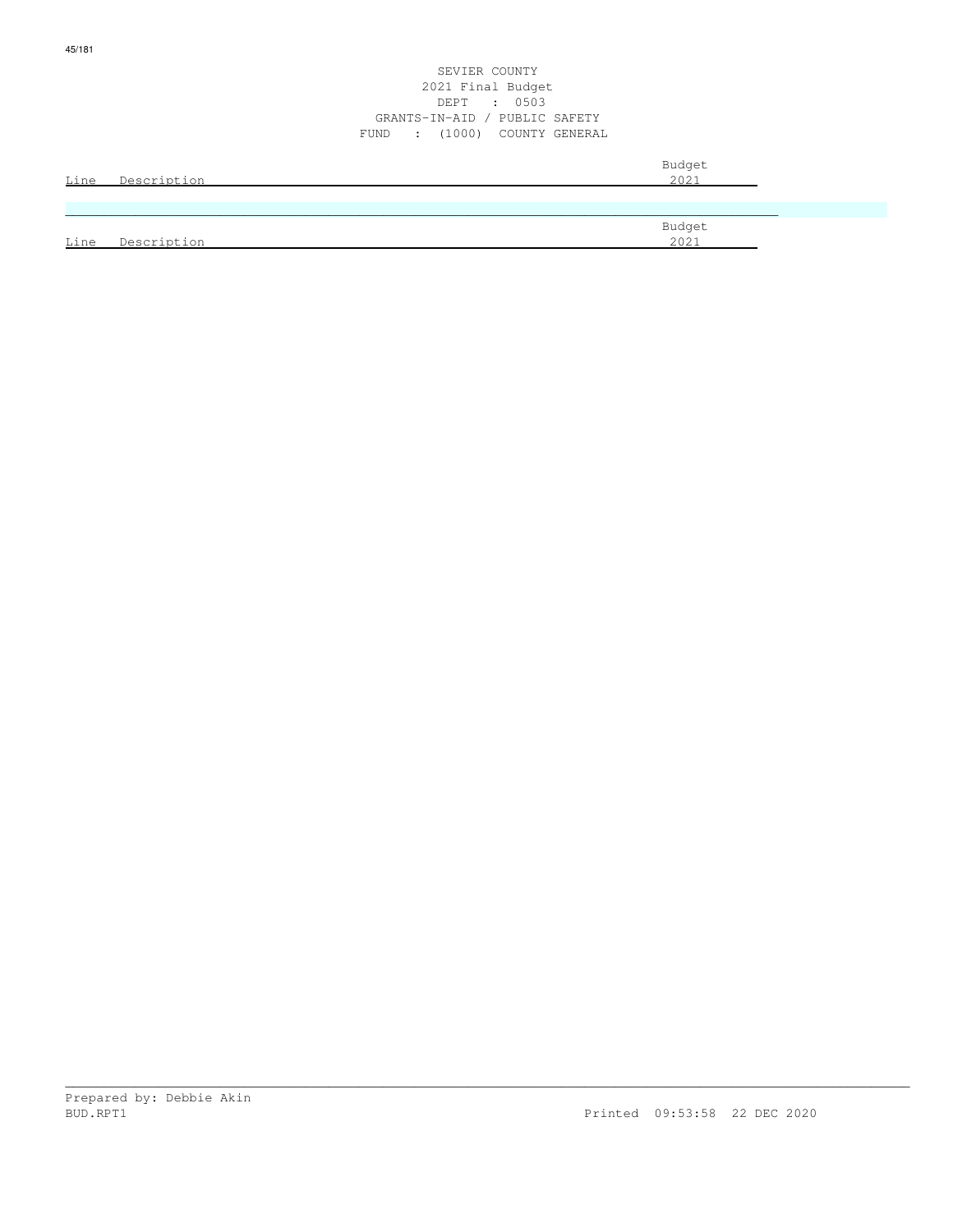| Line Description         | Budget<br>2021 |
|--------------------------|----------------|
|                          |                |
| Section 2: Supplies      |                |
|                          |                |
| Section 3: Other Charges |                |
|                          |                |
| Total Other Charges      |                |
|                          |                |
| Dept 0503 Total Budget   | 0.00           |
|                          | ============== |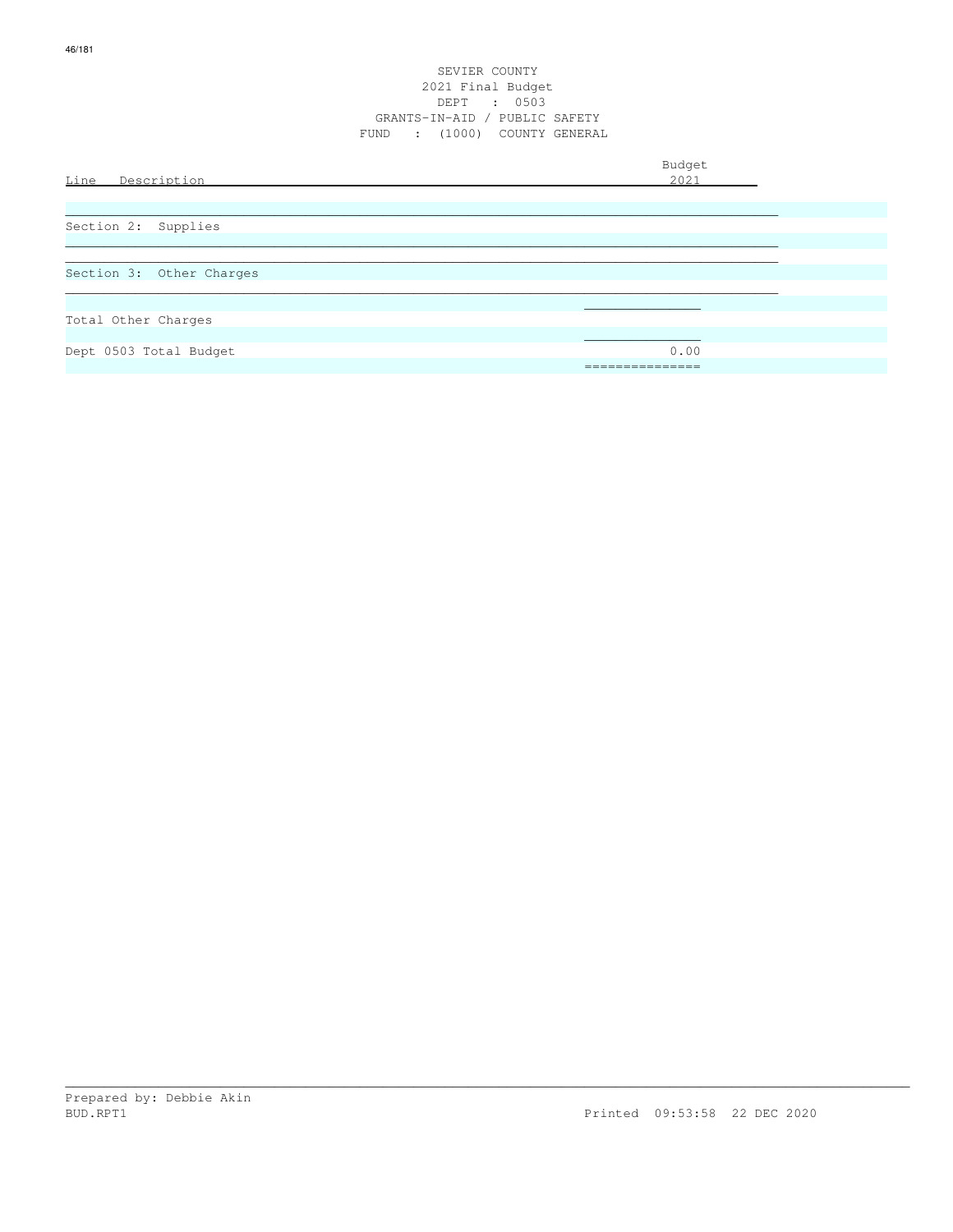| <u>Line</u> | Description | Budget<br>2021 |
|-------------|-------------|----------------|
|             |             |                |
| Line        | Description | Budget<br>2021 |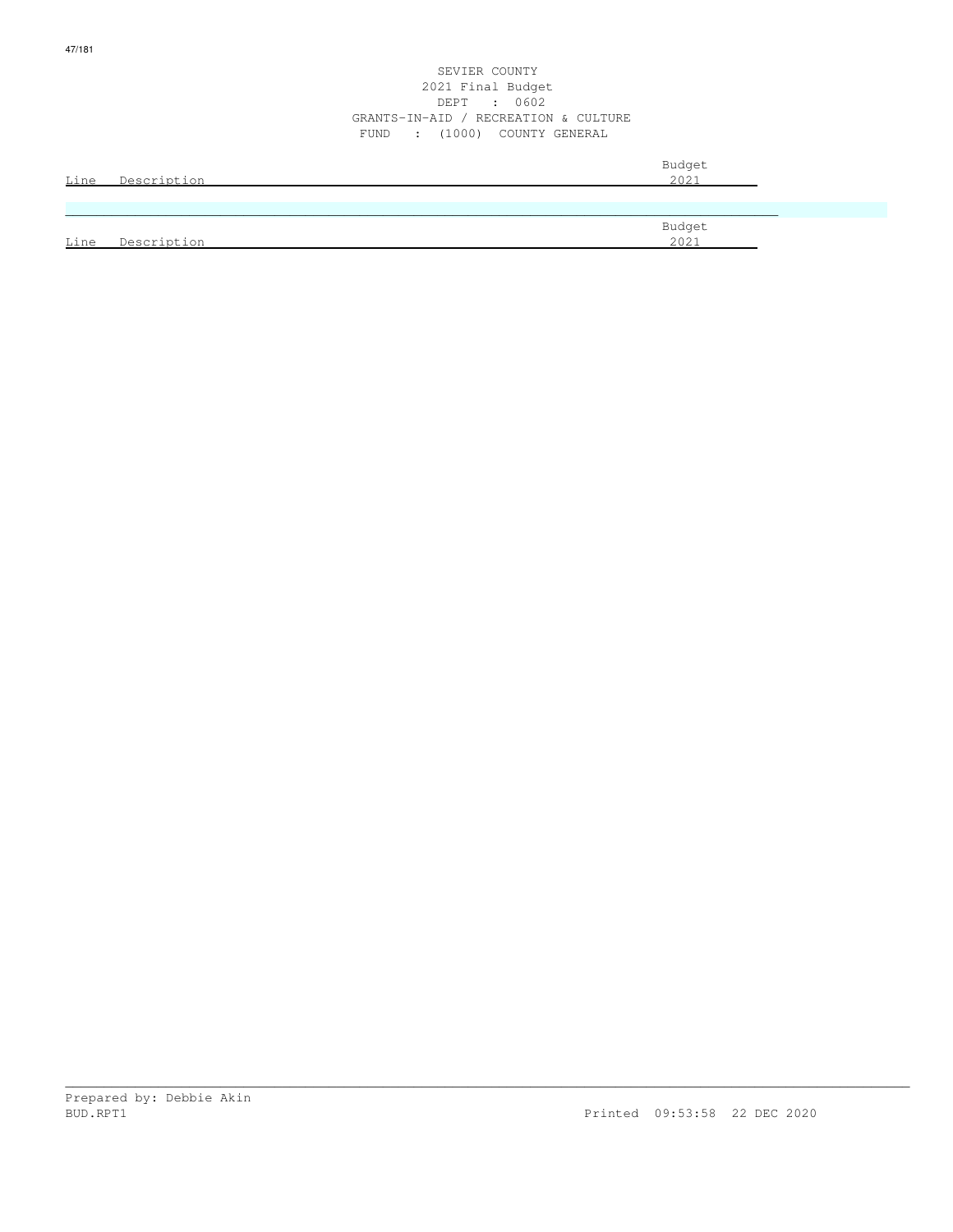| Line<br>Description      | Budget<br>2021            |  |
|--------------------------|---------------------------|--|
|                          |                           |  |
| Section 2: Supplies      |                           |  |
| Section 3: Other Charges |                           |  |
| 3103                     | 3,500.00                  |  |
| Total Other Charges      | 3,500.00                  |  |
| Dept 0602 Total Budget   | 3,500.00<br>------------- |  |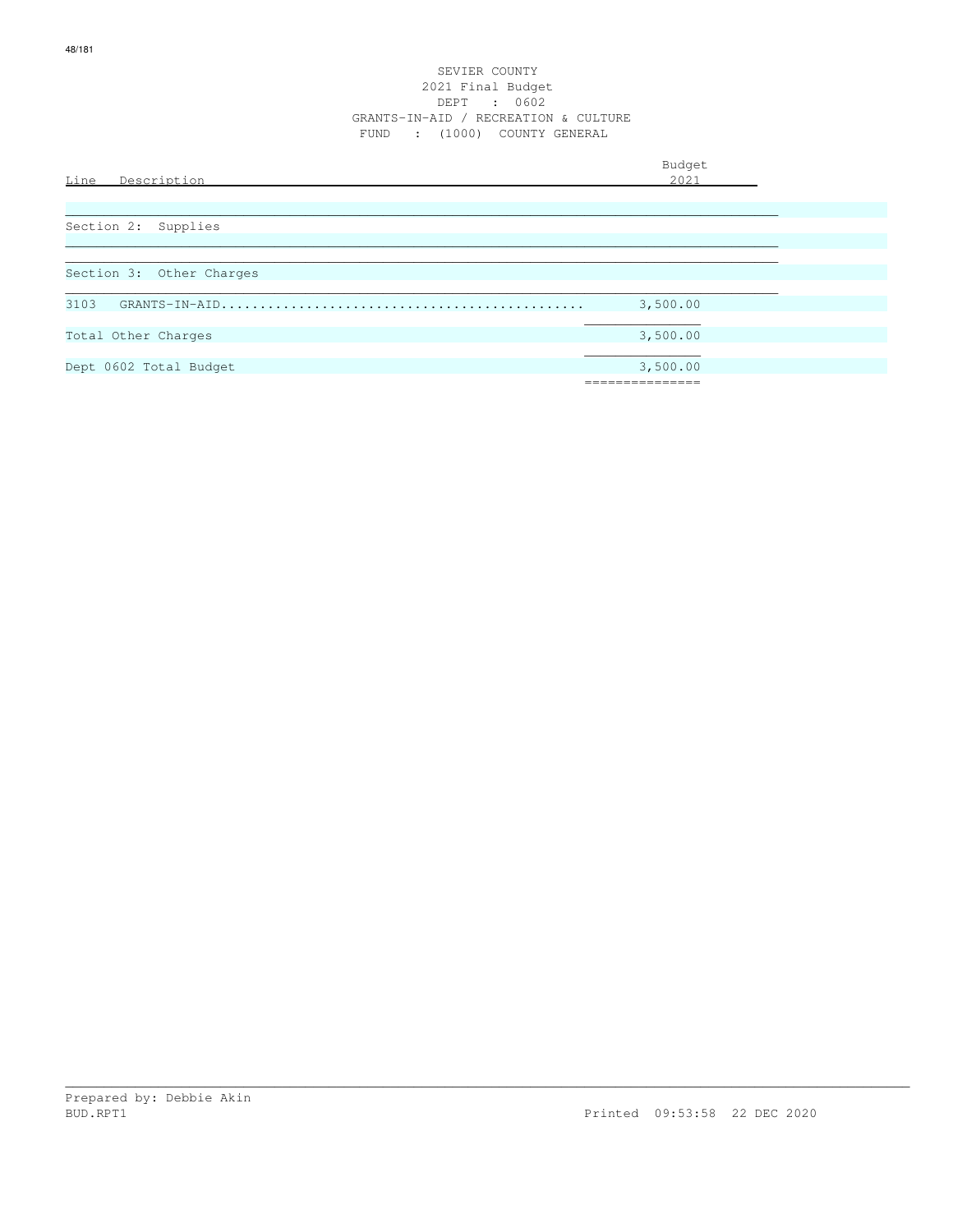#### SEVIER COUNTY 2021 Final Budget DEPT : 0800 VETERAN'S SERVICE FUND : (1000) COUNTY GENERAL

|      |                           |       | Current Annual |           |  |
|------|---------------------------|-------|----------------|-----------|--|
| PCN  | Title                     | Grade | Salary         |           |  |
| 0001 | VETERAN'S SERVICE OFFICER |       | 10,230.00      |           |  |
|      |                           |       |                |           |  |
|      | Total Salaries            |       | 10,230.00      |           |  |
|      |                           |       |                |           |  |
|      |                           |       |                | Budget    |  |
| Line | Description               |       |                | 2021      |  |
| 1002 |                           |       |                | 10,230.00 |  |
| 1006 |                           |       |                | 783.00    |  |
| 1009 | HEALTH INSURANCE MATCHING |       |                | 105.00    |  |
| 1010 |                           |       |                | 15.00     |  |
| 1011 | UNEMPLOYMENT COMPENSATION |       |                | 35.00     |  |
|      |                           |       |                |           |  |
|      | Total Personnel Services  |       |                | 11,168.00 |  |
|      |                           |       |                |           |  |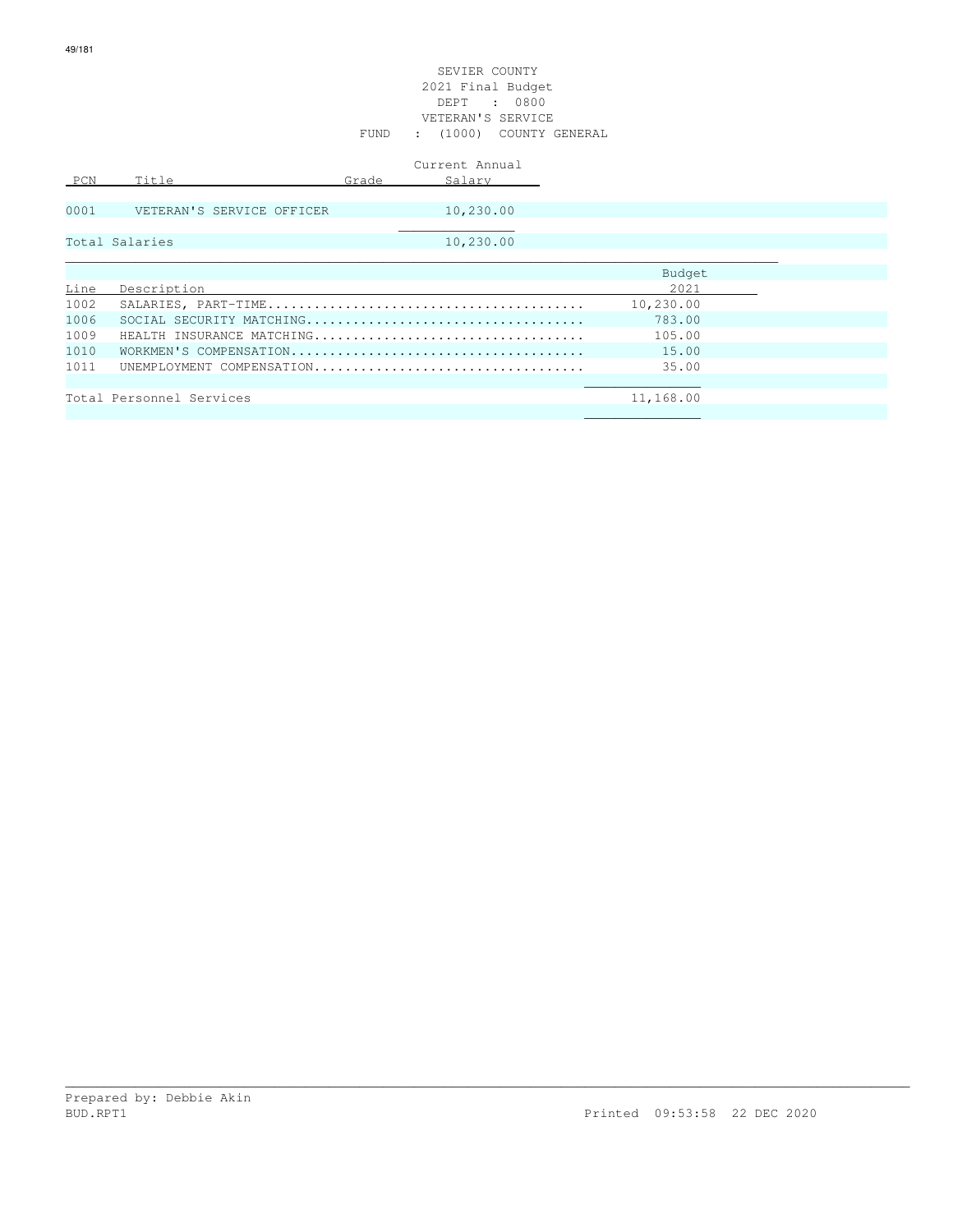| Line | Description                                        | Budget<br>2021   |  |
|------|----------------------------------------------------|------------------|--|
|      | Section 2: Supplies                                |                  |  |
|      |                                                    |                  |  |
| 2001 |                                                    | 500.00           |  |
| 2002 |                                                    | 650.00           |  |
|      | Total Supplies                                     | 1,150.00         |  |
|      | Section 3: Other Charges                           |                  |  |
| 3003 |                                                    | 200.00           |  |
| 3020 | TELEPHONE & FAX - LANDLINE                         | 1,000.00         |  |
| 3023 |                                                    | 1,500.00         |  |
| 3030 |                                                    | 300.00           |  |
| 3040 | ADVERTISING & PUBLICATION                          | 500.00           |  |
| 3054 |                                                    | 85.00            |  |
| 3090 |                                                    | 90.00            |  |
| 3102 | COMPUTER SOFTWARE, SUPPORT & MAINTENANCE AGREEMENT | 600.00           |  |
|      |                                                    |                  |  |
|      | Total Other Charges                                | 4,275.00         |  |
|      | Dept 0800 Total Budget                             | 16,593.00        |  |
|      |                                                    | ================ |  |

Prepared by: Debbie Akin<br>BUD.RPT1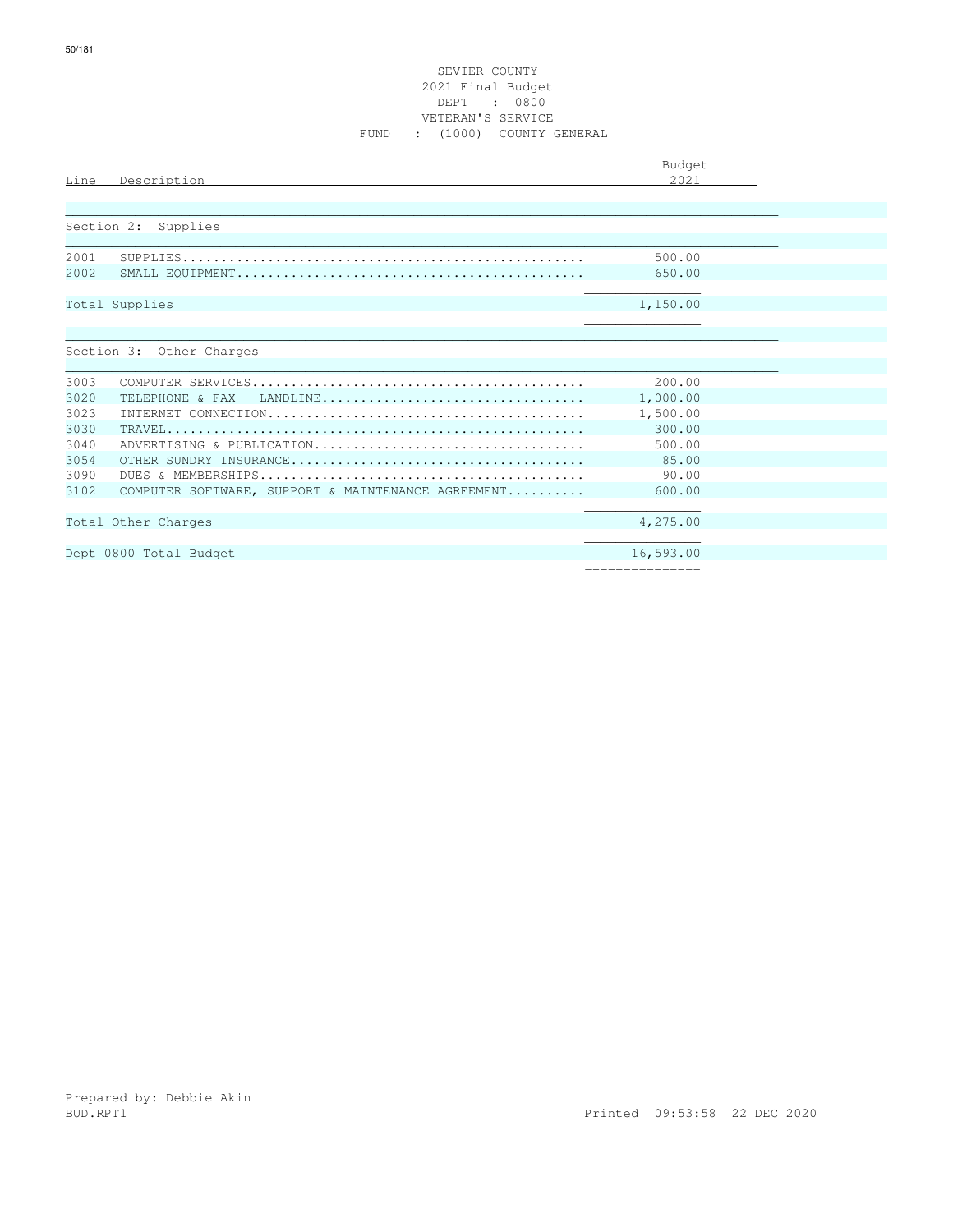| Line | Description | Budget<br>2021 |
|------|-------------|----------------|
|      |             |                |
| Line | Description | Budget<br>2021 |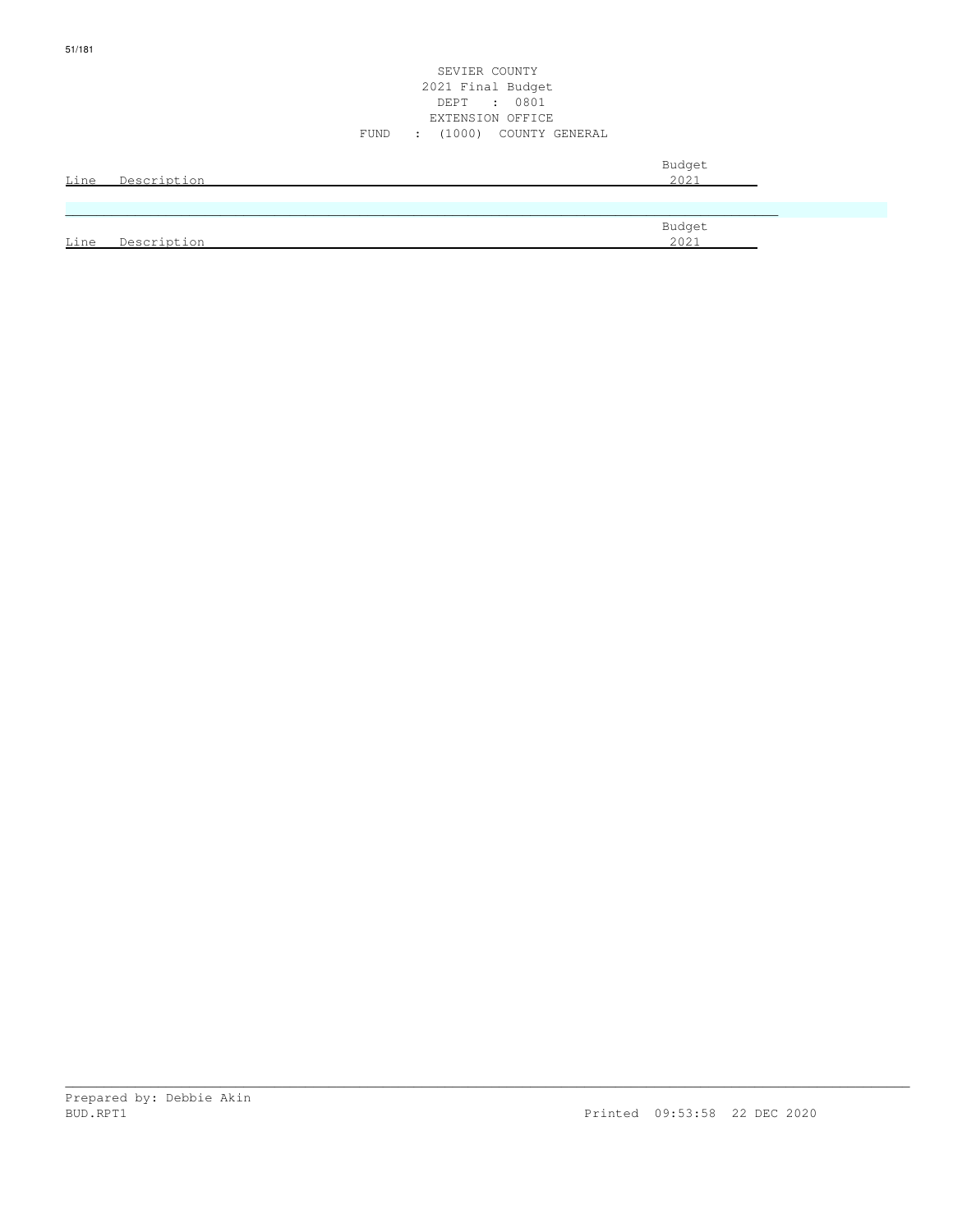#### SEVIER COUNTY 2021 Final Budget DEPT : 0801 EXTENSION OFFICE FUND : (1000) COUNTY GENERAL

|      |             | Budget                               |
|------|-------------|--------------------------------------|
| Line | Description | 0.001<br>$\sim$ $\sim$ $\sim$ $\sim$ |
|      |             |                                      |

| Section 2: Supplies                              |
|--------------------------------------------------|
|                                                  |
|                                                  |
| Section 3: Other Charges                         |
|                                                  |
| 3009<br>57,199.10<br>OTHER PROFESSIONAL SERVICES |
| 3020<br>850.00<br>TELEPHONE & FAX - LANDLINE     |
| 3090<br>200.00                                   |
|                                                  |
| 58,249.10<br>Total Other Charges                 |
|                                                  |
| Dept 0801 Total Budget<br>58,249.10              |
|                                                  |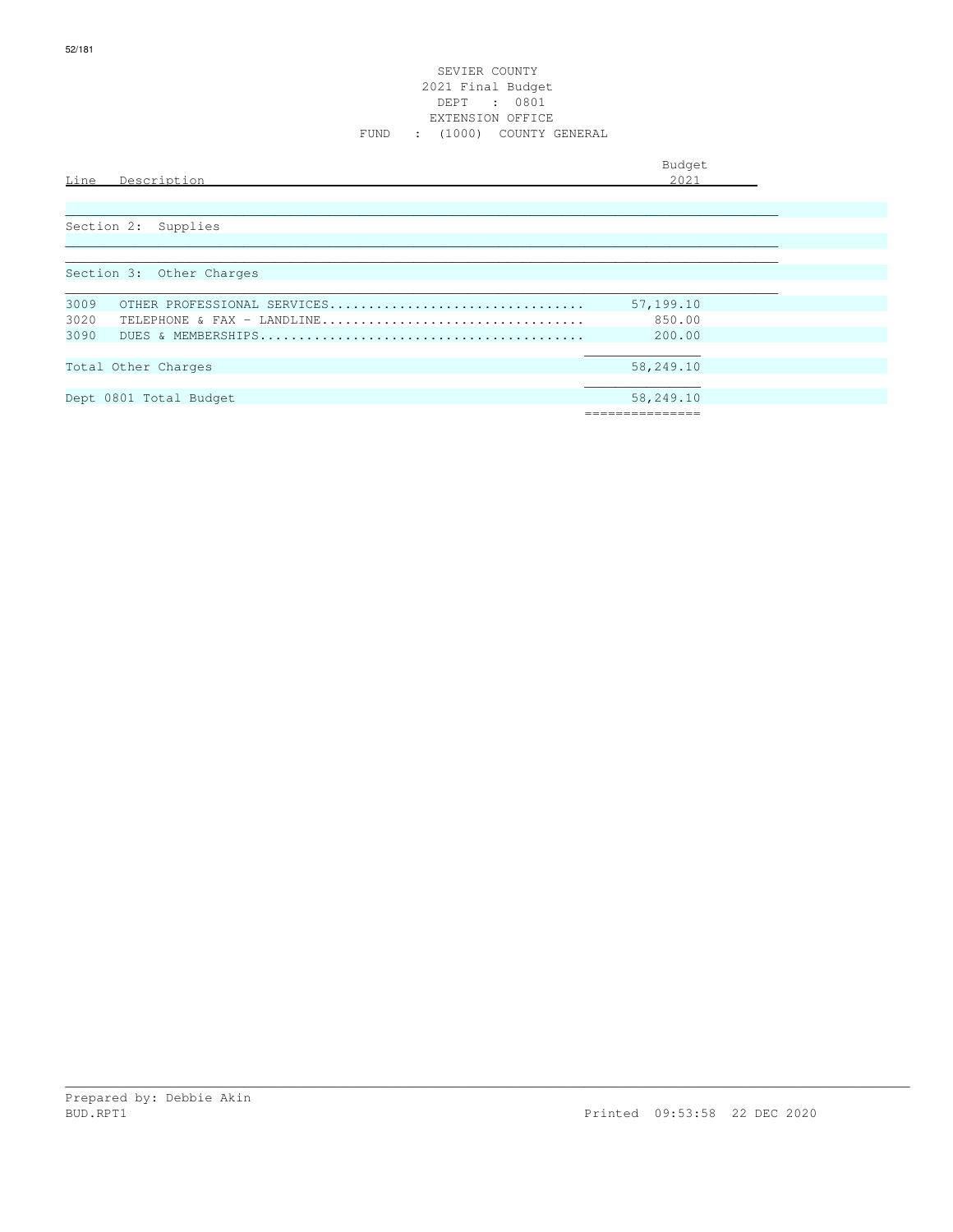|      |             | 2021 Final Budget<br>DEPT : 0803<br>GRANTS-IN-AID / SOCIAL SERVICES<br>FUND : (1000) COUNTY GENERAL |                |  |
|------|-------------|-----------------------------------------------------------------------------------------------------|----------------|--|
| Line | Description |                                                                                                     | Budget<br>2021 |  |
|      |             |                                                                                                     |                |  |
| Line | Description |                                                                                                     | Budget<br>2021 |  |

SEVIER COUNTY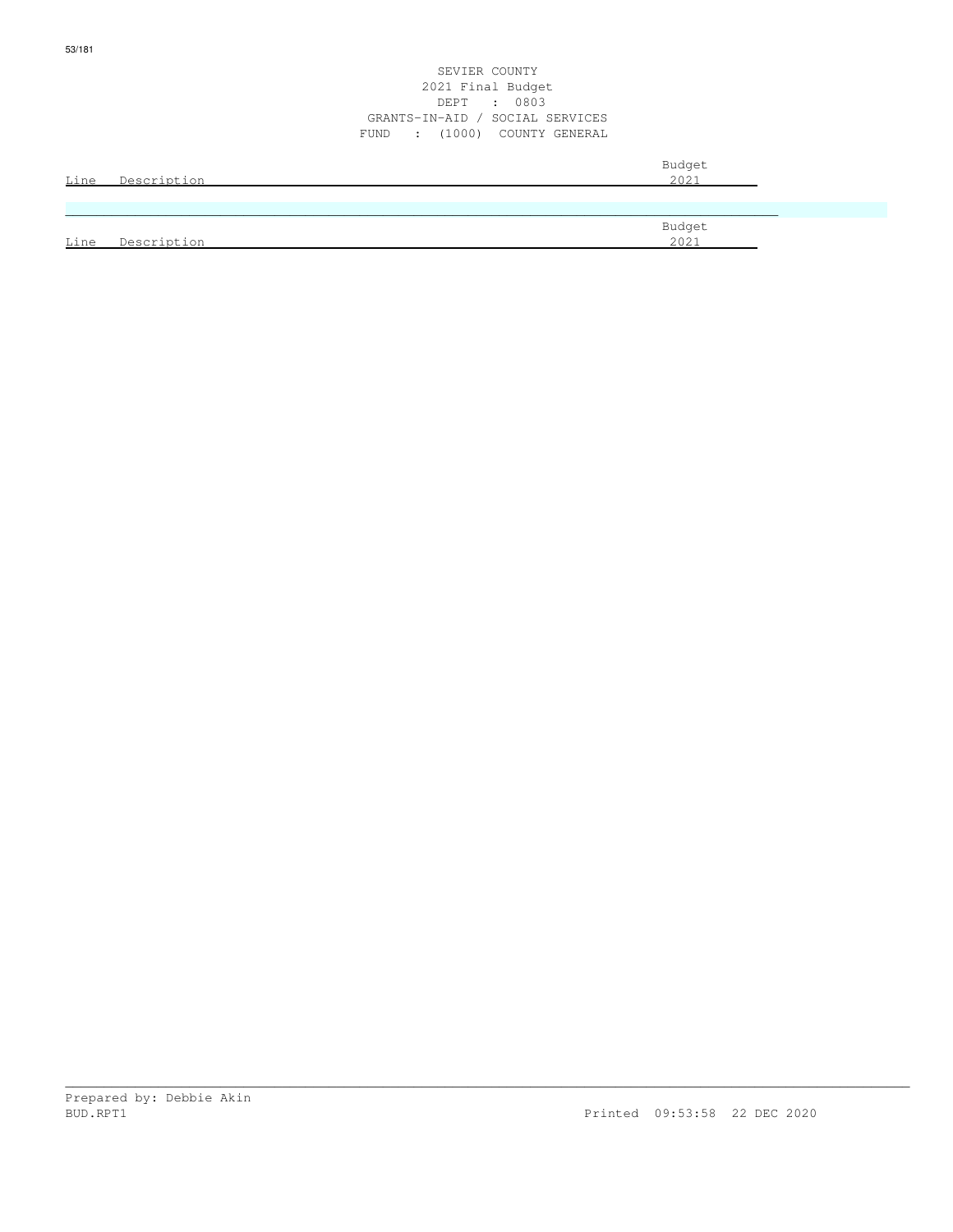| Line<br>Description      | Budget<br>2021 |
|--------------------------|----------------|
|                          |                |
| Section 2: Supplies      |                |
| Section 3: Other Charges |                |
| 3103                     | 2,800.00       |
| Total Other Charges      | 2,800.00       |
| Dept 0803 Total Budget   | 2,800.00       |
|                          |                |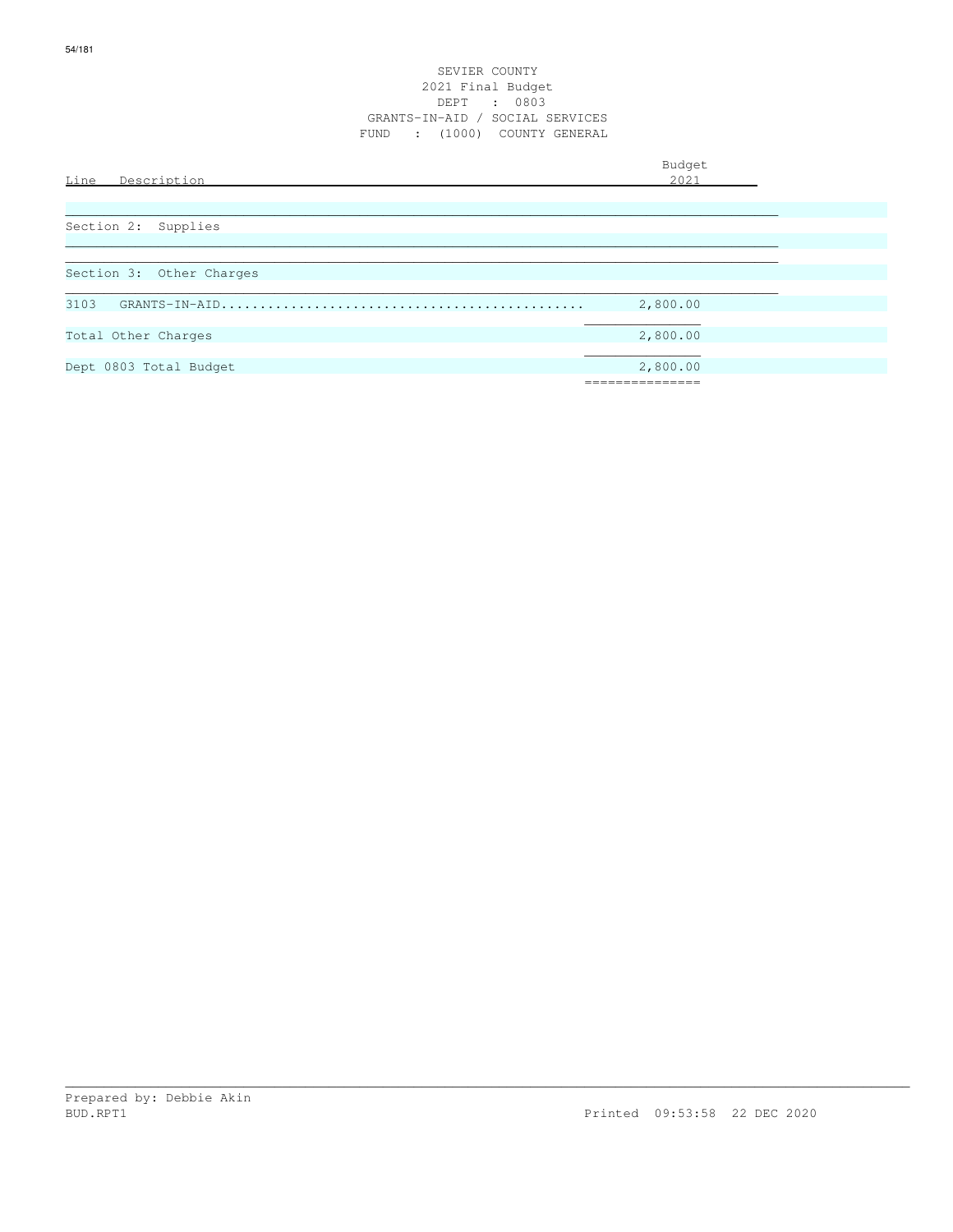|      |             |      |                          | 2021 Final Budget<br>DEPT : 0409   |                |  |
|------|-------------|------|--------------------------|------------------------------------|----------------|--|
|      |             |      |                          | DISTRICT COURT                     |                |  |
|      |             | FUND | $\sim 1000$ km s $^{-1}$ | (1001) COUNTY GENERAL RESERVE FUND |                |  |
| Line | Description |      |                          |                                    | Budget<br>2021 |  |
|      |             |      |                          |                                    |                |  |
| Line | Description |      |                          |                                    | Budget<br>2021 |  |

SEVIER COUNTY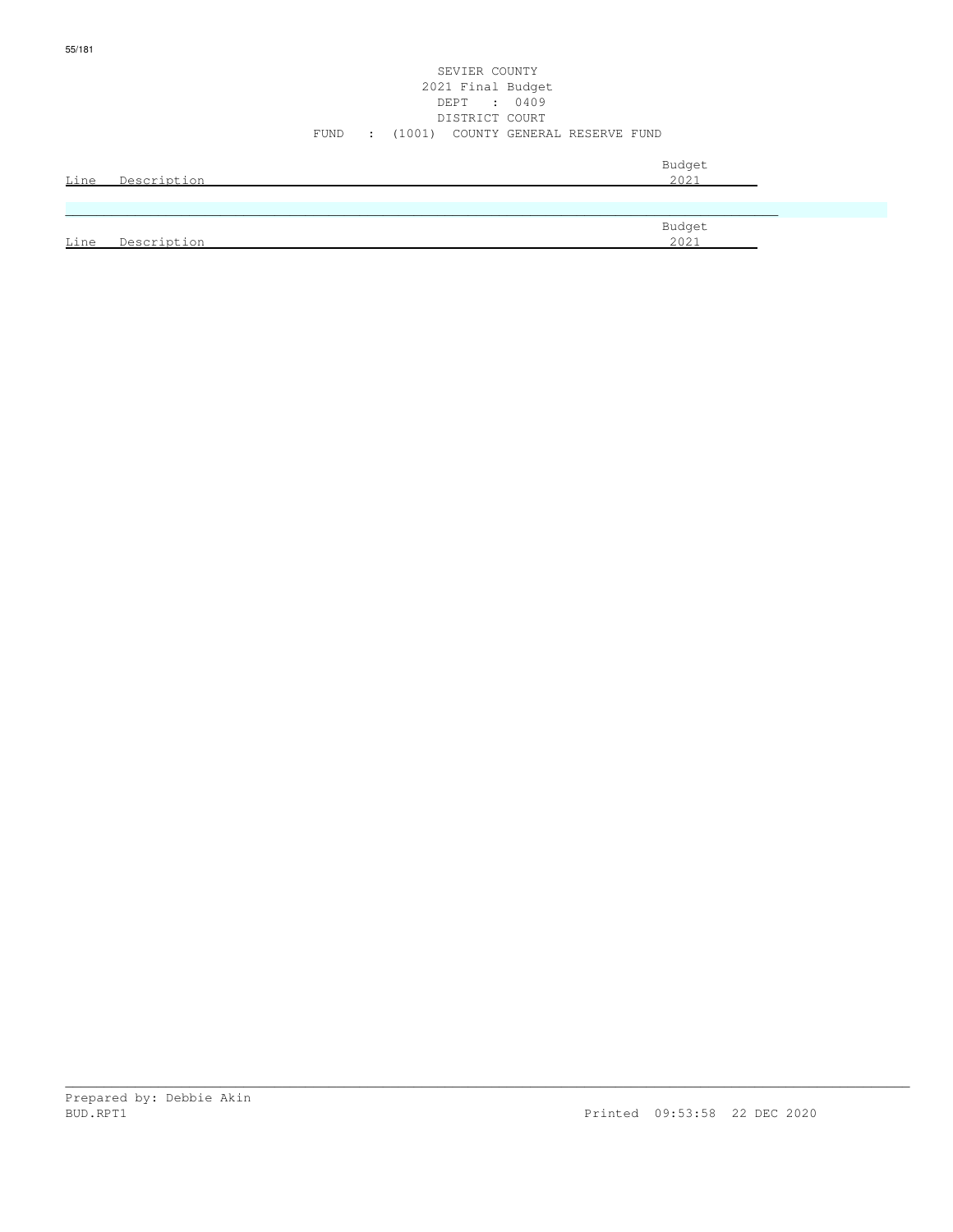#### SEVIER COUNTY 2021 Final Budget DEPT : 0409 DISTRICT COURT FUND : (1001) COUNTY GENERAL RESERVE FUND

| Line Description         | Budget<br>2021    |
|--------------------------|-------------------|
| Section 2: Supplies      |                   |
| Section 3: Other Charges |                   |
| Total Other Charges      |                   |
| Dept 0409 Total Budget   | 0.00<br>_________ |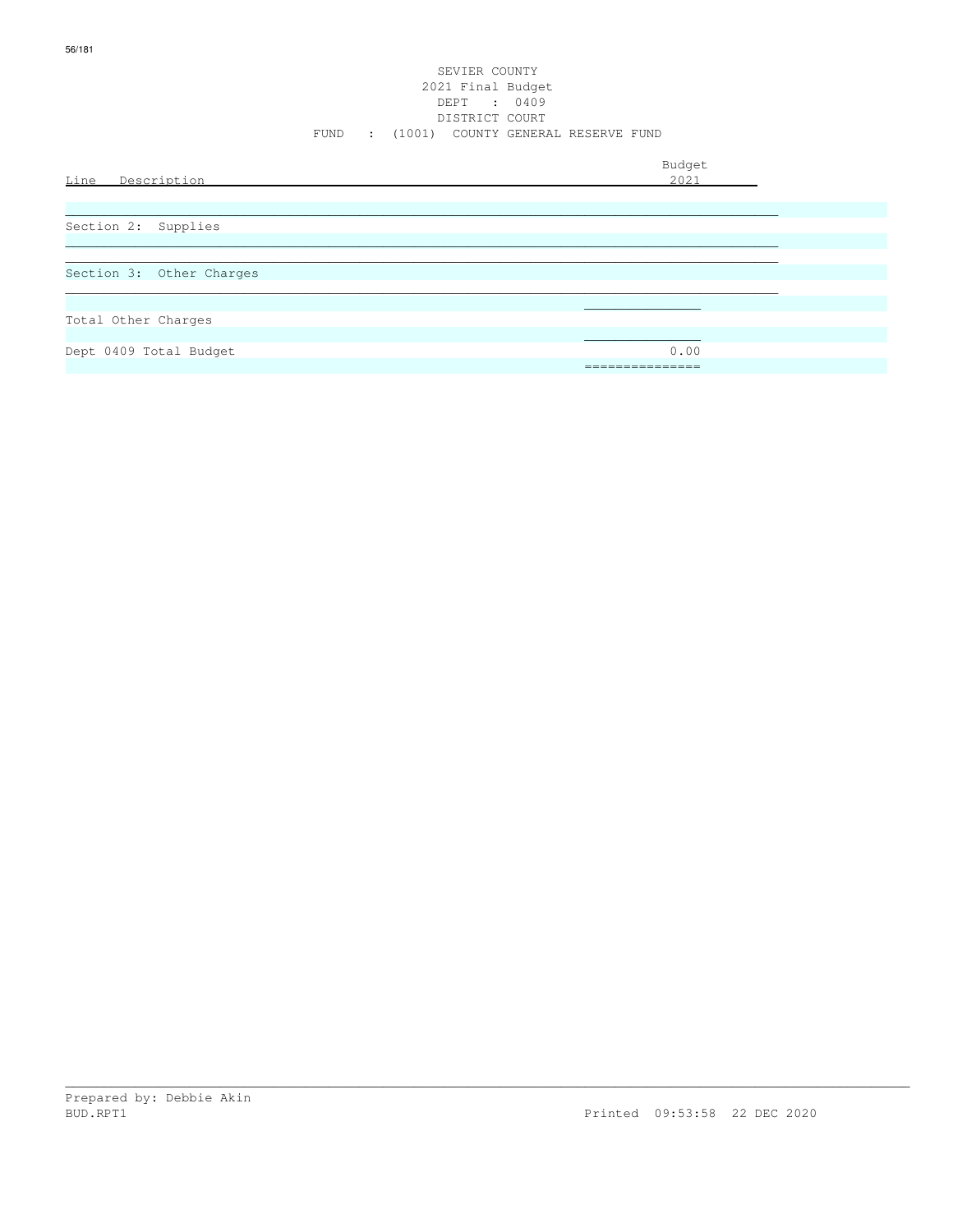# SEVIER COUNTY 2021 Final Budget DEPT : 0900 AIRPORT FUND : (1001) COUNTY GENERAL RESERVE FUND

| Line | Description | Budget<br>2021 |
|------|-------------|----------------|
|      |             |                |
|      |             | Budget         |
| Line | Description | 2021           |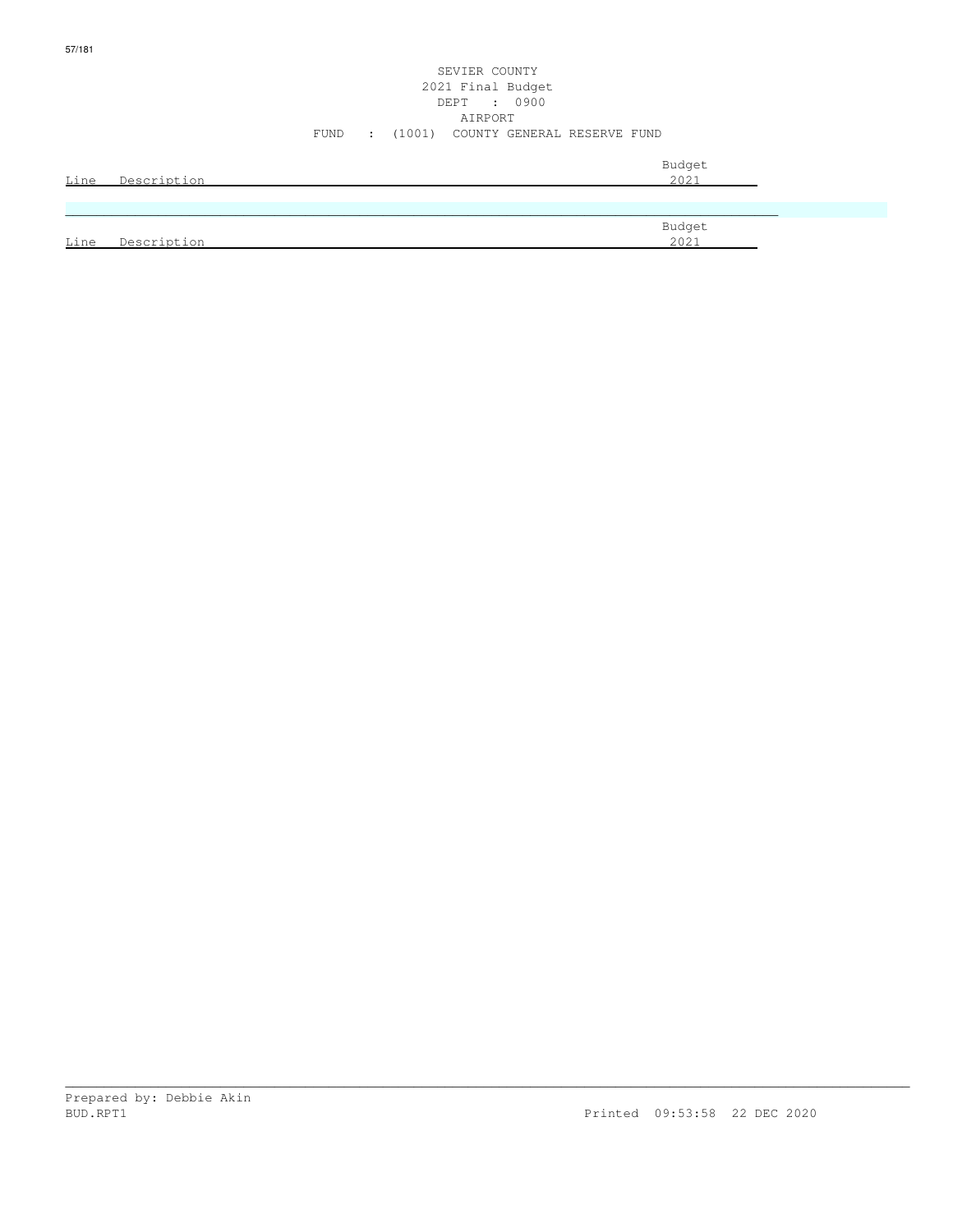|                           | Budget          |
|---------------------------|-----------------|
| Line Description          | 2021            |
|                           |                 |
| Section 2: Supplies       |                 |
|                           |                 |
| Total Supplies            |                 |
|                           |                 |
|                           |                 |
| Section 3: Other Charges  |                 |
|                           |                 |
| Total Other Charges       |                 |
|                           |                 |
|                           |                 |
| Section 4: Capital Outlay |                 |
|                           |                 |
| Total Capital Outlay      |                 |
|                           |                 |
|                           |                 |
| Section 5: Transfers Out  |                 |
|                           |                 |
| Total Transfers Out       |                 |
|                           |                 |
| Dept 0900 Total Budget    | 0.00            |
|                           | =============== |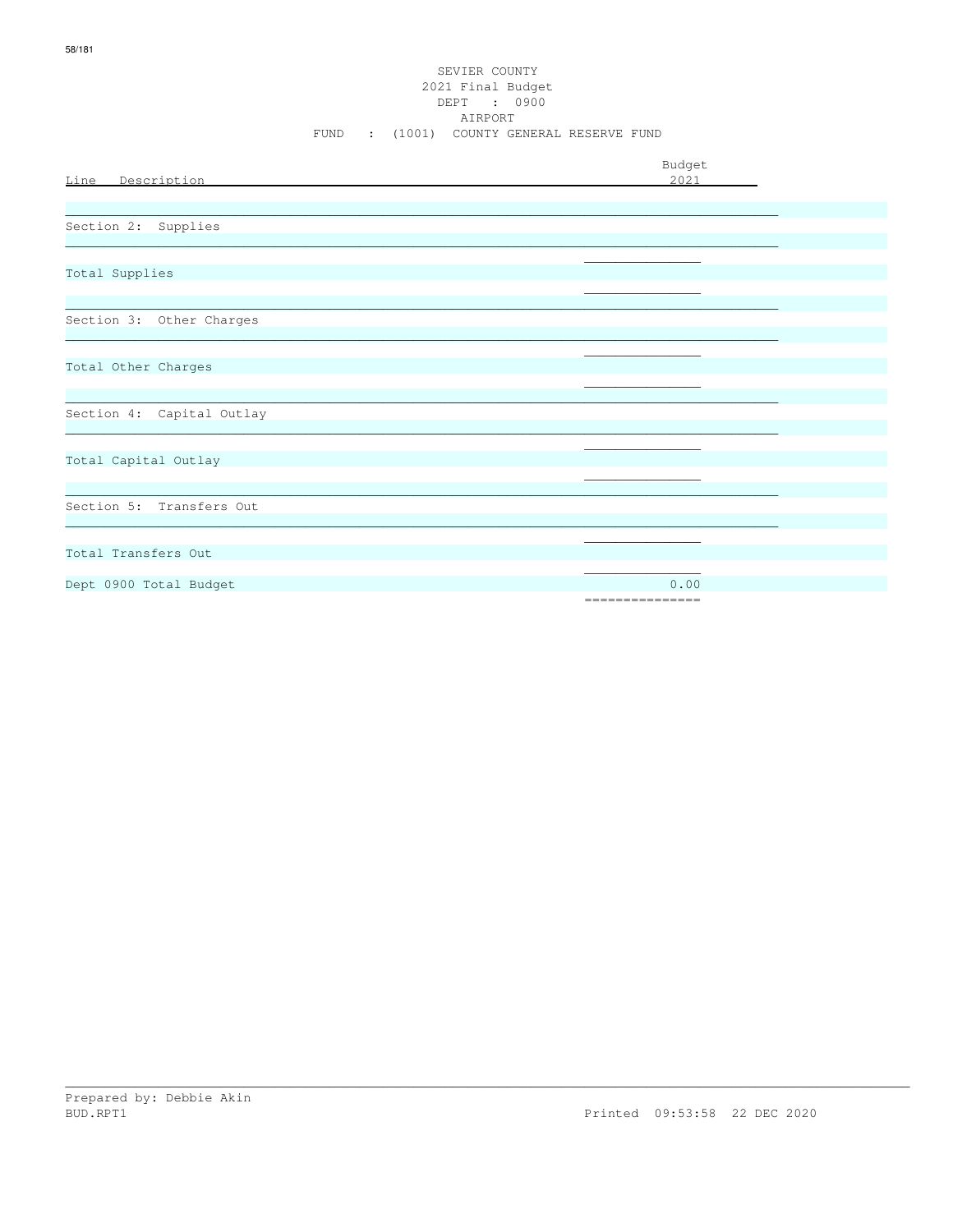| Line | Description | Budget<br>2021 |
|------|-------------|----------------|
|      |             |                |
|      |             |                |
|      |             | Budget         |
| Line | Description | 2021           |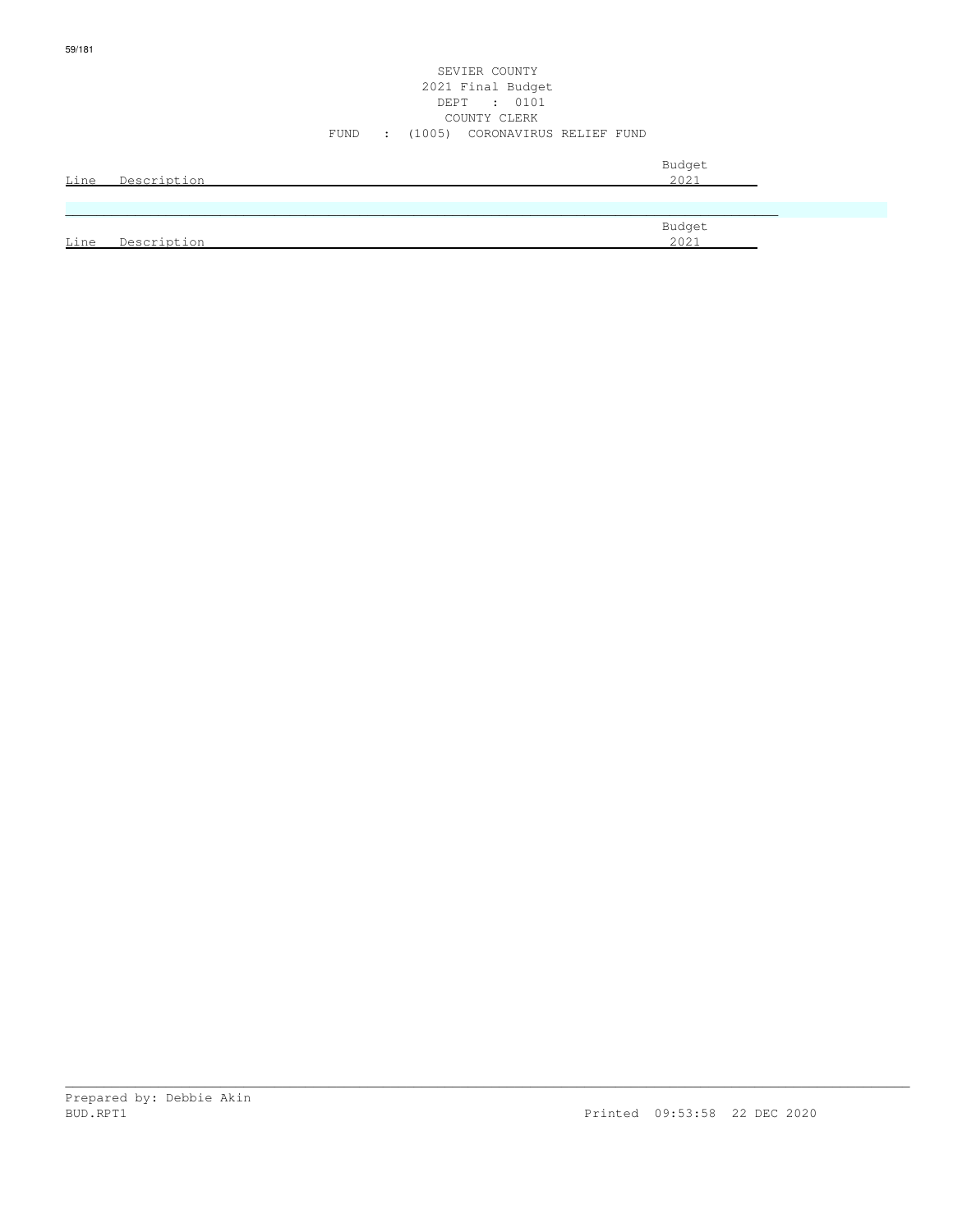# SEVIER COUNTY 2021 Final Budget DEPT : 0101 COUNTY CLERK FUND : (1005) CORONAVIRUS RELIEF FUND

| Line Description       | Budget<br>2021                |
|------------------------|-------------------------------|
|                        |                               |
| Section 2: Supplies    |                               |
|                        |                               |
| Total Supplies         |                               |
|                        |                               |
| Dept 0101 Total Budget | 0.00                          |
|                        | _______________<br>---------- |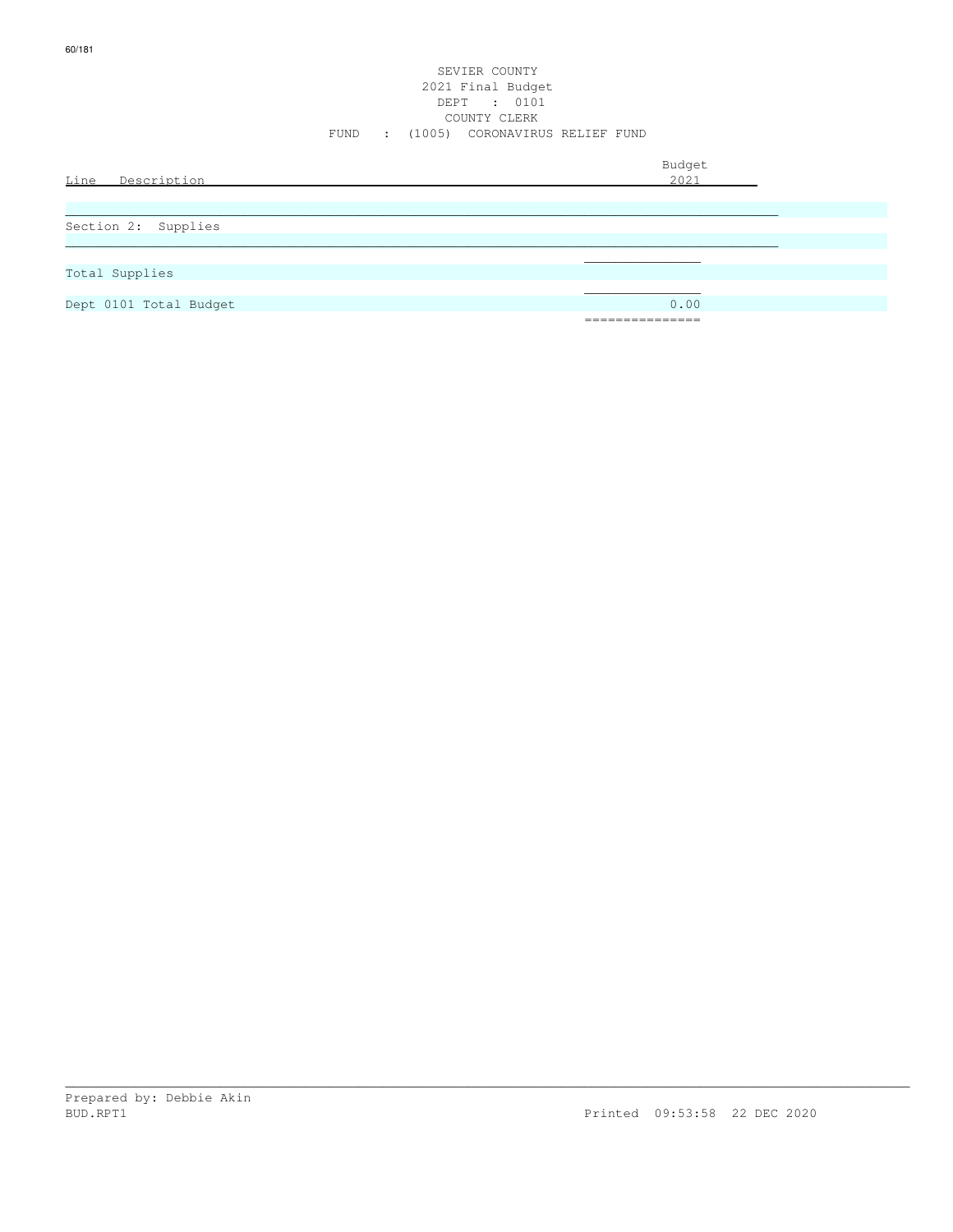# SEVIER COUNTY 2021 Final Budget DEPT : 0102 CIRCUIT CLERK FUND : (1005) CORONAVIRUS RELIEF FUND

| Line | Description | Budget<br>2021 |
|------|-------------|----------------|
|      |             |                |
|      |             | Budget         |
| Line | Description | 2021           |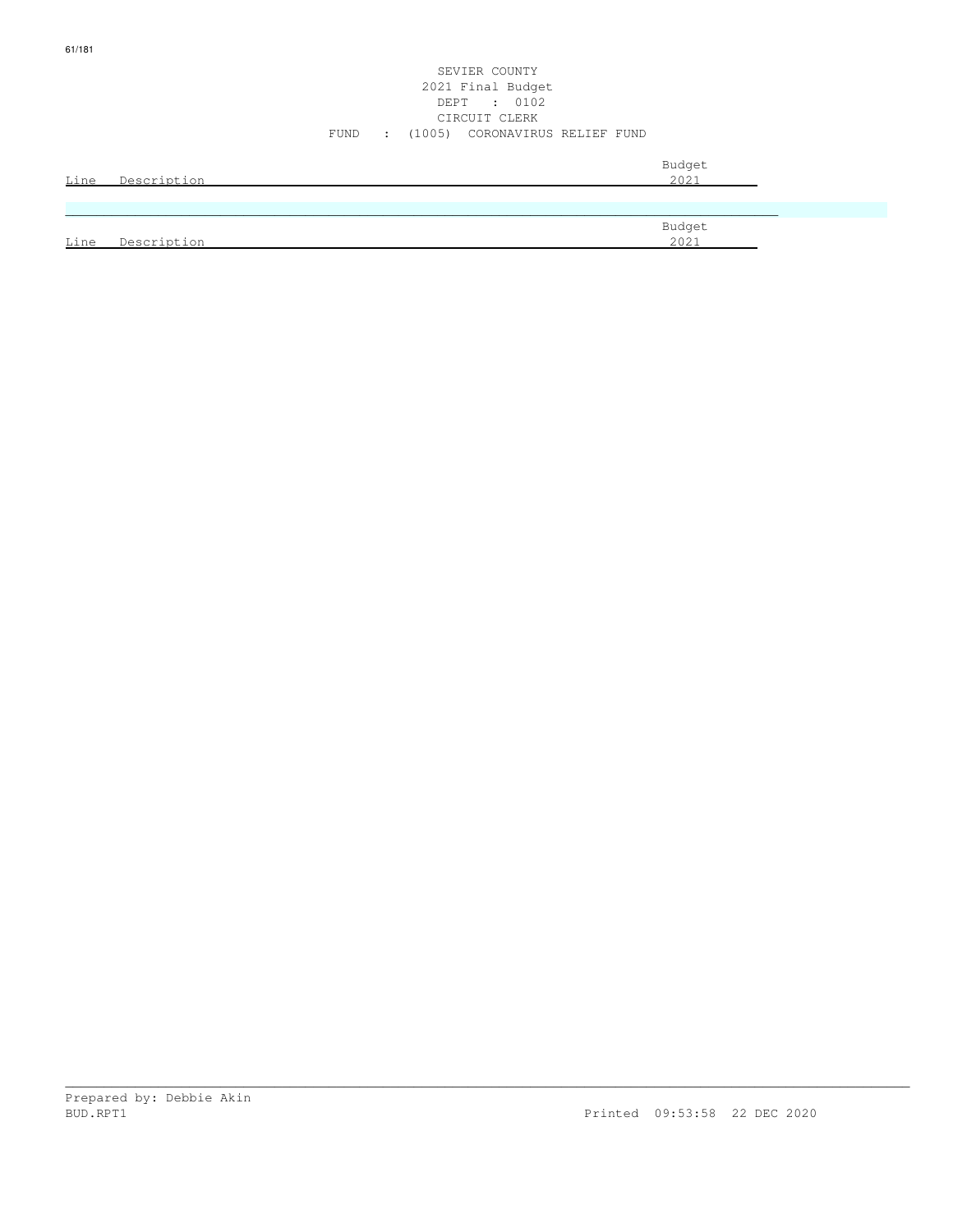|                        | FUND |  | SEVIER COUNTY<br>2021 Final Budget<br>DEPT : 0102<br>CIRCUIT CLERK<br>: (1005) CORONAVIRUS RELIEF FUND |                 |                |  |
|------------------------|------|--|--------------------------------------------------------------------------------------------------------|-----------------|----------------|--|
| Line Description       |      |  |                                                                                                        |                 | Budget<br>2021 |  |
|                        |      |  |                                                                                                        |                 |                |  |
|                        |      |  |                                                                                                        |                 |                |  |
| Section 2: Supplies    |      |  |                                                                                                        |                 |                |  |
|                        |      |  |                                                                                                        |                 |                |  |
|                        |      |  |                                                                                                        |                 |                |  |
| Total Supplies         |      |  |                                                                                                        |                 |                |  |
|                        |      |  |                                                                                                        |                 |                |  |
| Dept 0102 Total Budget |      |  |                                                                                                        |                 | 0.00           |  |
|                        |      |  |                                                                                                        | =============== |                |  |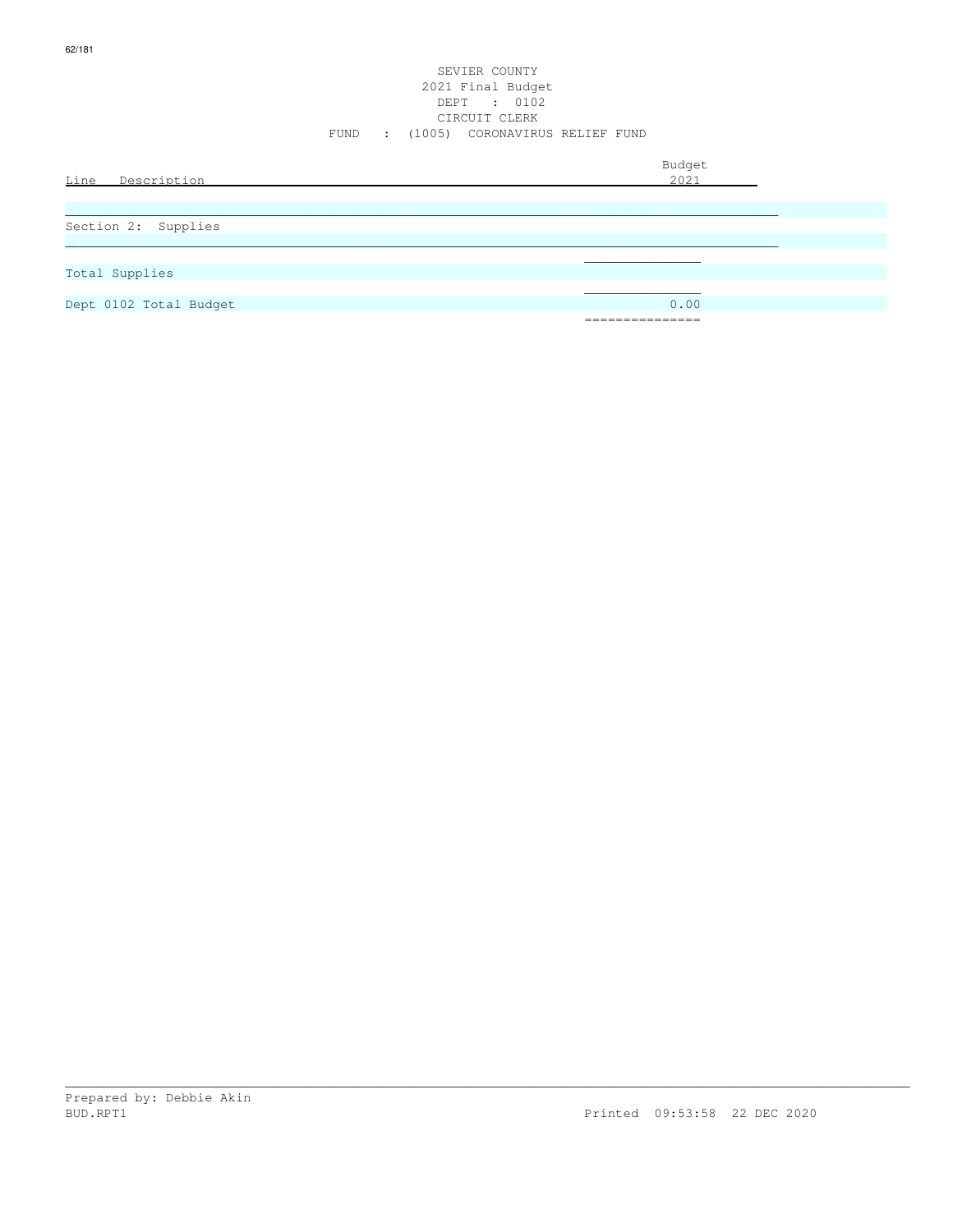|      | Line Description | Budget<br>2021 |
|------|------------------|----------------|
|      |                  |                |
|      |                  | Budget         |
| Line | Description      | 2021           |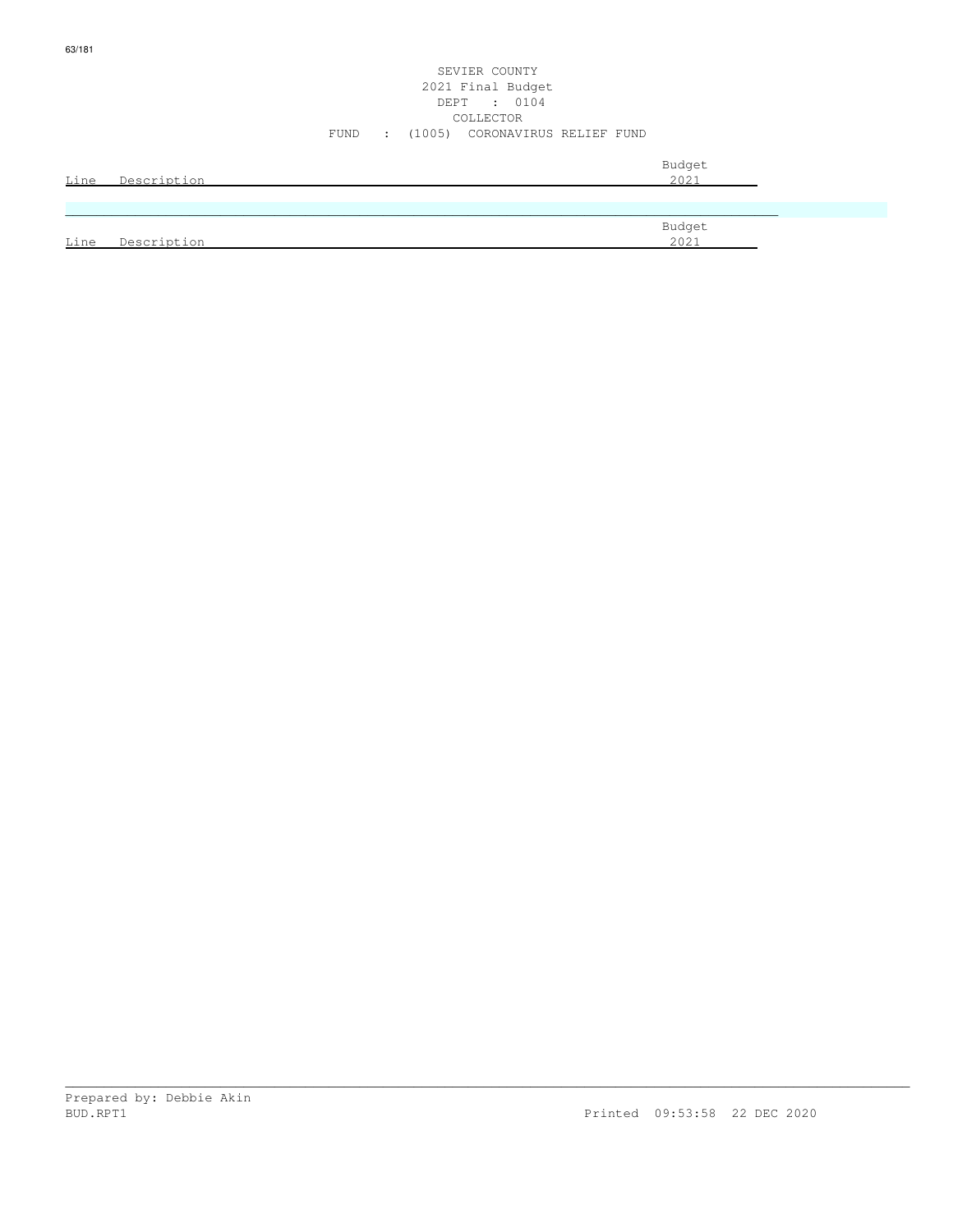|                        | SEVIER COUNTY<br>2021 Final Budget<br>DEPT : 0104<br>COLLECTOR<br>FUND : (1005) CORONAVIRUS RELIEF FUND |                |
|------------------------|---------------------------------------------------------------------------------------------------------|----------------|
| Line Description       |                                                                                                         | Budget<br>2021 |
| Section 2: Supplies    |                                                                                                         |                |
| Total Supplies         |                                                                                                         |                |
| Dept 0104 Total Budget |                                                                                                         | 0.00           |

===============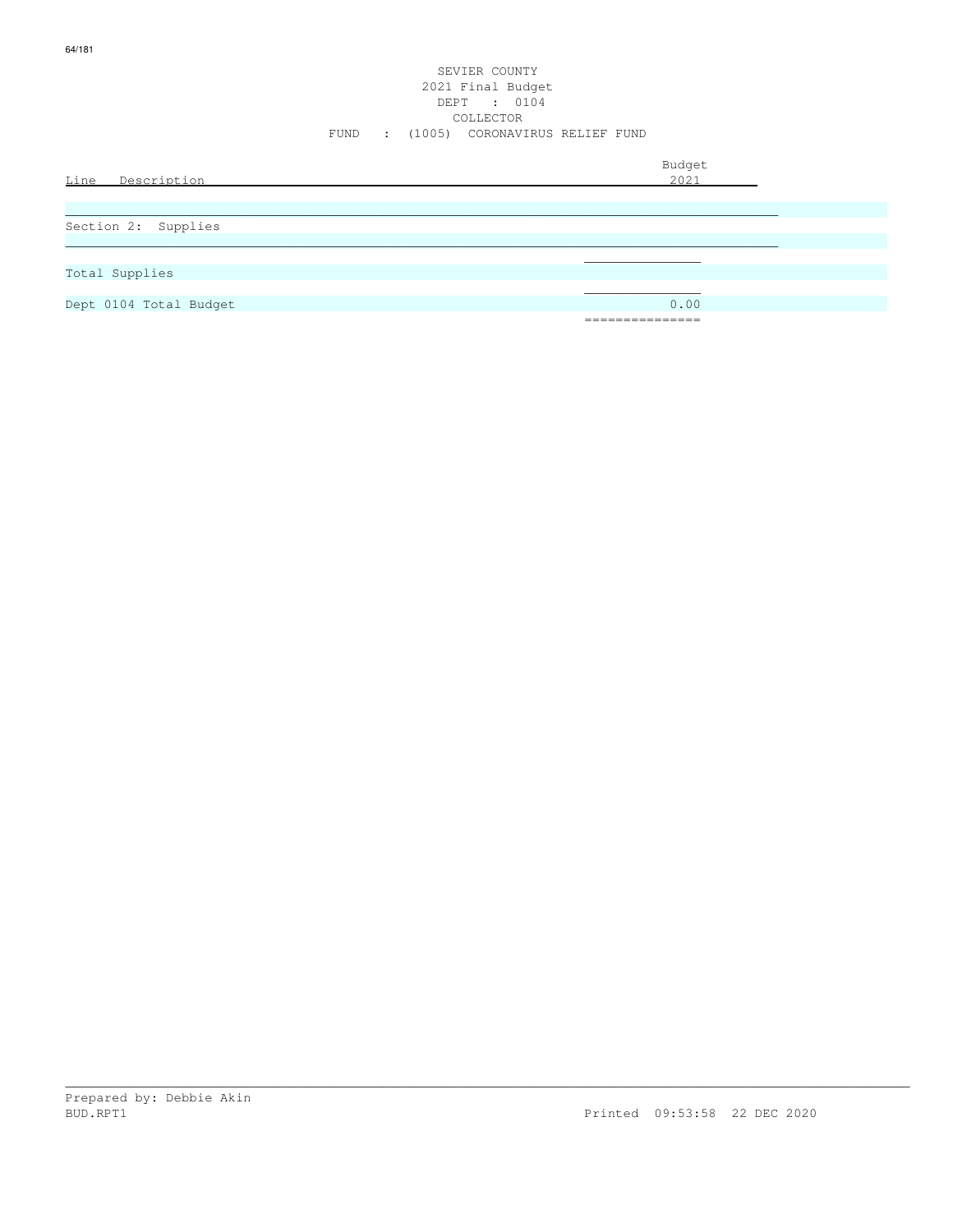|      |                  | SEVIER COUNTY<br>2021 Final Budget<br>DEPT : 0105<br>ASSESSOR |  |
|------|------------------|---------------------------------------------------------------|--|
|      |                  | (1005) CORONAVIRUS RELIEF FUND<br>FUND<br>$\mathcal{L}$       |  |
|      | Line Description | Budget<br>2021                                                |  |
|      |                  |                                                               |  |
| Line | Description      | Budget<br>2021                                                |  |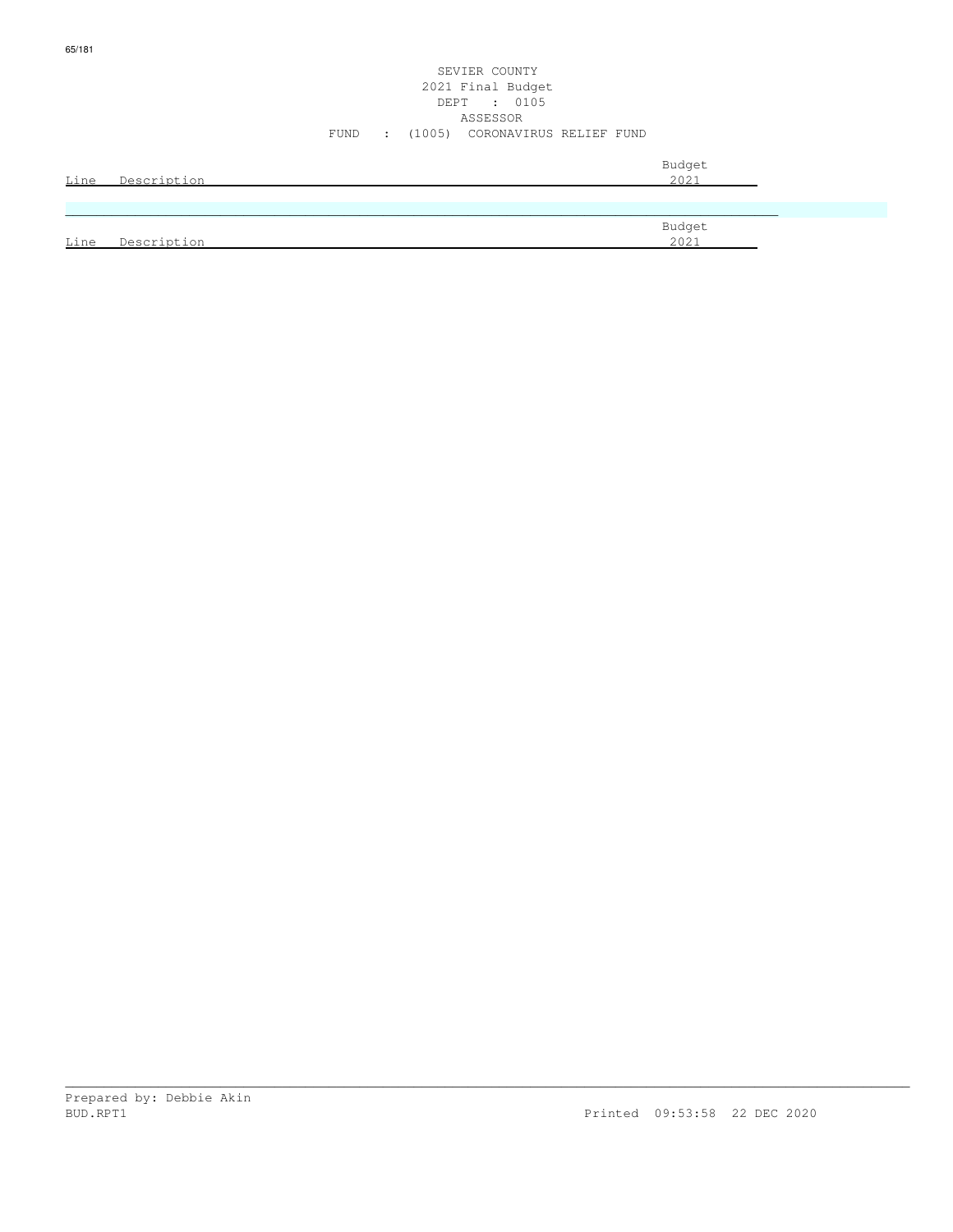|                        | FUND | SEVIER COUNTY<br>2021 Final Budget<br>DEPT : 0105<br>ASSESSOR<br>: (1005) CORONAVIRUS RELIEF FUND |                |  |
|------------------------|------|---------------------------------------------------------------------------------------------------|----------------|--|
| Line Description       |      |                                                                                                   | Budget<br>2021 |  |
|                        |      |                                                                                                   |                |  |
| Section 2: Supplies    |      |                                                                                                   |                |  |
| Total Supplies         |      |                                                                                                   |                |  |
| Dept 0105 Total Budget |      |                                                                                                   | 0.00           |  |
|                        |      |                                                                                                   |                |  |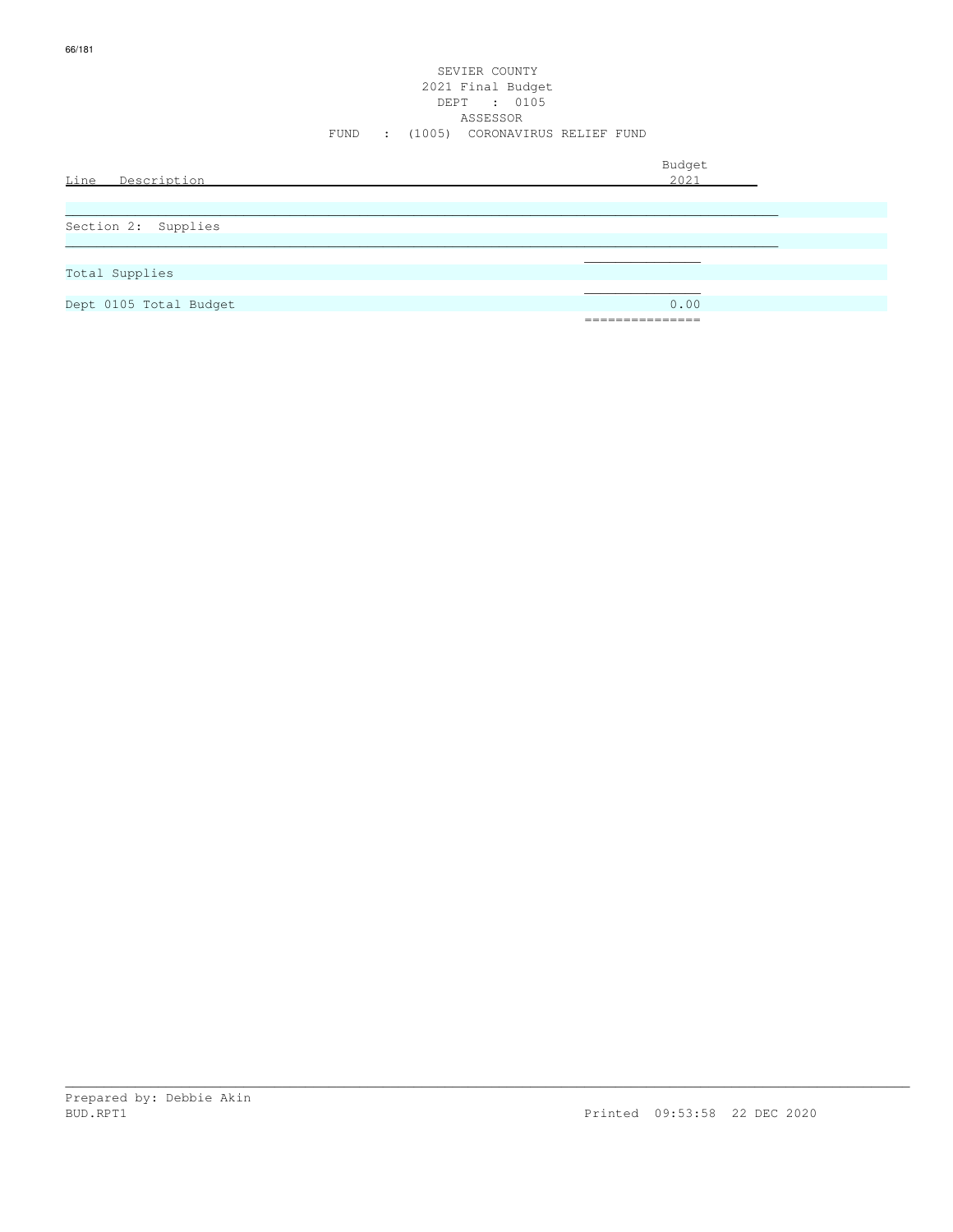#### SEVIER COUNTY 2021 Final Budget DEPT : 0108 COURTHOUSE MAINTENANCE FUND : (1005) CORONAVIRUS RELIEF FUND

| Line Description         | Budget<br>2021 |  |
|--------------------------|----------------|--|
|                          |                |  |
|                          |                |  |
|                          | Budget         |  |
| Line Description         | 2021           |  |
|                          |                |  |
| Total Personnel Services |                |  |

\_\_\_\_\_\_\_\_\_\_\_\_\_\_\_\_\_\_\_\_\_\_\_\_\_\_\_\_\_\_\_\_\_\_\_\_\_\_\_\_\_\_\_\_\_\_\_\_\_\_\_\_\_\_\_\_\_\_\_\_\_\_\_\_\_\_\_\_\_\_\_\_\_\_\_\_\_\_\_\_\_\_\_\_\_\_\_\_\_\_\_\_\_\_\_\_\_\_\_\_\_\_\_\_\_\_\_\_\_

 $\mathcal{L}_\mathcal{L}$  , we can assume that the contract of the contract of the contract of the contract of the contract of the contract of the contract of the contract of the contract of the contract of the contract of the contr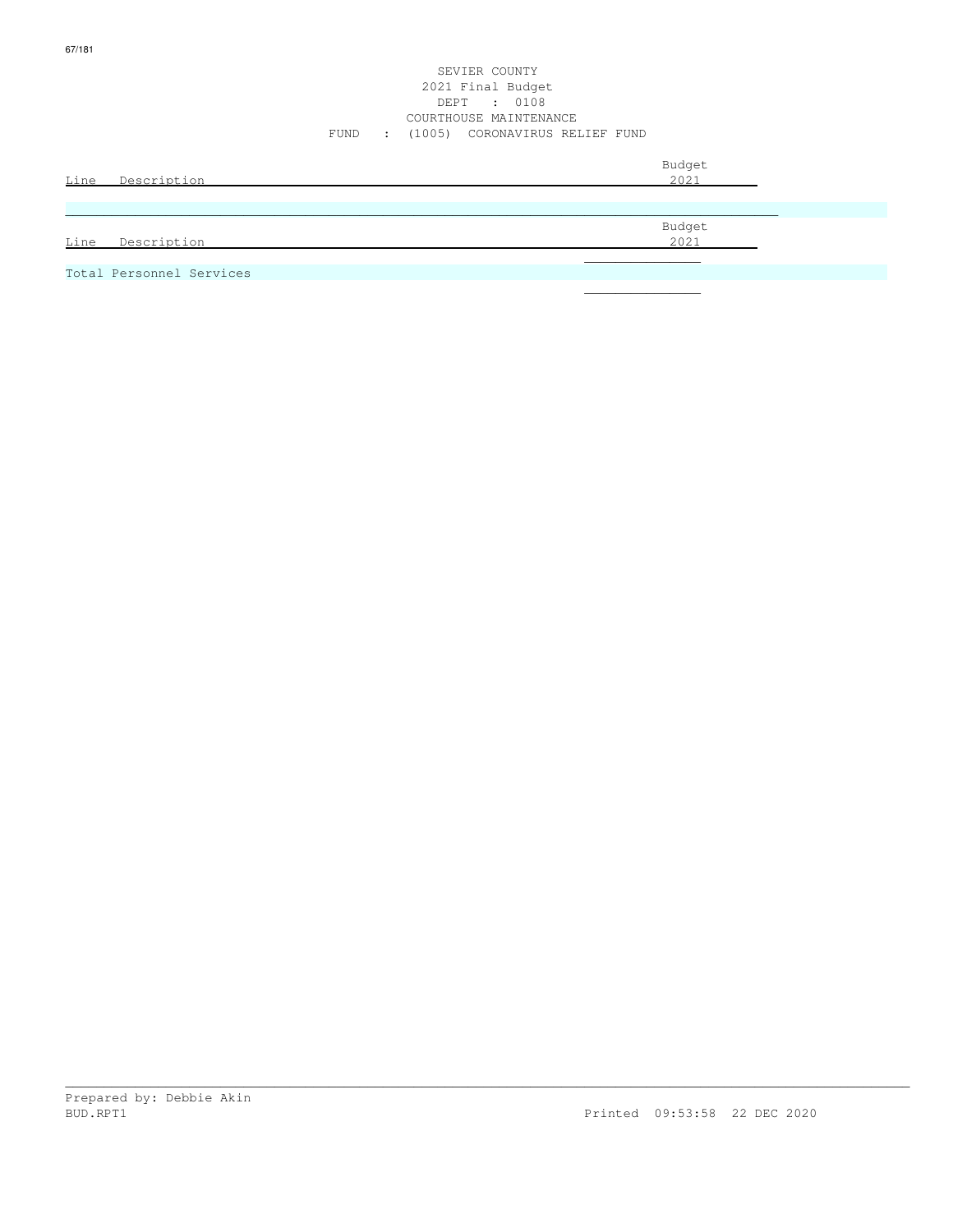Budget is a state of the state of the state of the state of the state of the state of the state of the state of the state of the state of the state of the state of the state of the state of the state of the state of the st Line Description 2021 \_\_\_\_\_\_\_\_\_\_\_\_\_\_\_\_\_\_\_\_\_\_\_\_\_\_\_\_\_\_\_\_\_\_\_\_\_\_\_\_\_\_\_\_\_\_\_\_\_\_\_\_\_\_\_\_\_\_\_\_\_\_\_\_\_\_\_\_\_\_\_\_\_\_\_\_\_\_\_\_\_\_\_\_\_\_\_\_\_\_\_\_ Section 2: Supplies  $\ldots$  . The contribution of the contribution of the contribution of the contribution of the contribution of the contribution of the contribution of the contribution of the contribution of the contribution of the contribut  $\mathcal{L}_\mathcal{L}$  , which is a set of the set of the set of the set of the set of the set of the set of the set of the set of the set of the set of the set of the set of the set of the set of the set of the set of the set of Total Supplies  $\mathcal{L}_\mathcal{L}$  , we can assume that the contract of the contract of the contract of the contract of the contract of the contract of the contract of the contract of the contract of the contract of the contract of the contr Dept 0108 Total Budget 0.00 ===============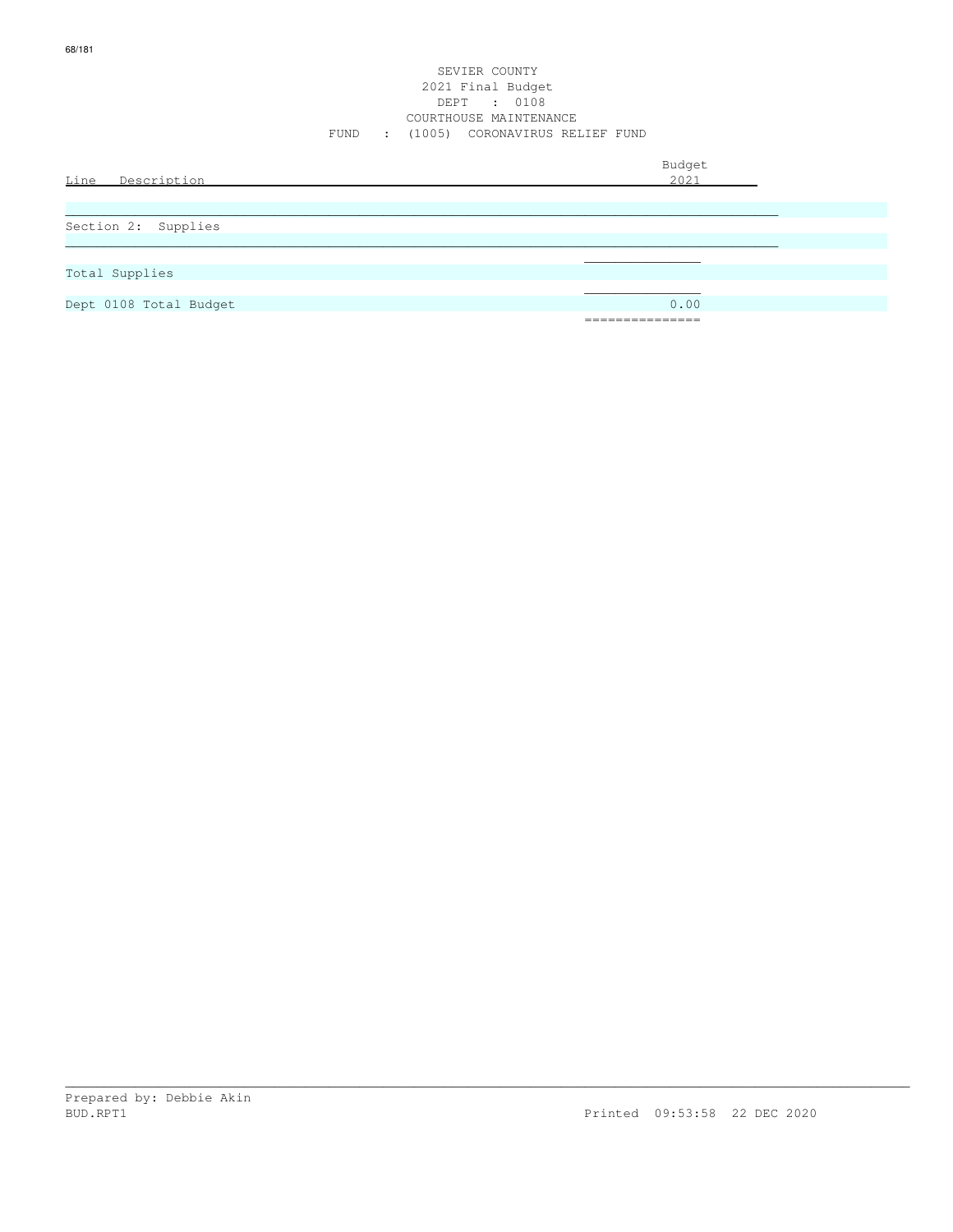| Line | Description | Budget<br>2021 |
|------|-------------|----------------|
|      |             |                |
|      |             |                |
|      |             | Budget         |
| Line | Description | 2021           |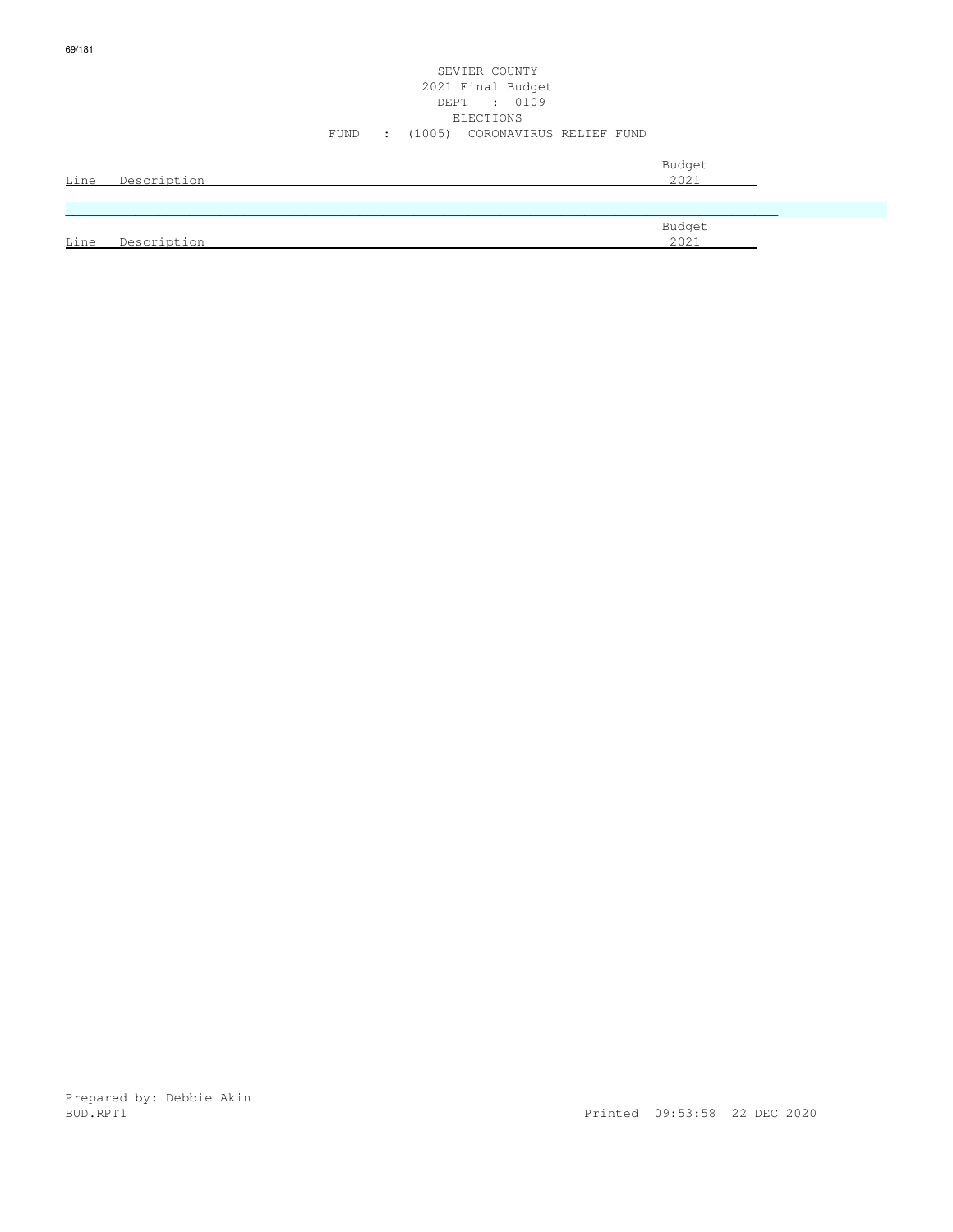|                        | FUND | $\sim$ 100 $\sim$ | SEVIER COUNTY<br>2021 Final Budget<br>DEPT : 0109<br>ELECTIONS<br>(1005) CORONAVIRUS RELIEF FUND |                       |  |
|------------------------|------|-------------------|--------------------------------------------------------------------------------------------------|-----------------------|--|
| Line<br>Description    |      |                   |                                                                                                  | Budget<br>2021        |  |
| Section 2: Supplies    |      |                   |                                                                                                  |                       |  |
| Total Supplies         |      |                   |                                                                                                  |                       |  |
| Dept 0109 Total Budget |      |                   |                                                                                                  | 0.00<br>_____________ |  |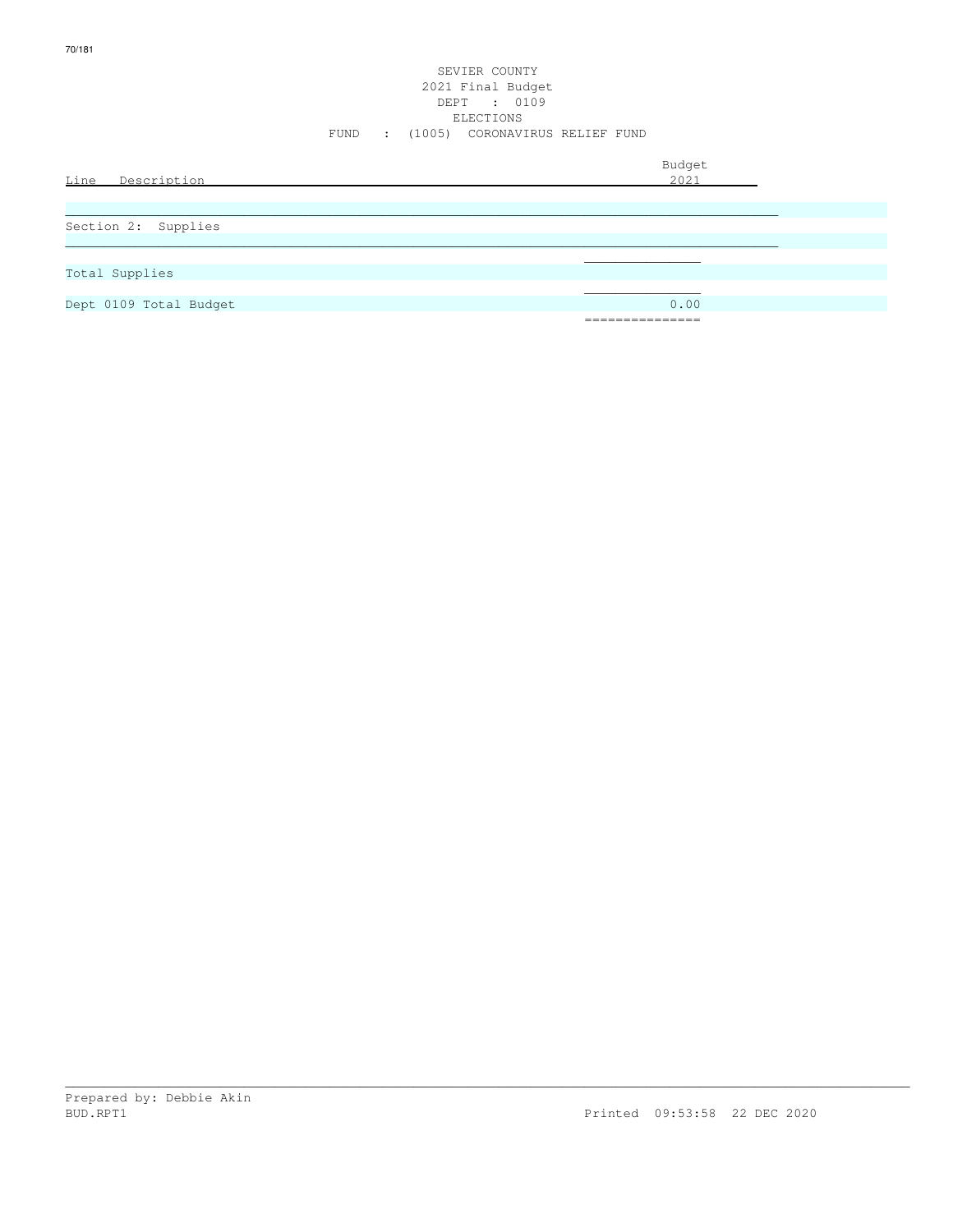|      |             | SEVIER COUNTY<br>2021 Final Budget<br>DEPT : 0200<br>ROAD   |  |
|------|-------------|-------------------------------------------------------------|--|
|      |             | (1005) CORONAVIRUS RELIEF FUND<br>FUND<br>$\sim$ 100 $\sim$ |  |
| Line | Description | Budget<br>2021                                              |  |
|      |             |                                                             |  |
| Line | Description | Budget<br>2021                                              |  |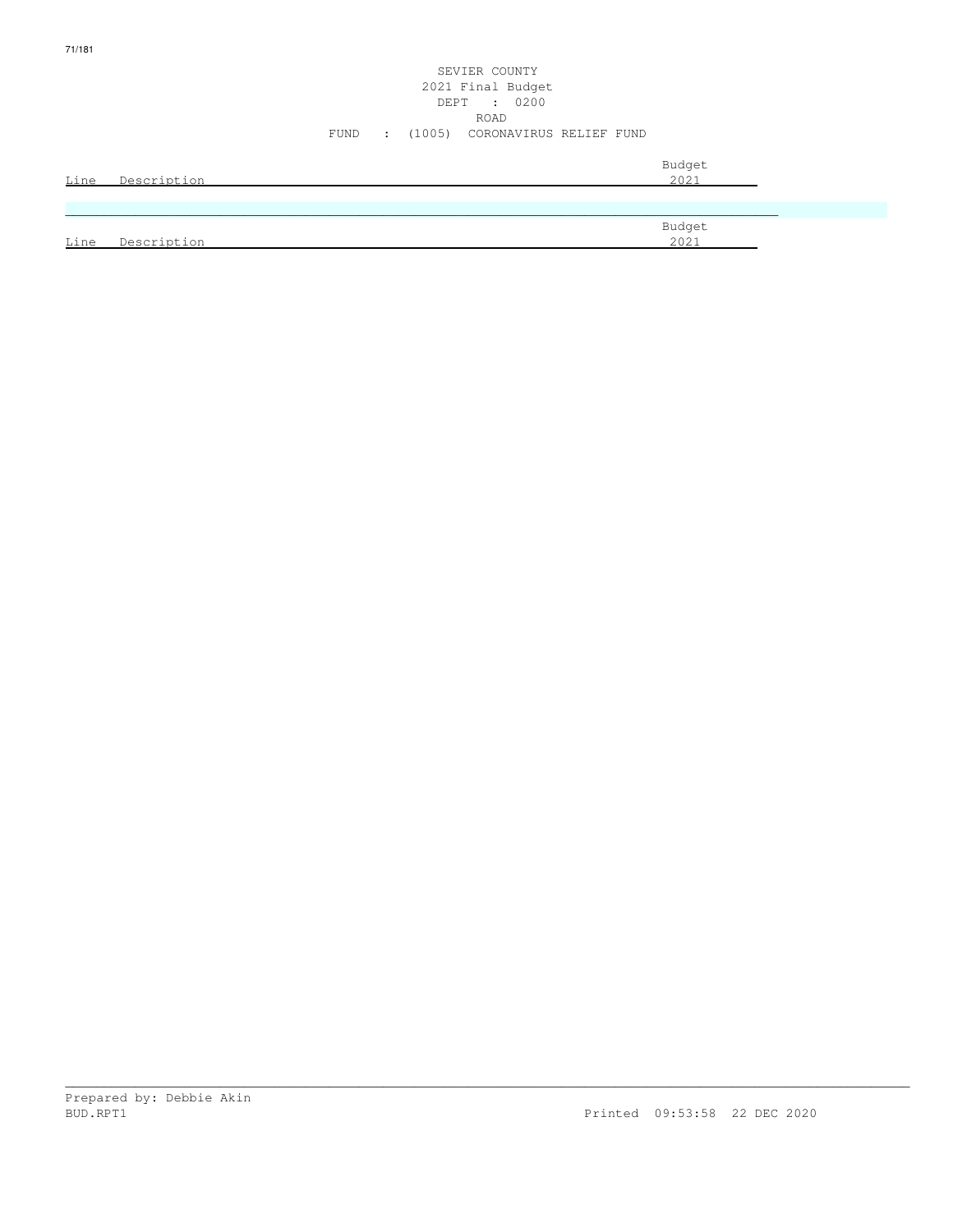|                        |      |                  | SEVIER COUNTY<br>2021 Final Budget<br>DEPT : 0200 |                |  |
|------------------------|------|------------------|---------------------------------------------------|----------------|--|
|                        | FUND | $\sim$ 100 $\pm$ | <b>ROAD</b><br>(1005) CORONAVIRUS RELIEF FUND     |                |  |
| Line Description       |      |                  |                                                   | Budget<br>2021 |  |
| Section 2: Supplies    |      |                  |                                                   |                |  |
| Total Supplies         |      |                  |                                                   |                |  |
| Dept 0200 Total Budget |      |                  |                                                   | 0.00           |  |
|                        |      |                  |                                                   |                |  |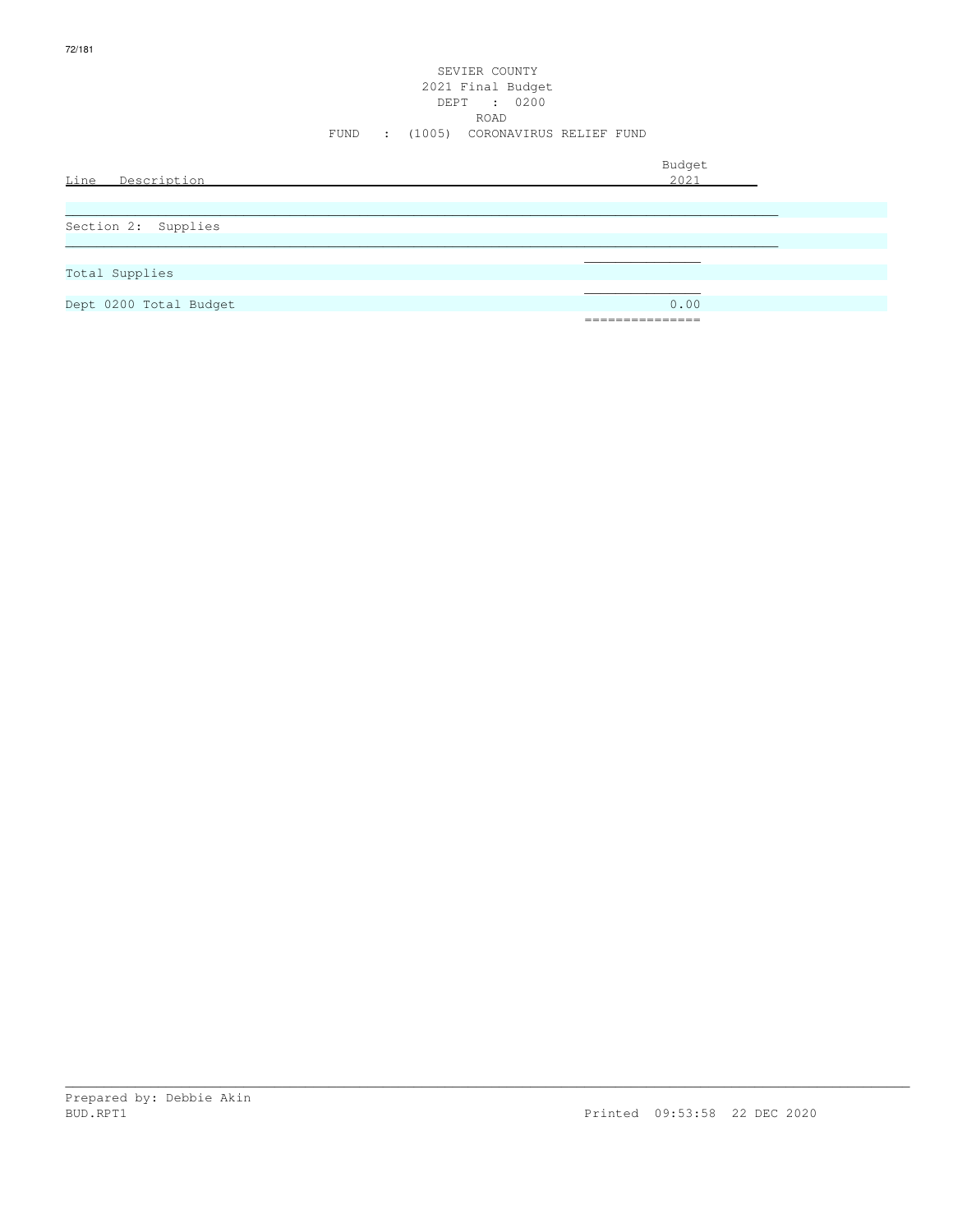| Line | Description | Budget<br>2021 |
|------|-------------|----------------|
|      |             |                |
| Line | Description | Budget<br>2021 |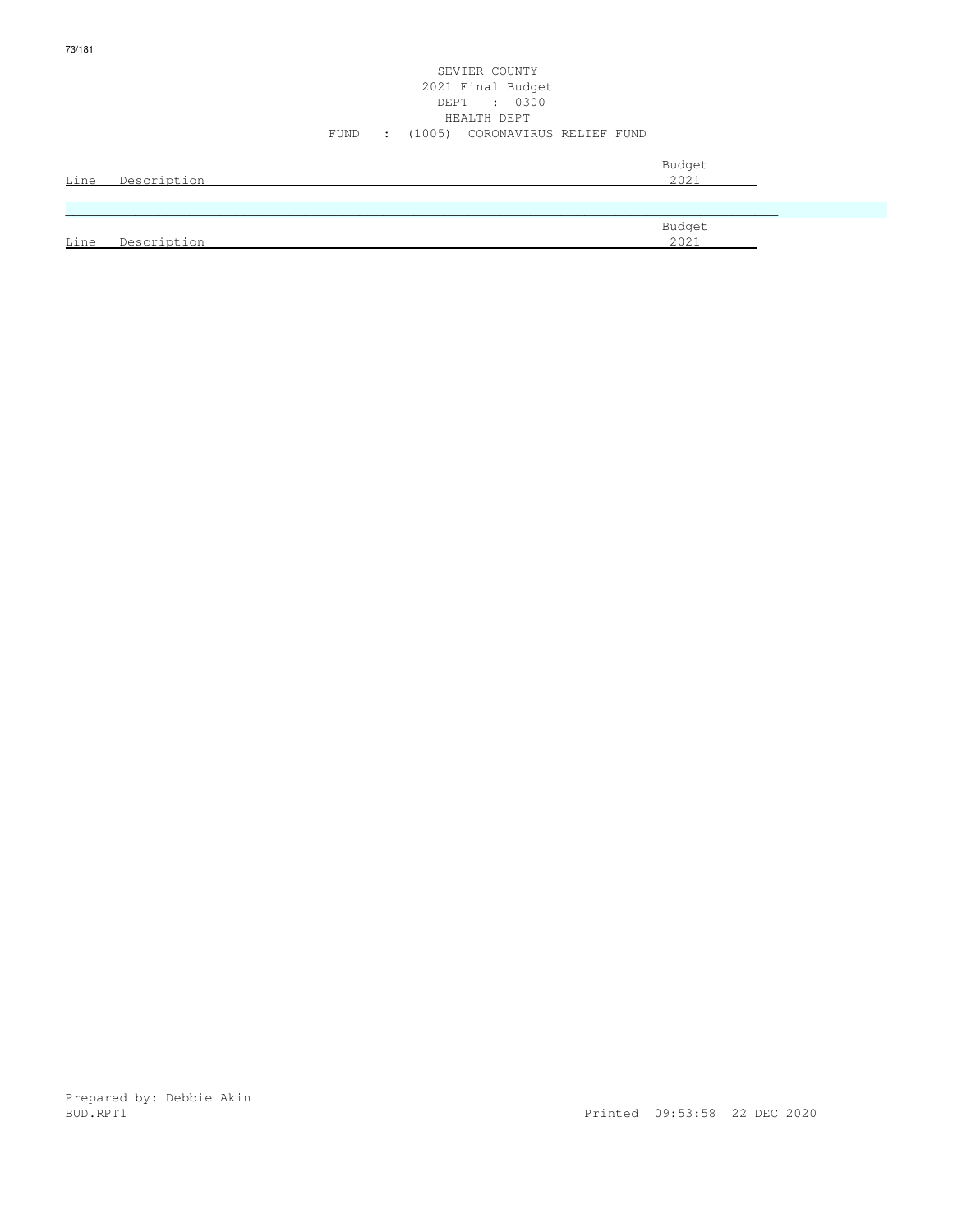|                        | FUND | SEVIER COUNTY<br>2021 Final Budget<br>DEPT<br>HEALTH DEPT | : 0300<br>: (1005) CORONAVIRUS RELIEF FUND |                       |  |
|------------------------|------|-----------------------------------------------------------|--------------------------------------------|-----------------------|--|
| Line<br>Description    |      |                                                           |                                            | Budget<br>2021        |  |
| Section 2: Supplies    |      |                                                           |                                            |                       |  |
| Total Supplies         |      |                                                           |                                            |                       |  |
| Dept 0300 Total Budget |      |                                                           |                                            | 0.00<br>_____________ |  |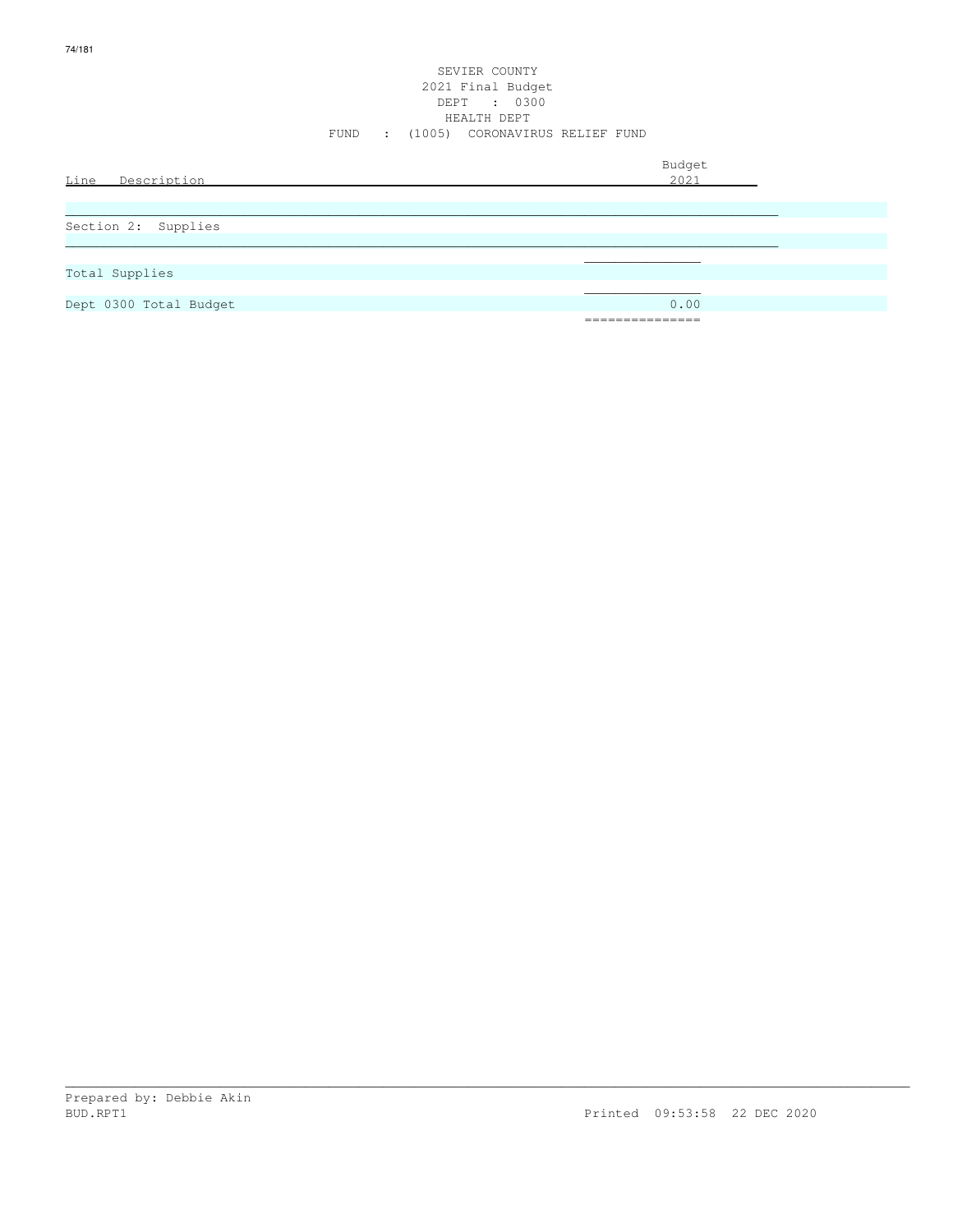| Line Description         | Budget<br>2021                         |
|--------------------------|----------------------------------------|
| Description<br>Line      | Budget<br>2021                         |
| Total Personnel Services |                                        |
| Dept 0400 Total Budget   | 0.00<br>_______________<br>----------- |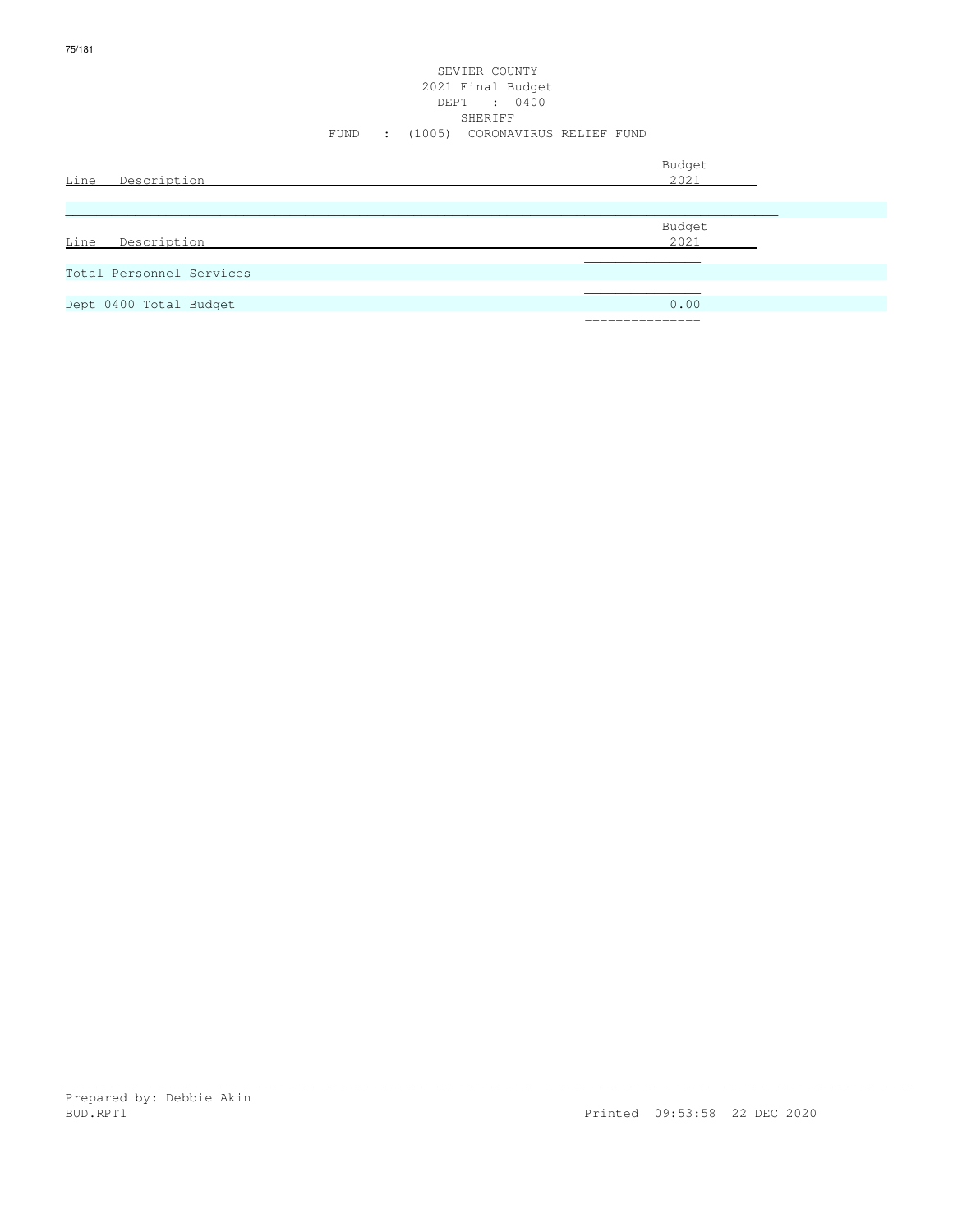| Line | Description | Budget<br>2021 |
|------|-------------|----------------|
|      |             |                |
| Line | Description | Budget<br>2021 |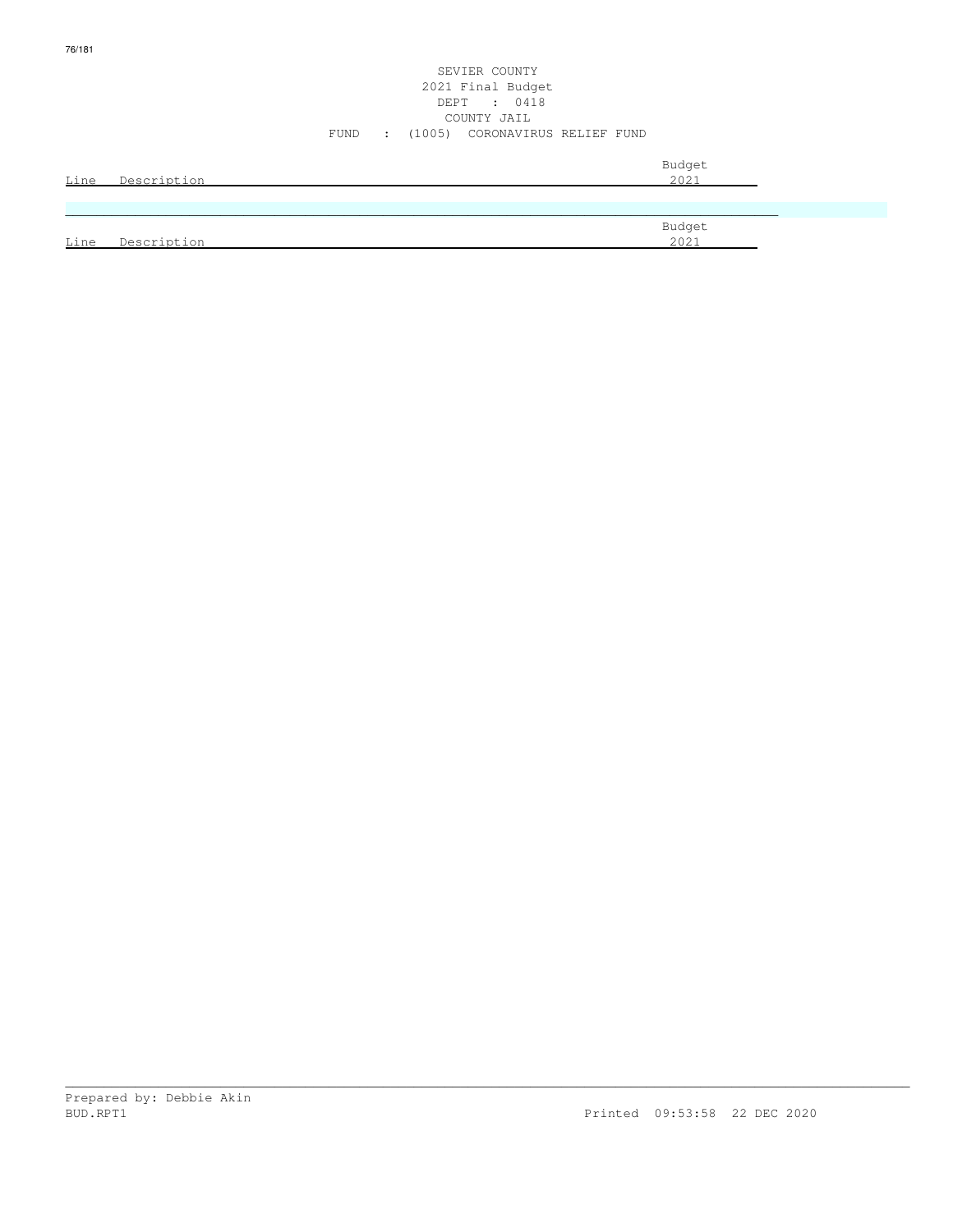| Line<br>Description      | Budget<br>2021          |
|--------------------------|-------------------------|
|                          |                         |
| Section 2: Supplies      |                         |
| Total Supplies           |                         |
| Section 3: Other Charges |                         |
| Total Other Charges      |                         |
| Dept 0418 Total Budget   | 0.00<br>--------------- |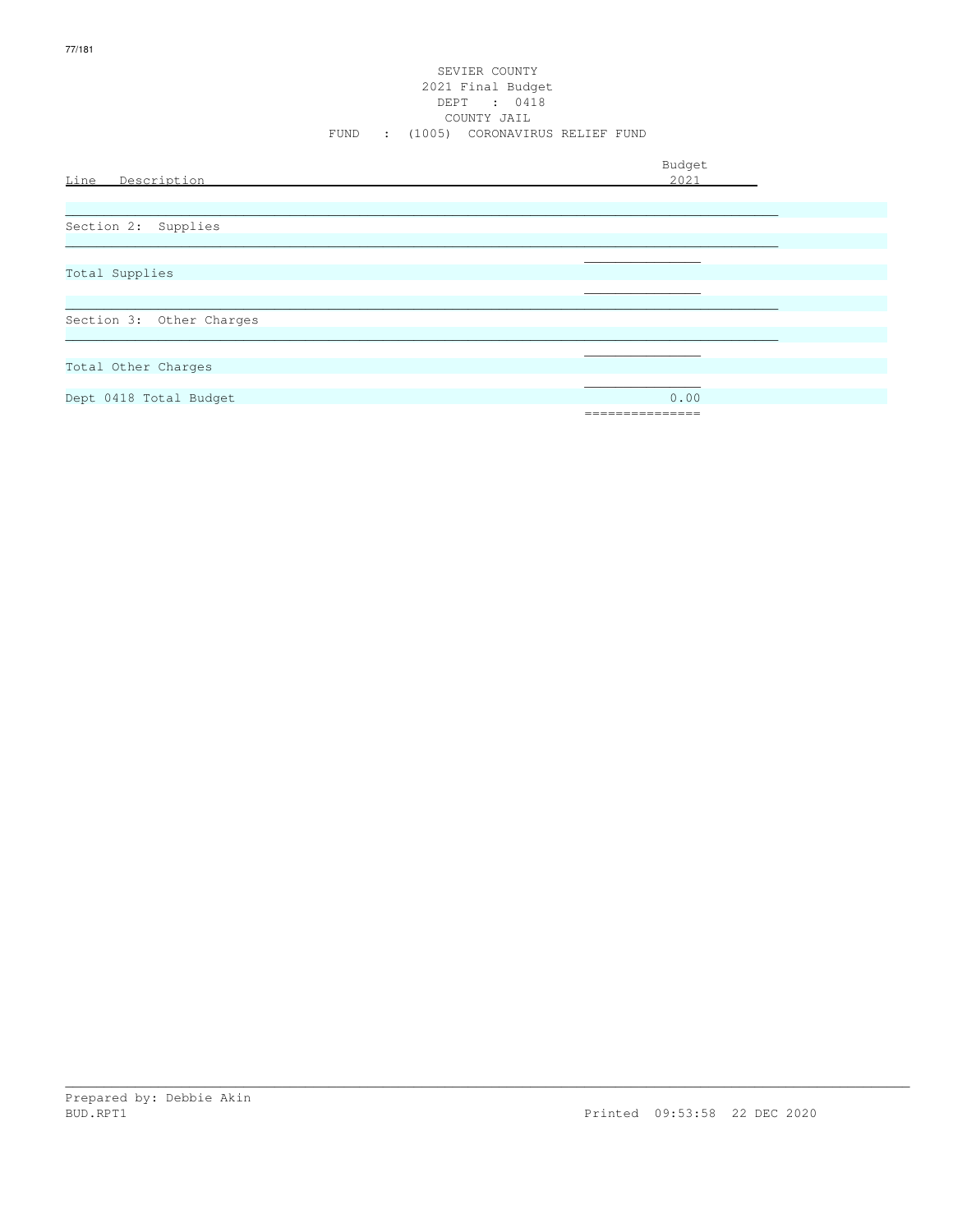|      |                  |  | SEVIER COUNTY<br>2021 Final Budget<br>DEPT : 0600<br>LIBRARY |  |                |  |
|------|------------------|--|--------------------------------------------------------------|--|----------------|--|
|      |                  |  | FUND : (1005) CORONAVIRUS RELIEF FUND                        |  |                |  |
|      | Line Description |  |                                                              |  | Budget<br>2021 |  |
|      |                  |  |                                                              |  |                |  |
| Line | Description      |  |                                                              |  | Budget<br>2021 |  |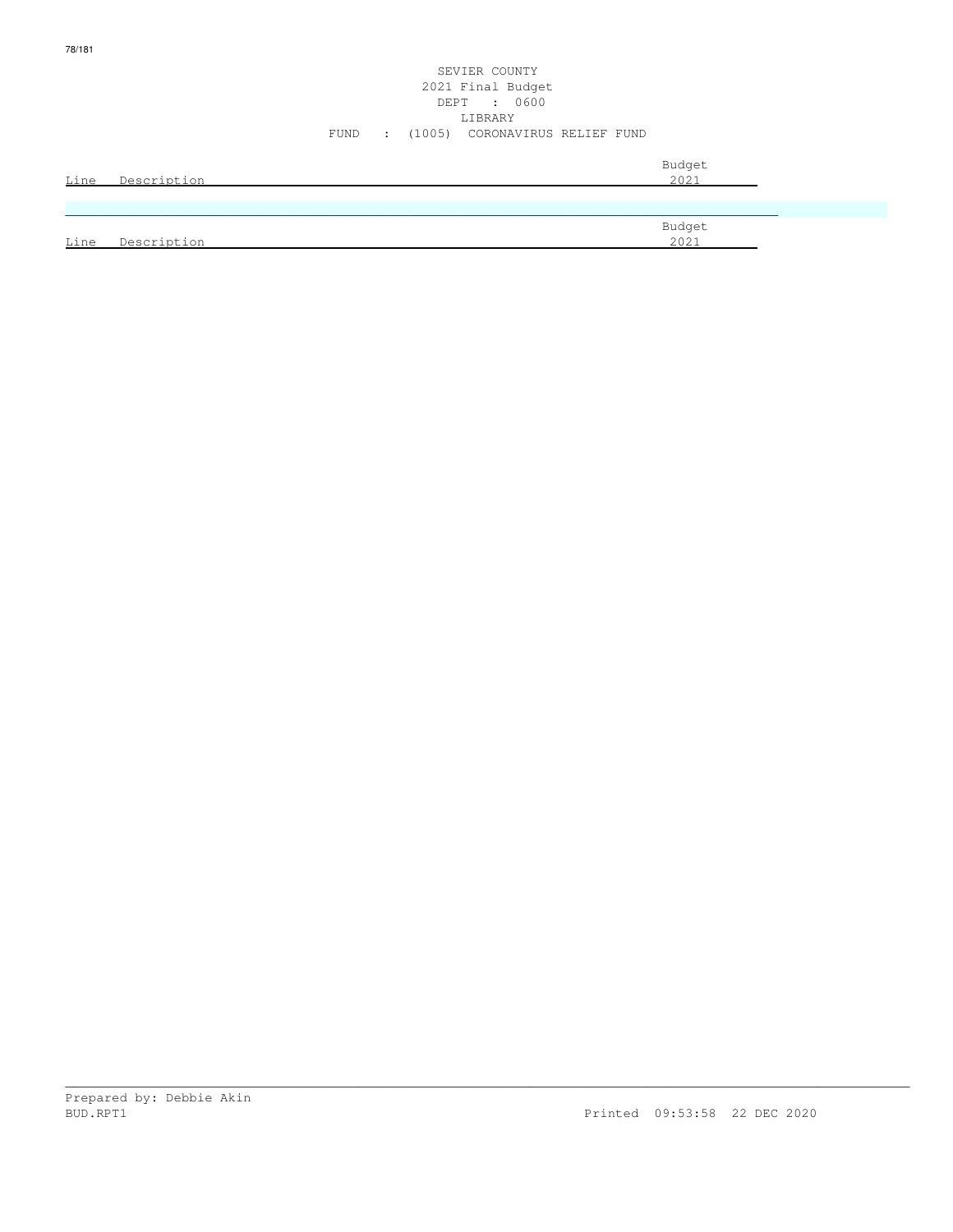|                        | FUND<br>$\sim 100$ | SEVIER COUNTY<br>2021 Final Budget<br>DEPT : 0600<br>LIBRARY<br>(1005) CORONAVIRUS RELIEF FUND |                     |
|------------------------|--------------------|------------------------------------------------------------------------------------------------|---------------------|
| Line Description       |                    |                                                                                                | Budget<br>2021      |
| Section 2: Supplies    |                    |                                                                                                |                     |
| Total Supplies         |                    |                                                                                                |                     |
| Dept 0600 Total Budget |                    |                                                                                                | 0.00<br>___________ |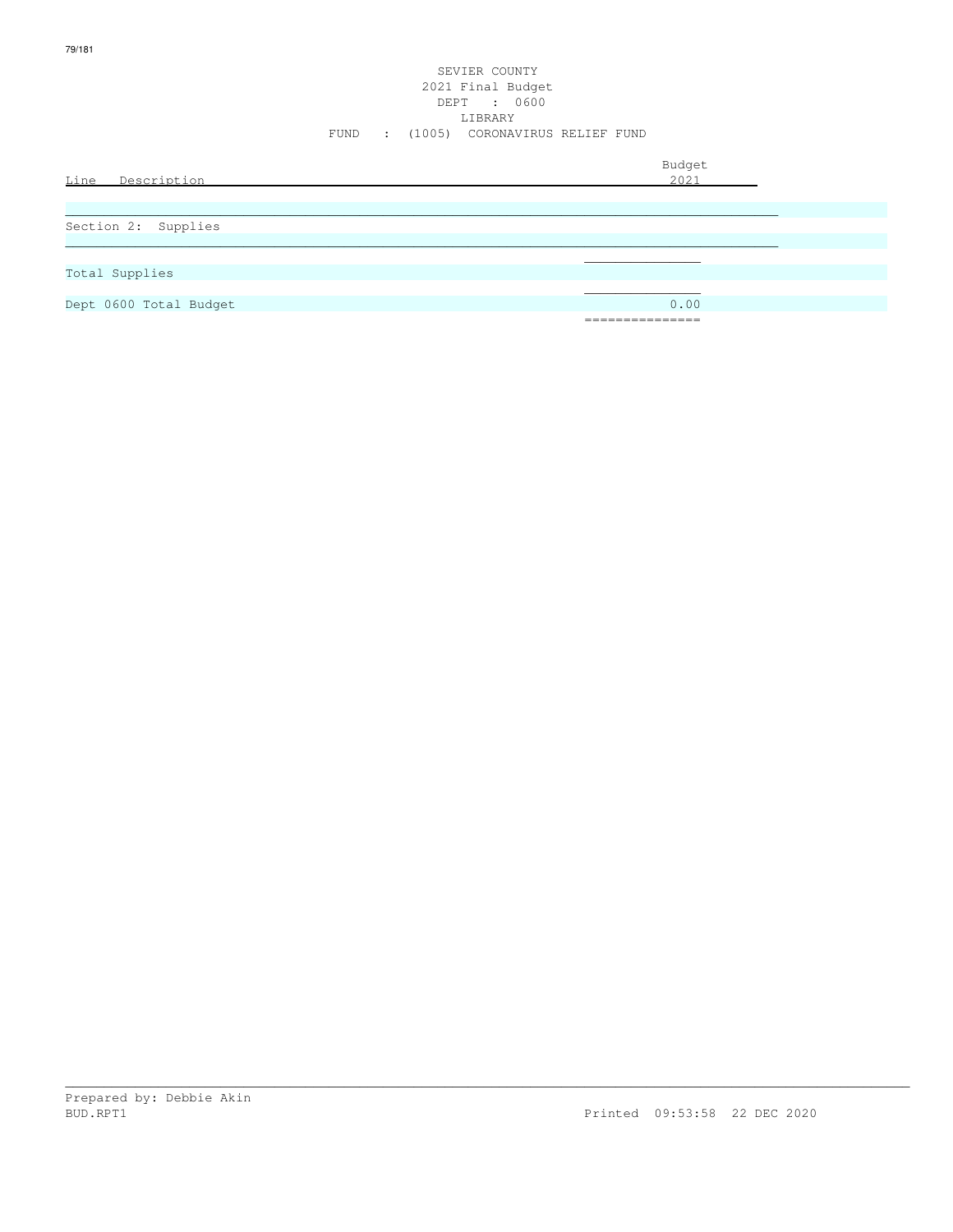#### SEVIER COUNTY 2021 Final Budget DEPT : 0418 Jail CONSTRUCTION INVESTMENT FUND : (1800) JAIL CONSTRUCTION INVESTMENT

| Line | Description | Budget<br>2021 |
|------|-------------|----------------|
|      |             |                |
|      |             |                |
| Line | Description | Budget<br>2021 |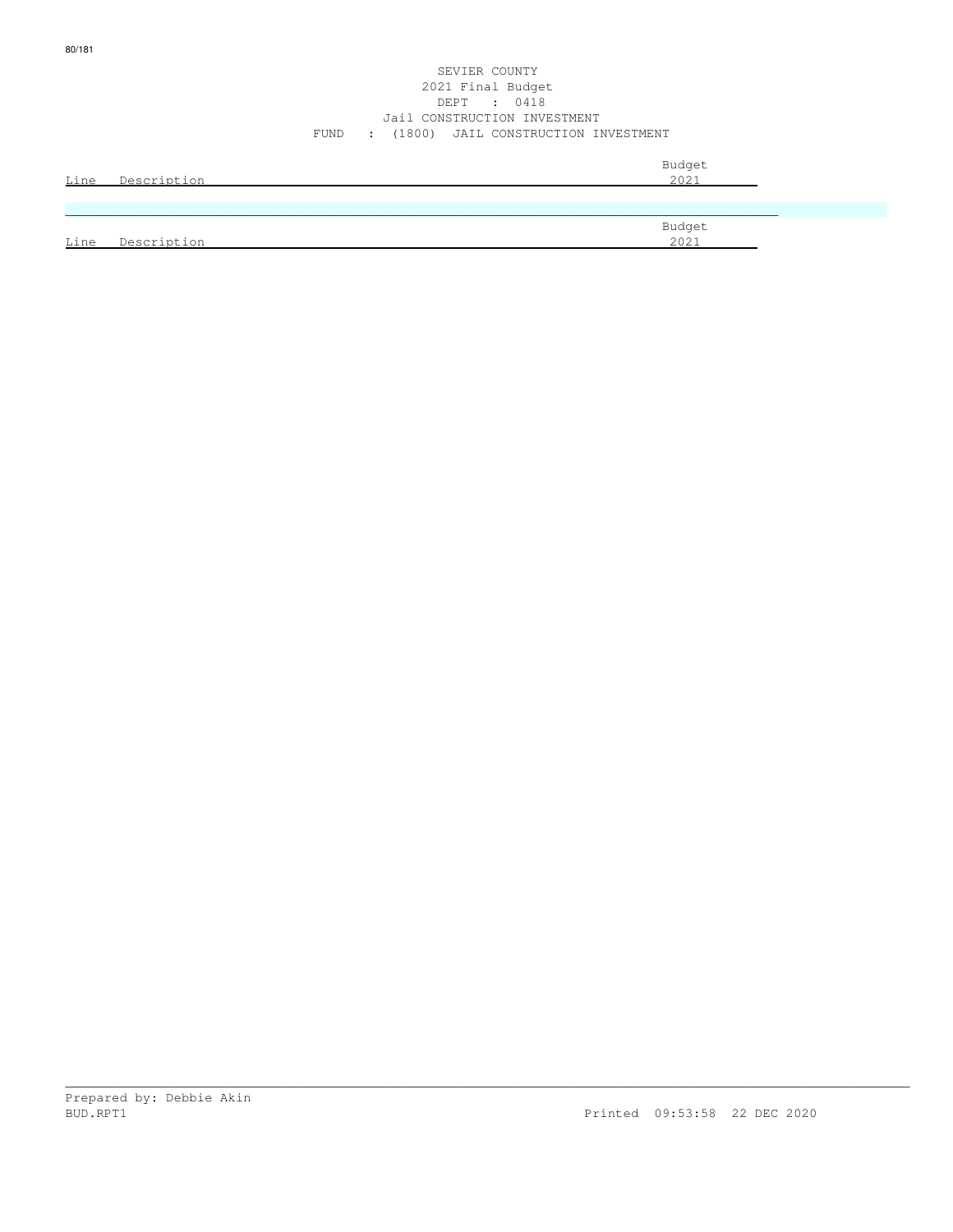#### SEVIER COUNTY 2021 Final Budget DEPT : 0418 Jail CONSTRUCTION INVESTMENT FUND : (1800) JAIL CONSTRUCTION INVESTMENT

|                           | Budget                  |
|---------------------------|-------------------------|
| Line Description          | 2021                    |
|                           |                         |
| Section 2: Supplies       |                         |
|                           |                         |
| Total Supplies            |                         |
|                           |                         |
| Section 3: Other Charges  |                         |
|                           |                         |
| Section 4: Capital Outlay |                         |
|                           |                         |
| Total Capital Outlay      |                         |
|                           |                         |
| Section 5: Transfers Out  |                         |
|                           |                         |
| Total Transfers Out       |                         |
|                           |                         |
| Dept 0418 Total Budget    | 0.00<br>=============== |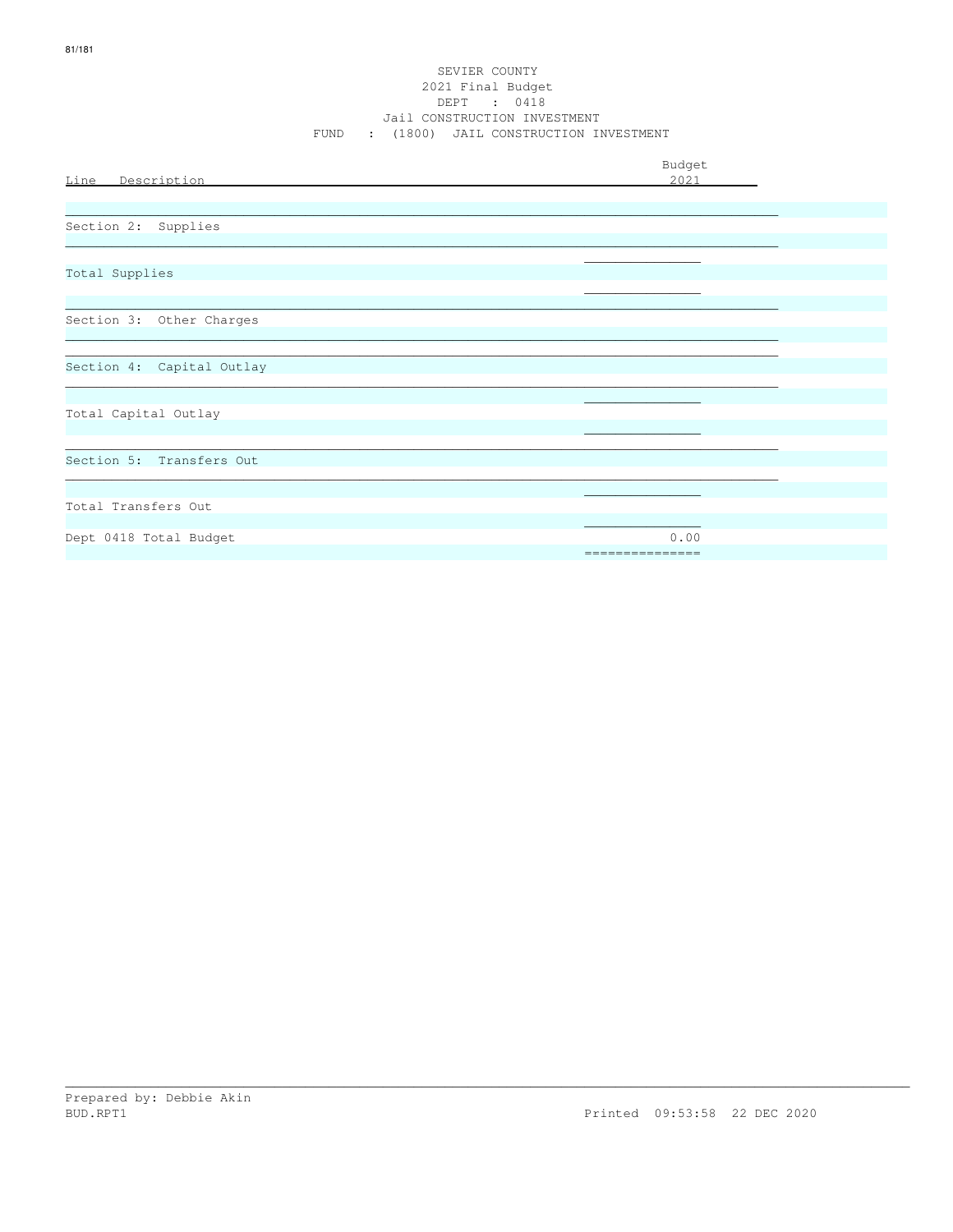#### SEVIER COUNTY 2021 Final Budget DEPT : 0200 COUNTY ROAD FUND : (2000) COUNTY ROAD

#### Current Annual

| PCN  | Title                     | Grade | Salary     |
|------|---------------------------|-------|------------|
|      |                           |       |            |
| 0001 | COUNTY JUDGE ELECTED OFFI |       | 20,741.00  |
| 0002 | ROAD FOREMAN              |       | 47,686.00  |
| 0003 | EQUIPMENT OPERATOR        |       | 35,094.00  |
| 0004 | EOUIPMENT OPERATOR        |       | 35,094.00  |
| 0005 | EOUIPMENT OPERATOR        |       | 35,094.00  |
| 0006 | EOUIPMENT OPERATOR        |       | 35,094.00  |
| 0007 | TRUCK DRIVER/ OPERATOR HE |       | 34, 411.00 |
| 0008 | TRUCK DRIVER/ OPERATOR HE |       | 34,670.00  |
| 0009 | TRUCK DRIVER/OPERATOR HEL |       | 34, 411.00 |
| 0010 | TRUCK DRIVER/ OPERATOR HE |       | 34, 411.00 |
| 0011 | TRUCK DRIVER / OPERATOR H |       | 34, 411.00 |
| 0012 | TRUCK DRIVER / OPERATOR H |       | 34, 411.00 |
| 0013 | TRUCK DRIVER / OPERATOR H |       | 34, 411.00 |
| 0014 | EOUIPMENT OPERATOR        |       | 35,658.00  |
| 0015 | MECHANIC                  |       | 36,204.00  |
| 0016 | MECHANIC HELPER           |       | 35,658.00  |
| 0017 | MECHANIC HELPER           |       | 34, 411.00 |
| 0018 | TRUCK DRIVER / OPERATOR H |       | 34, 411.00 |
| 0019 | PART TIME CLERICAL        |       | 3,000.00   |
|      |                           |       |            |

## Total Salaries 629,281.00

\_\_\_\_\_\_\_\_\_\_\_\_\_\_\_\_\_\_\_\_\_\_\_\_\_\_\_\_\_\_\_\_\_\_\_\_\_\_\_\_\_\_\_\_\_\_\_\_\_\_\_\_\_\_\_\_\_\_\_\_\_\_\_\_\_\_\_\_\_\_\_\_\_\_\_\_\_\_\_\_\_\_\_\_\_\_\_\_\_\_\_\_

|      |                                       | Budget     |  |
|------|---------------------------------------|------------|--|
| Line | Description                           | 2021       |  |
| 1001 |                                       | 626,281.00 |  |
| 1002 |                                       | 3,000,00   |  |
| 1005 | OVERTIME & OTHER PREMIUM COMPENSATION | 10,000.00  |  |
| 1006 |                                       | 48,140.00  |  |
| 1007 |                                       | 95,946.00  |  |
| 1009 | HEALTH INSURANCE MATCHING             | 104,624.00 |  |
| 1010 |                                       | 26,207.00  |  |
| 1011 | UNEMPLOYMENT COMPENSATION             | 607.00     |  |
| 1016 |                                       | 2,111.00   |  |
| 1017 |                                       | 2,152.00   |  |
| 1018 |                                       | 8,295.00   |  |
|      |                                       |            |  |
|      | Total Personnel Services              | 927,363.00 |  |
|      |                                       |            |  |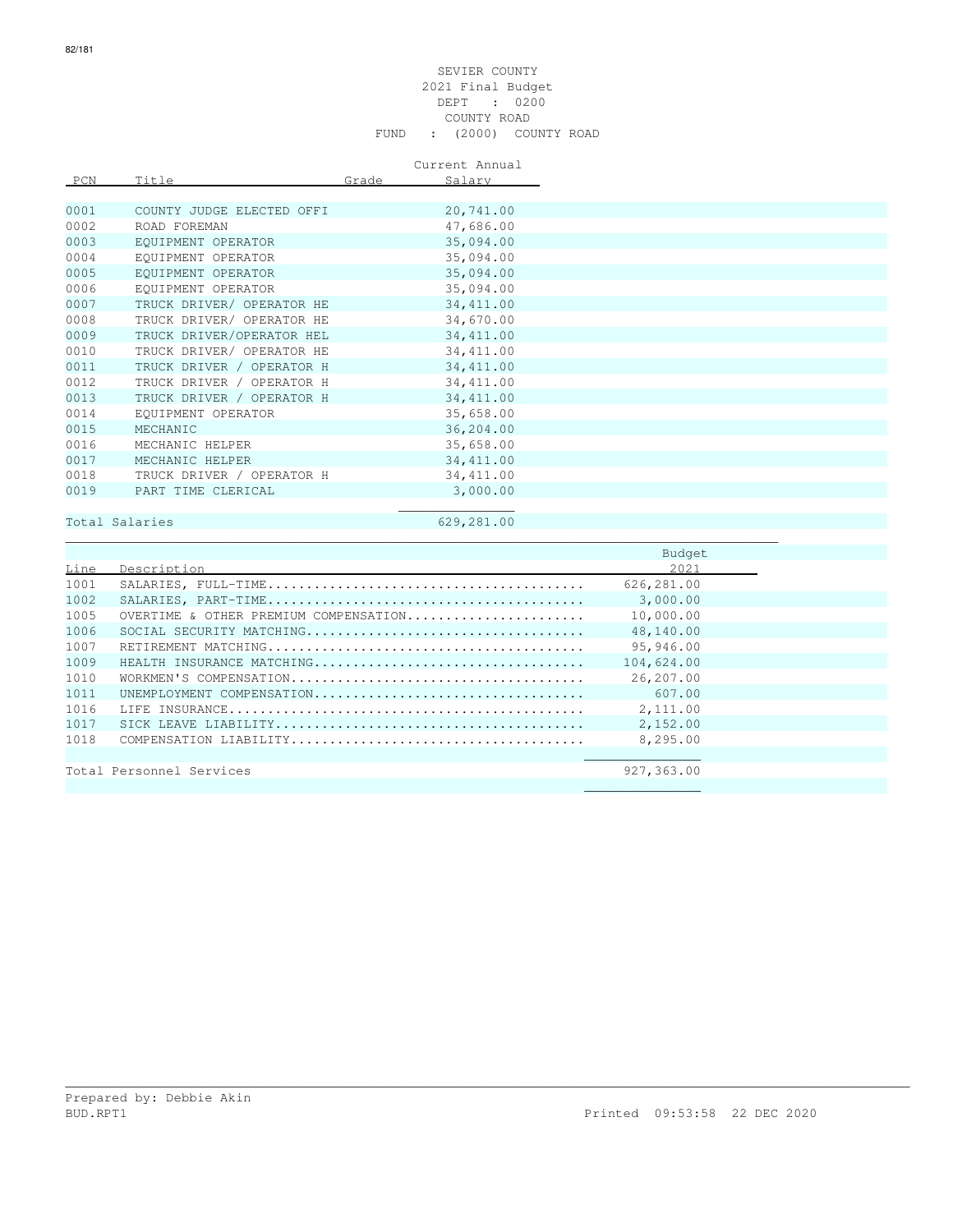Budget is a state of the state of the state of the state of the state of the state of the state of the state of the state of the state of the state of the state of the state of the state of the state of the state of the st

| Section 2: | Supplies                                                                                             |            |
|------------|------------------------------------------------------------------------------------------------------|------------|
| 2001       |                                                                                                      | 25,000.00  |
| 2002       |                                                                                                      | 2,500.00   |
| 2003       |                                                                                                      | 150.00     |
| 2007       |                                                                                                      | 150,000.00 |
| 2008       |                                                                                                      | 30,000.00  |
| 2020       | BUILDING MATERIALS & SUPPLIES                                                                        | 1,000.00   |
| 2021       |                                                                                                      | 4,000.00   |
| 2022       |                                                                                                      | 1,000.00   |
| 2023       |                                                                                                      | 250,000.00 |
| 2024       | MAINTENANCE & SERVICE CONTRACTS                                                                      | 1,000.00   |
| 2025       |                                                                                                      | 250,000.00 |
| 2026       |                                                                                                      | 50,000.00  |
| 2027       |                                                                                                      | 140,000.00 |
|            |                                                                                                      |            |
| 2028       |                                                                                                      | 1,000.00   |
| 2029       |                                                                                                      | 2,000.00   |
| 2030       | $\texttt{CONCRETE} \dots\dots\dots\dots\dots\dots\dots\dots\dots\dots\dots\dots\dots\dots\dots\dots$ | 10,000.00  |
|            | Total Supplies                                                                                       | 917,650.00 |
|            |                                                                                                      |            |
|            |                                                                                                      |            |
|            | Section 3: Other Charges                                                                             |            |
| 2006       |                                                                                                      | 1,500.00   |
| 3006       | MEDICAL, DENTAL & HOSPITAL                                                                           | 1,100.00   |
| 3007       |                                                                                                      | 300.00     |
| 3020       | TELEPHONE & FAX - LANDLINE                                                                           | 1,400.00   |
| 3021       |                                                                                                      | 100.00     |
| 3023       |                                                                                                      | 500.00     |
| 3030       |                                                                                                      | 250.00     |
| 3040       | ADVERTISING & PUBLICATION                                                                            | 1,000.00   |
| 3052       |                                                                                                      | 6,000.00   |
| 3053       |                                                                                                      | 25,000.00  |
| 3054       |                                                                                                      | 8,100.00   |
| 3060       |                                                                                                      |            |
|            |                                                                                                      | 8,000.00   |
| 3061       |                                                                                                      | 900.00     |
| 3062       |                                                                                                      | 1,500.00   |
| 3071       | RENT - MACHINERY AND EQUIPMENT                                                                       | 6,000.00   |
| 3073       | LEASE-MACHINERY & EOUIPMENT                                                                          | 2,000.00   |
| 3094       |                                                                                                      | 500.00     |
| 3098       |                                                                                                      | 2,000.00   |
| 3100       |                                                                                                      | 150,000.00 |
| 3102       | Computer Software, Support, & Maint                                                                  | 2,000.00   |
|            | Total Other Charges                                                                                  | 218,150.00 |
|            |                                                                                                      |            |
|            |                                                                                                      |            |
| Section 4: | Capital Outlay                                                                                       |            |
| 4003       | IMPROVEMENTS OTHER THAN BUILDINGS                                                                    | 585,000.00 |
| 4005       |                                                                                                      | 201,000.00 |
| 4008       | ARK HIGHWAY DEPT & OTHER CONSTRUCTION PROJECTS                                                       | 60,000.00  |
|            |                                                                                                      |            |
|            |                                                                                                      |            |
|            | Total Capital Outlay                                                                                 | 846,000.00 |

riepared by:<br>BUD.RPT1

Printed 09:53:58 22 DEC 2020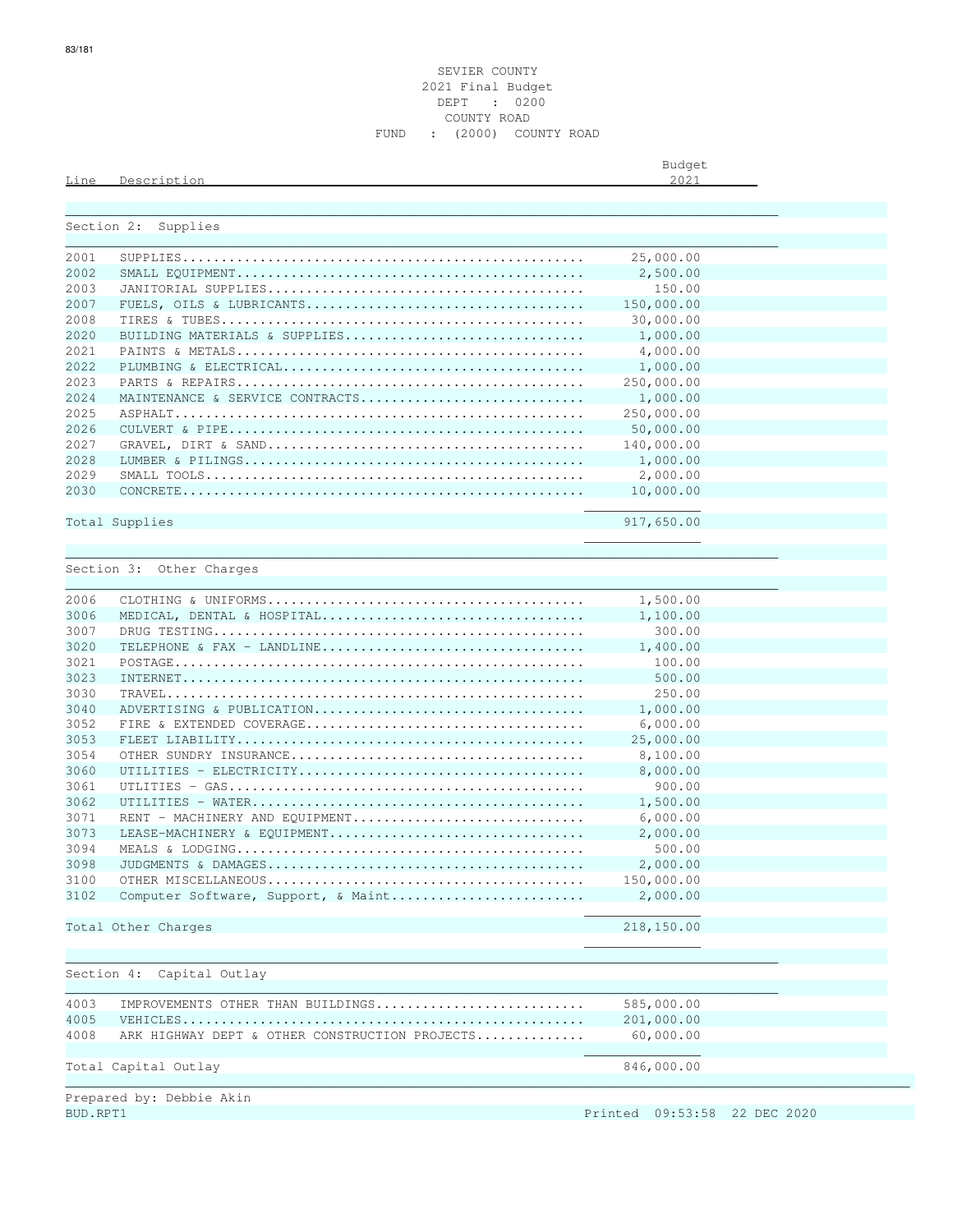| SEVIER COUNTY             |               |
|---------------------------|---------------|
| 2021 Final Budget         |               |
| DEPT : 0200               |               |
| COUNTY ROAD               |               |
| FUND : (2000) COUNTY ROAD |               |
|                           |               |
|                           | Budget        |
| Line<br>Description       | 2021          |
|                           |               |
|                           |               |
|                           |               |
| Section 5: Transfers Out  |               |
|                           |               |
|                           | 18,133.00     |
|                           |               |
| Total Transfers Out       | 18,133.00     |
|                           |               |
| Dept 0200 Total Budget    | 2,927,296.00  |
|                           | ============= |
|                           |               |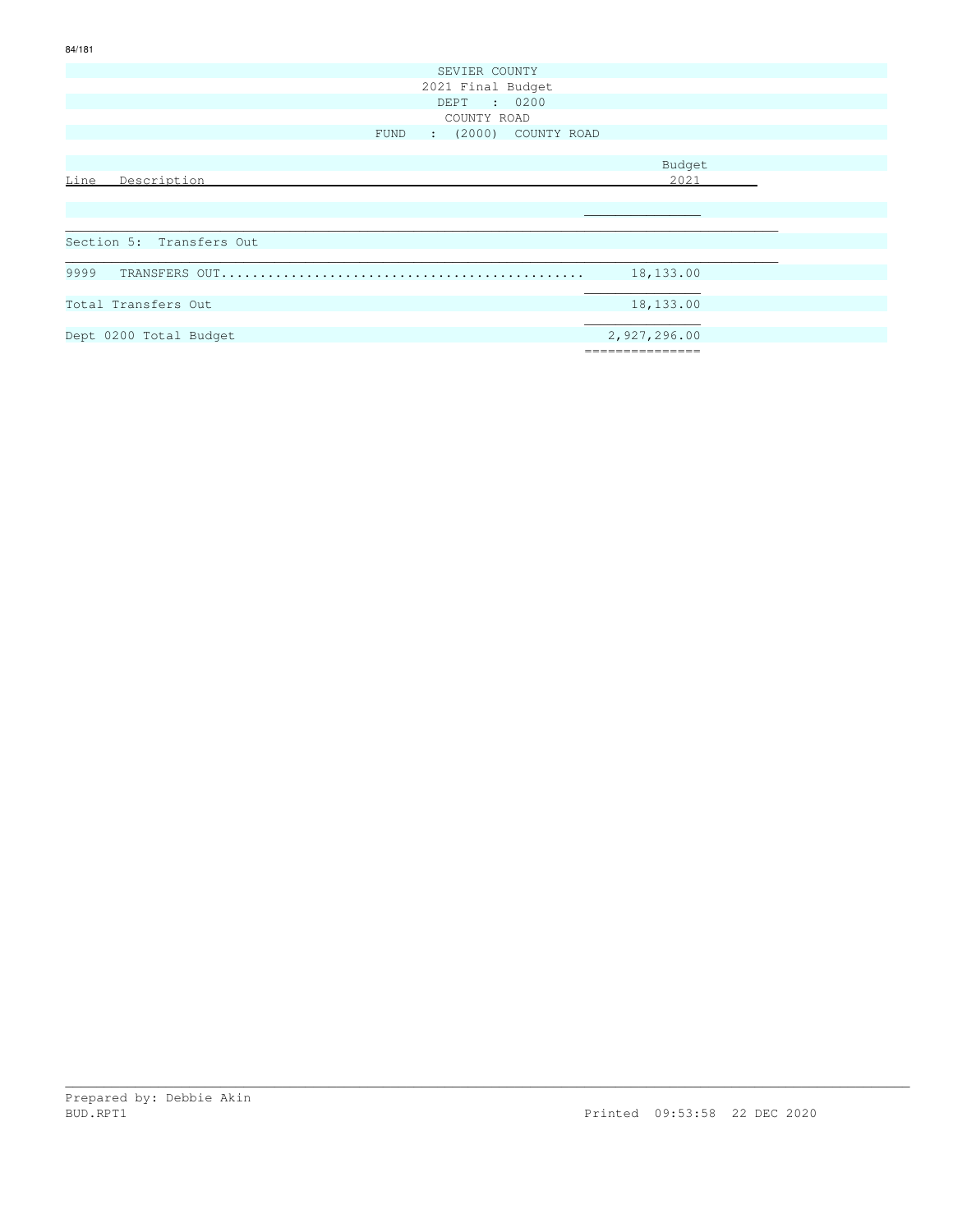|      |             | Budget |
|------|-------------|--------|
| Line | Description | 2021   |
|      |             |        |
|      |             |        |
|      |             | Budget |
| Line | Description | 2021   |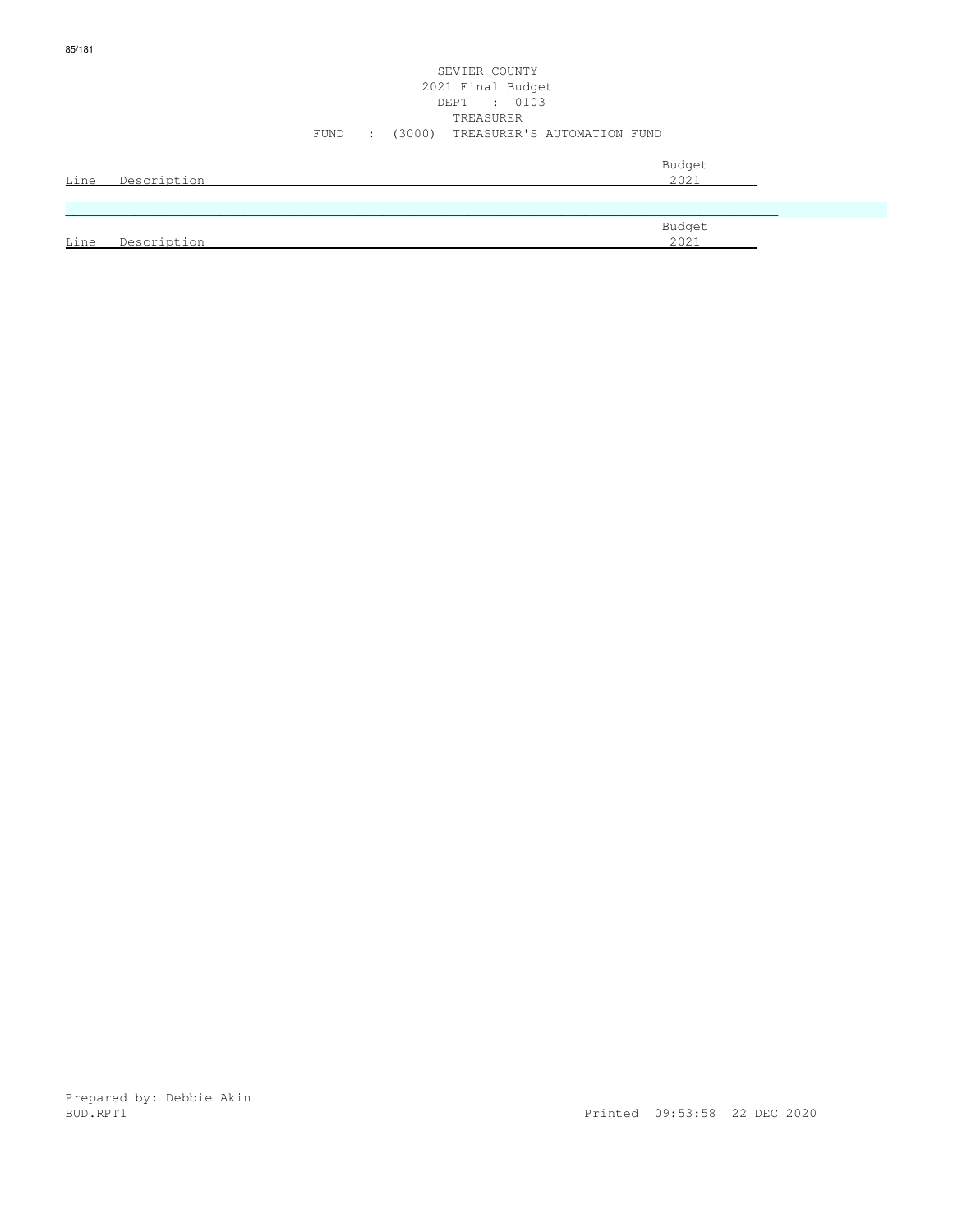| Line Description                                           | Budget<br>2021  |  |
|------------------------------------------------------------|-----------------|--|
|                                                            |                 |  |
| Section 2:<br>Supplies                                     |                 |  |
|                                                            |                 |  |
| 2001                                                       | 2,500.00        |  |
| Total Supplies                                             | 2,500.00        |  |
|                                                            |                 |  |
| Section 3: Other Charges                                   |                 |  |
| 3030                                                       | 500.00          |  |
| 3090                                                       | 860.00          |  |
| 3094                                                       | 1,000.00        |  |
| 3102<br>COMPUTER SOFTWARE, SUPPORT & MAINTENANCE AGREEMENT | 10,000.00       |  |
| Total Other Charges                                        | 12,360.00       |  |
|                                                            |                 |  |
| Section 4: Capital Outlay                                  |                 |  |
| 4004                                                       | 3,350.00        |  |
|                                                            |                 |  |
| Total Capital Outlay                                       | 3,350.00        |  |
|                                                            |                 |  |
| Section 5: Transfers Out                                   |                 |  |
|                                                            |                 |  |
|                                                            |                 |  |
| Total Transfers Out                                        |                 |  |
| Dept 0103 Total Budget                                     | 18,210.00       |  |
|                                                            | --------------- |  |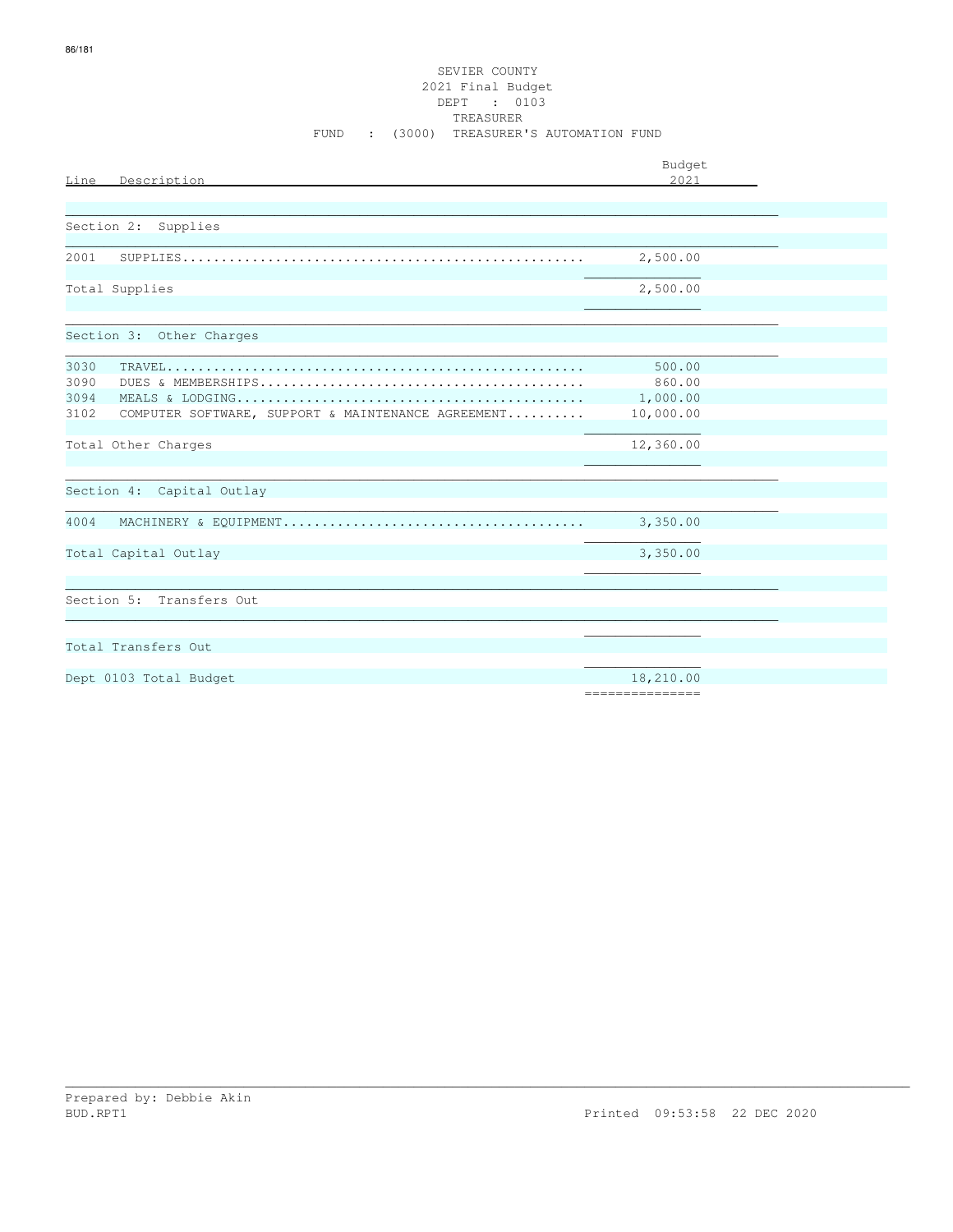#### SEVIER COUNTY 2021 Final Budget DEPT : 0104 TAX COLLECTOR FUND : (3001) COLLECTOR'S AUTOMATION FUND

| Line | Description | Budget<br>2021 |
|------|-------------|----------------|
|      |             |                |
| Line | Description | Budget<br>2021 |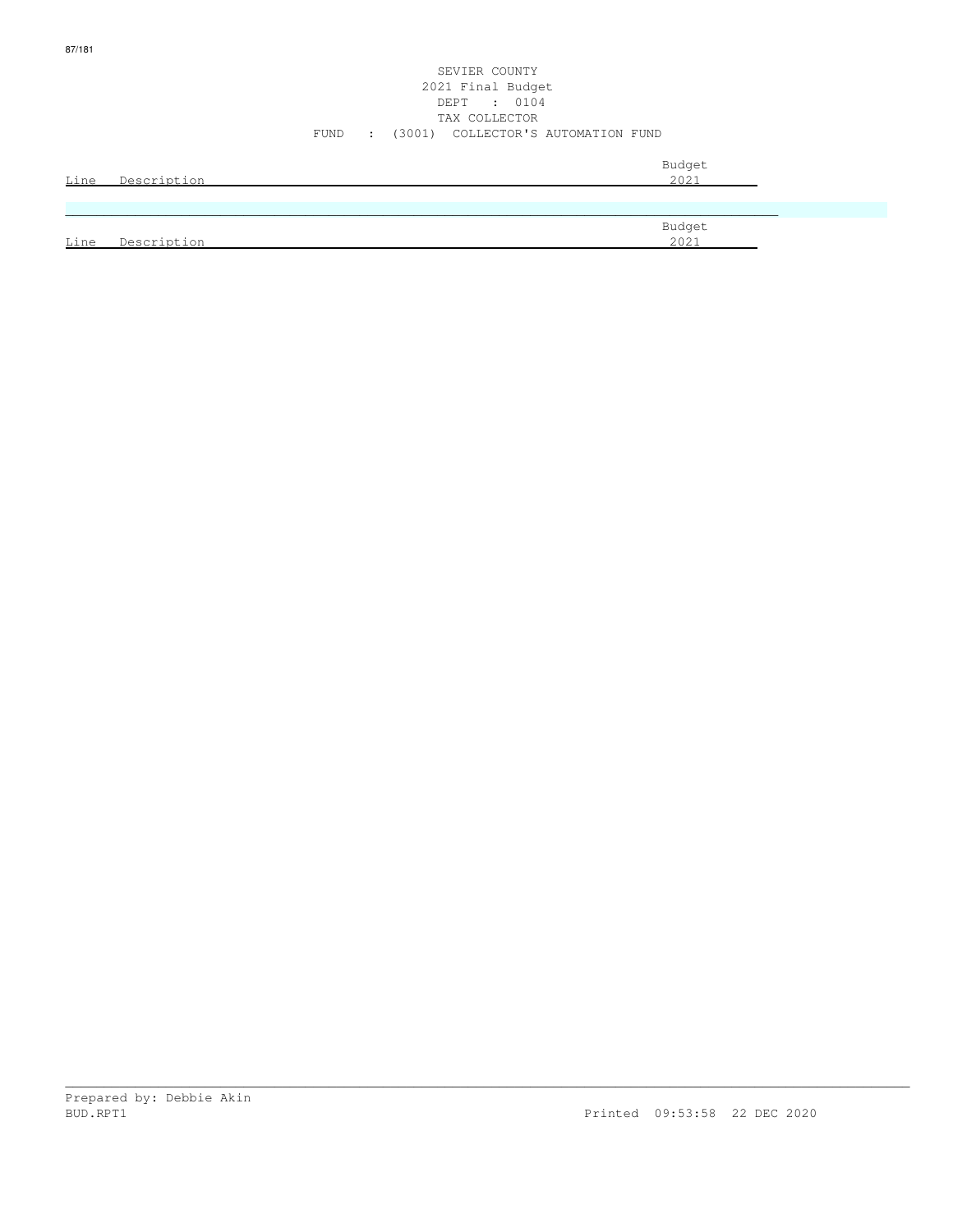# SEVIER COUNTY 2021 Final Budget DEPT : 0104<br>TAX COLLECTOR FUND : (3001) COLLECTOR'S AUTOMATION FUND

| Line<br>Description                                                | Budget<br>2.021              |  |
|--------------------------------------------------------------------|------------------------------|--|
| Section 2: Supplies                                                |                              |  |
| 2001<br>2002                                                       | 500.00<br>500.00             |  |
| Total Supplies                                                     | 1,000.00                     |  |
| Section 3: Other Charges                                           |                              |  |
| 3080<br>COMPUTER SOFTWARE, SUPPORT & MAINTENANCE AGREEMENT<br>3102 | 500.00<br>20,000.00          |  |
| Total Other Charges                                                | 20,500.00                    |  |
| Section 4: Capital Outlay                                          |                              |  |
| Total Capital Outlay                                               |                              |  |
| Section 5: Transfers Out                                           |                              |  |
| Total Transfers Out                                                |                              |  |
| Dept 0104 Total Budget                                             | 21,500.00<br>--------------- |  |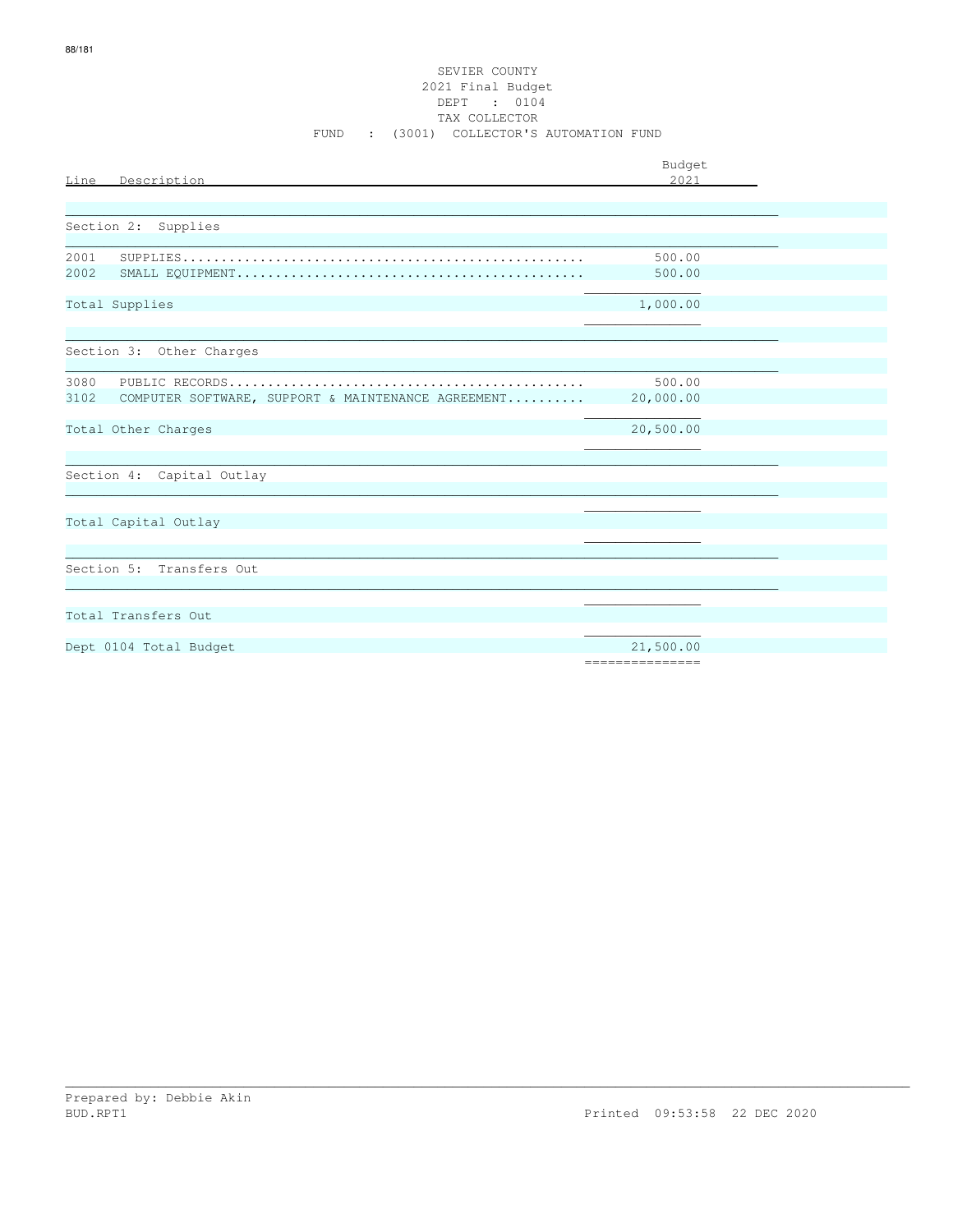| <u>Line</u> | Description | Budget<br>2021 |
|-------------|-------------|----------------|
|             |             |                |
| Line        | Description | Budget<br>2021 |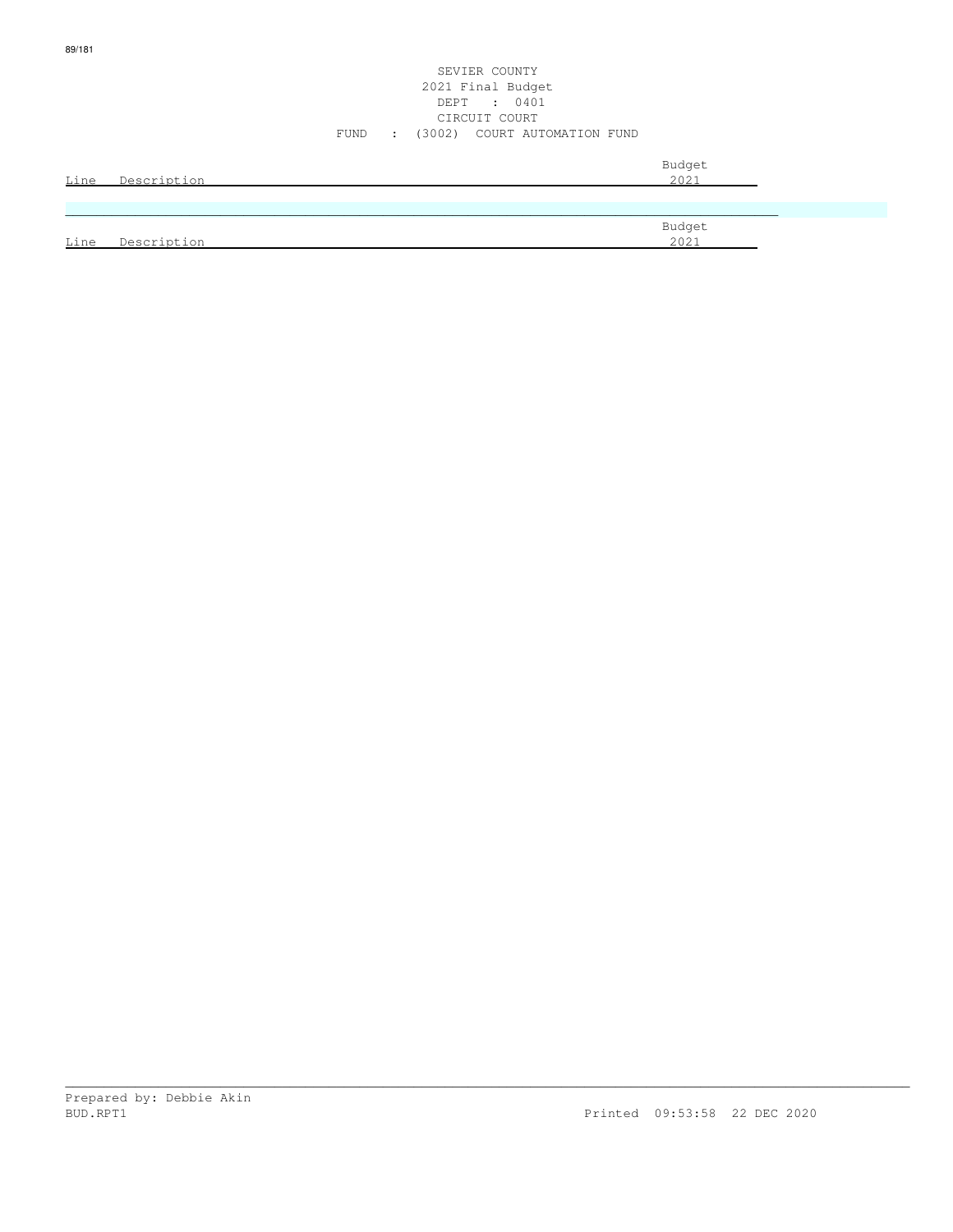| Line<br>Description       | Budget<br>2021              |
|---------------------------|-----------------------------|
| Section 2: Supplies       |                             |
| Section 3: Other Charges  |                             |
| Total Other Charges       |                             |
| Section 4: Capital Outlay |                             |
| 4004                      | 3,000.00                    |
| Total Capital Outlay      | 3,000.00                    |
| Dept 0401 Total Budget    | 3,000.00<br>=============== |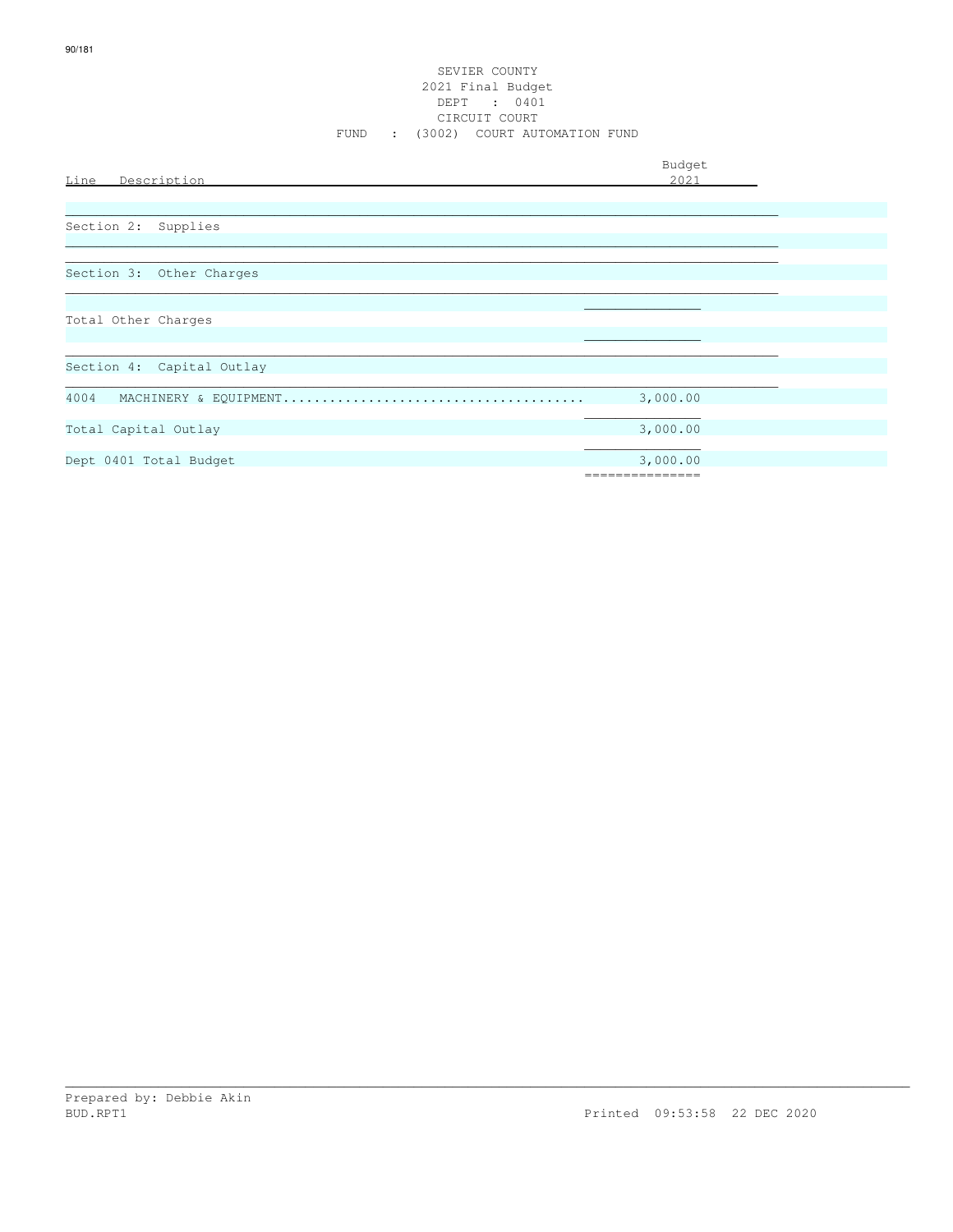| ۰.<br>I |  |
|---------|--|

### SEVIER COUNTY 2021 Final Budget DEPT : 0105 ASSESSOR FUND : (3004) ASSESSOR'S AMENDMENT 79 FUND

| Line | Description | Budget<br>2021 |
|------|-------------|----------------|
|      |             |                |
| Line | Description | Budget<br>2021 |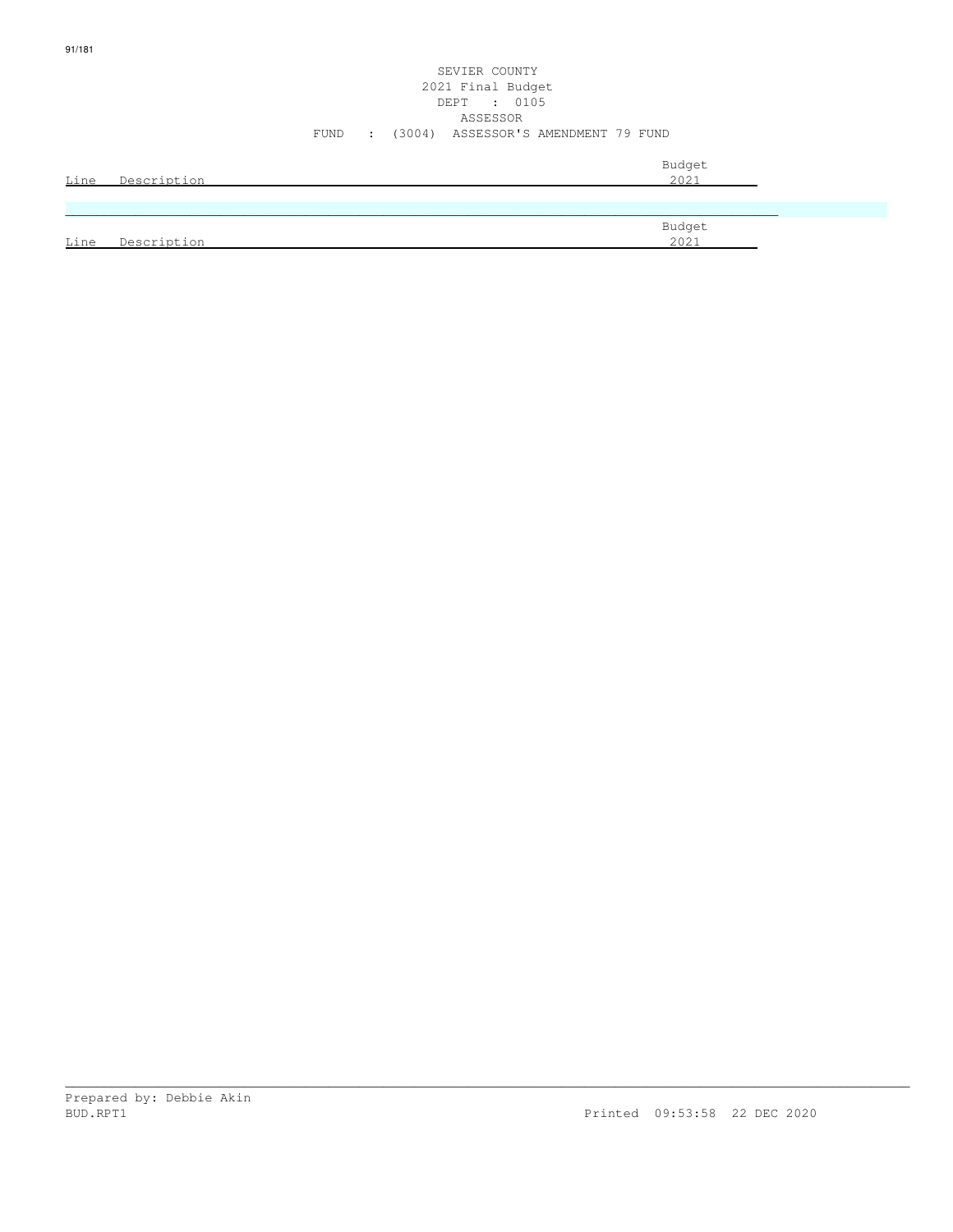| Line<br>Description       | Budget<br>2021   |
|---------------------------|------------------|
|                           |                  |
| Section 2: Supplies       |                  |
|                           |                  |
| Total Supplies            |                  |
|                           |                  |
| Section 3: Other Charges  |                  |
| Section 4: Capital Outlay |                  |
|                           |                  |
| 4004                      | 10,000.00        |
| Total Capital Outlay      | 10,000.00        |
| Dept 0105 Total Budget    | 10,000.00        |
|                           | ================ |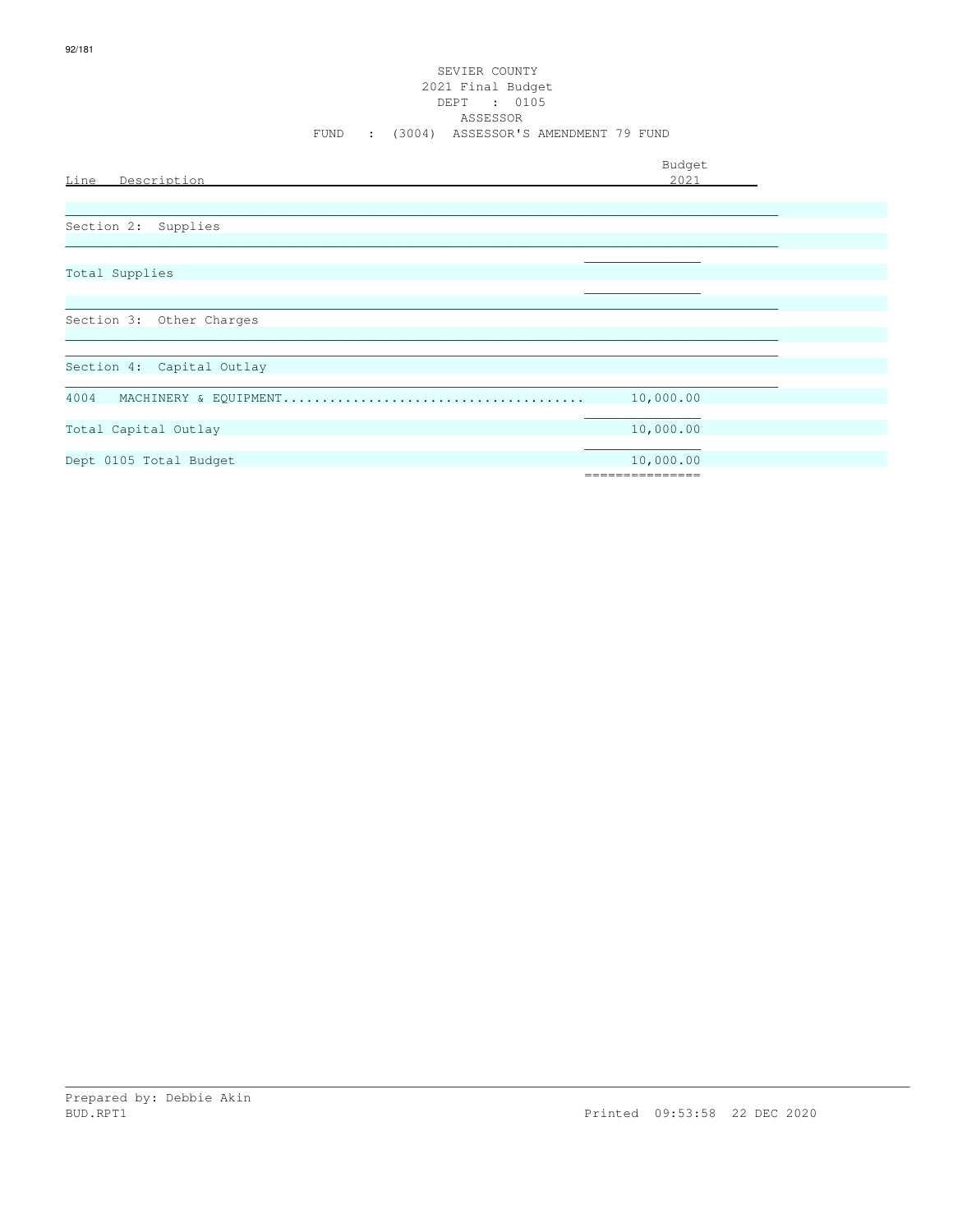|      |             |      |                          | 2021 Final Budget<br>DEPT : 0101 |                |  |
|------|-------------|------|--------------------------|----------------------------------|----------------|--|
|      |             |      |                          | COUNTY CLERK                     |                |  |
|      |             | FUND | $\sim 1000$ km s $^{-1}$ | (3005) COUNTY CLERK'S COST FUND  |                |  |
| Line | Description |      |                          |                                  | Budget<br>2021 |  |
|      |             |      |                          |                                  |                |  |
|      |             |      |                          |                                  | Budget         |  |
| Line | Description |      |                          |                                  | 2021           |  |

SEVIER COUNTY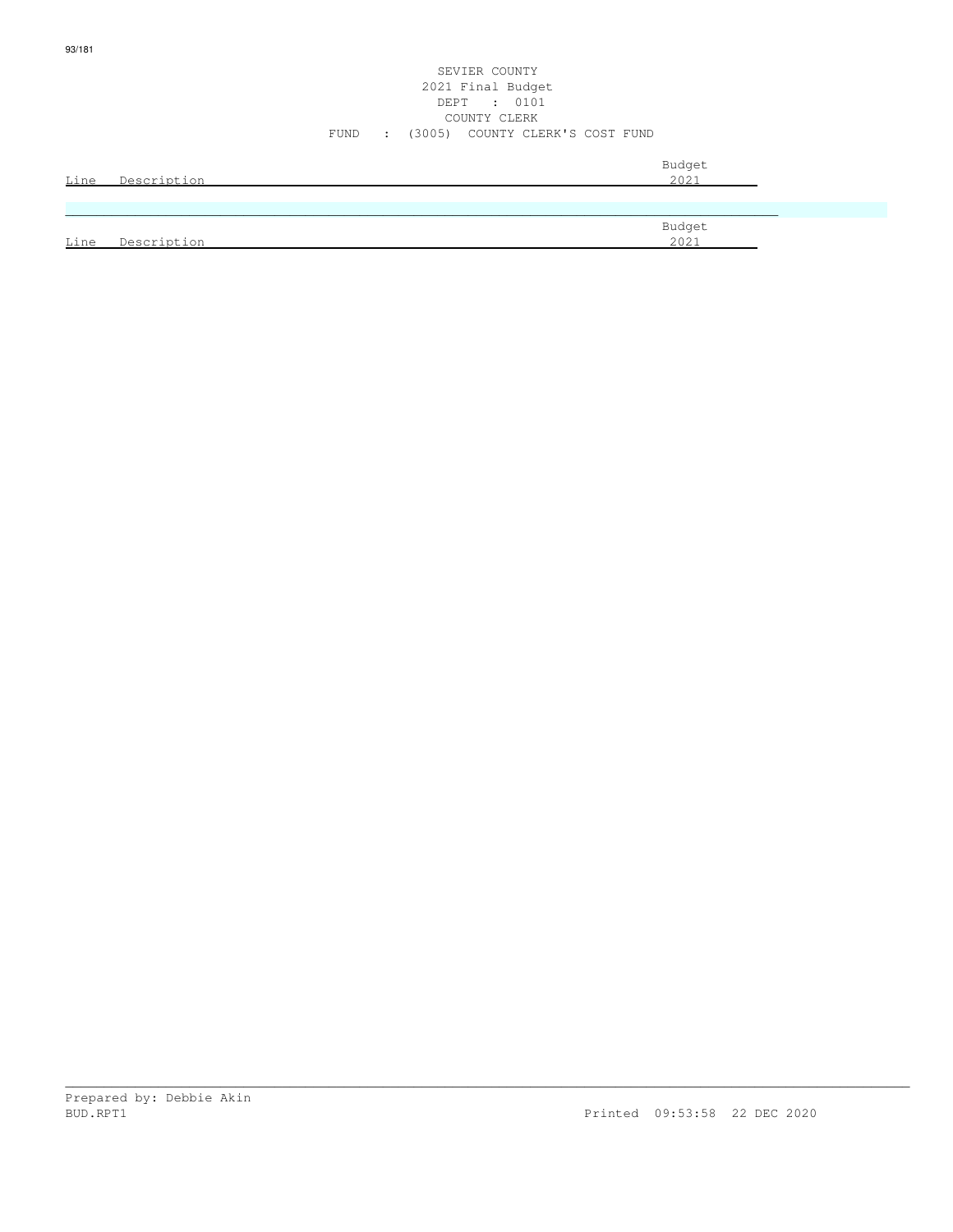#### SEVIER COUNTY 2021 Final Budget DEPT : 0101 COUNTY CLERK FUND : (3005) COUNTY CLERK'S COST FUND

| Line Description                                        | Budget<br>2021            |  |
|---------------------------------------------------------|---------------------------|--|
| Section 2: Supplies                                     |                           |  |
| Total Supplies                                          |                           |  |
| Section 3: Other Charges                                |                           |  |
| 3102 COMPUTER SOFTWARE, SUPPORT & MAINTENANCE AGREEMENT | 9,495.00                  |  |
| Total Other Charges                                     | 9,495.00                  |  |
| Section 4: Capital Outlay                               |                           |  |
| Total Capital Outlay                                    |                           |  |
| Dept 0101 Total Budget                                  | 9,495.00<br>============= |  |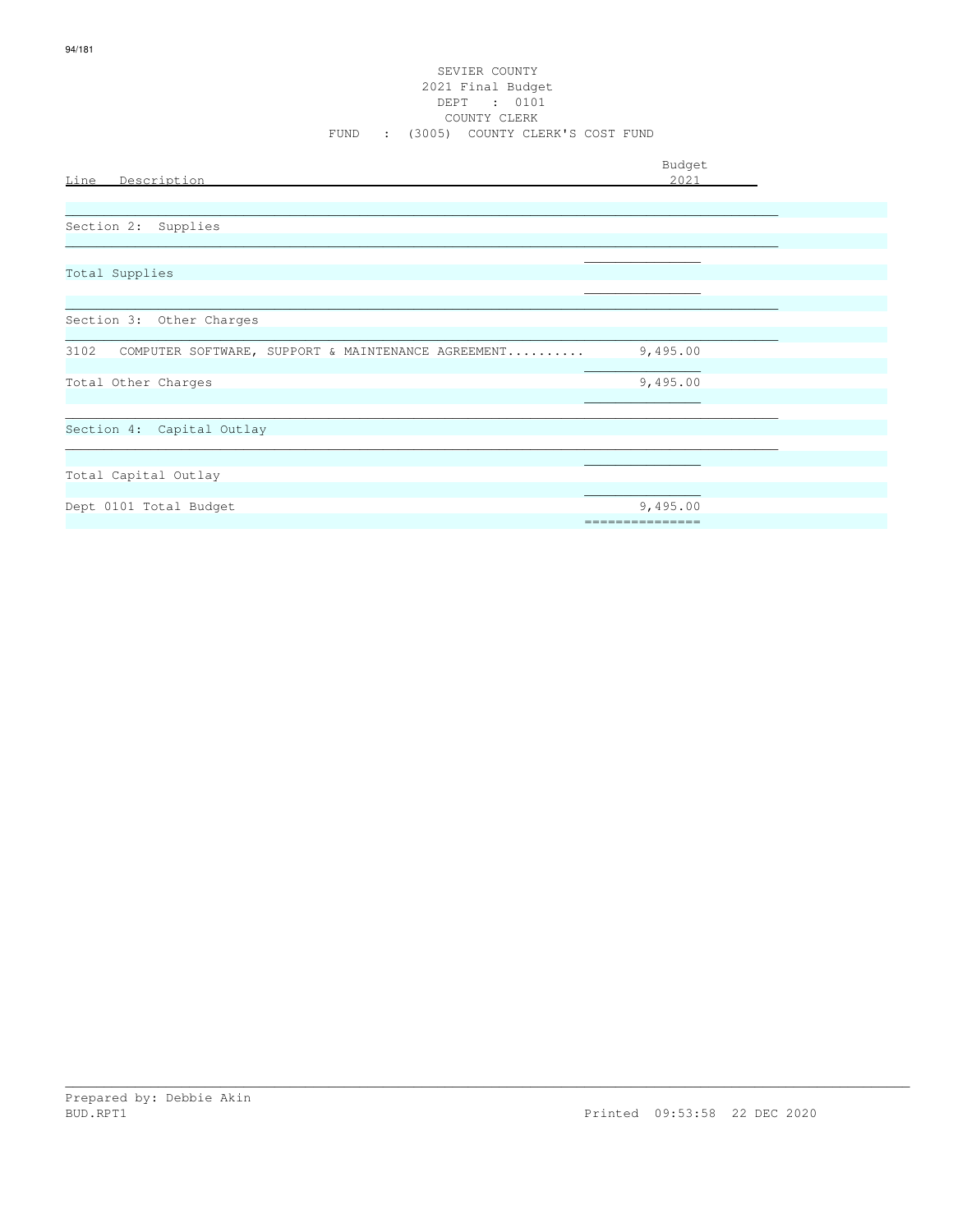#### SEVIER COUNTY 2021 Final Budget DEPT : 0102 CIRCUIT CLERK FUND : (3006) COUNTY RECORDER'S COST FUND

| Line | Description | Budget<br>2021 |
|------|-------------|----------------|
|      |             |                |
|      |             | Budget         |
| Line | Description | 2021           |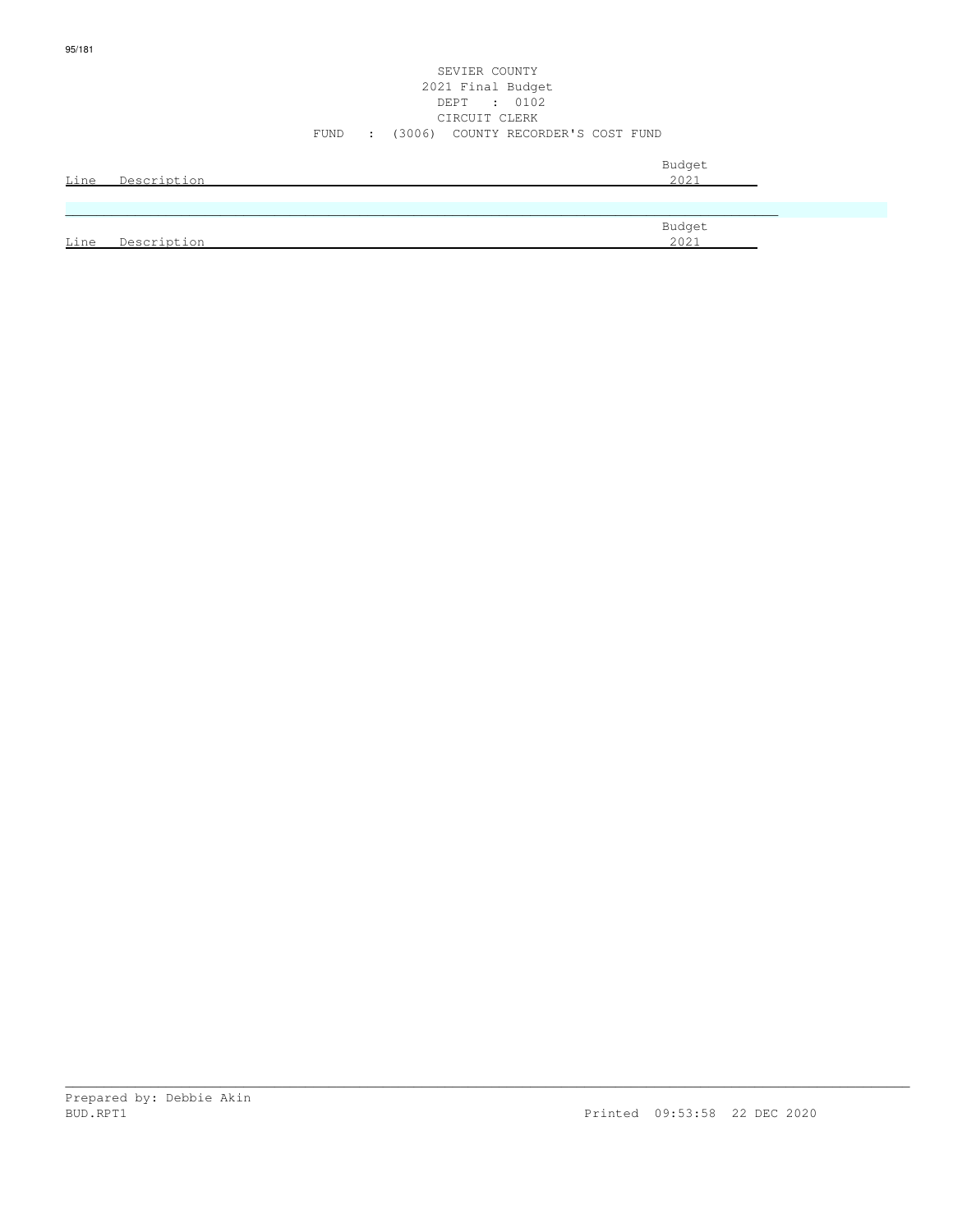| Line<br>Description                                                                                                 | Budget<br>2021        |  |
|---------------------------------------------------------------------------------------------------------------------|-----------------------|--|
|                                                                                                                     |                       |  |
| Section 2:<br>Supplies                                                                                              |                       |  |
| 2001<br>${\tt SUPPLIES.\dots\dots\dots\dots\dots\dots\dots\dots\dots\dots\dots\dots\dots\dots\dots\dots\dots\dots}$ | 1,000.00              |  |
| Total Supplies                                                                                                      | 1,000.00              |  |
|                                                                                                                     |                       |  |
| Section 3: Other Charges                                                                                            |                       |  |
| 3009<br>OTHER PROFESSIONAL SERVICES<br>3102<br>COMPUTER SOFTWARE, SUPPORT & MAINTENANCE AGREEMENT                   | 2,500.00<br>55,000.00 |  |
| Total Other Charges                                                                                                 | 57,500.00             |  |
| Section 4: Capital Outlay                                                                                           |                       |  |
| 4004                                                                                                                | 3,000.00              |  |
| Total Capital Outlay                                                                                                | 3,000.00              |  |
| Section 5: Transfers Out                                                                                            |                       |  |
| 9999                                                                                                                | 30,000.00             |  |
| Total Transfers Out                                                                                                 | 30,000.00             |  |
| Dept 0102 Total Budget                                                                                              | 91,500.00             |  |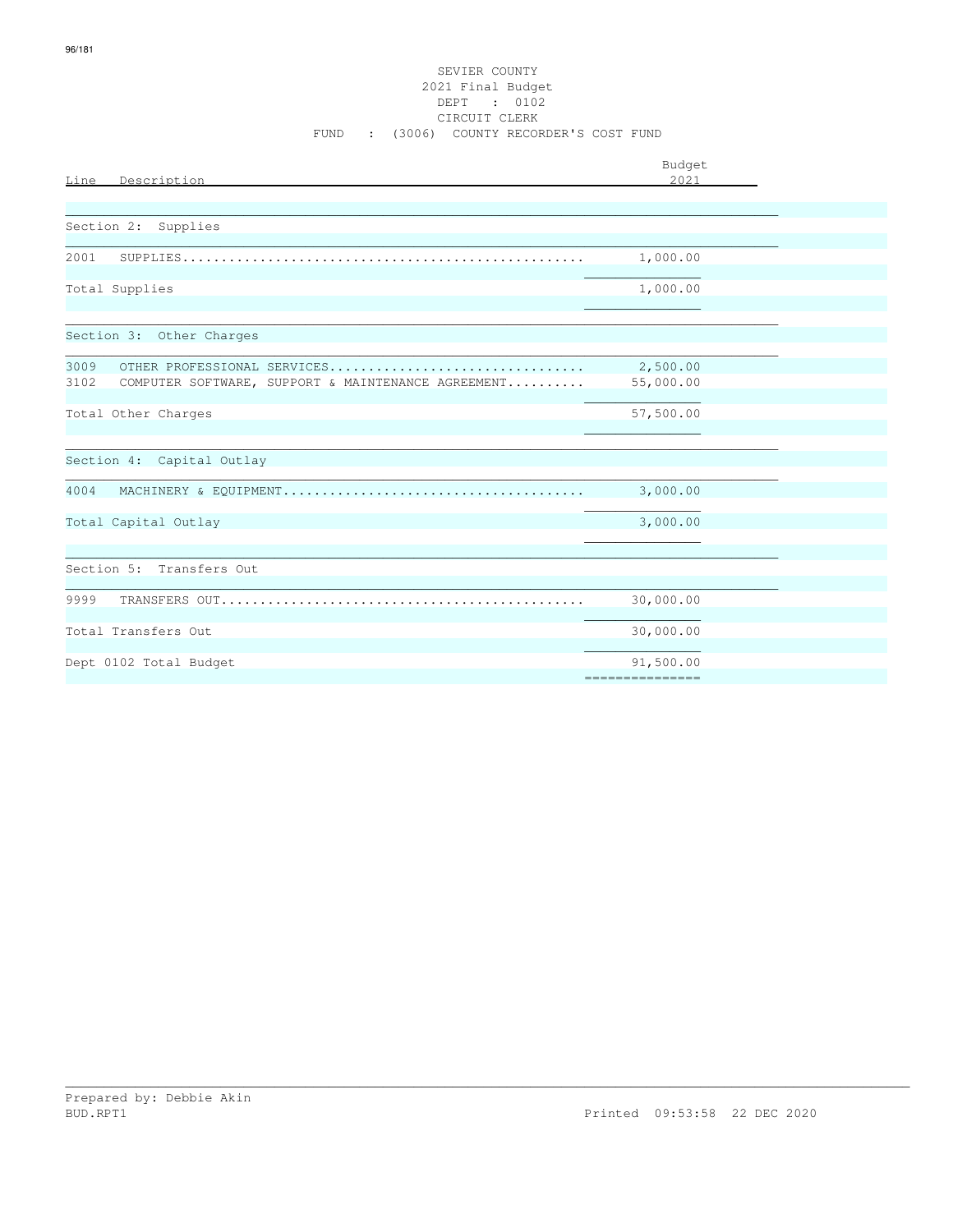#### SEVIER COUNTY 2021 Final Budget DEPT : 0600 COUNTY LIBRARY FUND : (3008) COUNTY LIBRARY FUND

|      |                     |       | Current Annual |
|------|---------------------|-------|----------------|
| PCN  | Title               | Grade | Salary         |
|      |                     |       |                |
| 0001 | HEAD LIBRARIAN      |       | 26,527.00      |
| 0002 | PART-TIME LIBRARIAN |       | 11,440.00      |
| 0003 | PART-TIME LIBRARIAN |       |                |
| 0004 | PART-TIME LIBRARIAN |       |                |
| 0005 | PART-TIME LIBRARIAN |       | 13,772.00      |
| 0006 | PART TIME LIBRARIAN |       | 16,093.00      |
| 0010 | FILL IN             |       | 17,424.00      |
|      |                     |       |                |
|      | Total Salaries      |       | 85,256.00      |
|      |                     |       |                |
|      |                     |       |                |

|      |                                       | Budget     |  |
|------|---------------------------------------|------------|--|
| Line | Description                           | 2021       |  |
| 1001 |                                       | 26,527.00  |  |
| 1002 |                                       | 58,729.00  |  |
| 1005 | OVERTIME & OTHER PREMIUM COMPENSATION | 250.00     |  |
| 1006 |                                       | 6,541.00   |  |
| 1007 |                                       | 10,430.00  |  |
| 1009 | HEALTH INSURANCE MATCHING             | 6,562.00   |  |
| 1010 |                                       | 126.00     |  |
| 1011 | UNEMPLOYMENT COMPENSATION             | 300.00     |  |
| 1016 |                                       | 122.00     |  |
|      |                                       |            |  |
|      | Total Personnel Services              | 109,587.00 |  |
|      |                                       |            |  |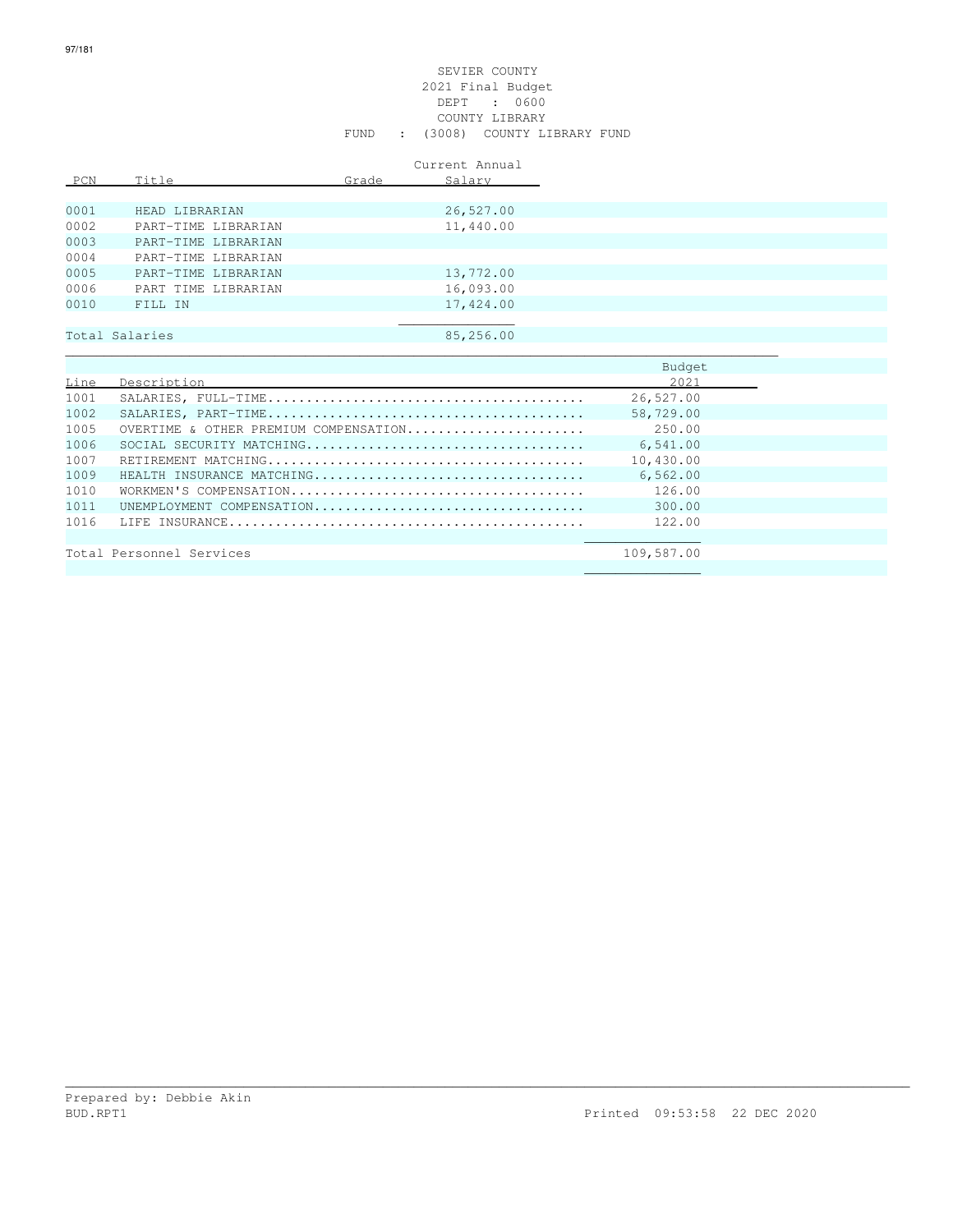| Line       | Description                     | Budget<br>2021 |
|------------|---------------------------------|----------------|
| Section 2: | Supplies                        |                |
|            |                                 |                |
| 2001       |                                 | 2,500.00       |
| 2002       |                                 | 300.00         |
| 2003       |                                 | 75.00          |
| 2020       | BUILDING MATERIALS & SUPPLIES   | 50.00          |
| 2021       |                                 | 50.00          |
| 2022       |                                 | 200.00         |
| 2023       |                                 | 1,200.00       |
| 2024       | MAINTENANCE & SERVICE CONTRACTS | 3,000.00       |
|            |                                 |                |
|            | Total Supplies                  | 7,375.00       |
|            |                                 |                |
|            |                                 |                |
|            | Section 3: Other Charges        |                |
|            |                                 |                |
| 3003       |                                 | 500.00         |
| 3020       |                                 | 5,000.00       |
| 3021       |                                 | 150.00         |
| 3030       |                                 | 1,000.00       |
| 3040       | ADVERTISING & PUBLICATION       | 100.00         |
| 3052       |                                 | 2,800.00       |
| 3054       |                                 | 576.00         |
| 3060       |                                 | 8,000.00       |
| 3061       |                                 | 800.00         |
| 3062       |                                 | 700.00         |
| 3071       | RENT - MACHINERY AND EQUIPMENT  | 200.00         |
| 3090       |                                 | 4,500.00       |
| 3094       |                                 | 50.00          |
| 3100       |                                 | 11,000.00      |
|            |                                 |                |
|            | Total Other Charges             | 35,376.00      |
|            |                                 |                |
|            |                                 |                |
|            | Section 4: Capital Outlay       |                |
|            |                                 |                |
|            |                                 |                |
|            | Total Capital Outlay            |                |
|            |                                 |                |
|            | Dept 0600 Total Budget          | 152,338.00     |

===============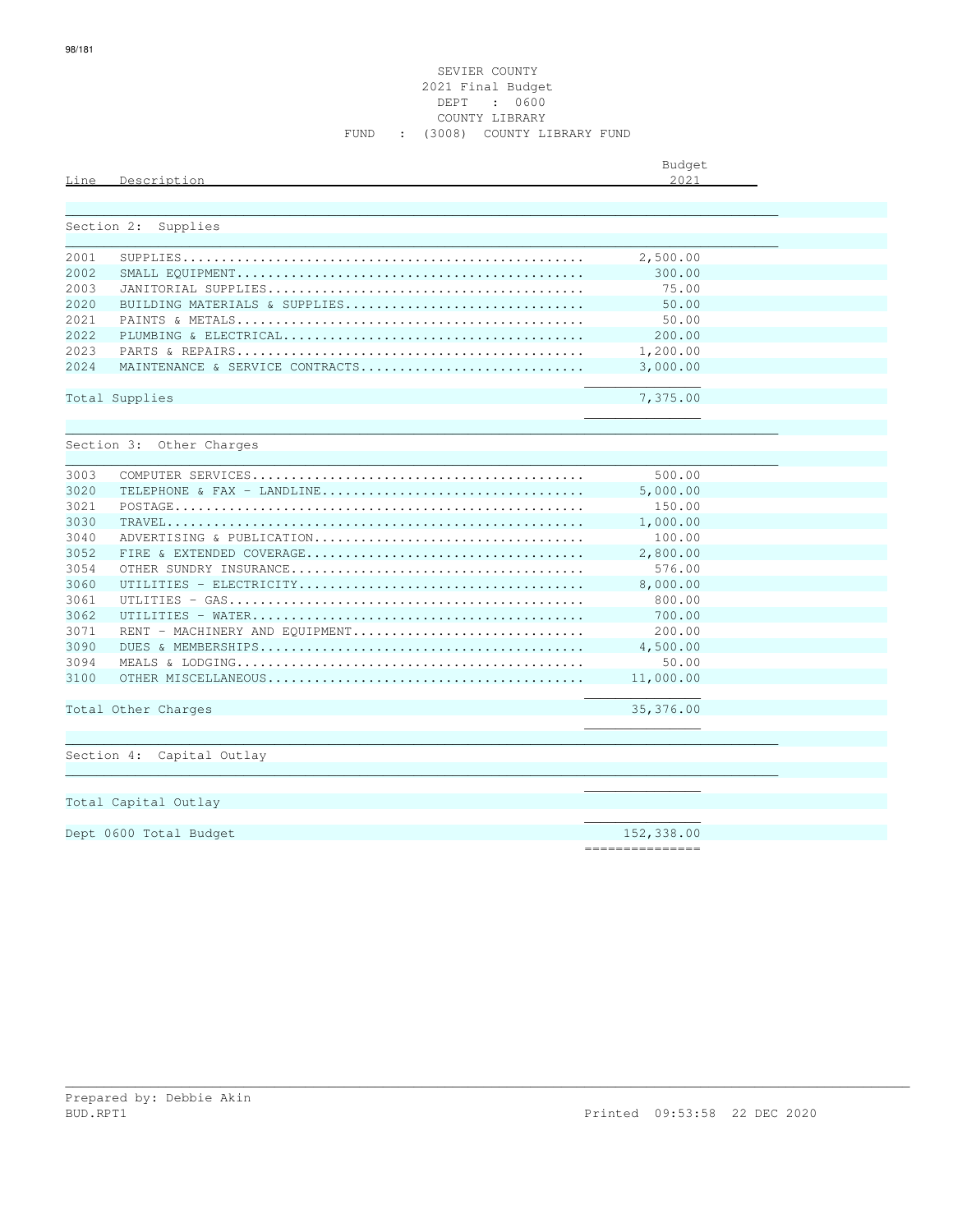#### SEVIER COUNTY 2021 Final Budget DEPT : 0700 SANITATION / SOLID WASTE FUND : (3009) SOLID WASTE FUND

|      |                           |       | Current Annual |
|------|---------------------------|-------|----------------|
| PCN  | Title                     | Grade | Salary         |
|      |                           |       |                |
| 0001 | COUNTY JUDGE ELECTED OFFI |       | 18,910.00      |
| 0002 | FOREMAN                   |       | 36, 347.00     |
| 0003 | OPERATOR / DRIVER         |       | 34,022.00      |
| 0004 | OPERATOR/DRIVER           |       | 34,022.00      |
| 0005 | OPERATOR/DRIVER           |       | 33,024.00      |
| 0006 | OPERATOR/DRIVER           |       | 33, 335.00     |
| 0007 | PART TIME OPERATOR-20 HRS |       | 8,690.00       |
| 0008 | PART TIME OPERATOR-20 HRS |       | 8,690.00       |
| 0009 | PART TIME OPERATOR-20 HRS |       | 8,690.00       |
| 0010 | PART TIME OPERATOR-20HRS  |       | 8,690.00       |
| 0011 | PART TIME OPERATOR-20HRS  |       | 8,690.00       |
| 0012 | PART TIME OPERATOR-20HRS  |       | 8,690.00       |
| 0013 | PART TIME OPERATOR-20 HRS |       | 8,690.00       |
| 0014 | PART TIME OPERATOR-20 HRS |       | 8,690.00       |
| 0015 | FILL IN -20 HRS           |       | 8,690.00       |
| 0016 | PART TIME GATE ATTENDANT- |       | 11,550.00      |
| 0017 | PART TIME GATE ATTENDENT- |       | 0.00           |

## Total Salaries 279,420.00

 $\mathcal{L}_\text{max}$  , which is a set of the set of the set of the set of the set of the set of the set of the set of the set of the set of the set of the set of the set of the set of the set of the set of the set of the set of

|      |                                       | Budget     |
|------|---------------------------------------|------------|
| Line | Description                           | 2021       |
| 1001 |                                       | 189,660.00 |
| 1002 |                                       | 89,760.00  |
| 1005 | OVERTIME & OTHER PREMIUM COMPENSATION | 5,000.00   |
| 1006 |                                       | 21,758.00  |
| 1007 |                                       | 43,573.00  |
| 1009 | HEALTH INSURANCE MATCHING             | 33,107.00  |
| 1010 |                                       | 14,367.00  |
| 1011 | UNEMPLOYMENT COMPENSATION             | 536.00     |
| 1016 |                                       | 647.00     |
| 1017 |                                       | 2,218.00   |
| 1018 |                                       | 2,254.00   |
| 1025 |                                       | 6,881.00   |
|      |                                       |            |
|      | Total Personnel Services              | 409,761.00 |
|      |                                       |            |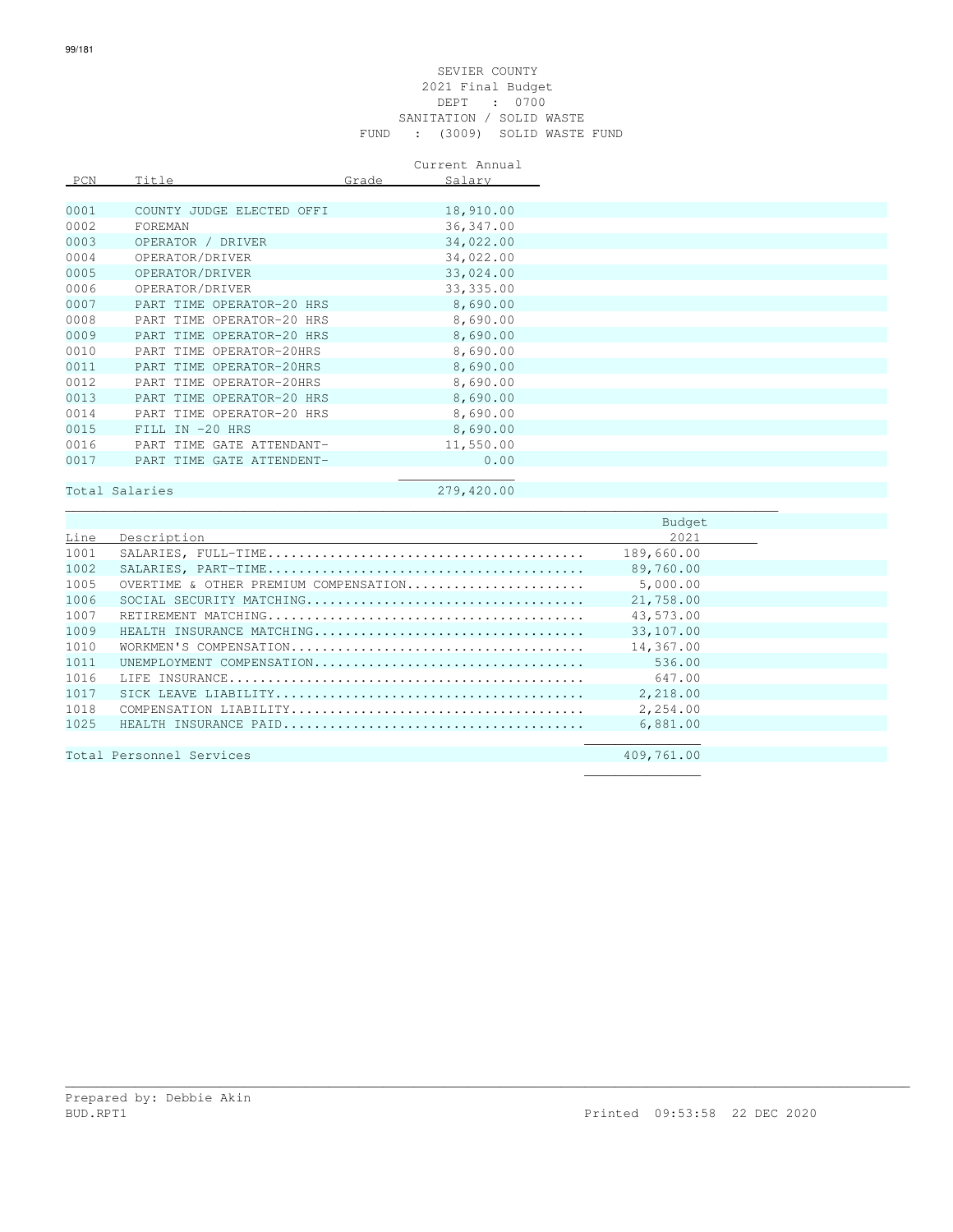#### SEVIER COUNTY 2021 Final Budget DEPT : 0700 SANITATION / SOLID WASTE FUND : (3009) SOLID WASTE FUND

Budget is a state of the state of the state of the state of the state of the state of the state of the state of the state of the state of the state of the state of the state of the state of the state of the state of the st Line Description 2021

|      | Section 2: Supplies               |            |
|------|-----------------------------------|------------|
|      |                                   |            |
| 2001 |                                   | 5,000.00   |
| 2002 |                                   | 2,000.00   |
| 2003 |                                   | 100.00     |
| 2007 |                                   | 65,000.00  |
| 2008 |                                   | 30,000.00  |
| 2020 | BUILDING MATERIALS & SUPPLIES     | 300.00     |
| 2021 |                                   | 1,500.00   |
| 2022 |                                   | 250.00     |
| 2023 |                                   | 75,000.00  |
| 2028 |                                   | 50.00      |
| 2029 |                                   | 1,000.00   |
|      | Total Supplies                    | 180,200.00 |
|      |                                   |            |
|      | Section 3: Other Charges          |            |
|      |                                   |            |
| 2006 |                                   | 400.00     |
| 3004 | ENGINEERING & ARCHITECTURAL       | 50,000.00  |
| 3005 |                                   | 1,000.00   |
| 3006 | MEDICAL, DENTAL & HOSPITAL        | 500.00     |
| 3007 |                                   | 250.00     |
| 3009 | OTHER PROFESSIONAL SERVICES       | 2,000.00   |
| 3020 | TELEPHONE & FAX - LANDLINE        | 1,500.00   |
| 3021 |                                   | 100.00     |
| 3030 |                                   | 250.00     |
| 3040 | ADVERTISING & PUBLICATION         | 250.00     |
| 3052 |                                   | 1,600.00   |
| 3053 |                                   | 15,000.00  |
| 3054 |                                   | 1,225.00   |
| 3060 |                                   | 6,000.00   |
| 3071 | RENT - MACHINERY AND EQUIPMENT    | 250.00     |
| 3072 | LEASE - LAND & BUILDINGS          | 2,000.00   |
| 3094 |                                   | 200.00     |
| 3098 |                                   | 2,000.00   |
| 3100 |                                   | 360,000.00 |
| 3101 |                                   | 500.00     |
|      |                                   | 445,025.00 |
|      | Total Other Charges               |            |
|      |                                   |            |
|      | Section 4: Capital Outlay         |            |
| 4002 |                                   | 6,500.00   |
| 4003 | IMPROVEMENTS OTHER THAN BUILDINGS | 10,000.00  |
| 4004 |                                   | 20,000.00  |
| 4005 |                                   | 300,000.00 |
|      |                                   |            |
|      | Total Capital Outlay              | 336,500.00 |
|      |                                   |            |
|      |                                   |            |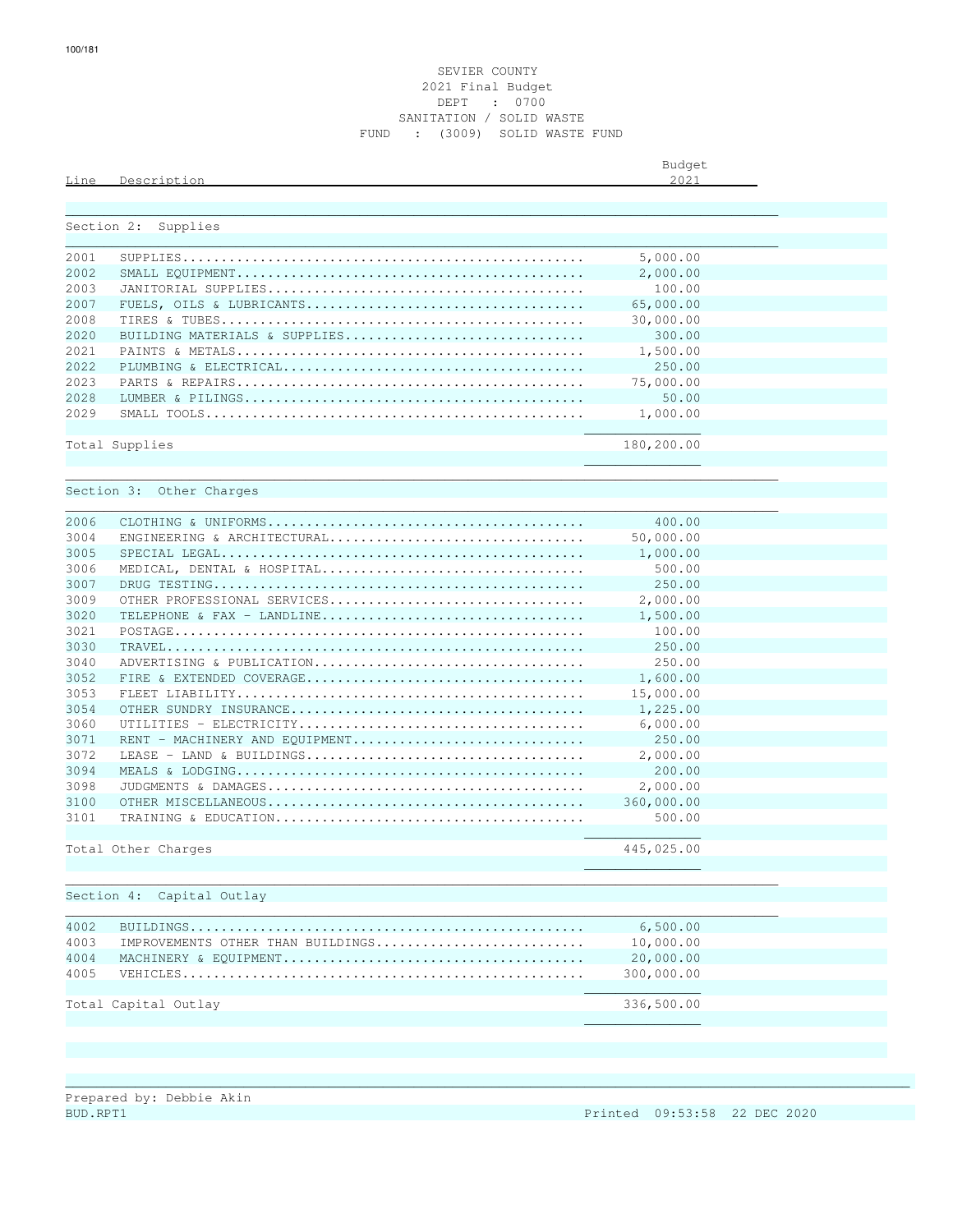| SEVIER COUNTY                     |               |
|-----------------------------------|---------------|
| 2021 Final Budget                 |               |
| DEPT : 0700                       |               |
| SANITATION / SOLID WASTE          |               |
| : (3009) SOLID WASTE FUND<br>FUND |               |
|                                   |               |
|                                   | Budget        |
| Line<br>Description               | 2021          |
|                                   |               |
| Section 5: Transfers Out          |               |
|                                   |               |
| 9999                              | 6,234.00      |
|                                   |               |
| Total Transfers Out               | 6,234.00      |
|                                   |               |
| Dept 0700 Total Budget            | 1,377,720.00  |
|                                   | ============= |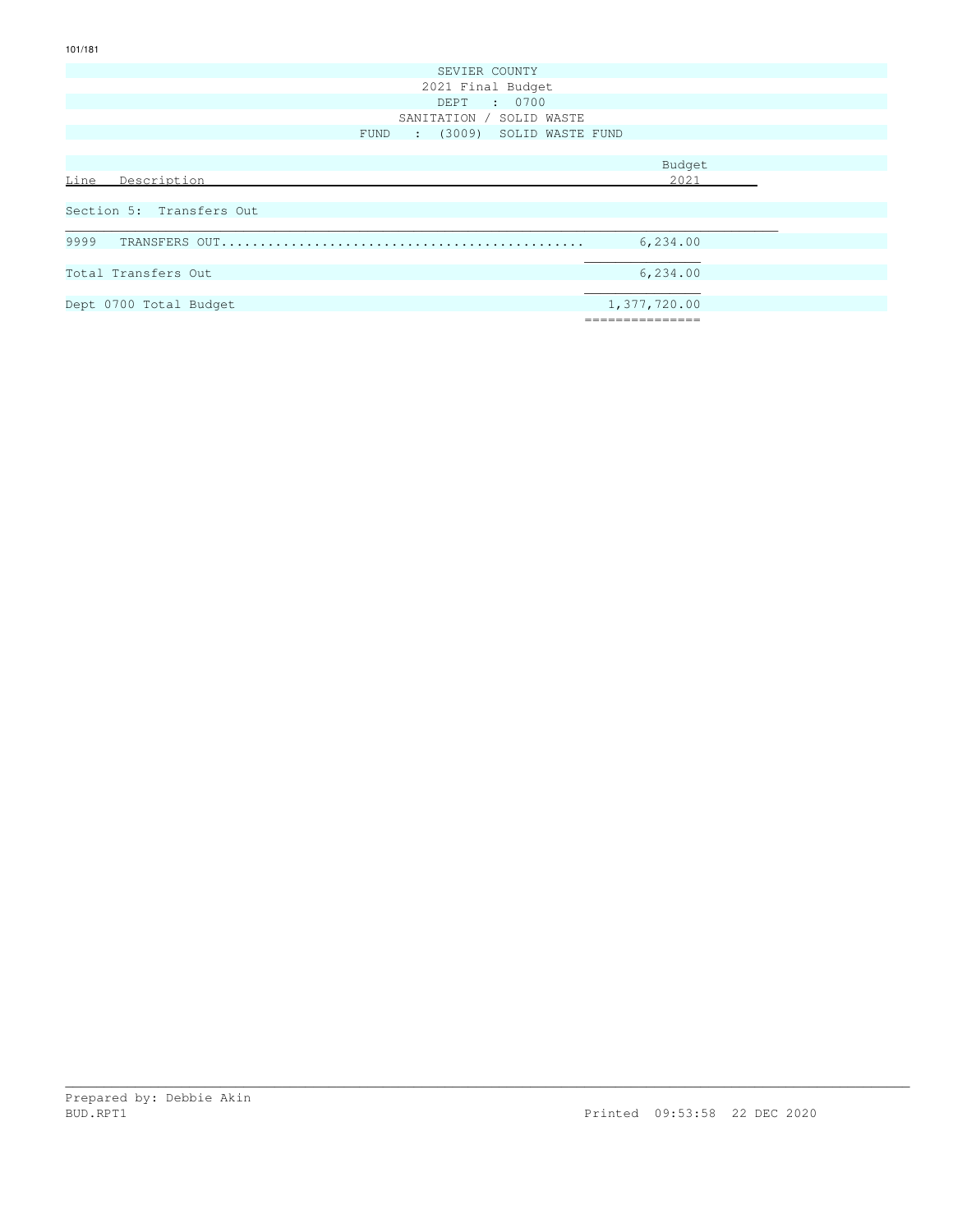#### SEVIER COUNTY 2021 Final Budget DEPT : 0102 CIRCUIT CLERK FUND : (3012) CHILD SUPPORT COST FUND

| Line | Description | Budget<br>2021 |
|------|-------------|----------------|
|      |             |                |
|      |             | Budget         |
| Line | Description | 2021           |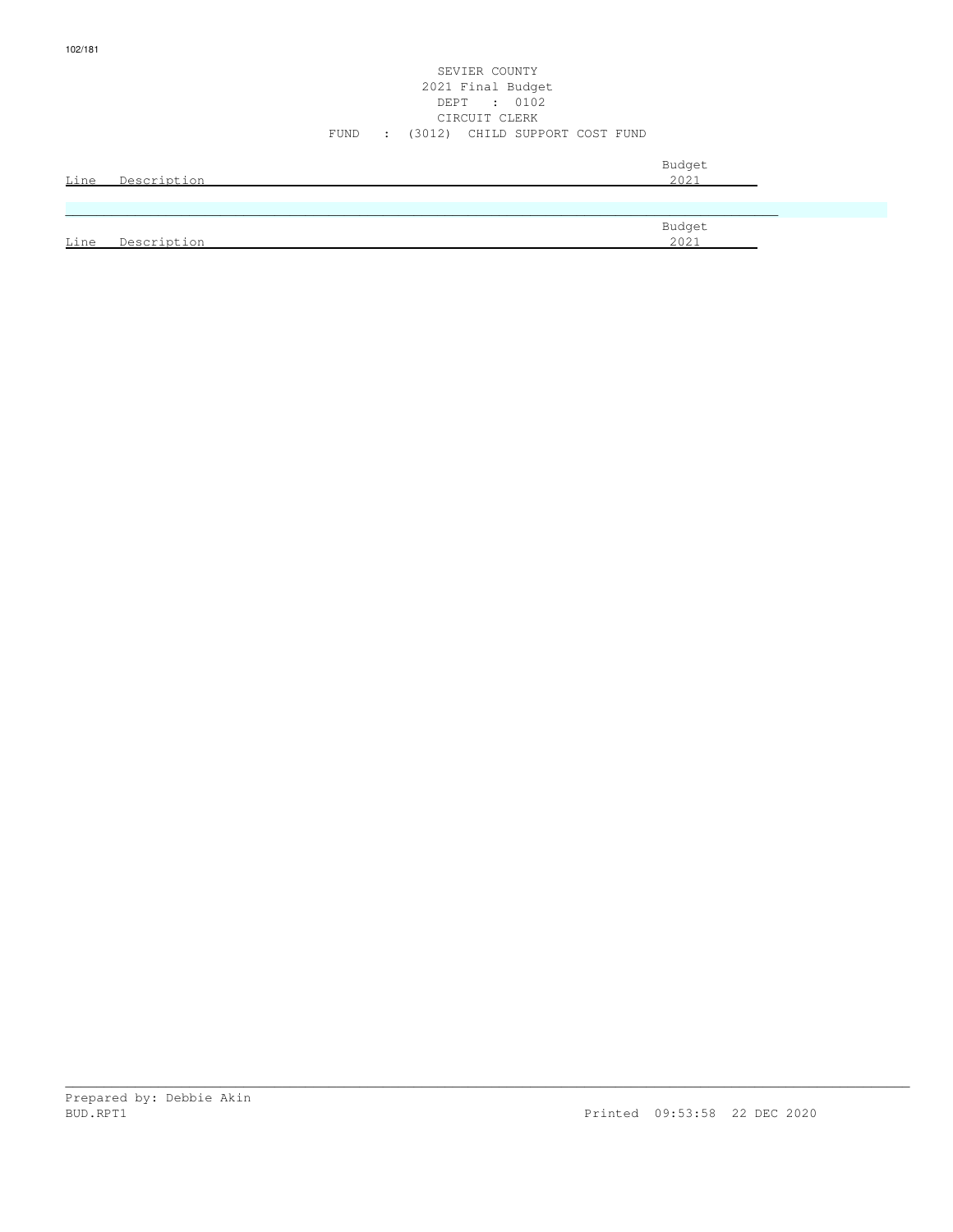# SEVIER COUNTY 2021 Final Budget DEPT : 0102<br>CIRCUIT CLERK FUND : (3012) CHILD SUPPORT COST FUND

Budget

| Line<br><u>Description</u> | 2021     |
|----------------------------|----------|
|                            |          |
|                            |          |
| Supplies<br>Section 2:     |          |
|                            |          |
|                            |          |
| Section 3: Other Charges   |          |
|                            |          |
|                            |          |
| Section 4: Capital Outlay  |          |
|                            |          |
|                            |          |
| Section 5: Transfers Out   |          |
|                            |          |
| 9999                       | 2,000.00 |
|                            |          |
| Total Transfers Out        | 2,000.00 |
|                            |          |
| Dept 0102 Total Budget     | 2,000.00 |
|                            |          |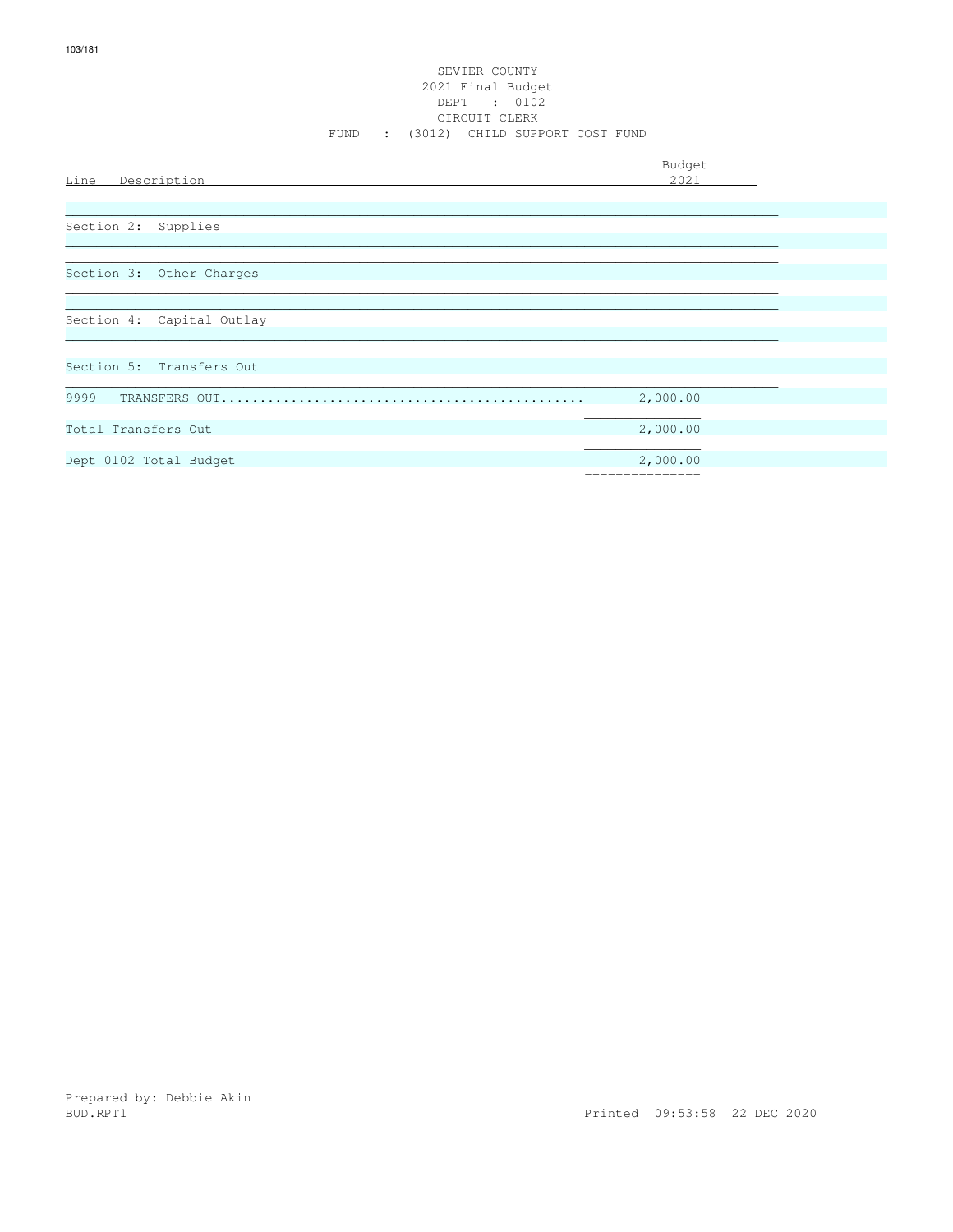## SEVIER COUNTY 2021 Final Budget DEPT : 0400 SHERIFF FUND : (3014) SHERIFF'S COMMUNICATION FACILITY & EQUIPMENT FUND Budget is a state of the state of the state of the state of the state of the state of the state of the state of the state of the state of the state of the state of the state of the state of the state of the state of the st Line Description 2021

|                  | Budget                      |
|------------------|-----------------------------|
| Line<br>Neecript | $\cap$ $\cap$ $\cap$<br>LUL |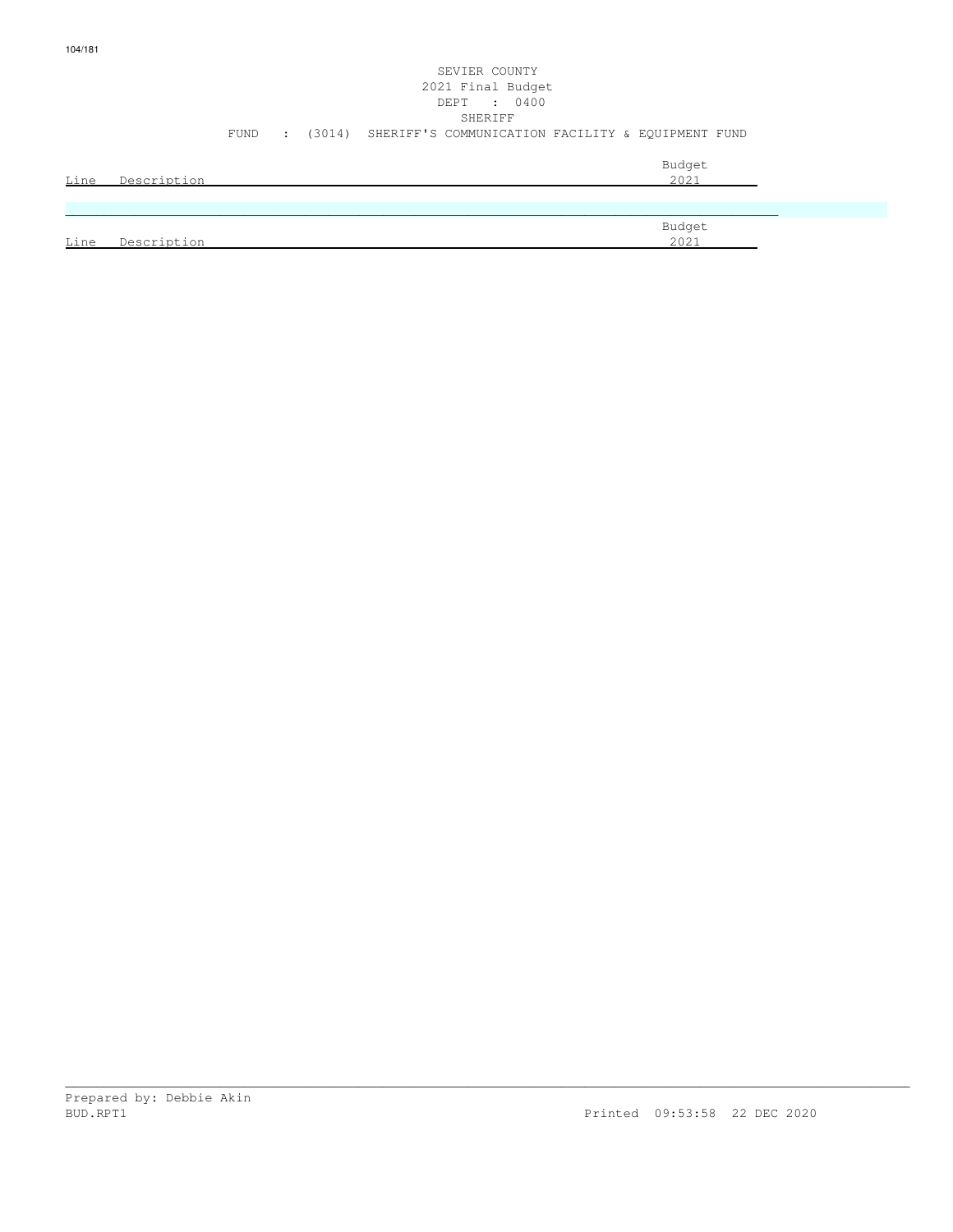## SEVIER COUNTY 2021 Final Budget DEPT : 0400 SHERIFF FUND : (3014) SHERIFF'S COMMUNICATION FACILITY & EQUIPMENT FUND

| Line Description          | Budget<br>2021  |
|---------------------------|-----------------|
|                           |                 |
|                           |                 |
| Section 2: Supplies       |                 |
|                           |                 |
| Total Supplies            |                 |
|                           |                 |
| Section 3: Other Charges  |                 |
|                           |                 |
| Total Other Charges       |                 |
|                           |                 |
| Section 4: Capital Outlay |                 |
|                           |                 |
|                           |                 |
| Total Capital Outlay      |                 |
| Dept 0400 Total Budget    | 0.00            |
|                           | =============== |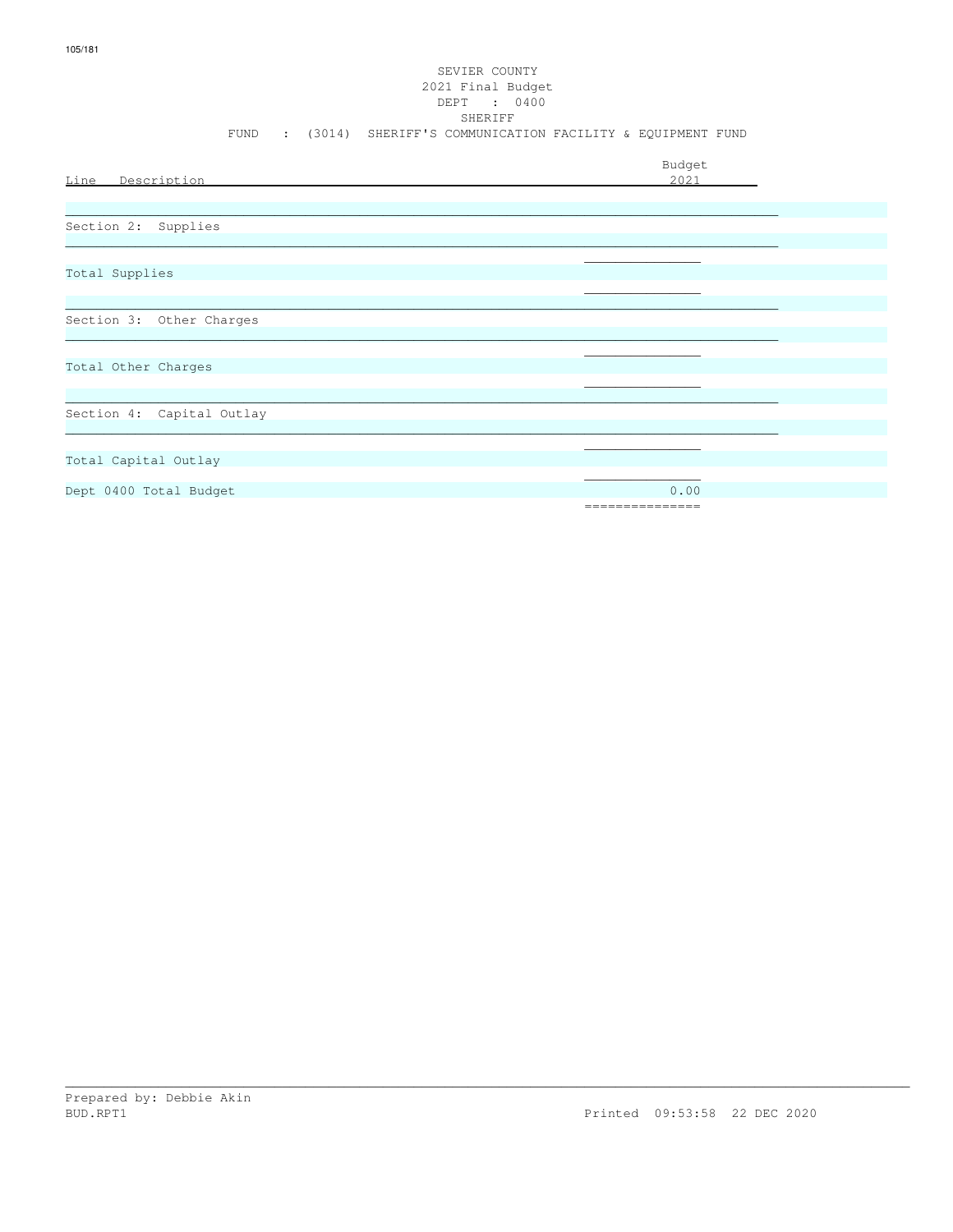| ۱ĥ. |
|-----|
|-----|

| SEVIER COUNTY<br>2021 Final Budget<br>DEPT : 0418               |                |
|-----------------------------------------------------------------|----------------|
| COUNTY JAIL                                                     |                |
| FUND : (3014) SHERIFF'S COMMUNICATION FACILITY & EQUIPMENT FUND |                |
| Description<br>Line                                             | Budget<br>2021 |

|      |                    | Budget       |
|------|--------------------|--------------|
| Line | Description<br>້∟ພ | 2021<br>ZUZ. |
|      |                    |              |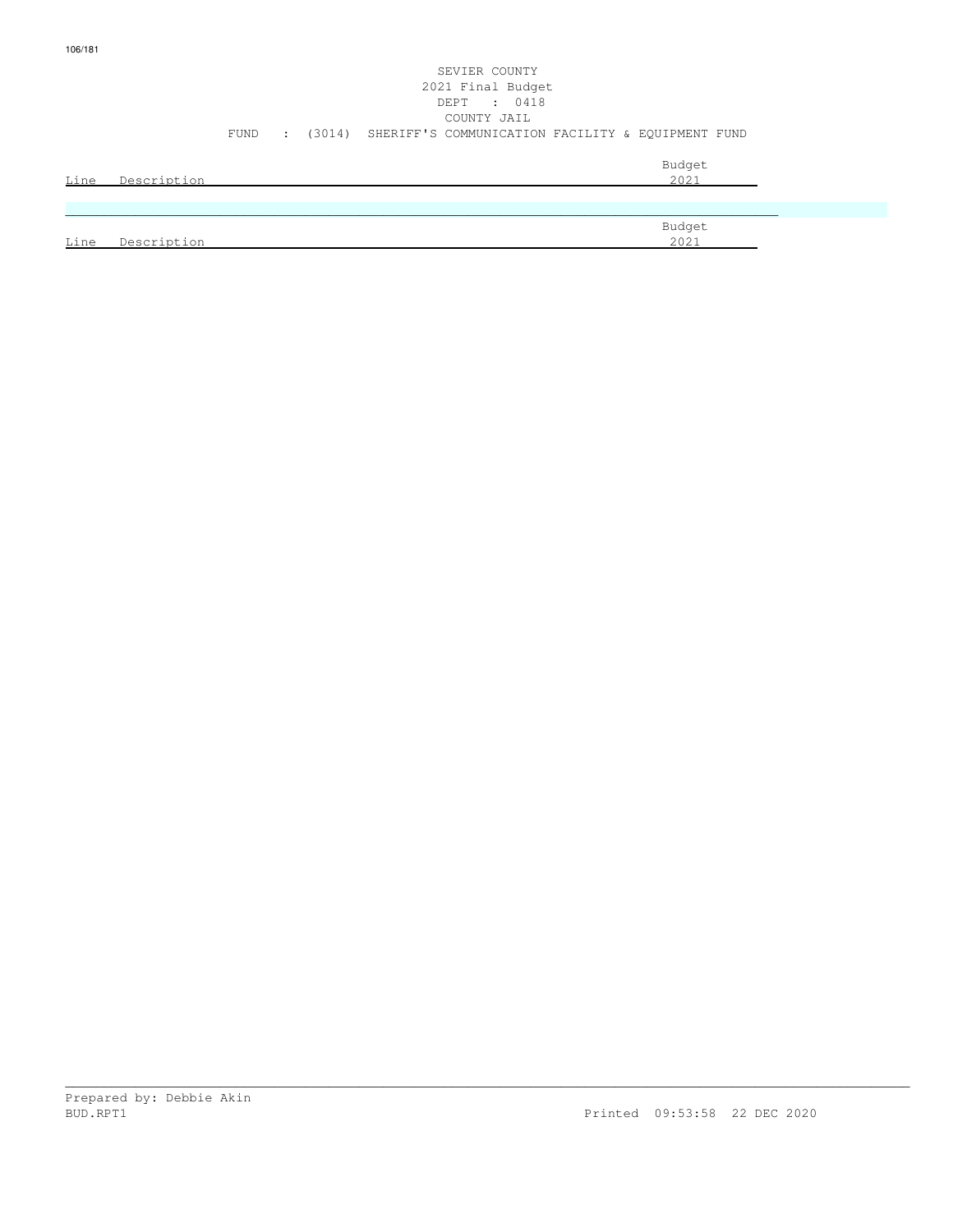# SEVIER COUNTY 2021 Final Budget DEPT : 0418<br>COUNTY JAIL FUND : (3014) SHERIFF'S COMMUNICATION FACILITY & EQUIPMENT FUND

| Line Description          | Budget<br>2021  |
|---------------------------|-----------------|
|                           |                 |
| Section 2: Supplies       |                 |
|                           |                 |
|                           |                 |
| Total Supplies            |                 |
|                           |                 |
| Section 3: Other Charges  |                 |
|                           |                 |
|                           |                 |
| Total Other Charges       |                 |
|                           |                 |
|                           |                 |
| Section 4: Capital Outlay |                 |
|                           |                 |
|                           |                 |
| Total Capital Outlay      |                 |
|                           | 0.00            |
| Dept 0418 Total Budget    | =============== |
|                           |                 |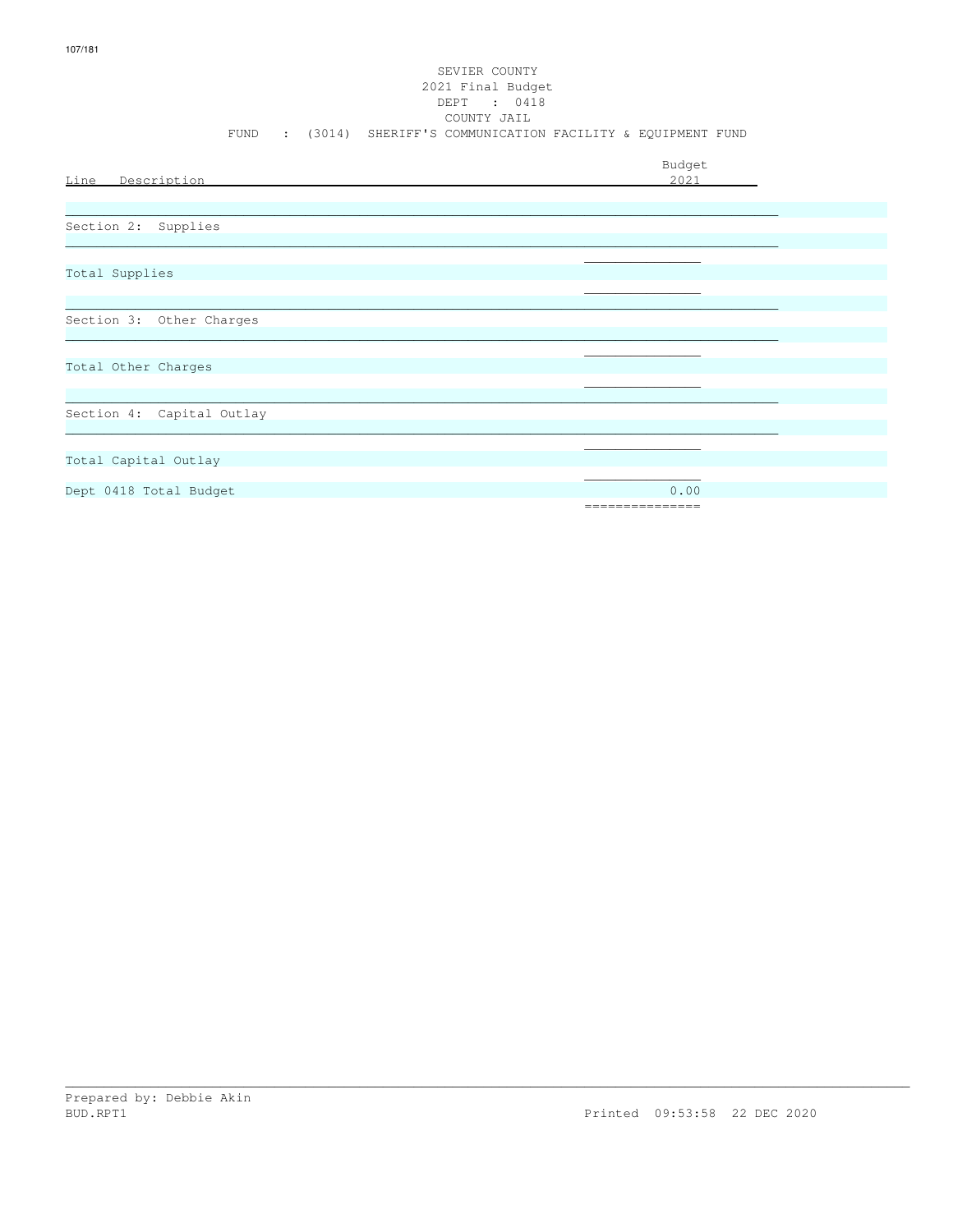#### SEVIER COUNTY 2021 Final Budget DEPT : 0418 COUNTY JAIL FUND : (3017) CRIMINAL JUSTICE

Current Annual

| PCN  | Title                    | Grade | Salary      |
|------|--------------------------|-------|-------------|
|      |                          |       |             |
| 0001 | JAIL ADMINISTRATOR       |       | 45,517.00   |
| 0002 | ADMINISTRATIVE ASSISTANT |       | 14,026.00   |
| 0003 | <b>DISPATCHER</b>        |       | 30, 325.00  |
| 0004 | <b>DISPATCHER</b>        |       | 27,673.00   |
| 0005 | <b>DISPATCHER</b>        |       | 27,673.00   |
| 0006 | <b>DISPATCHER</b>        |       | 27,152.00   |
| 0007 | JAILER                   |       | 29,448.00   |
| 0008 | JAILER                   |       | 29,448.00   |
| 0009 | JAILER                   |       | 30,503.00   |
| 0010 | JAILER                   |       | 29,886.00   |
| 0011 | <b>JAILER</b>            |       | 30,675.00   |
| 0012 | JAILER                   |       | 30,501.00   |
| 0013 | JAILER                   |       | 29,448.00   |
| 0014 | JAILER                   |       | 29,448.00   |
| 0015 | JAILER                   |       | 29,448.00   |
| 0016 | JAILER                   |       | 29,448.00   |
| 0017 | JAILER                   |       | 29,448.00   |
| 0018 | JAILER                   |       | 29,448.00   |
| 0020 | DEPUTY JAILER            |       |             |
| 0021 | PART TIME FILL-IN        |       | 20,000.00   |
| 0026 | <b>DISPATCHER</b>        |       | 26,998.00   |
| 5000 | MERIT PAY                |       | 0.00        |
|      |                          |       |             |
|      | Total Salaries           |       | 576, 513.00 |
|      |                          |       |             |

|      |                                       | Budget     |
|------|---------------------------------------|------------|
| Line | Description                           | 2021       |
| 1001 |                                       | 556,513.00 |
| 1002 |                                       | 20,000.00  |
| 1005 | OVERTIME & OTHER PREMIUM COMPENSATION | 15,000.00  |
| 1006 |                                       | 45,251.00  |
| 1007 |                                       | 87,556.00  |
| 1009 | HEALTH INSURANCE MATCHING             | 111,689.00 |
| 1010 |                                       | 14,550.00  |
| 1011 | UNEMPLOYMENT COMPENSATION             | 998.00     |
| 1016 |                                       | 2,253.00   |
| 1018 |                                       | 2,071.00   |
|      |                                       |            |
|      | Total Personnel Services              | 855,881.00 |
|      |                                       |            |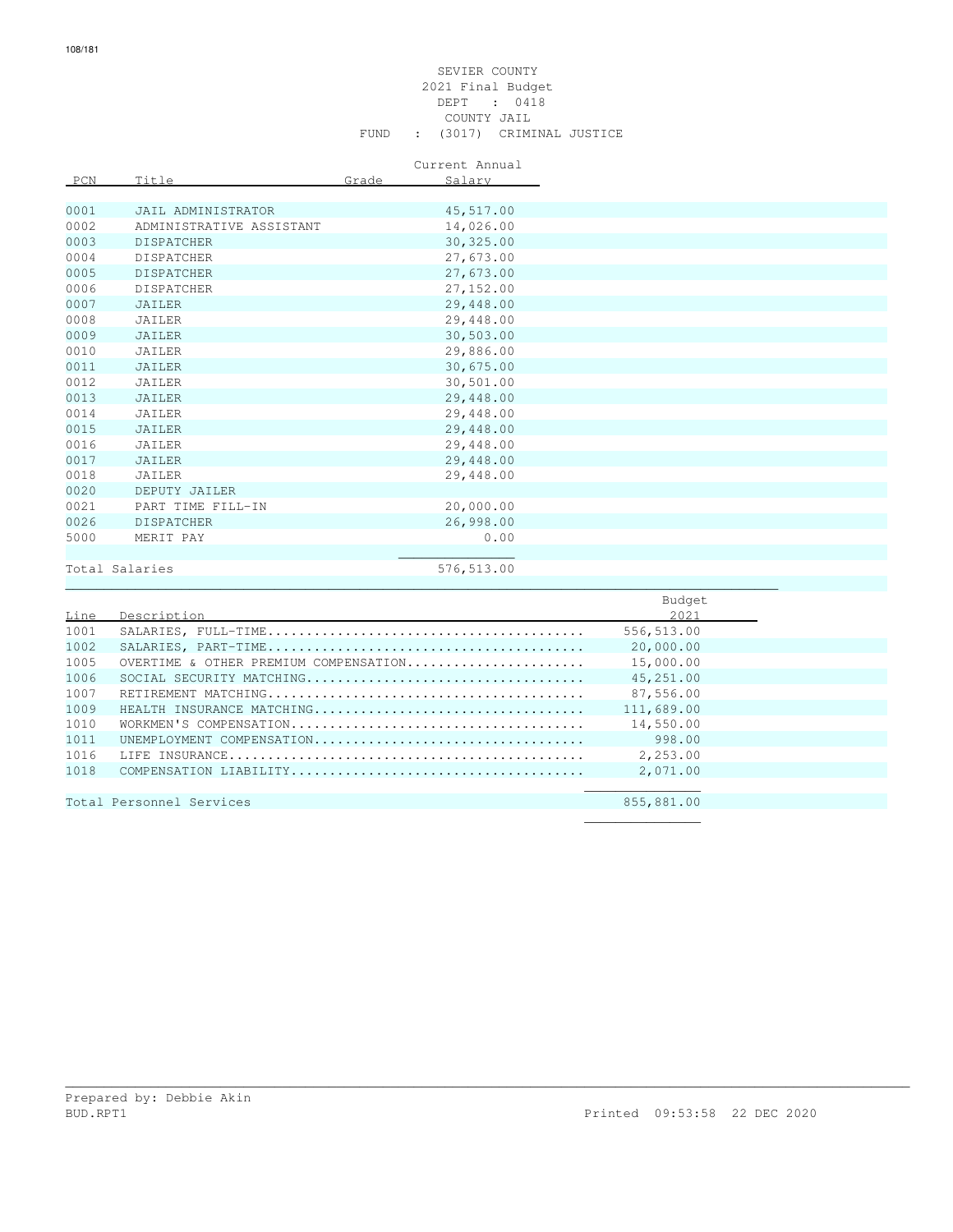#### SEVIER COUNTY 2021 Final Budget DEPT : 0418 COUNTY JAIL FUND : (3017) CRIMINAL JUSTICE

\_\_\_\_\_\_\_\_\_\_\_\_\_\_\_\_\_\_\_\_\_\_\_\_\_\_\_\_\_\_\_\_\_\_\_\_\_\_\_\_\_\_\_\_\_\_\_\_\_\_\_\_\_\_\_\_\_\_\_\_\_\_\_\_\_\_\_\_\_\_\_\_\_\_\_\_\_\_\_\_\_\_\_\_\_\_\_\_\_\_\_\_

Budget is a state of the state of the state of the state of the state of the state of the state of the state of the state of the state of the state of the state of the state of the state of the state of the state of the st

#### Line Description 2021

| Section 2: | Supplies                                           |              |
|------------|----------------------------------------------------|--------------|
| 2001       |                                                    | 55,000.00    |
| 2002       |                                                    | 10,000.00    |
| 2003       |                                                    | 3,000.00     |
| 2004       |                                                    | 10,000.00    |
| 2005       |                                                    | 106,000.00   |
| 2006       |                                                    | 14,000.00    |
|            |                                                    |              |
| 2007       |                                                    | 5,000.00     |
| 2008       |                                                    | 1,000.00     |
| 2020       | BUILDING MATERIALS & SUPPLIES                      | 1,000.00     |
| 2021       |                                                    | 1,000.00     |
| 2022       |                                                    | 2,000.00     |
| 2023       |                                                    | 12,500.00    |
| 2024       | MAINTENANCE & SERVICE CONTRACTS                    | 4,000.00     |
| 2028       |                                                    | 250.00       |
| 2029       |                                                    | 500.00       |
|            |                                                    | 225,250.00   |
|            | Total Supplies                                     |              |
|            |                                                    |              |
|            | Section 3: Other Charges                           |              |
|            |                                                    |              |
| 3006       | MEDICAL, DENTAL & HOSPITAL                         | 130,000.00   |
| 3007       |                                                    | 700.00       |
| 3009       | OTHER PROFESSIONAL SERVICES                        | 9,000.00     |
| 3020       | TELEPHONE & FAX - LANDLINE                         | 16,000.00    |
| 3021       |                                                    | 200.00       |
| 3022       |                                                    | 2,500.00     |
| 3030       |                                                    | 500.00       |
| 3040       | ADVERTISING & PUBLICATION                          | 250.00       |
| 3052       |                                                    | 7,500.00     |
| 3053       |                                                    | 3,500.00     |
| 3054       |                                                    | 7,800.00     |
| 3060       |                                                    | 18,000.00    |
| 3061       |                                                    | 4,000.00     |
| 3062       |                                                    | 7,950.00     |
| 3071       | RENT - MACHINERY AND EQUIPMENT                     | 3,000.00     |
| 3073       | LEASE-MACHINERY & EQUIPMENT                        | 250.00       |
| 3090       |                                                    | 300.00       |
| 3094       |                                                    | 1,500.00     |
| 3100       |                                                    | 15,000.00    |
| 3101       |                                                    | 1,000.00     |
| 3102       | COMPUTER SOFTWARE, SUPPORT & MAINTENANCE AGREEMENT | 14,500.00    |
|            |                                                    |              |
|            | Total Other Charges                                | 243,450.00   |
|            |                                                    |              |
|            |                                                    |              |
|            | Capital Outlay<br>Section 4:                       |              |
| 4004       | MACHINERY & EQUIPMENT                              | 10,000.00    |
|            |                                                    |              |
|            | Total Capital Outlay                               | 10,000.00    |
|            | Dept 0418 Total Budget                             | 1,334,581.00 |
|            |                                                    |              |

Printed 09:53:58 22 DEC 2020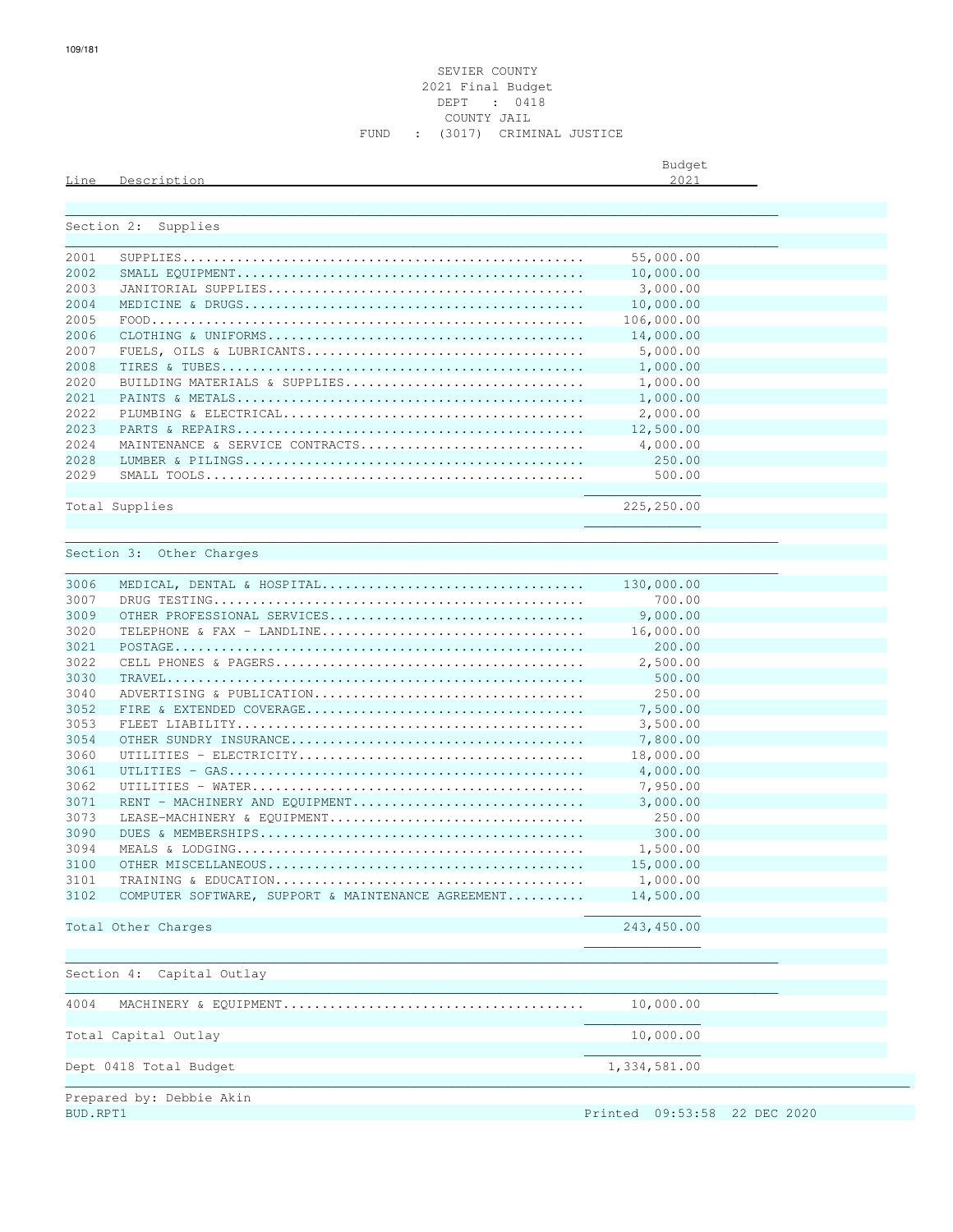|        | SEVIER COUNTY                  |  |  |  |  |  |      |  |
|--------|--------------------------------|--|--|--|--|--|------|--|
|        | 2021 Final Budget              |  |  |  |  |  |      |  |
|        | DEPT : 0418                    |  |  |  |  |  |      |  |
|        | COUNTY JAIL                    |  |  |  |  |  |      |  |
|        | FUND : (3017) CRIMINAL JUSTICE |  |  |  |  |  |      |  |
|        |                                |  |  |  |  |  |      |  |
| Budget |                                |  |  |  |  |  |      |  |
| Line   | Description                    |  |  |  |  |  | 2021 |  |
|        |                                |  |  |  |  |  |      |  |

\_\_\_\_\_\_\_\_\_\_\_\_\_\_\_\_\_\_\_\_\_\_\_\_\_\_\_\_\_\_\_\_\_\_\_\_\_\_\_\_\_\_\_\_\_\_\_\_\_\_\_\_\_\_\_\_\_\_\_\_\_\_\_\_\_\_\_\_\_\_\_\_\_\_\_\_\_\_\_\_\_\_\_\_\_\_\_\_\_\_\_\_\_\_\_\_\_\_\_\_\_\_\_\_\_\_\_\_\_

===============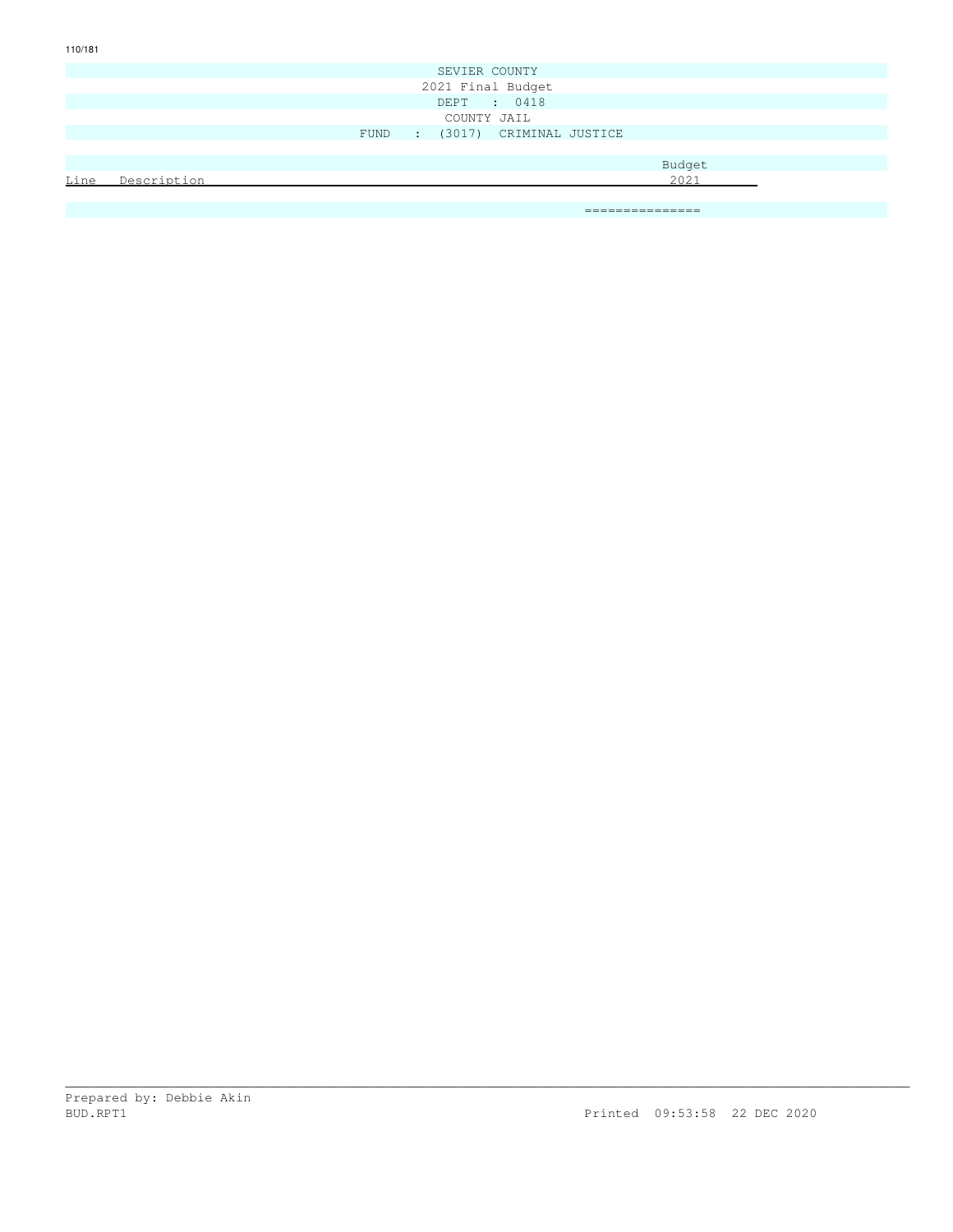#### SEVIER COUNTY 2021 Final Budget DEPT : 0400 SHERIFF SHERIFF SHERIFF SHERIFF SHERIFF SHERIFF SHERIFF SHERIFF SHERIFF SHERIFF SHERIFF SHERIFF SHERIFF SHERIFF SHERIFF SHERIFF SHERIFF SHERIFF SHERIFF SHERIFF SHERIFF SHERIFF SHERIFF SHERIFF SHERIFF SHERIFF SHERIFF SHERIF FUND : (3019) BOATING SAFETY FUND

| Line | Description | Budget<br>2021 |
|------|-------------|----------------|
|      |             |                |
|      |             | Budget         |
| Line | Description | 2021           |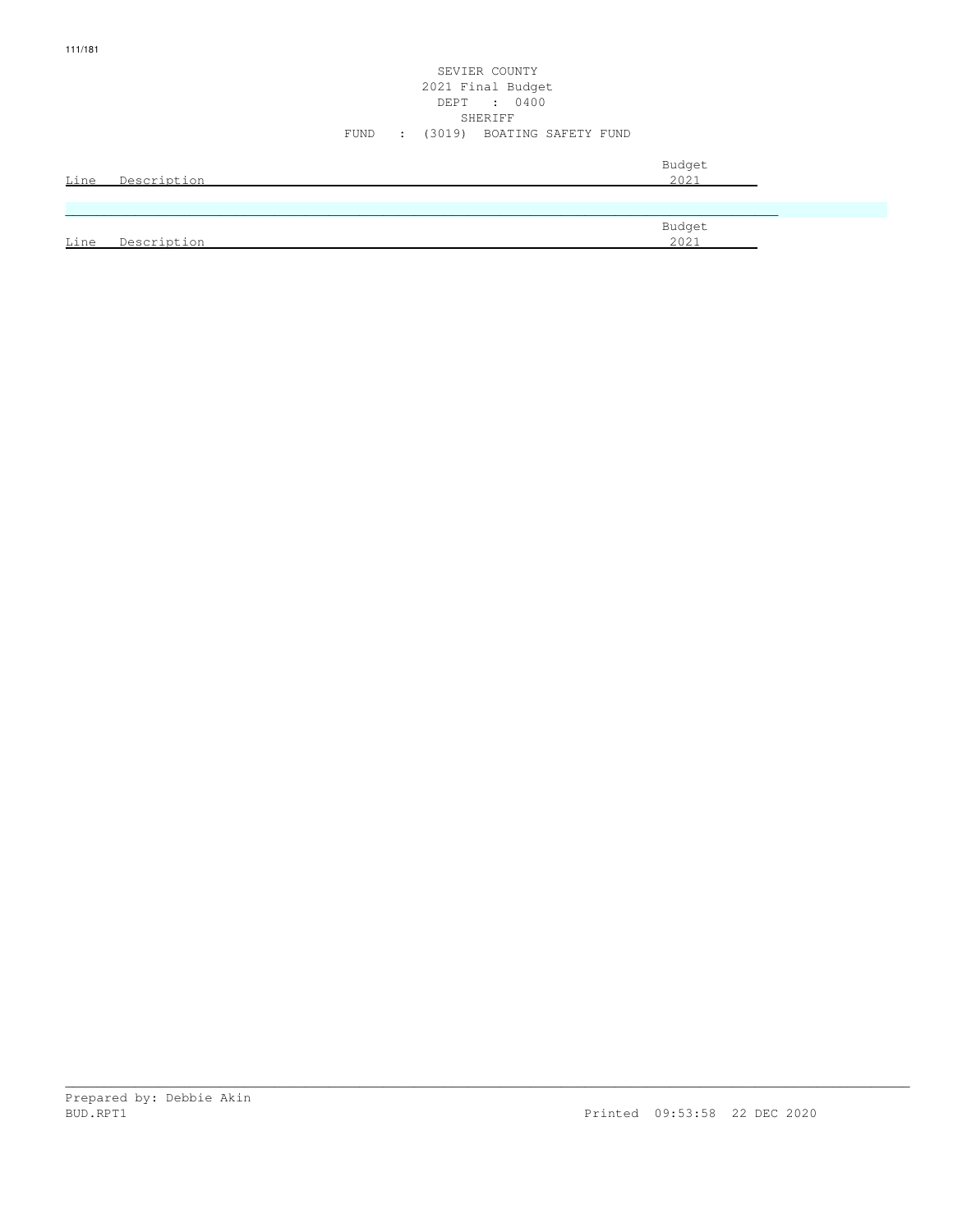# SEVIER COUNTY 2021 Final Budget<br>DEPT : 0400<br>SHERIFF FUND : (3019) BOATING SAFETY FUND

| Line<br>Description              | Budget<br>2021 |  |
|----------------------------------|----------------|--|
|                                  |                |  |
| Section 2: Supplies              |                |  |
|                                  |                |  |
| Section 3: Other Charges         |                |  |
| 3060                             | 800.00         |  |
| 3072<br>LEASE - LAND & BUILDINGS | 5.00           |  |
| Total Other Charges              | 805.00         |  |
| Section 4: Capital Outlay        |                |  |
|                                  |                |  |
| Total Capital Outlay             |                |  |
| Dept 0400 Total Budget           | 805.00         |  |
|                                  | =============  |  |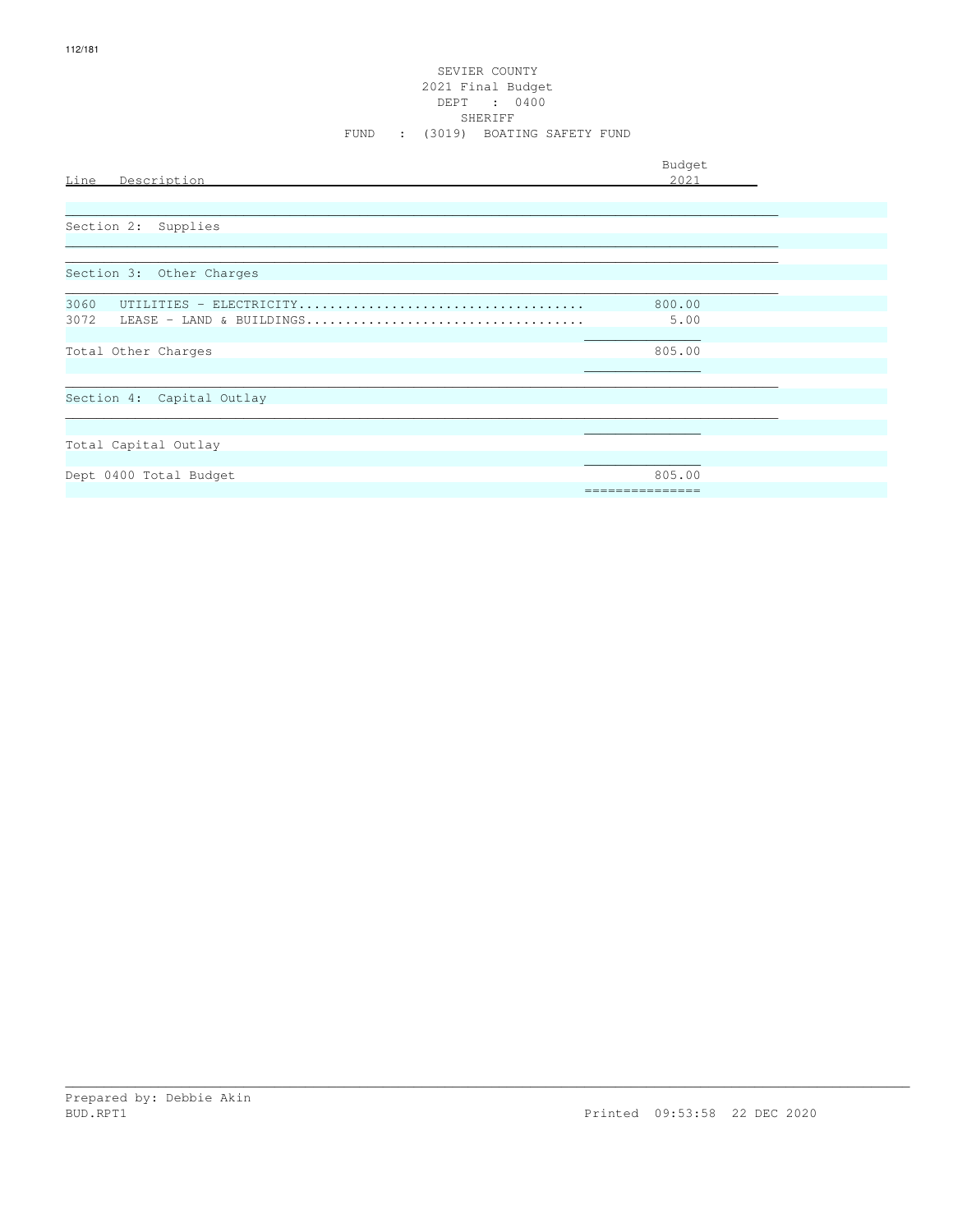|      |             | SEVIER COUNTY<br>2021 Final Budget<br>DEPT : 0501<br>EMERGENCY 9-1-1<br>FUND : (3020) EMERGENCY 911 FUND |
|------|-------------|----------------------------------------------------------------------------------------------------------|
| Line | Description | Budget<br>2021                                                                                           |
|      |             |                                                                                                          |
| Line | Description | Budget<br>2021                                                                                           |

113/181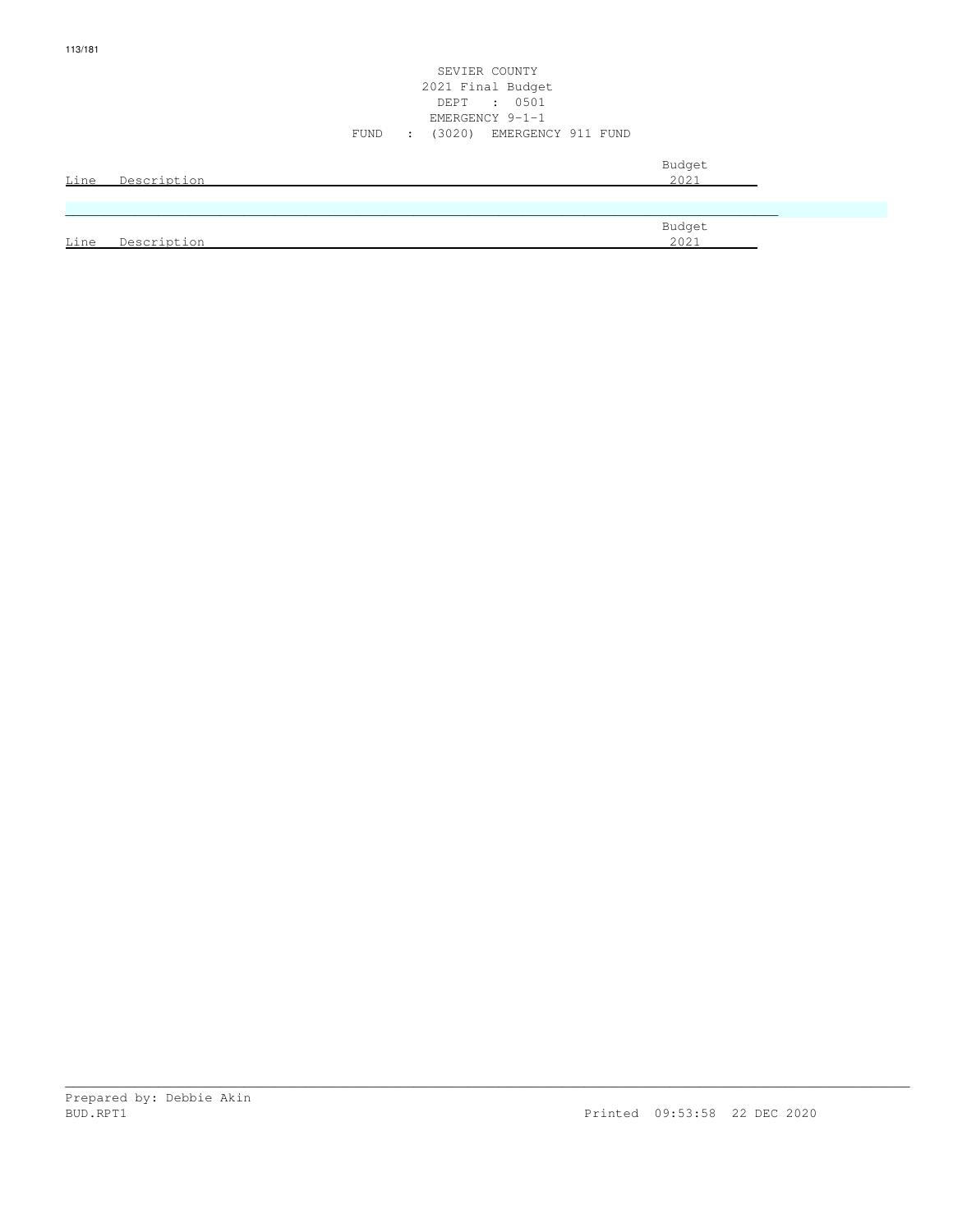|            |                                                    | Budget               |
|------------|----------------------------------------------------|----------------------|
| Line       | Description                                        | 2021                 |
|            |                                                    |                      |
| Section 2: | Supplies                                           |                      |
| 2001       |                                                    |                      |
| 2002       |                                                    | 2,000.00<br>2,000.00 |
| 2007       |                                                    | 1,000.00             |
| 2008       |                                                    | 400.00               |
| 2023       |                                                    | 1,500.00             |
|            |                                                    |                      |
|            | Total Supplies                                     | 6,900.00             |
|            |                                                    |                      |
|            |                                                    |                      |
|            | Section 3: Other Charges                           |                      |
|            |                                                    |                      |
| 3020       | TELEPHONE & FAX - LANDLINE                         | 65,000.00            |
| 3040       | ADVERTISING & PUBLICATION                          | 1,000.00             |
| 3053       |                                                    | 1,000.00             |
| 3102       | COMPUTER SOFTWARE, SUPPORT & MAINTENANCE AGREEMENT | 7,000.00             |
|            |                                                    |                      |
|            | Total Other Charges                                | 74,000.00            |
|            |                                                    |                      |
| Section 4: | Capital Outlay                                     |                      |
|            |                                                    |                      |
| 4004       |                                                    | 2,000.00             |
|            |                                                    |                      |
|            | Total Capital Outlay                               | 2,000.00             |
|            |                                                    |                      |
|            |                                                    |                      |
|            | Section 5: Transfers Out                           |                      |
|            |                                                    |                      |
| 9999       |                                                    | 218,361.00           |
|            |                                                    |                      |
|            | Total Transfers Out                                | 218,361.00           |
|            |                                                    |                      |
|            | Dept 0501 Total Budget                             | 301,261.00           |
|            |                                                    | ===============      |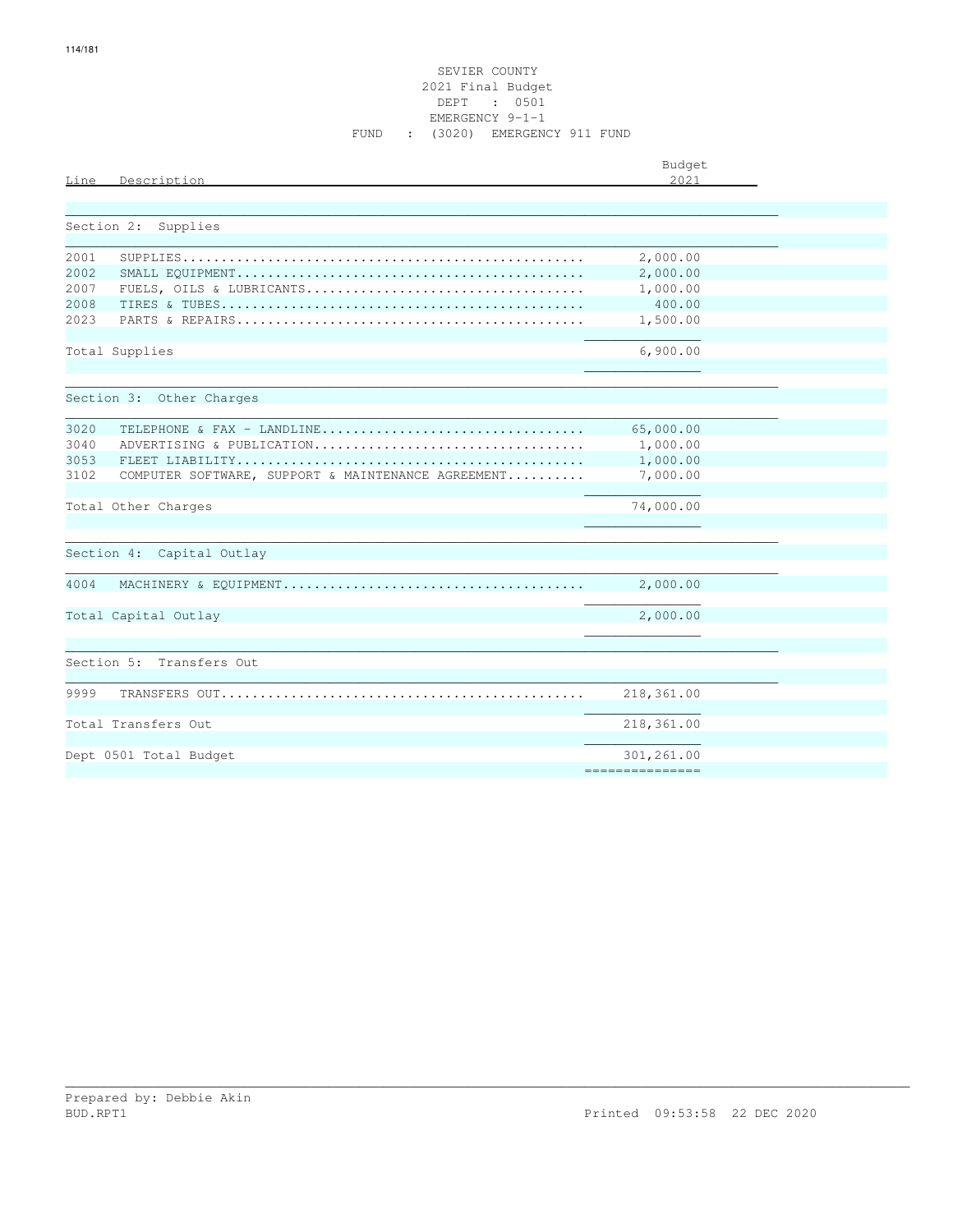#### SEVIER COUNTY 2021 Final Budget DEPT : 0400 SHERIFF SHERIFF SHERIFF SHERIFF SHERIFF SHERIFF SHERIFF SHERIFF SHERIFF SHERIFF SHERIFF SHERIFF SHERIFF SHERIFF SHERIFF SHERIFF SHERIFF SHERIFF SHERIFF SHERIFF SHERIFF SHERIFF SHERIFF SHERIFF SHERIFF SHERIFF SHERIFF SHERIF FUND : (3022) EMERGENCY VEHICLE FUND

| Line        | Description | Budget<br>2021 |
|-------------|-------------|----------------|
|             |             |                |
|             |             | Budget         |
| <u>Line</u> | Description | 2021           |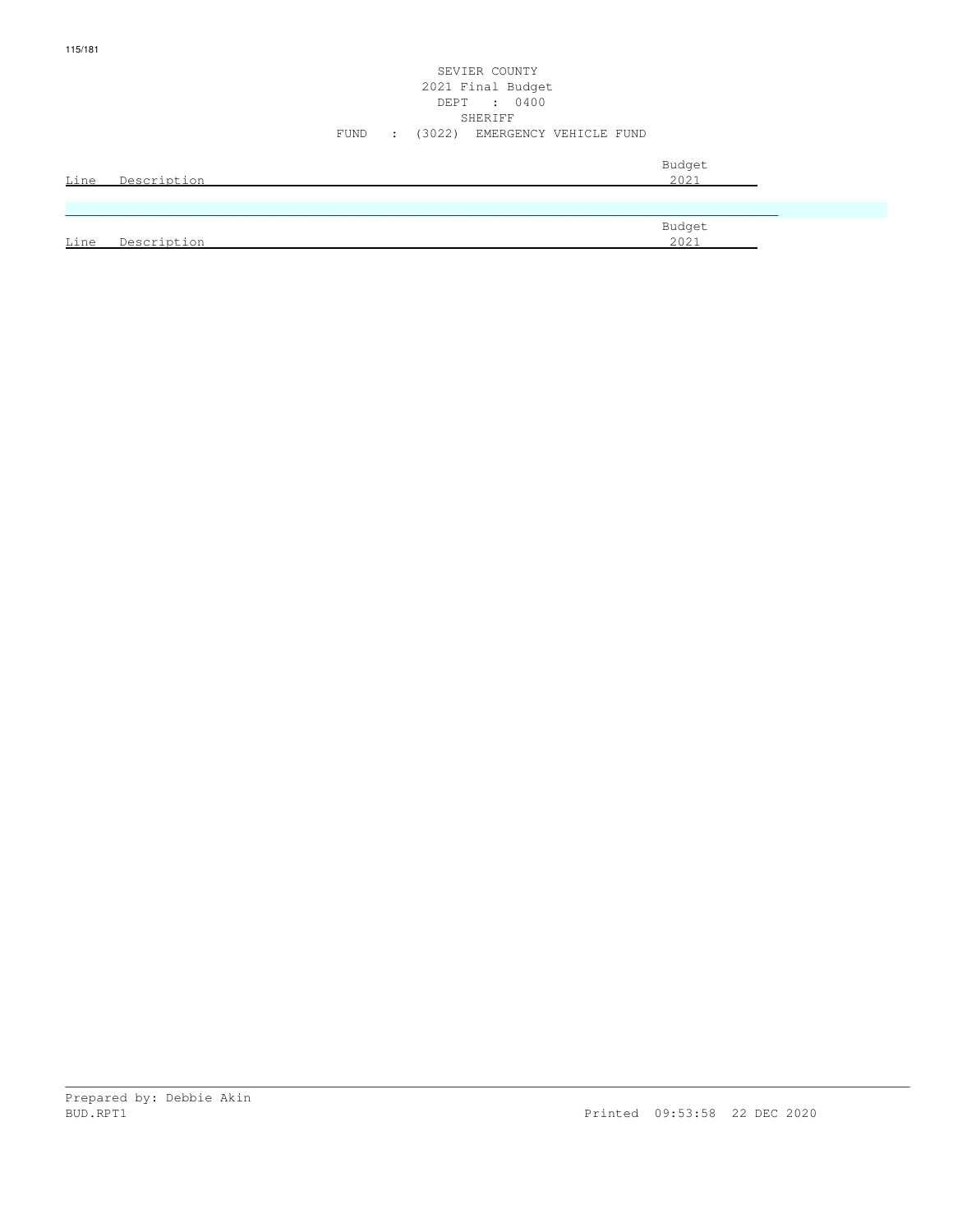#### SEVIER COUNTY 2021 Final Budget DEPT : 0400 SHERIFF FUND : (3022) EMERGENCY VEHICLE FUND

| Line Description          | Budget<br>2021           |
|---------------------------|--------------------------|
| Section 2: Supplies       |                          |
| Section 3: Other Charges  |                          |
| Section 4: Capital Outlay |                          |
| Total Capital Outlay      |                          |
| Section 5: Transfers Out  |                          |
| Total Transfers Out       |                          |
| Dept 0400 Total Budget    | 0.00<br>================ |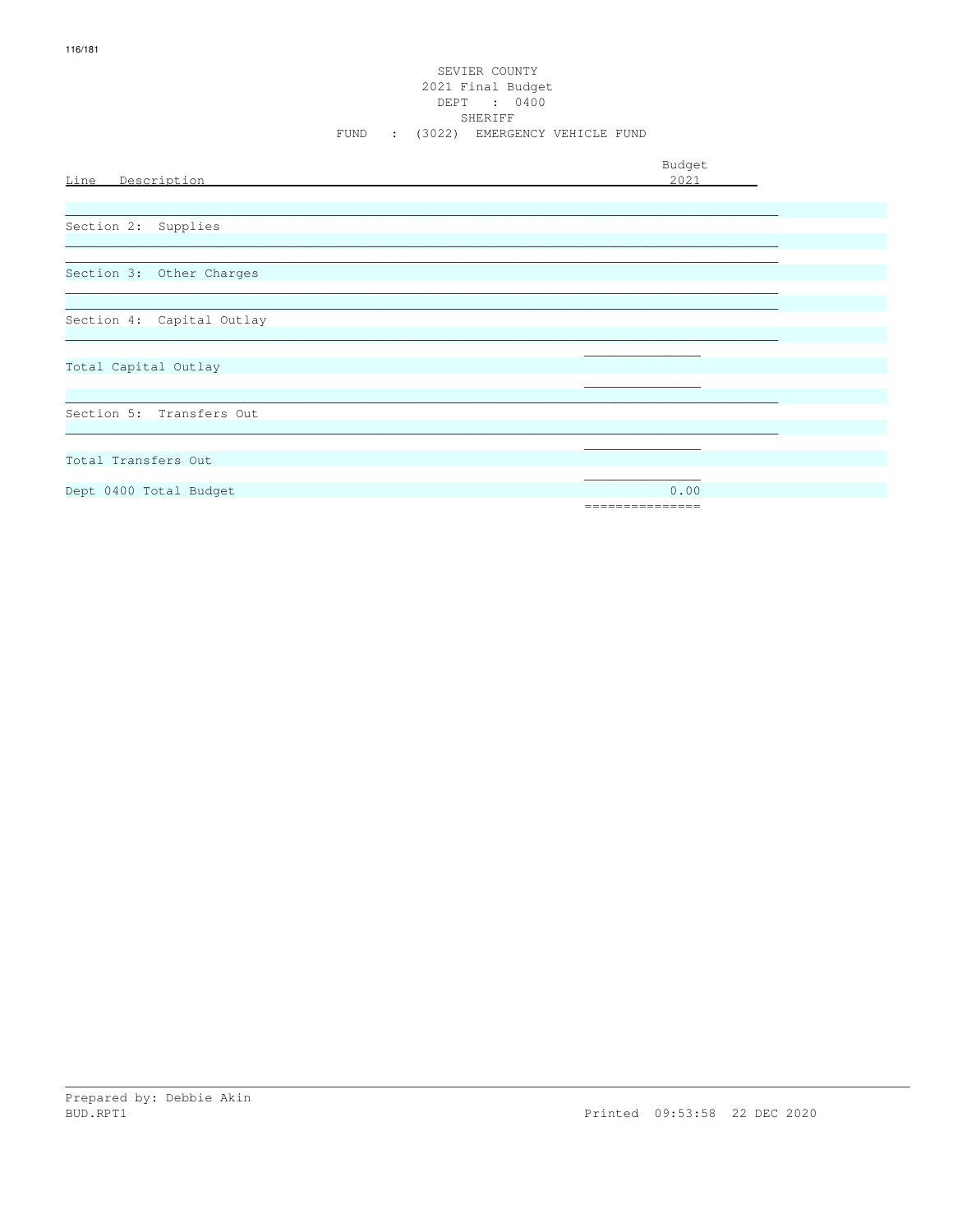#### SEVIER COUNTY 2021 Final Budget DEPT : 0418 Criminal Justice FUND : (3022) EMERGENCY VEHICLE FUND

| Line | Description | Budget<br>2021 |
|------|-------------|----------------|
|      |             |                |
|      |             | Budget         |
| Line | Description | 2021           |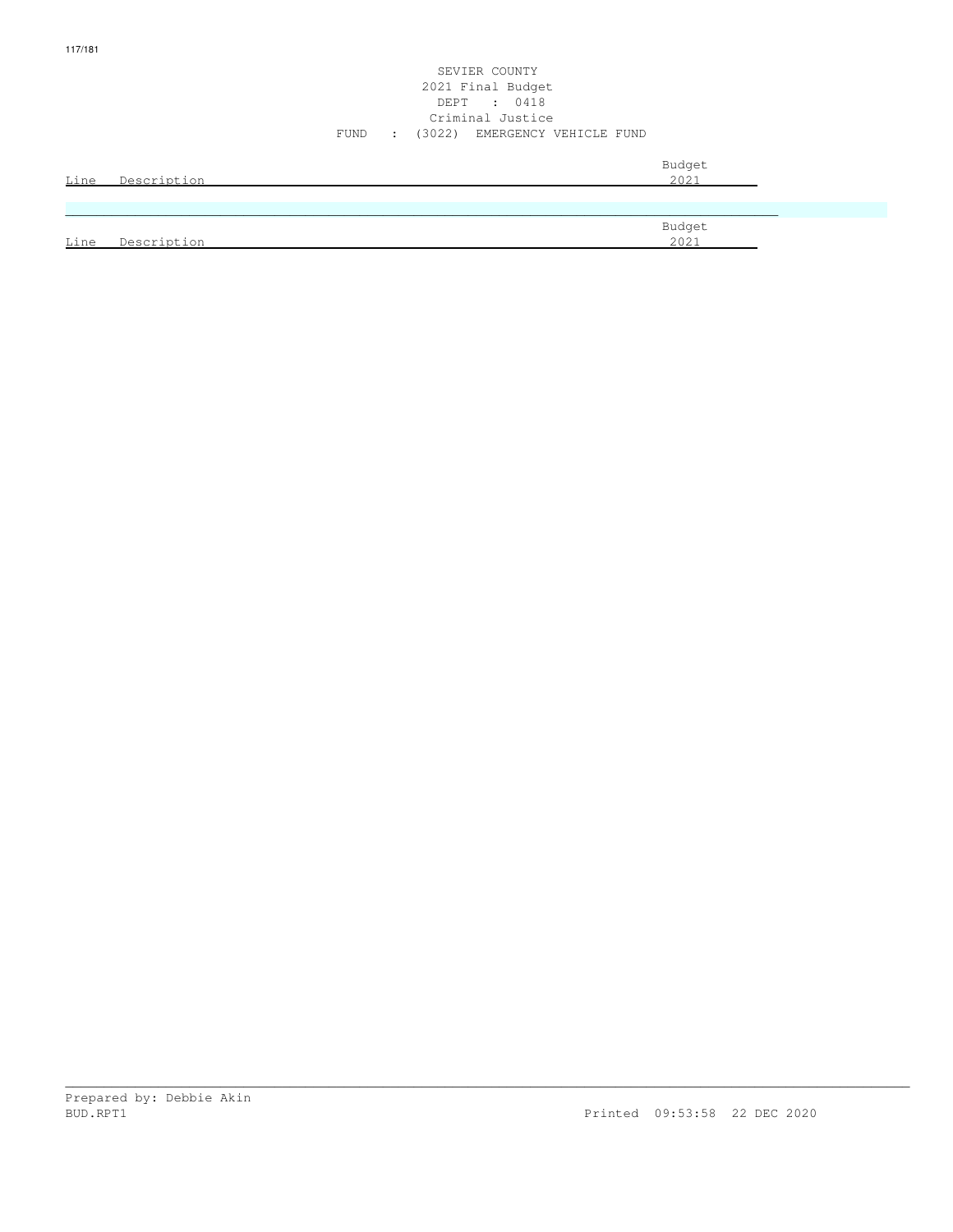## SEVIER COUNTY 2021 Final Budget DEPT : 0418<br>Criminal Justice FUND : (3022) EMERGENCY VEHICLE FUND

| Line Description          | Budget<br>2021  |
|---------------------------|-----------------|
|                           |                 |
| Section 2: Supplies       |                 |
|                           |                 |
| Section 3: Other Charges  |                 |
|                           |                 |
| Section 4: Capital Outlay |                 |
|                           |                 |
| Section 5: Transfers Out  |                 |
|                           |                 |
| Total Transfers Out       |                 |
|                           |                 |
| Dept 0418 Total Budget    | 0.00            |
|                           | =============== |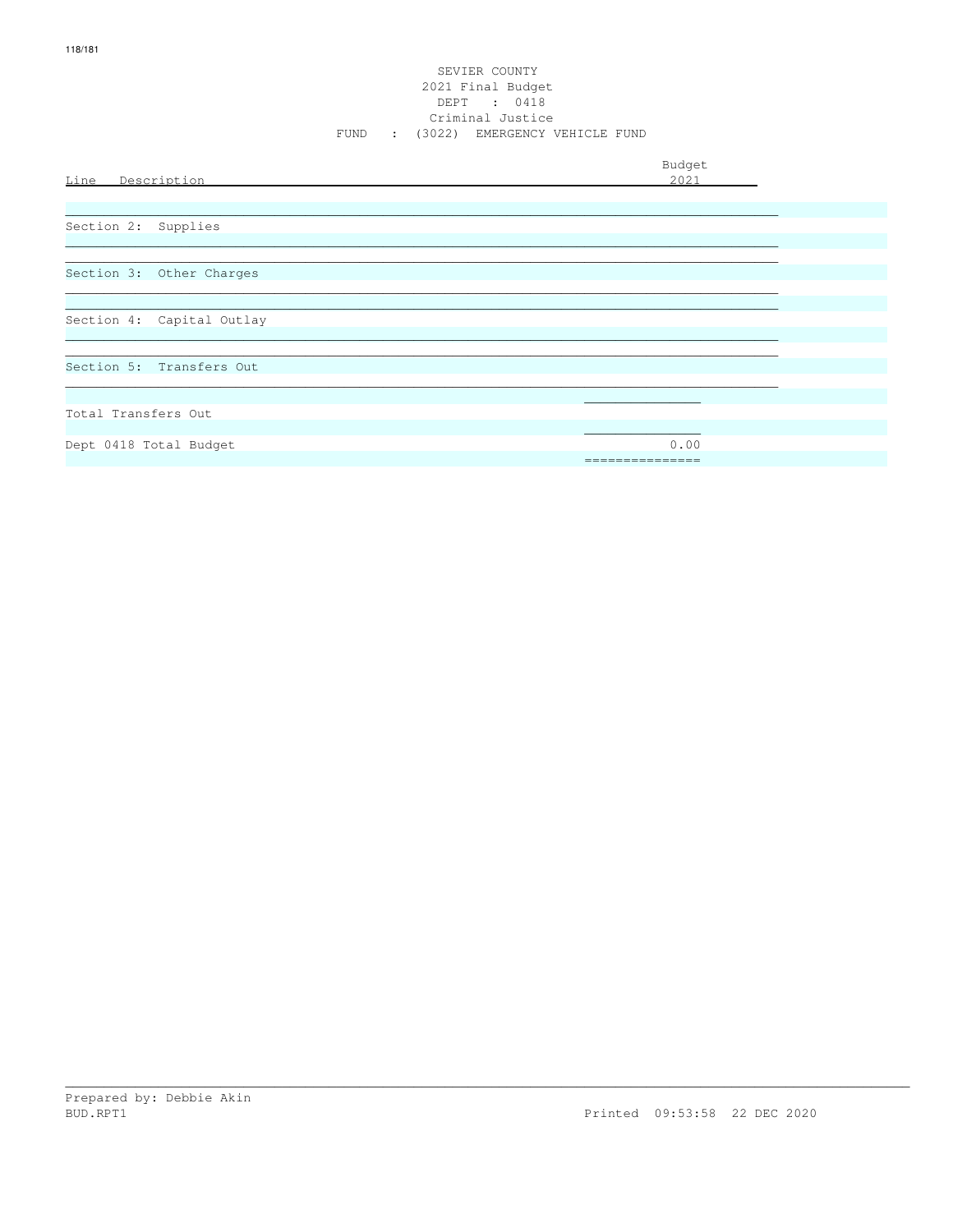#### SEVIER COUNTY 2021 Final Budget DEPT : 0416 PROSECUTING ATTORNEY FUND : (3025) VICTIM/WITNESS FUND

| Line | Description | Budget<br>2021 |
|------|-------------|----------------|
|      |             |                |
|      |             | Budget         |
| Line | Description | 2021           |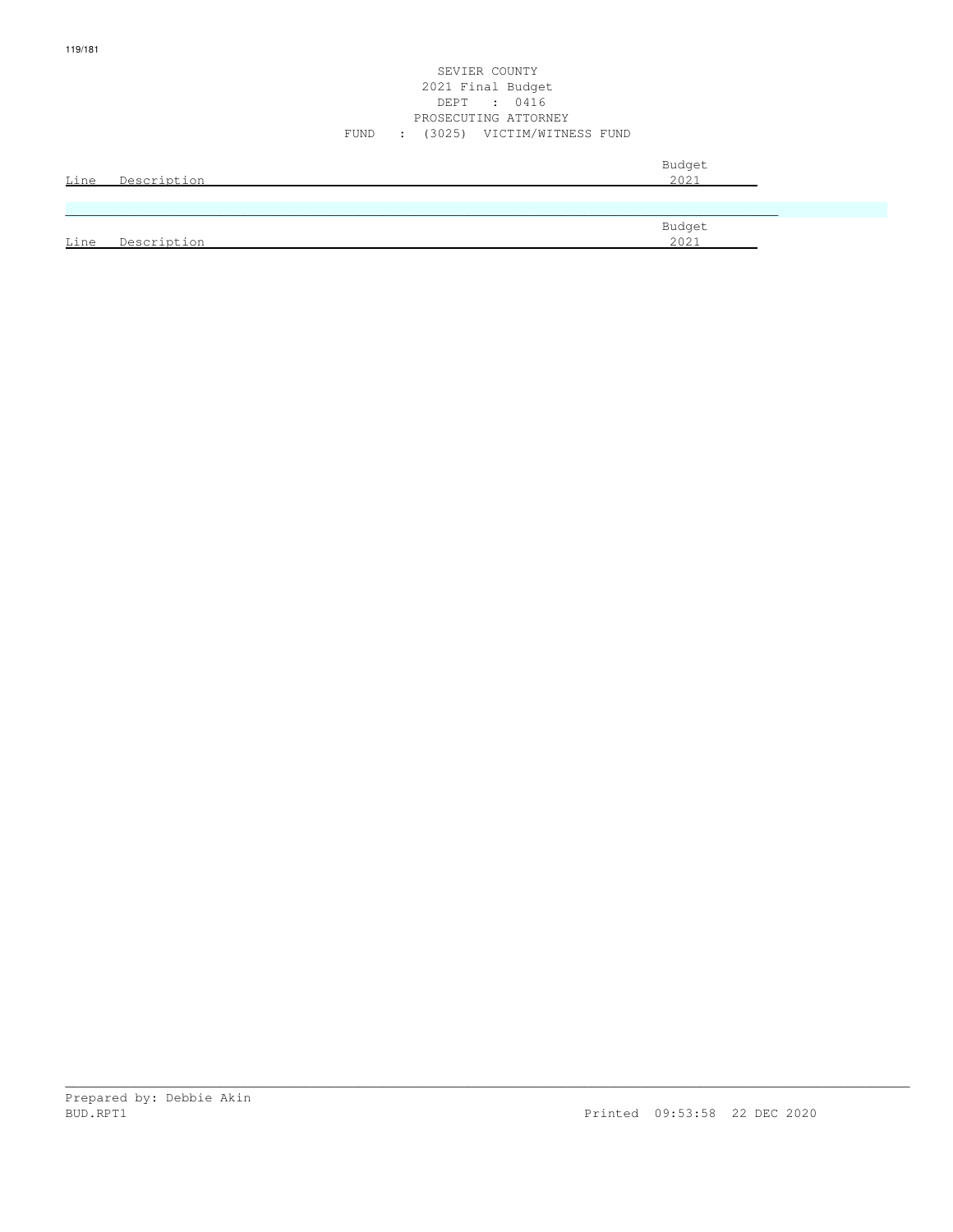#### SEVIER COUNTY 2021 Final Budget DEPT : 0416 PROSECUTING ATTORNEY FUND : (3025) VICTIM/WITNESS FUND

| Line<br>Description      | Budget<br>2021 |
|--------------------------|----------------|
|                          |                |
| Section 2: Supplies      |                |
|                          |                |
| Section 3: Other Charges |                |
| 3100                     | 8,751.00       |
| Total Other Charges      | 8,751.00       |
|                          |                |
| Dept 0416 Total Budget   | 8,751.00       |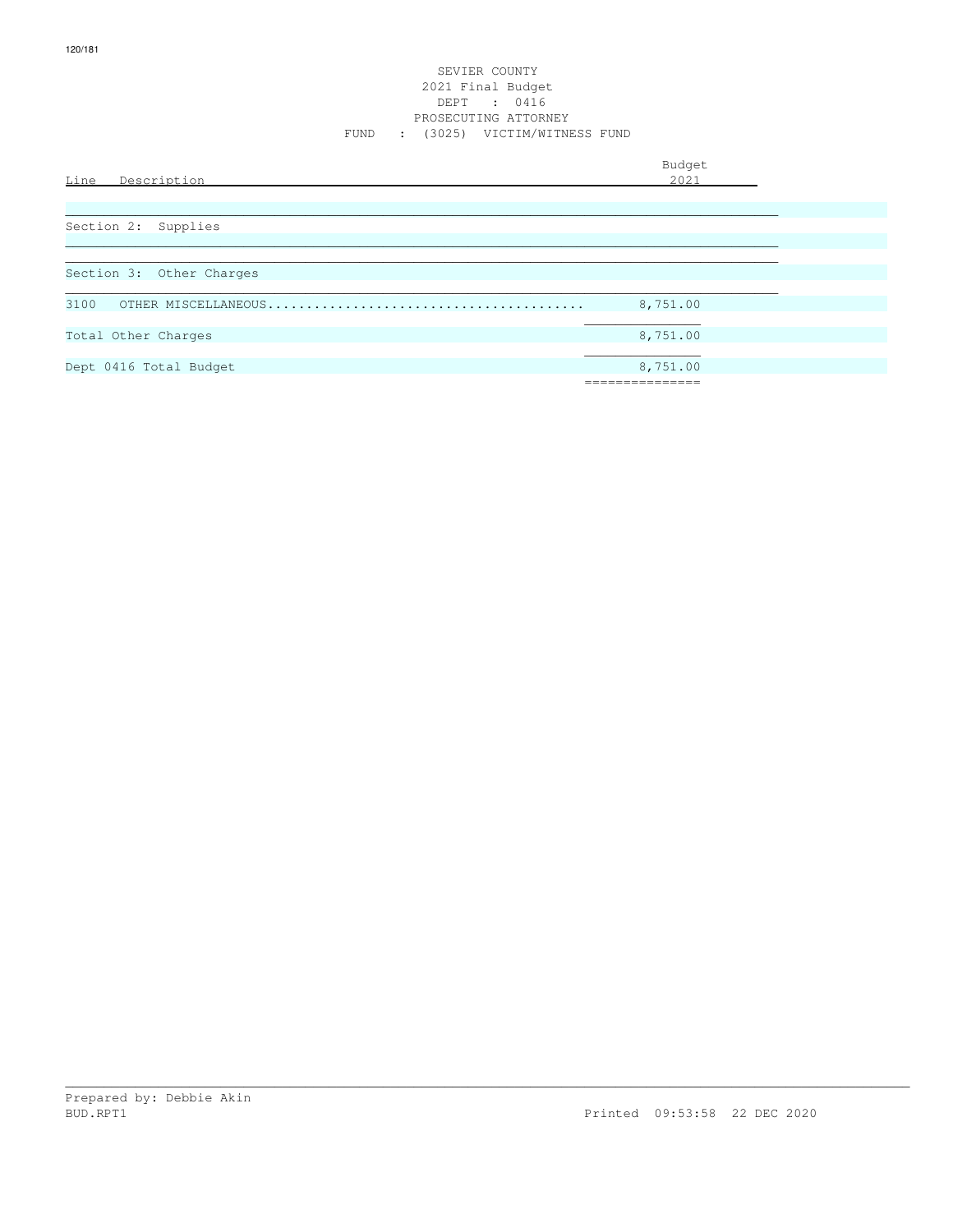#### SEVIER COUNTY 2021 Final Budget DEPT : 0417 PUBLIC DEFENDER FUND : (3026) INDIGENT CRIMINAL DEFENSE FUND

|      | Line Description | Budget<br>2021 |  |
|------|------------------|----------------|--|
|      |                  |                |  |
|      |                  | Budget         |  |
| Line | Description      | 2021           |  |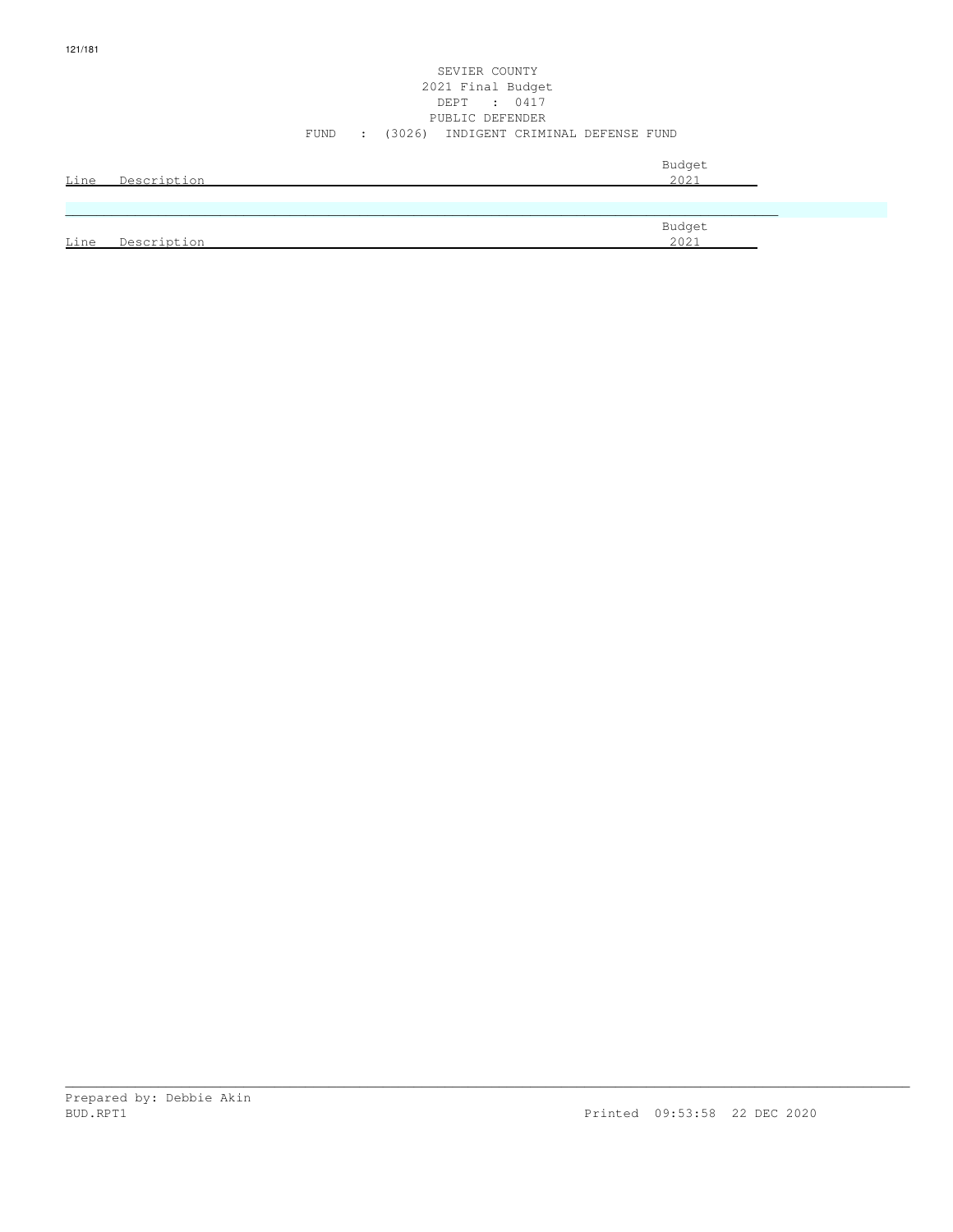#### SEVIER COUNTY 2021 Final Budget DEPT : 0417 PUBLIC DEFENDER FUND : (3026) INDIGENT CRIMINAL DEFENSE FUND

| Line<br>Description                 | Budget<br>2021 |
|-------------------------------------|----------------|
| Section 2: Supplies                 |                |
| Section 3: Other Charges            |                |
| 3009<br>OTHER PROFESSIONAL SERVICES | 14,000.00      |
| Total Other Charges                 | 14,000.00      |
| Dept 0417 Total Budget              | 14,000.00      |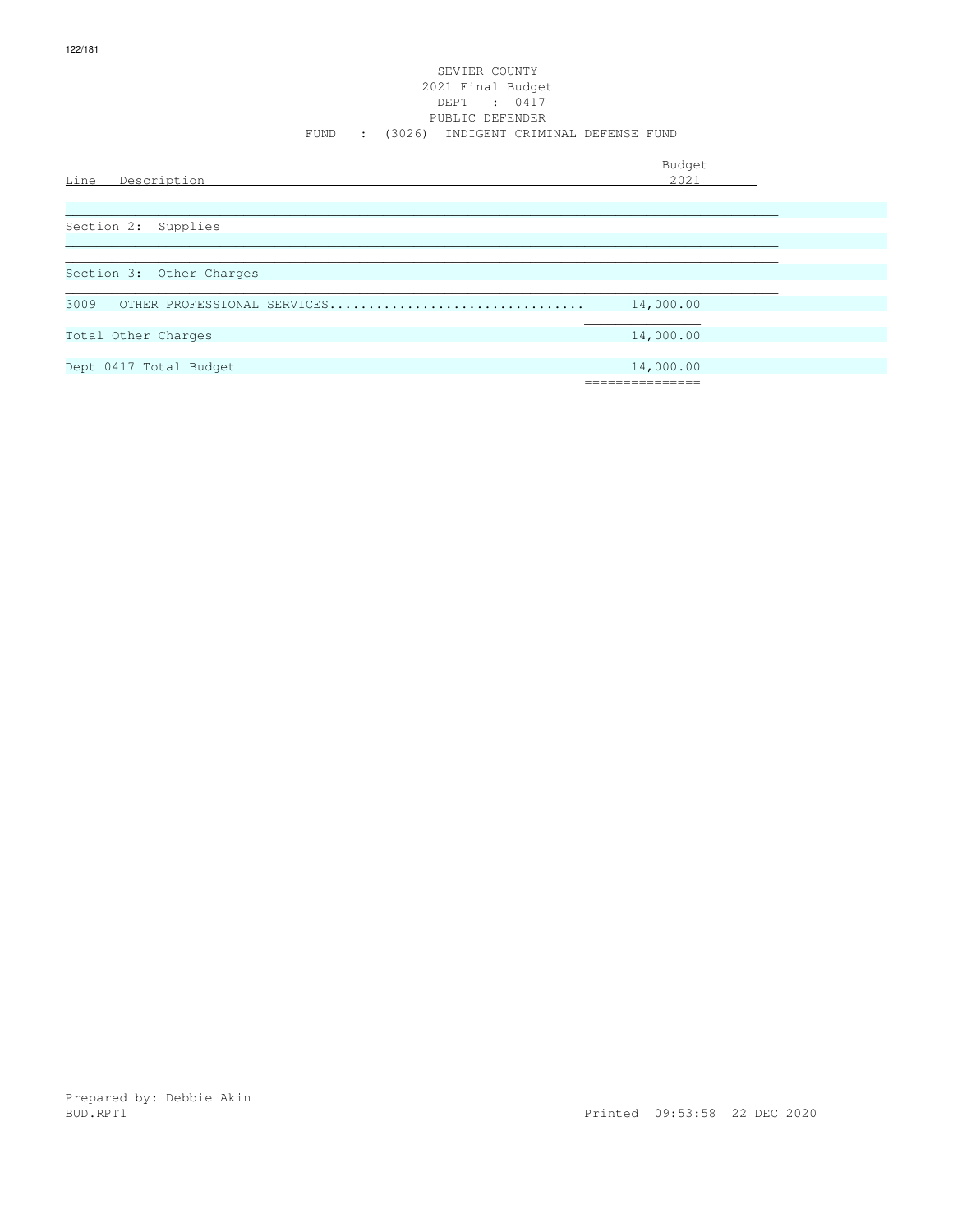#### SEVIER COUNTY 2021 Final Budget DEPT : 0414 JUVENILE COURT FUND : (3031) JUVENILE PROBATION FEE FUND

| Line | Description | Budget<br>2021 |
|------|-------------|----------------|
|      |             |                |
| Line | Description | Budget<br>2021 |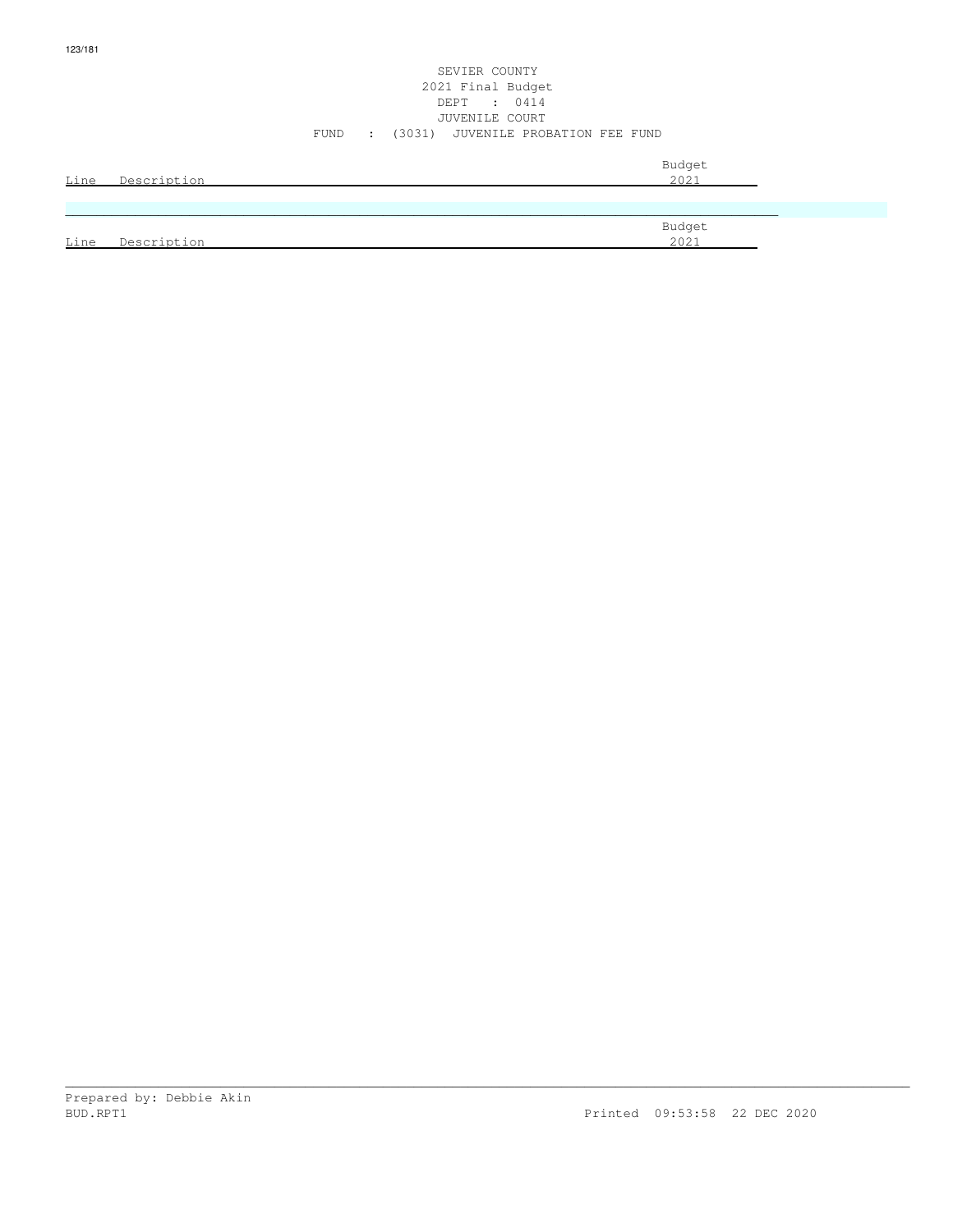#### SEVIER COUNTY 2021 Final Budget DEPT : 0414 JUVENILE COURT FUND : (3031) JUVENILE PROBATION FEE FUND

| Line<br>Description      | Budget<br>2021 |  |
|--------------------------|----------------|--|
|                          |                |  |
| Section 2: Supplies      |                |  |
|                          |                |  |
| Section 3: Other Charges |                |  |
| 3022                     | 600.00         |  |
| 3094                     | 7,000.00       |  |
| Total Other Charges      | 7,600.00       |  |
| Dept 0414 Total Budget   | 7,600.00       |  |
|                          | ------------   |  |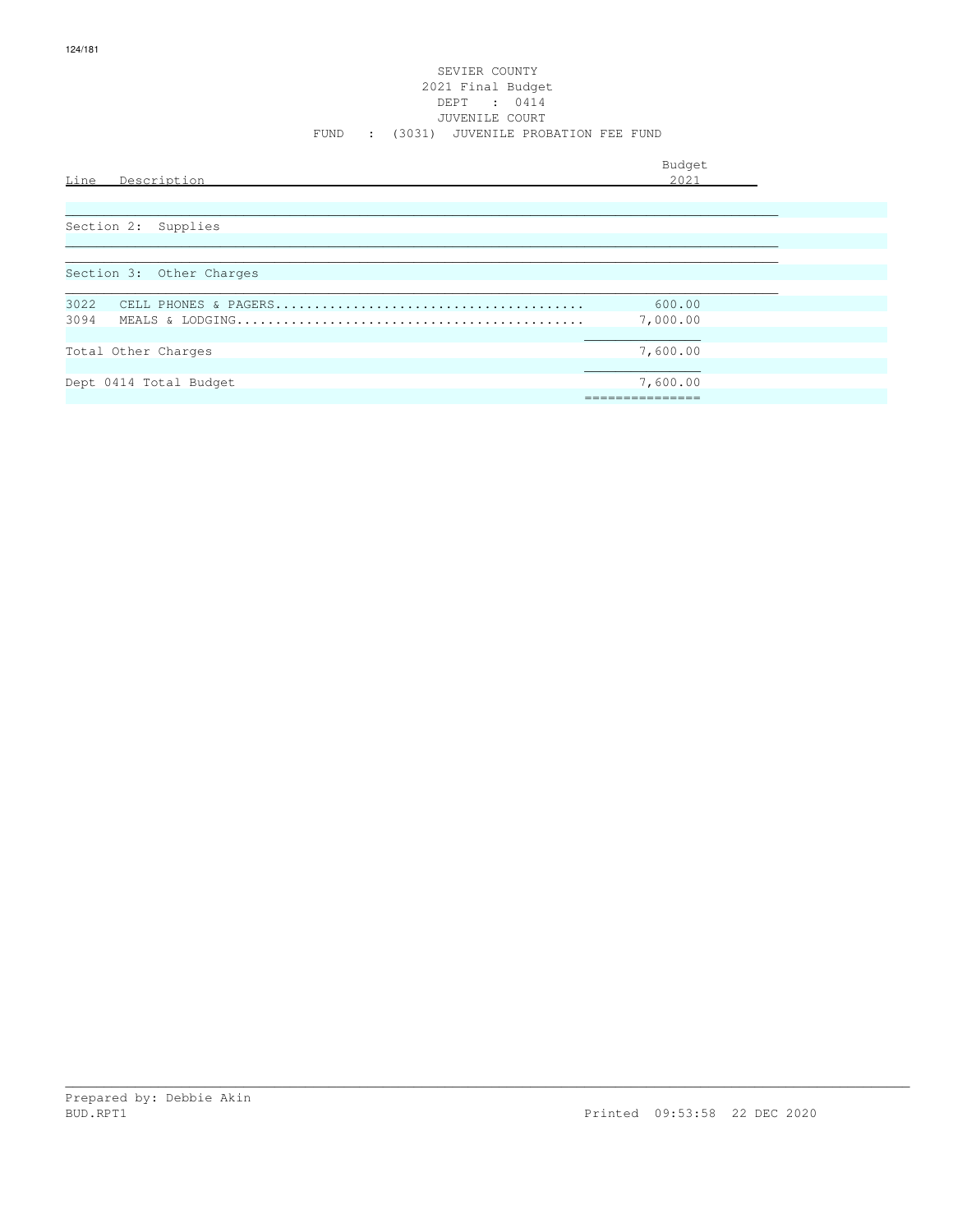## SEVIER COUNTY 2021 Final Budget DEPT : 0900 AIRPORT FUND : (3037) SEVIER COUNTY AIRPORT BOARD FUND

| Line | Description | Budget<br>2021 |
|------|-------------|----------------|
|      |             |                |
|      |             |                |
|      |             | Budget         |
| Line | Description | 2021           |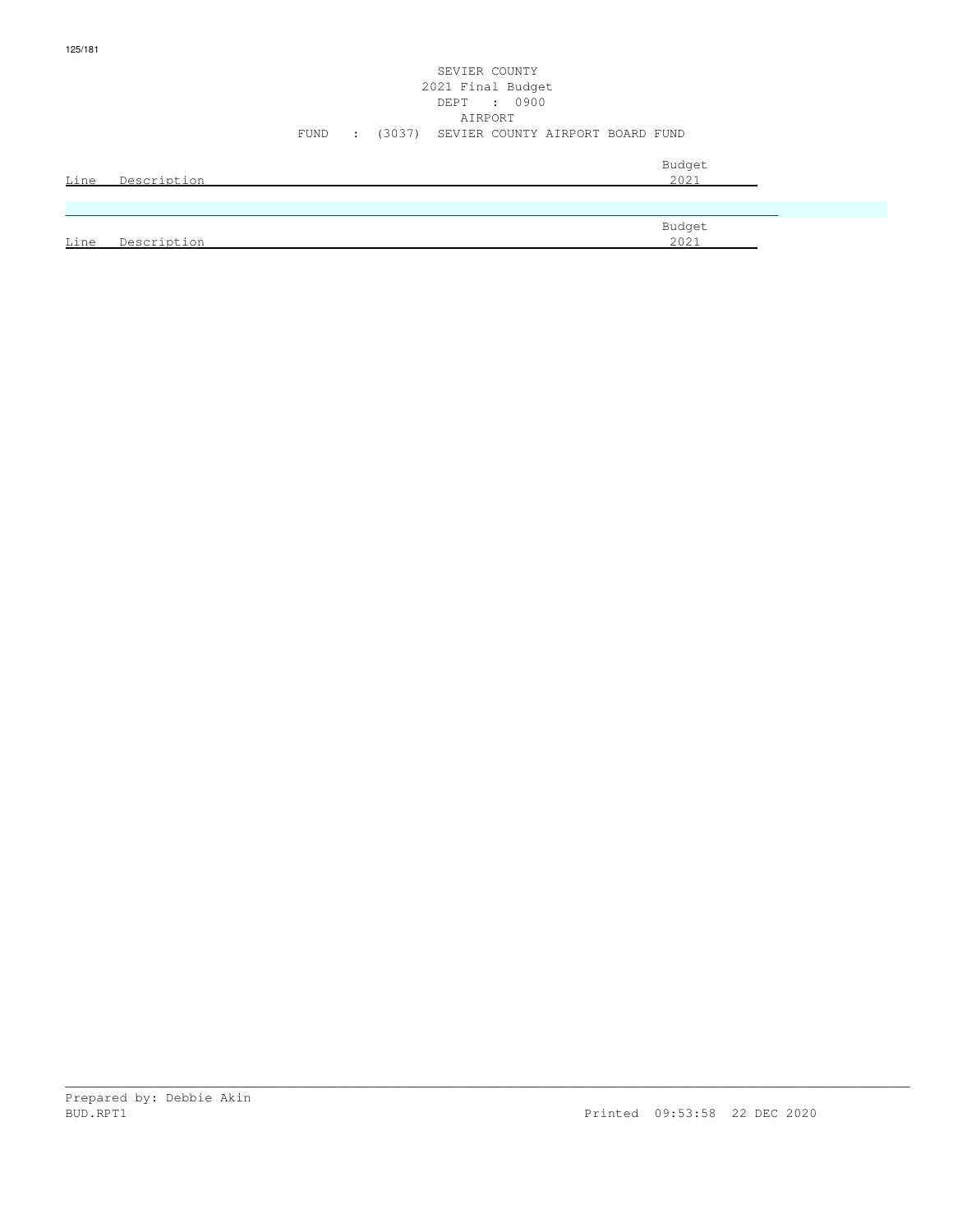| Description<br>Line                     | Budget<br>2021 |
|-----------------------------------------|----------------|
|                                         |                |
| Section 2: Supplies                     |                |
| 2007                                    | 34,636.00      |
| 2024<br>MAINTENANCE & SERVICE CONTRACTS | 5,364.00       |
| Total Supplies                          | 40,000.00      |
|                                         |                |
| Section 3: Other Charges                |                |
| 3004<br>ENGINEERING & ARCHITECTURAL     | 44,860.00      |
| 3009<br>OTHER PROFESSIONAL SERVICES     | 79,267.00      |
| Total Other Charges                     | 124, 127.00    |
|                                         |                |
| Section 4: Capital Outlay               |                |
|                                         |                |
| Total Capital Outlay                    |                |
|                                         |                |
| Section 5: Transfers Out                |                |
| 9999                                    | 10,000.00      |
|                                         |                |
| Total Transfers Out                     | 10,000.00      |
| Dept 0900 Total Budget                  | 174,127.00     |
|                                         |                |

126/181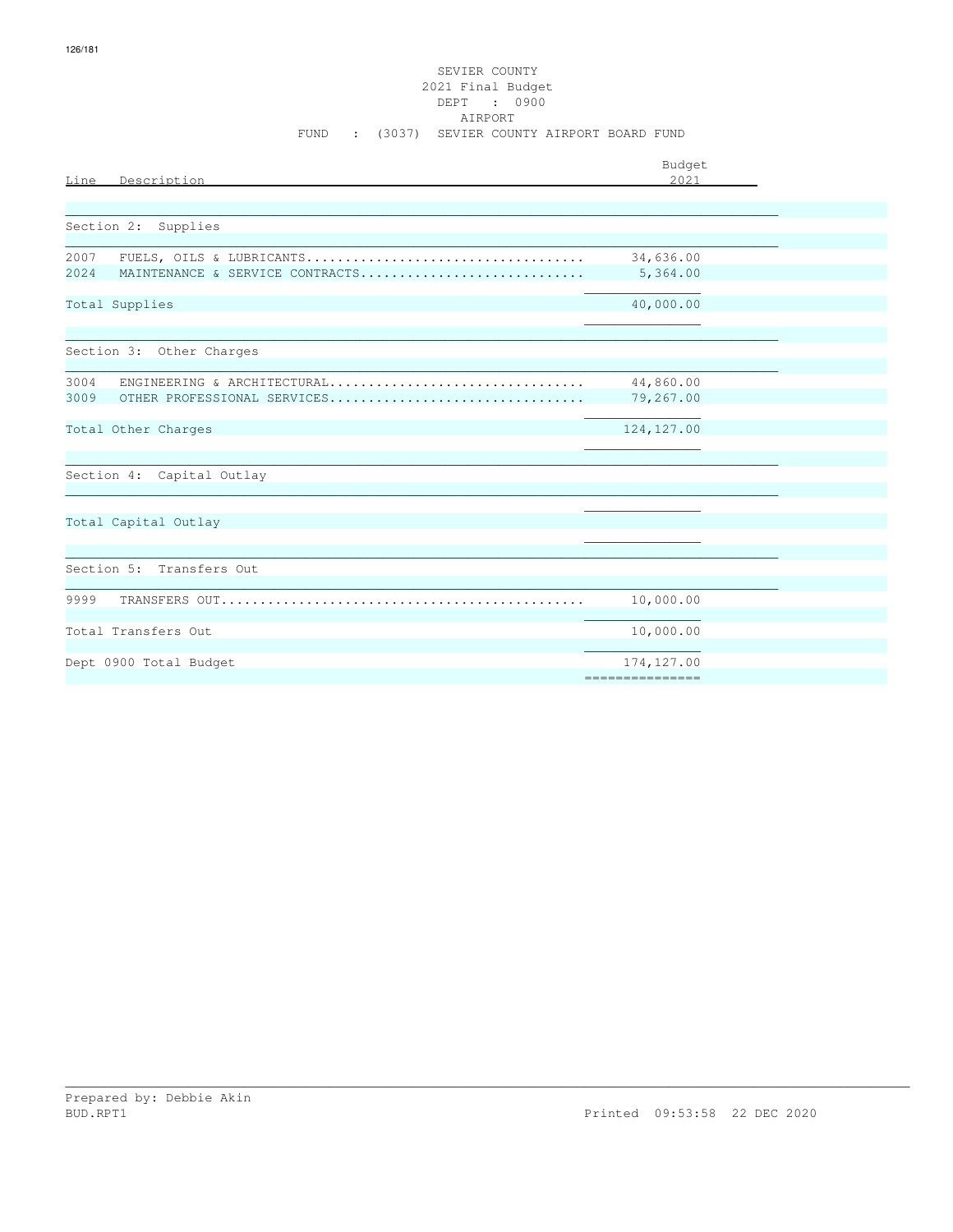## SEVIER COUNTY 2021 Final Budget DEPT : 0105 ASSESSOR FUND : (3042) ASSESSOR'S LATE ASSESSMENT FEE

| <u>Line</u> | Description | Budget<br>2021 |
|-------------|-------------|----------------|
|             |             |                |
| Line        | Description | Budget<br>2021 |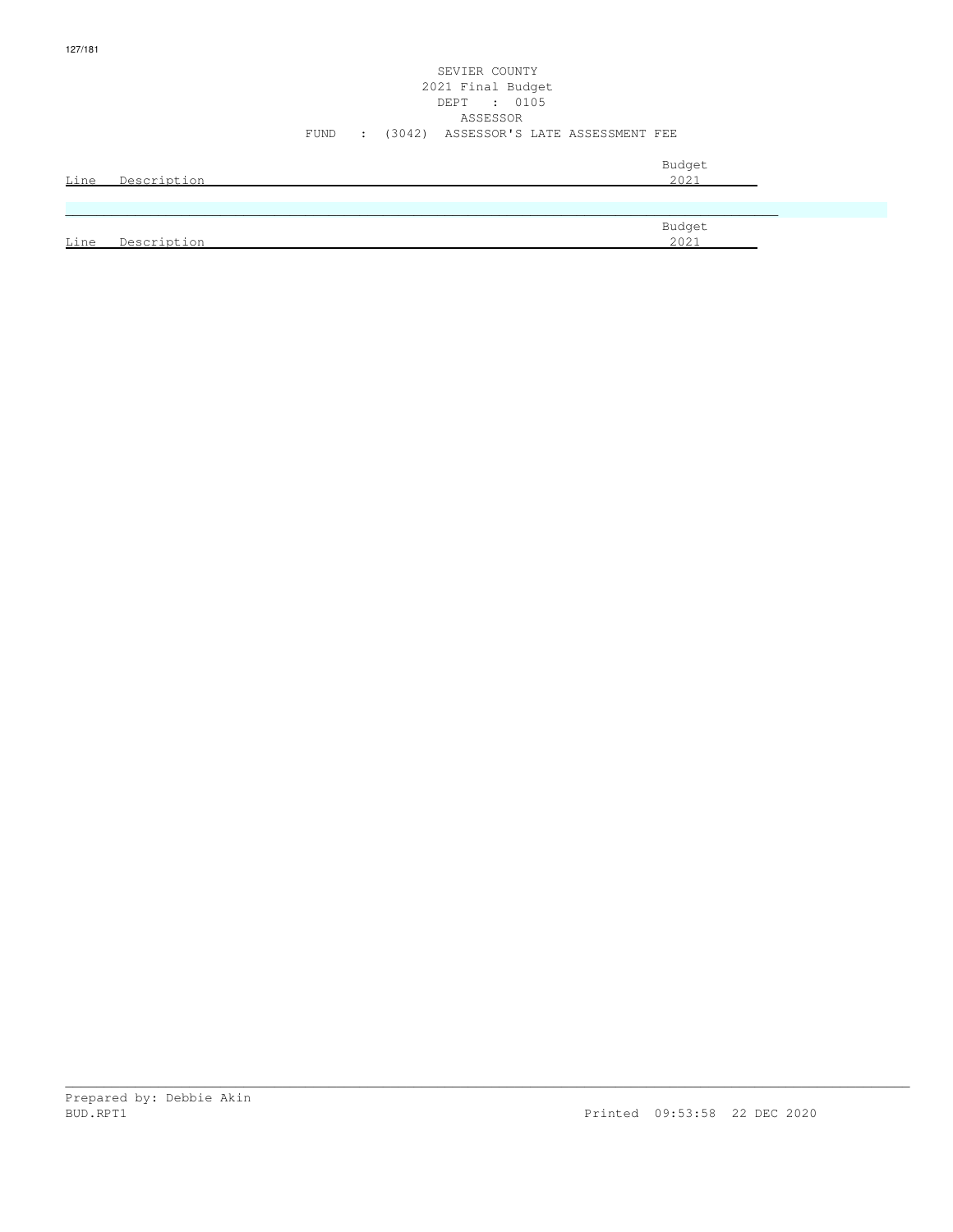#### SEVIER COUNTY 2021 Final Budget DEPT : 0105 ASSESSOR FUND : (3042) ASSESSOR'S LATE ASSESSMENT FEE

|                          | Budget          |
|--------------------------|-----------------|
| Line Description         | 2021            |
|                          |                 |
|                          |                 |
| Section 2: Supplies      |                 |
|                          |                 |
|                          |                 |
| Total Supplies           |                 |
|                          |                 |
|                          |                 |
| Section 3: Other Charges |                 |
|                          |                 |
|                          |                 |
| Total Other Charges      |                 |
|                          |                 |
| Dept 0105 Total Budget   | 0.00            |
|                          | =============== |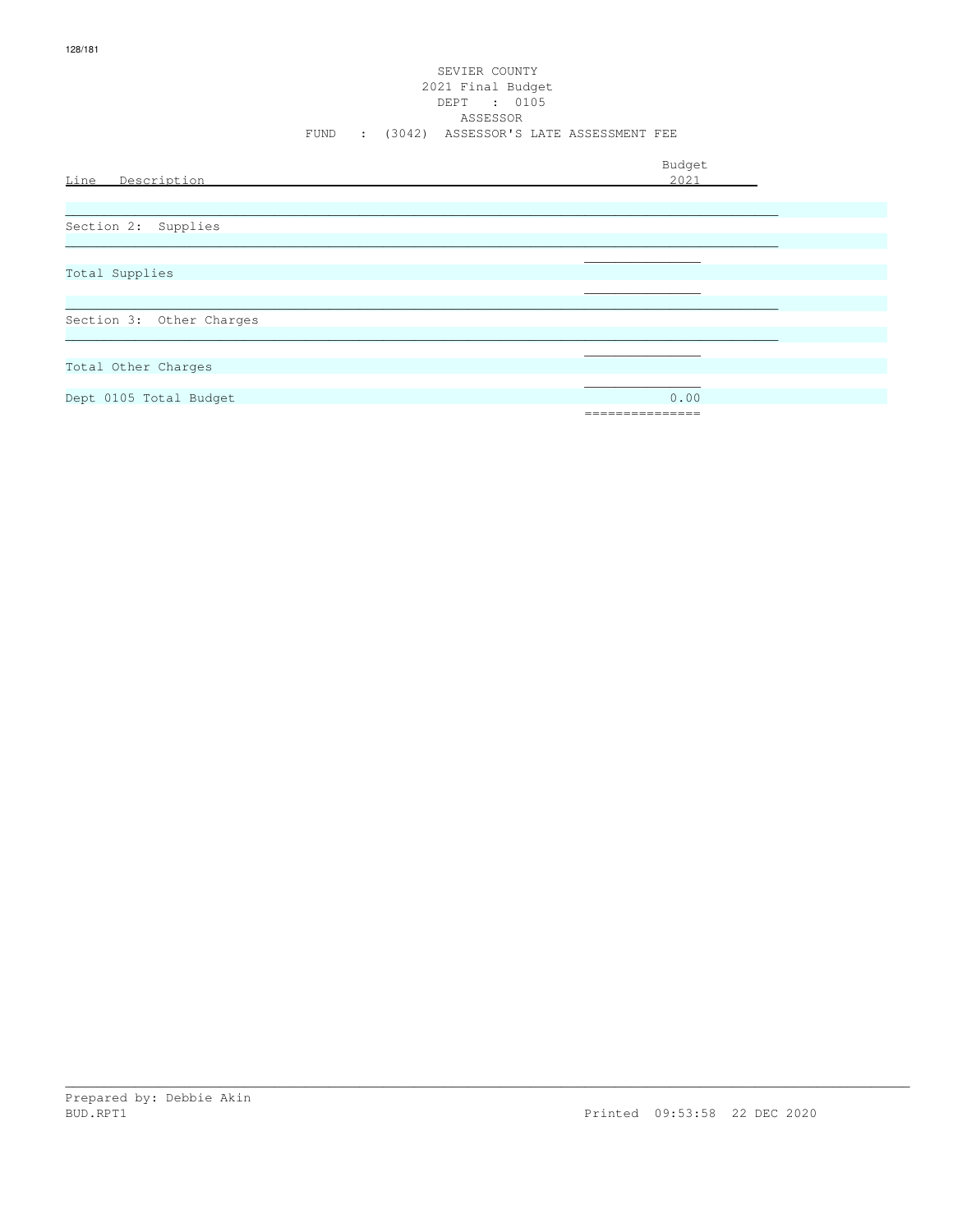#### SEVIER COUNTY 2021 Final Budget DEPT : 0700 SANITATION / SOLID WASTE FUND : (3401) SOLID WASTE RESERVE DEPRECIATION INVESTMENT FUND

|      | Line Description | Budget<br>2021 |
|------|------------------|----------------|
|      |                  |                |
| Line | Description      | Budget<br>2021 |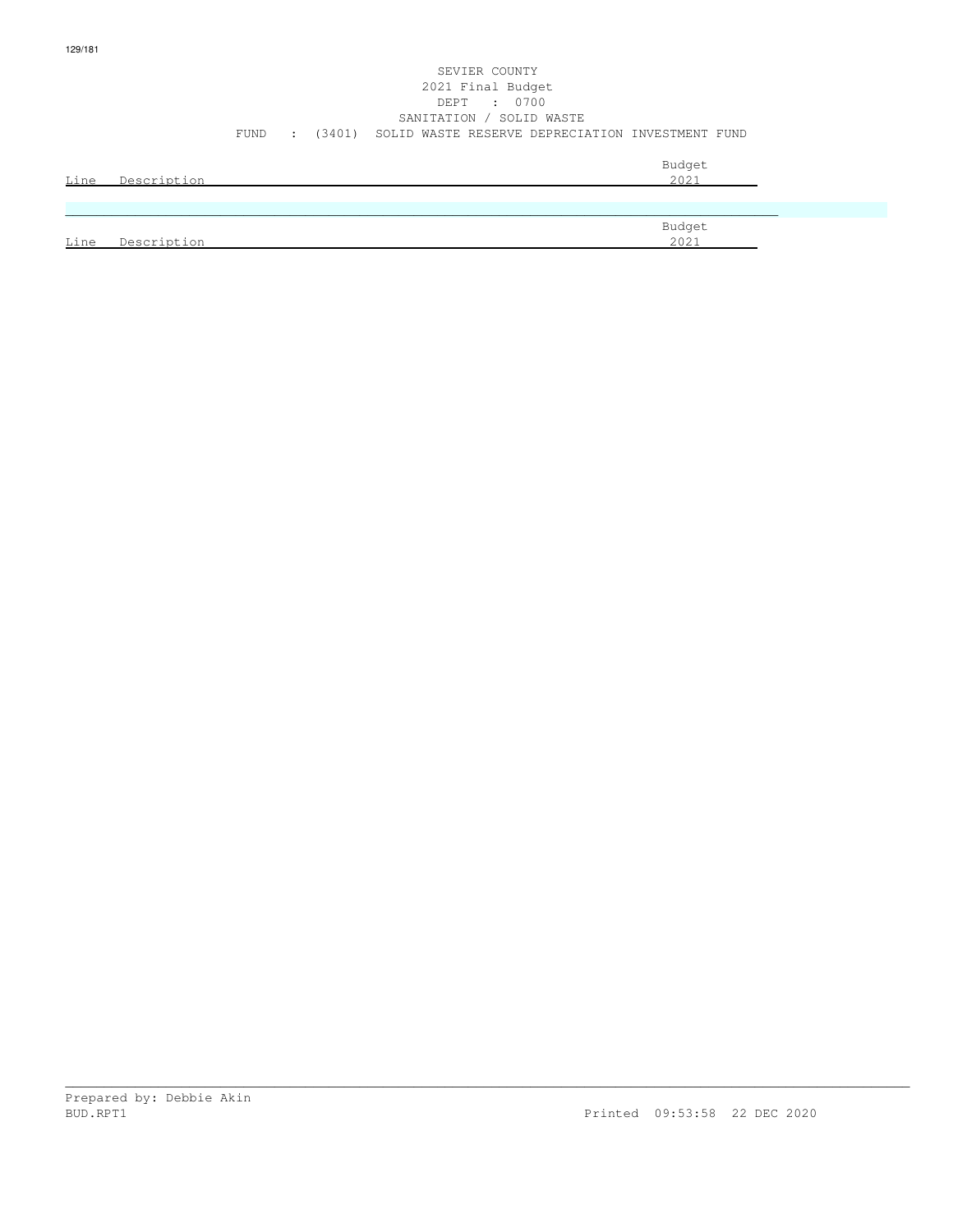#### SEVIER COUNTY 2021 Final Budget DEPT : 0700 SANITATION / SOLID WASTE FUND : (3401) SOLID WASTE RESERVE DEPRECIATION INVESTMENT FUND

| Description<br>Line      | Budget<br>2021 |
|--------------------------|----------------|
| Section 2: Supplies      |                |
| Section 3: Other Charges |                |
| 3098                     | 220,000.00     |
| Total Other Charges      | 220,000.00     |
| Dept 0700 Total Budget   | 220,000.00     |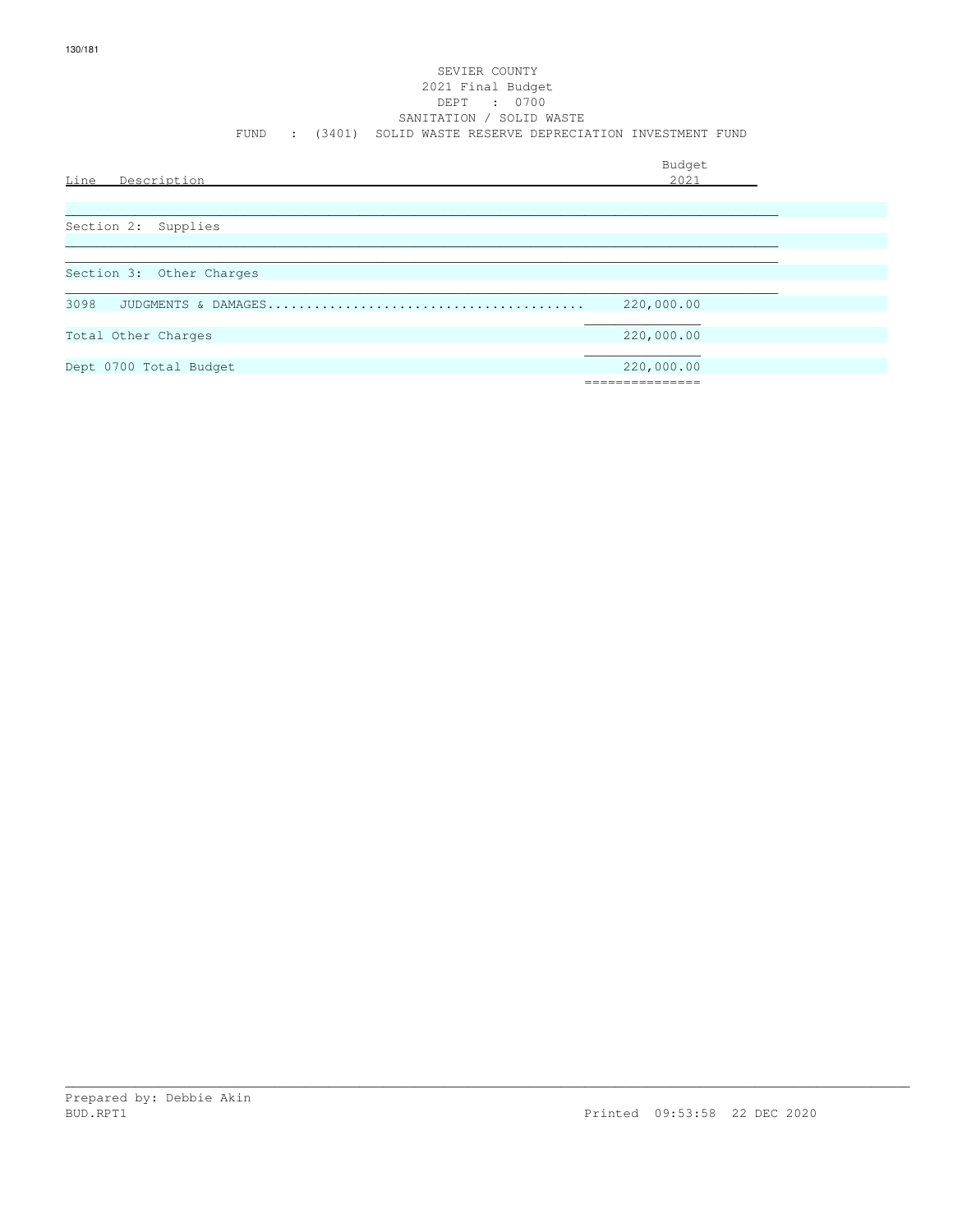## SEVIER COUNTY 2021 Final Budget DEPT : 0501 EMERGENCY 9-1-1 FUND : (3402) EMERGENCY 911 RESERVE INVESTMENT FUND

| Line | Description | Budget<br>2021 |
|------|-------------|----------------|
|      |             |                |
| Line | Description | Budget<br>2021 |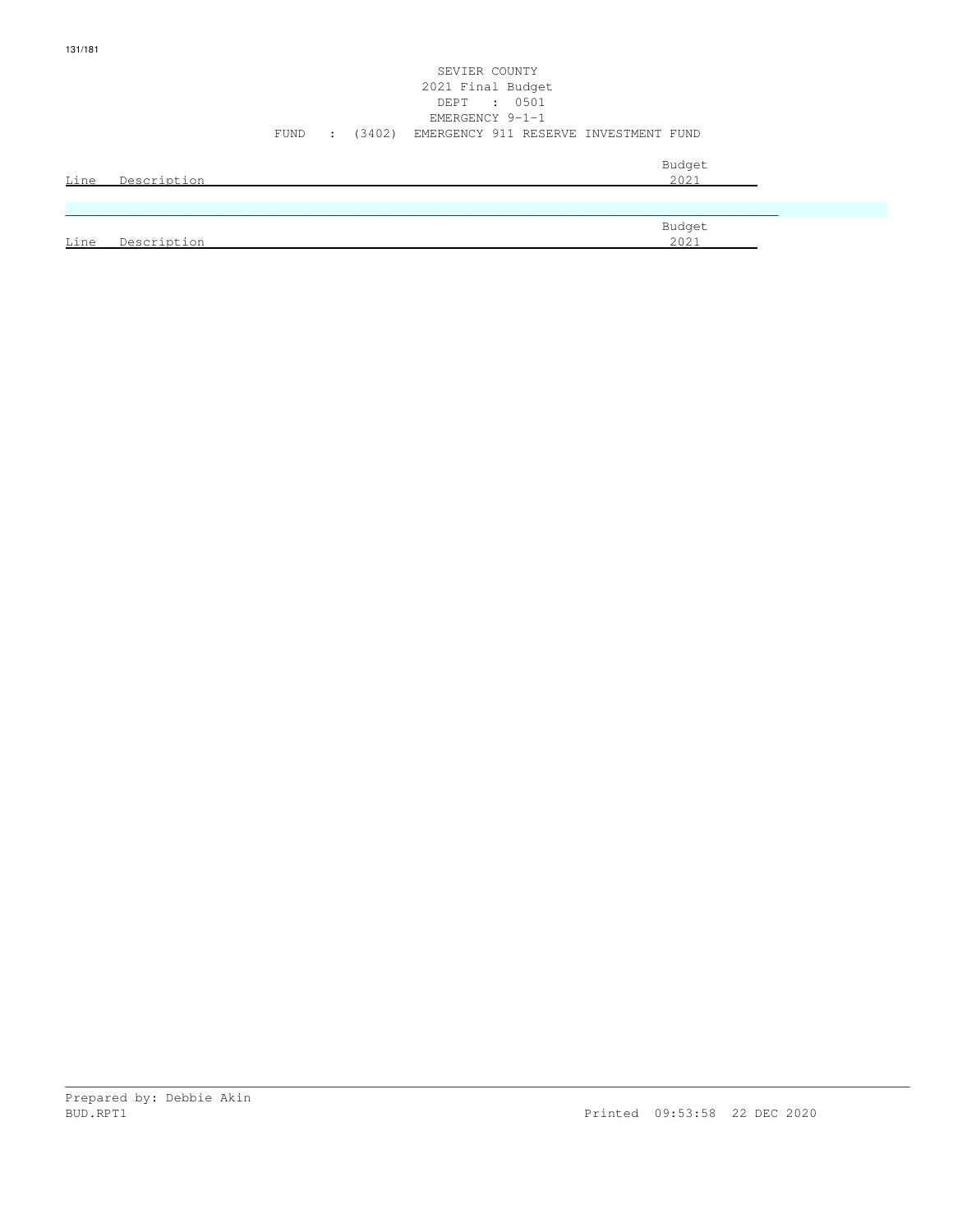#### SEVIER COUNTY 2021 Final Budget DEPT : 0501 EMERGENCY 9-1-1 FUND : (3402) EMERGENCY 911 RESERVE INVESTMENT FUND

Budget is a state of the state of the state of the state of the state of the state of the state of the state of the state of the state of the state of the state of the state of the state of the state of the state of the st Line Description 2021 \_\_\_\_\_\_\_\_\_\_\_\_\_\_\_\_\_\_\_\_\_\_\_\_\_\_\_\_\_\_\_\_\_\_\_\_\_\_\_\_\_\_\_\_\_\_\_\_\_\_\_\_\_\_\_\_\_\_\_\_\_\_\_\_\_\_\_\_\_\_\_\_\_\_\_\_\_\_\_\_\_\_\_\_\_\_\_\_\_\_\_\_ Section 2: Supplies  $\ldots$  . The contribution of the contribution of the contribution of the contribution of the contribution of the contribution of the contribution of the contribution of the contribution of the contribution of the contribut \_\_\_\_\_\_\_\_\_\_\_\_\_\_\_\_\_\_\_\_\_\_\_\_\_\_\_\_\_\_\_\_\_\_\_\_\_\_\_\_\_\_\_\_\_\_\_\_\_\_\_\_\_\_\_\_\_\_\_\_\_\_\_\_\_\_\_\_\_\_\_\_\_\_\_\_\_\_\_\_\_\_\_\_\_\_\_\_\_\_\_\_ Section 3: Other Charges \_\_\_\_\_\_\_\_\_\_\_\_\_\_\_\_\_\_\_\_\_\_\_\_\_\_\_\_\_\_\_\_\_\_\_\_\_\_\_\_\_\_\_\_\_\_\_\_\_\_\_\_\_\_\_\_\_\_\_\_\_\_\_\_\_\_\_\_\_\_\_\_\_\_\_\_\_\_\_\_\_\_\_\_\_\_\_\_\_\_\_\_  $\mathcal{L}_\text{max}$  , and the set of the set of the set of the set of the set of the set of the set of the set of the set of the set of the set of the set of the set of the set of the set of the set of the set of the set of the Total Other Charges  $\mathcal{L}_\text{max}$  , and the contract of the contract of the contract of the contract of the contract of the contract of the contract of the contract of the contract of the contract of the contract of the contract of the contr Dept 0501 Total Budget 0.00 ===============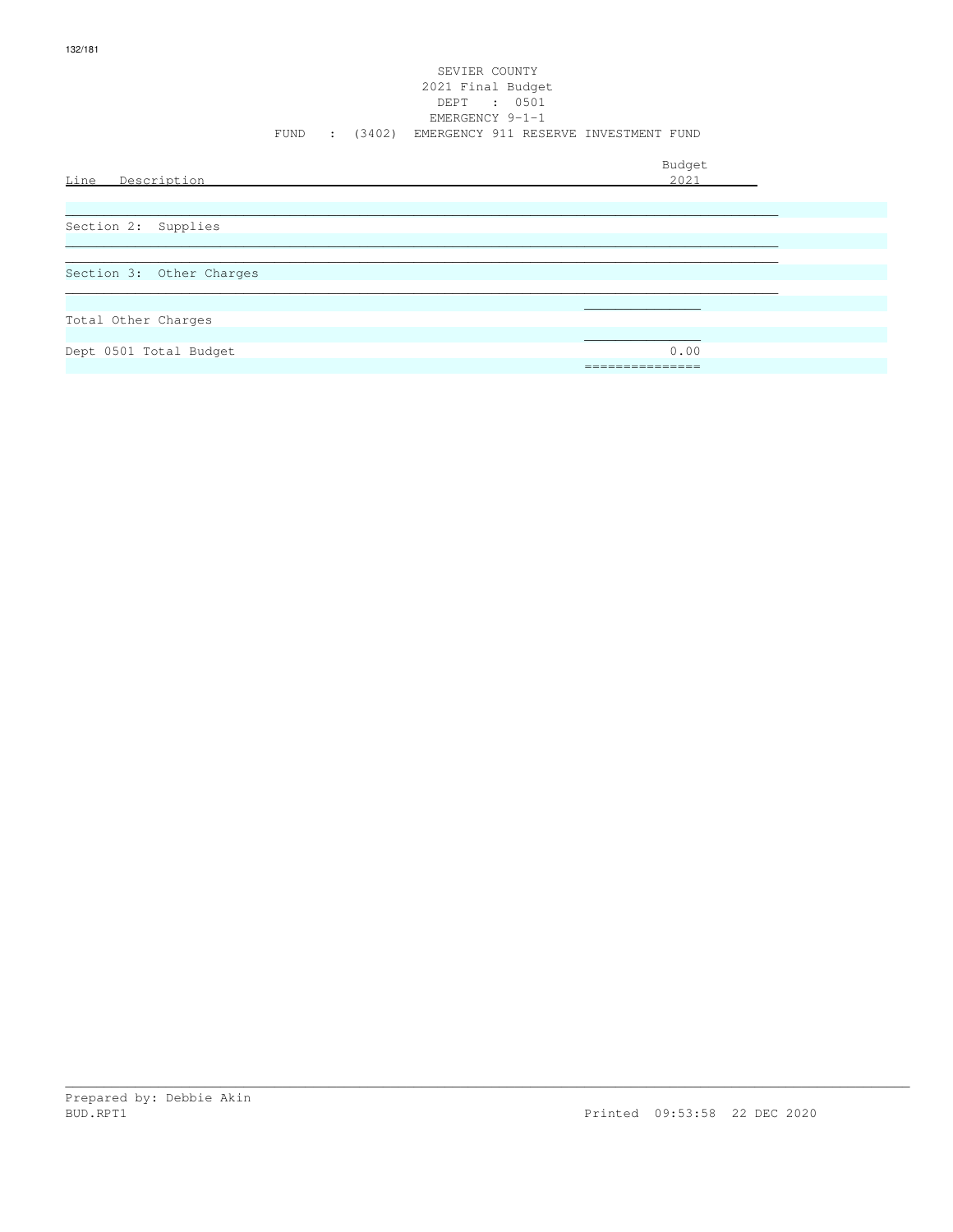#### SEVIER COUNTY 2021 Final Budget DEPT : 0108 COURTHOUSE MAINTENANCE FUND : (3403) COUNTY GENERAL IMPROVEMENT GRANT FUND

|      | Line Description | Budget<br>2021 |
|------|------------------|----------------|
|      |                  |                |
| Line | Description      | Budget<br>2021 |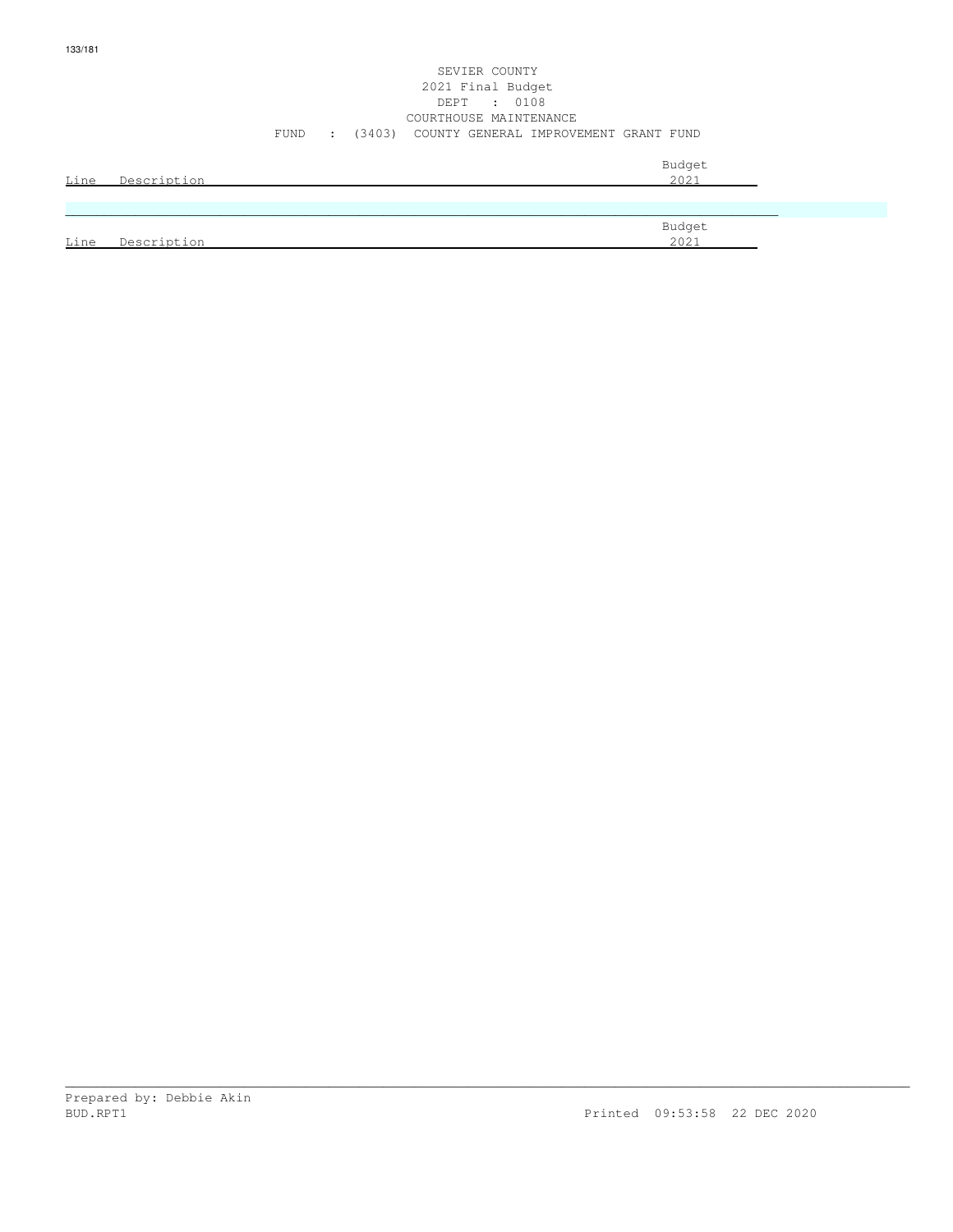#### SEVIER COUNTY 2021 Final Budget DEPT : 0108 COURTHOUSE MAINTENANCE FUND : (3403) COUNTY GENERAL IMPROVEMENT GRANT FUND

| Line Description       | Budget<br>2021              |
|------------------------|-----------------------------|
| Section 2: Supplies    |                             |
| Total Supplies         |                             |
| Dept 0108 Total Budget | 0.00                        |
|                        | ______________<br>_________ |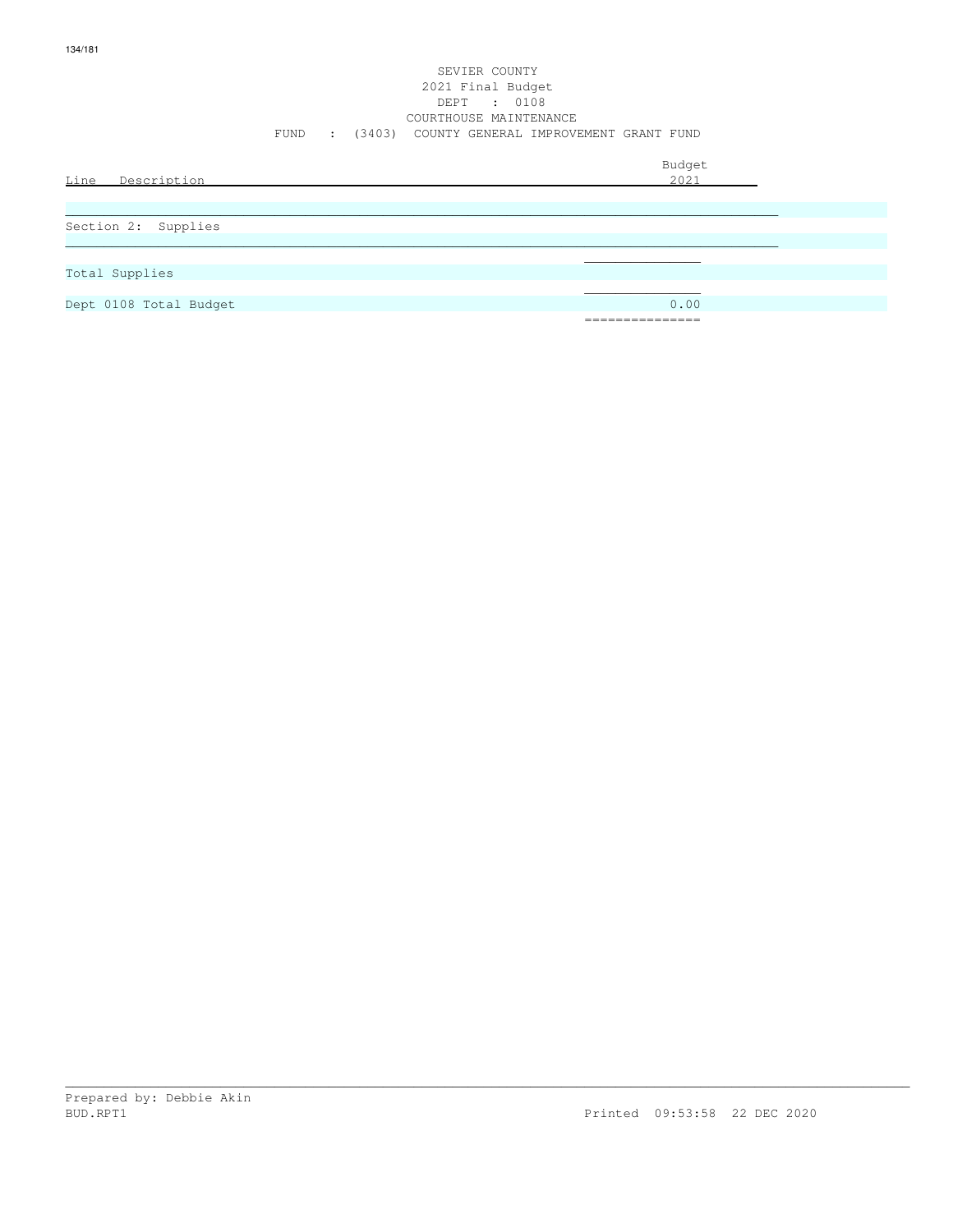#### SEVIER COUNTY 2021 Final Budget DEPT : 0502 FIRE DEPARTMENTS FUND : (3403) COUNTY GENERAL IMPROVEMENT GRANT FUND

|      | Line Description | Budget<br>2021 |
|------|------------------|----------------|
|      |                  |                |
| Line | Description      | Budget<br>2021 |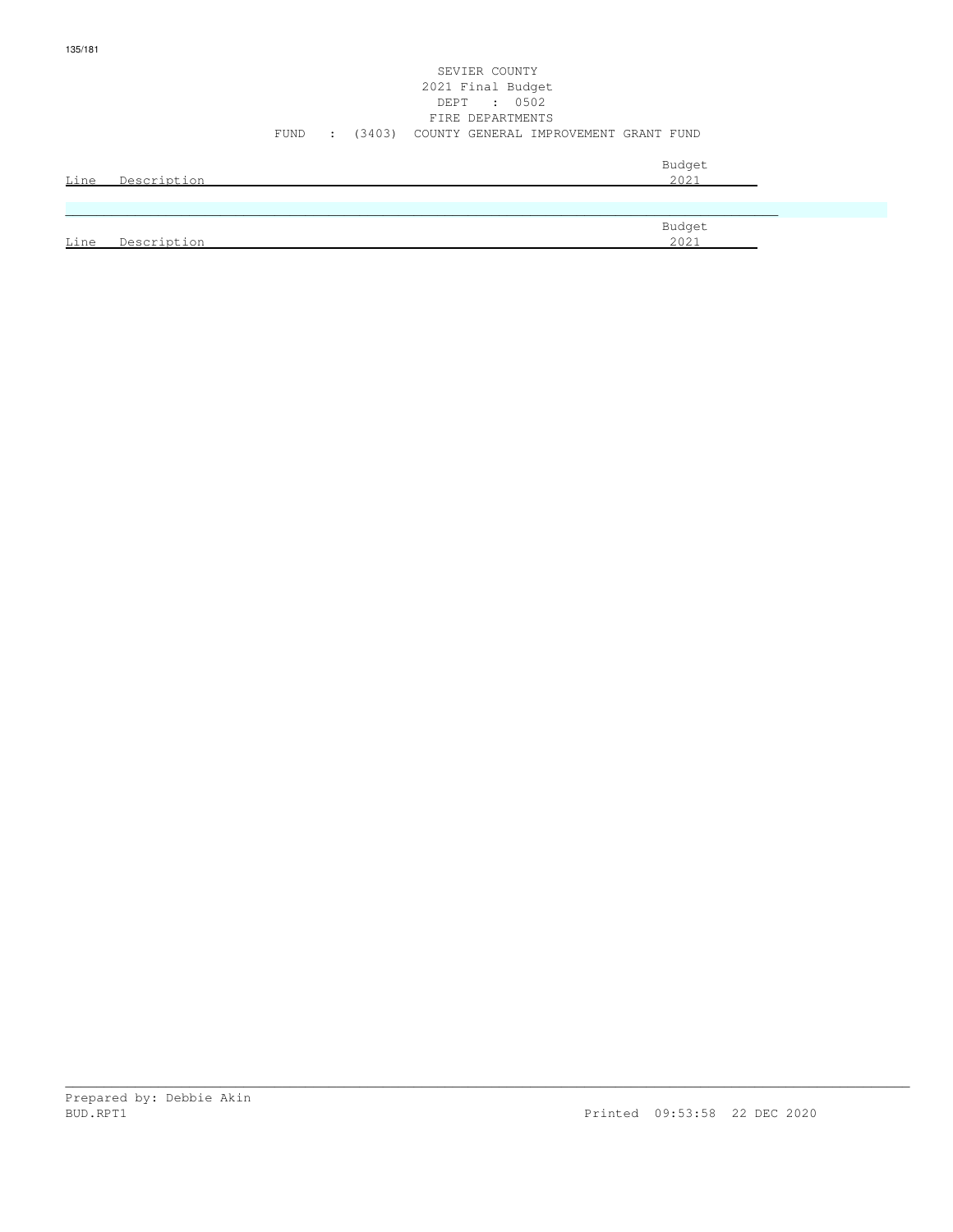#### SEVIER COUNTY 2021 Final Budget DEPT : 0502 FIRE DEPARTMENTS FUND : (3403) COUNTY GENERAL IMPROVEMENT GRANT FUND

Budget Line Description 2021 Section 2: Supplies Section 3: Other Charges Section 4: Capital Outlay Total Capital Outlay

Dept 0502 Total Budget

 $0.00$ 

===============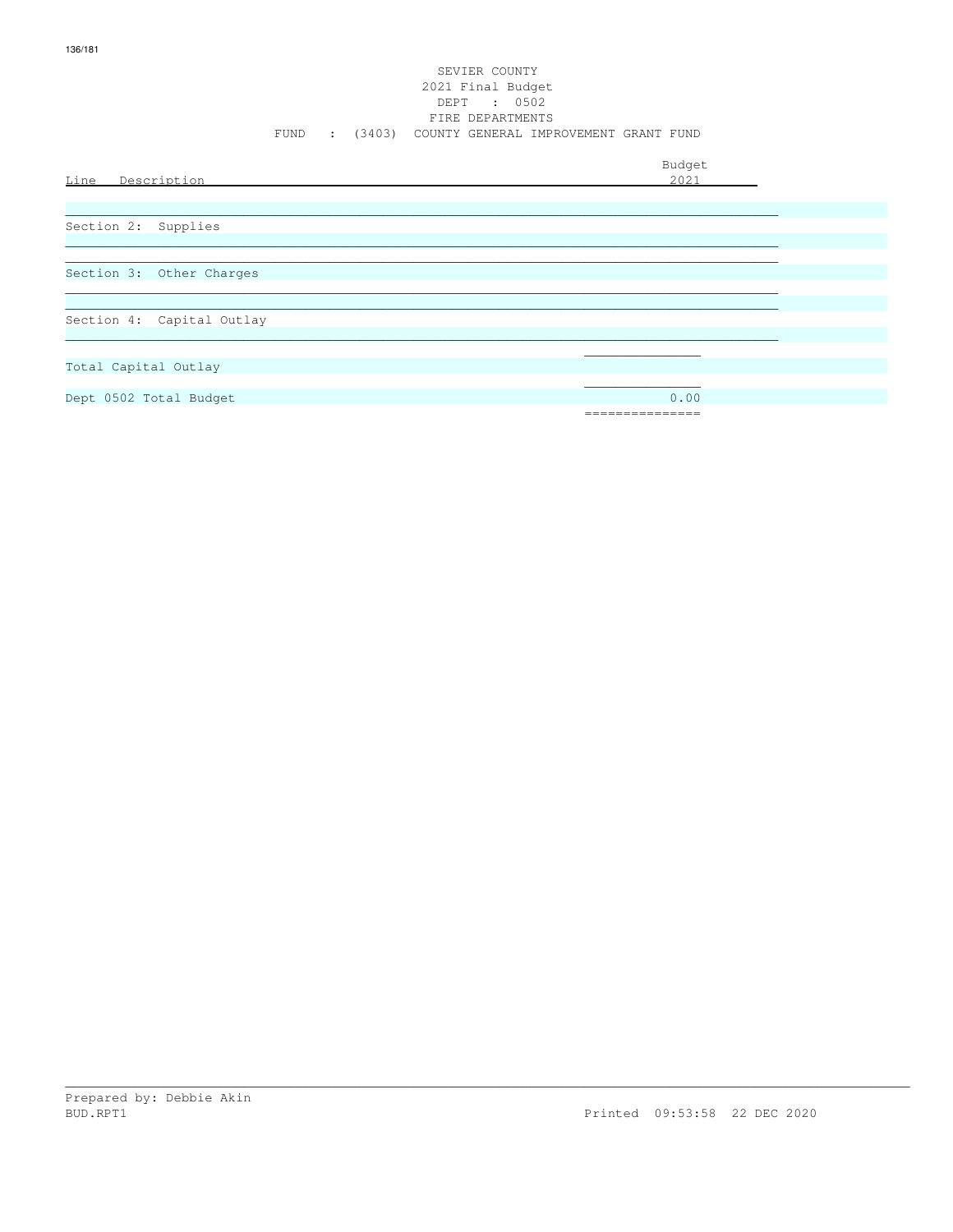### SEVIER COUNTY 2021 Final Budget DEPT : 0418 CRIMINAL JUSTICE FUND : (3404) JAIL OPERATION & MAINTENANCE RESERVE DEPRECIATION FUND Budget is a state of the state of the state of the state of the state of the state of the state of the state of the state of the state of the state of the state of the state of the state of the state of the state of the st Line Description 2021

| Budget        |
|---------------|
| 20121<br>2021 |
|               |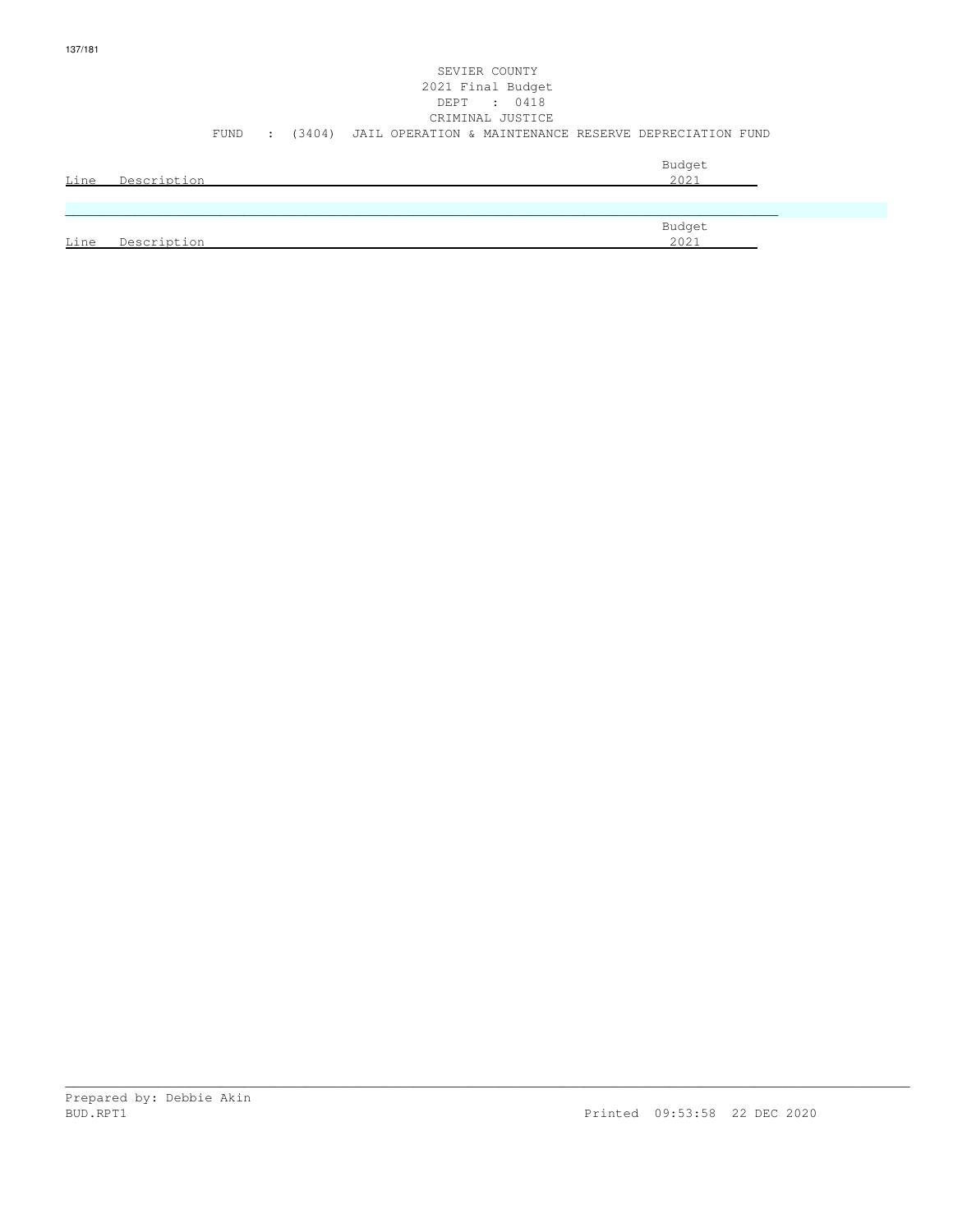# SEVIER COUNTY 2021 Final Budget DEPT : 0418<br>CRIMINAL JUSTICE FUND : (3404) JAIL OPERATION & MAINTENANCE RESERVE DEPRECIATION FUND Budget Line Description  $2021$

Section 3: Other Charges

Section 4: Capital Outlay

Section 5: Transfers Out

Total Transfers Out

Dept 0418 Total Budget

Prepared by: Debbie Akin BUD.RPT1

 $0.00$ 

===============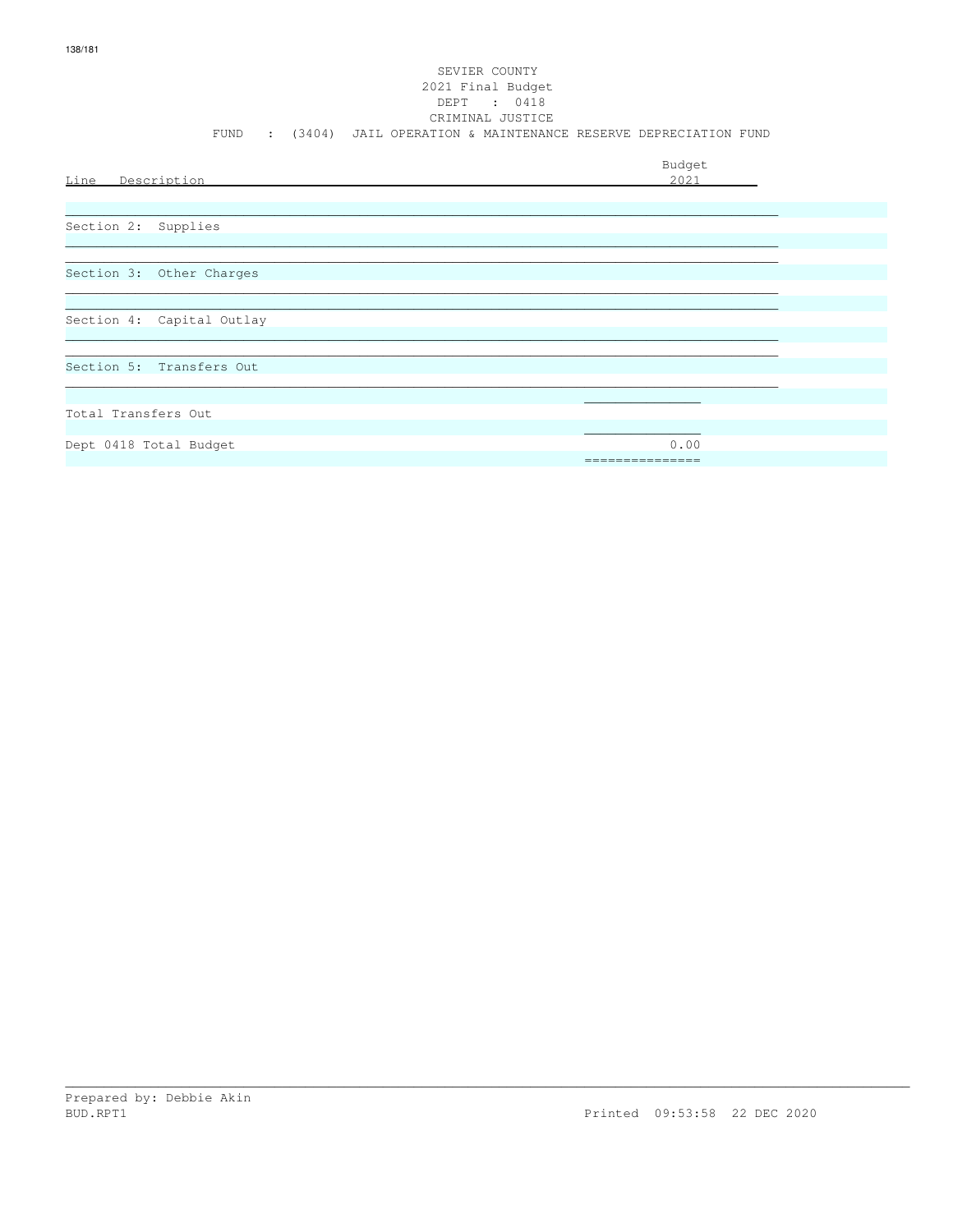#### SEVIER COUNTY 2021 Final Budget DEPT : 0101 COUNTY CLERK FUND : (3405) DISASTER COVID-19 PANDEMIC

| Line | Description | Budget<br>2021 |
|------|-------------|----------------|
|      |             |                |
|      |             | Budget         |
| Line | Description | 2021           |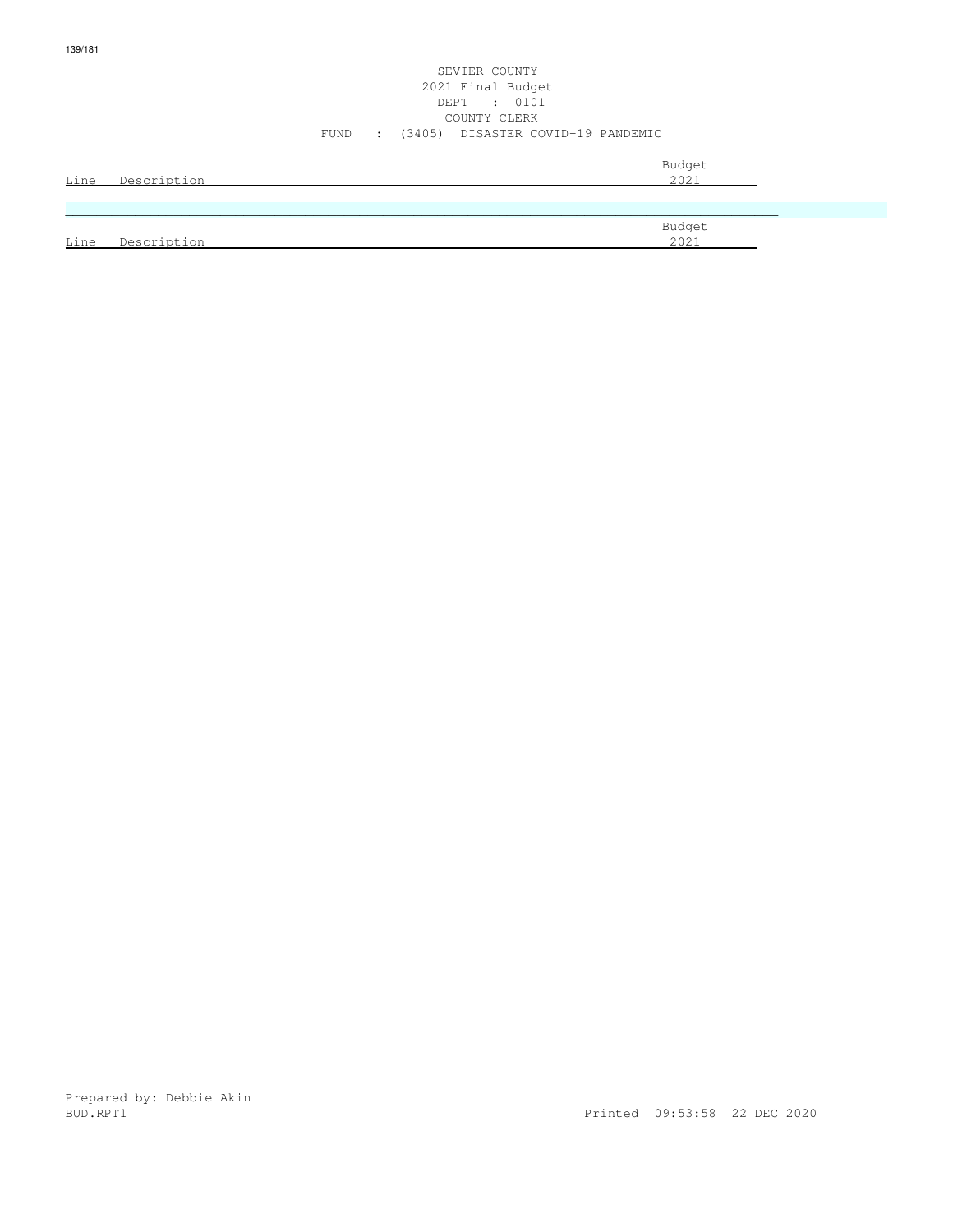#### SEVIER COUNTY 2021 Final Budget DEPT : 0101 COUNTY CLERK FUND : (3405) DISASTER COVID-19 PANDEMIC

| Line Description       | Budget<br>2021                |
|------------------------|-------------------------------|
|                        |                               |
| Section 2: Supplies    |                               |
|                        |                               |
| Total Supplies         |                               |
| Dept 0101 Total Budget | 0.00                          |
|                        | ______________<br>----------- |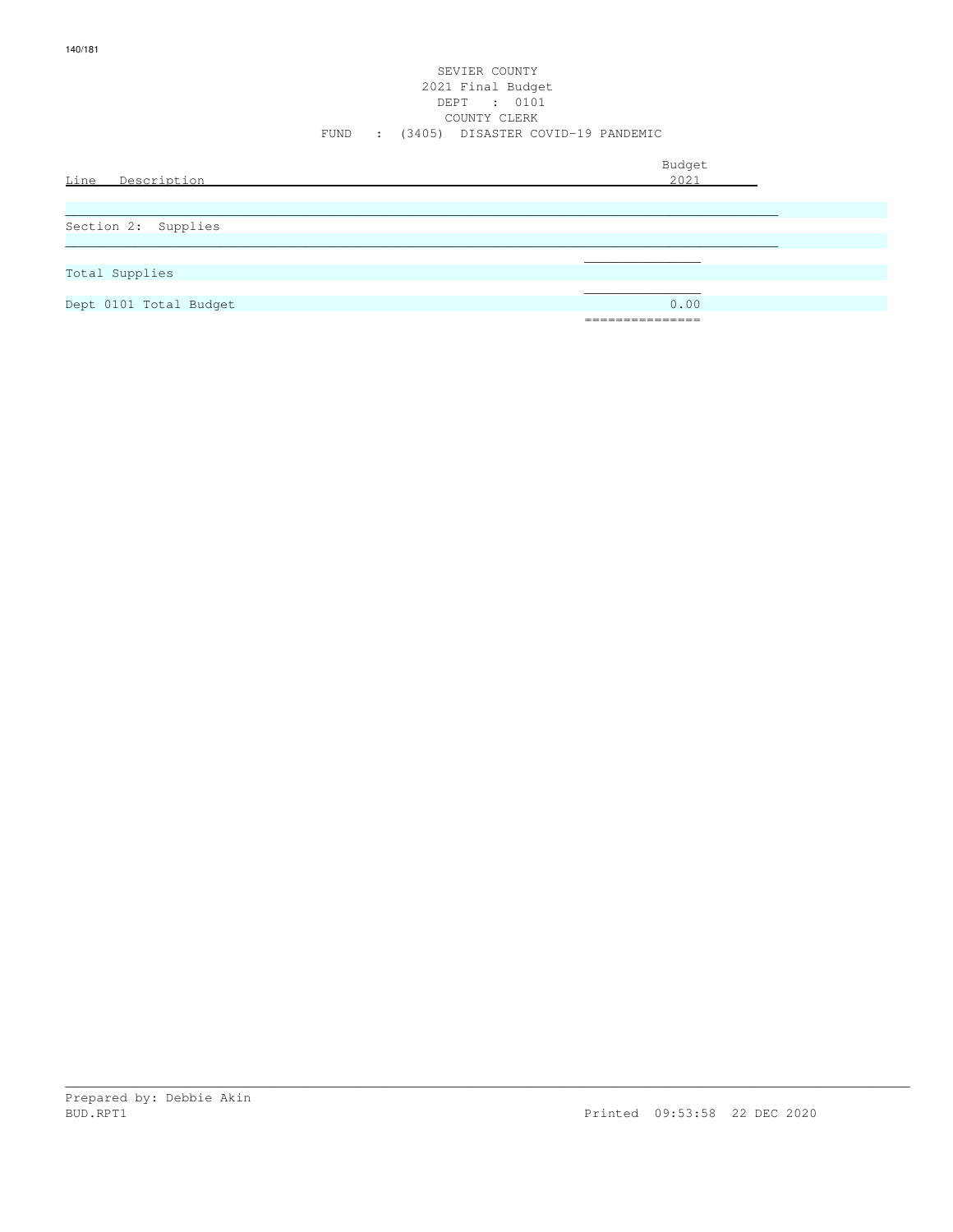#### SEVIER COUNTY 2021 Final Budget DEPT : 0102 CIRCUIT CLERK FUND : (3405) DISASTER COVID-19 PANDEMIC

| Line | Description | Budget<br>2021 |
|------|-------------|----------------|
|      |             |                |
|      |             | Budget         |
| Line | Description | 2021           |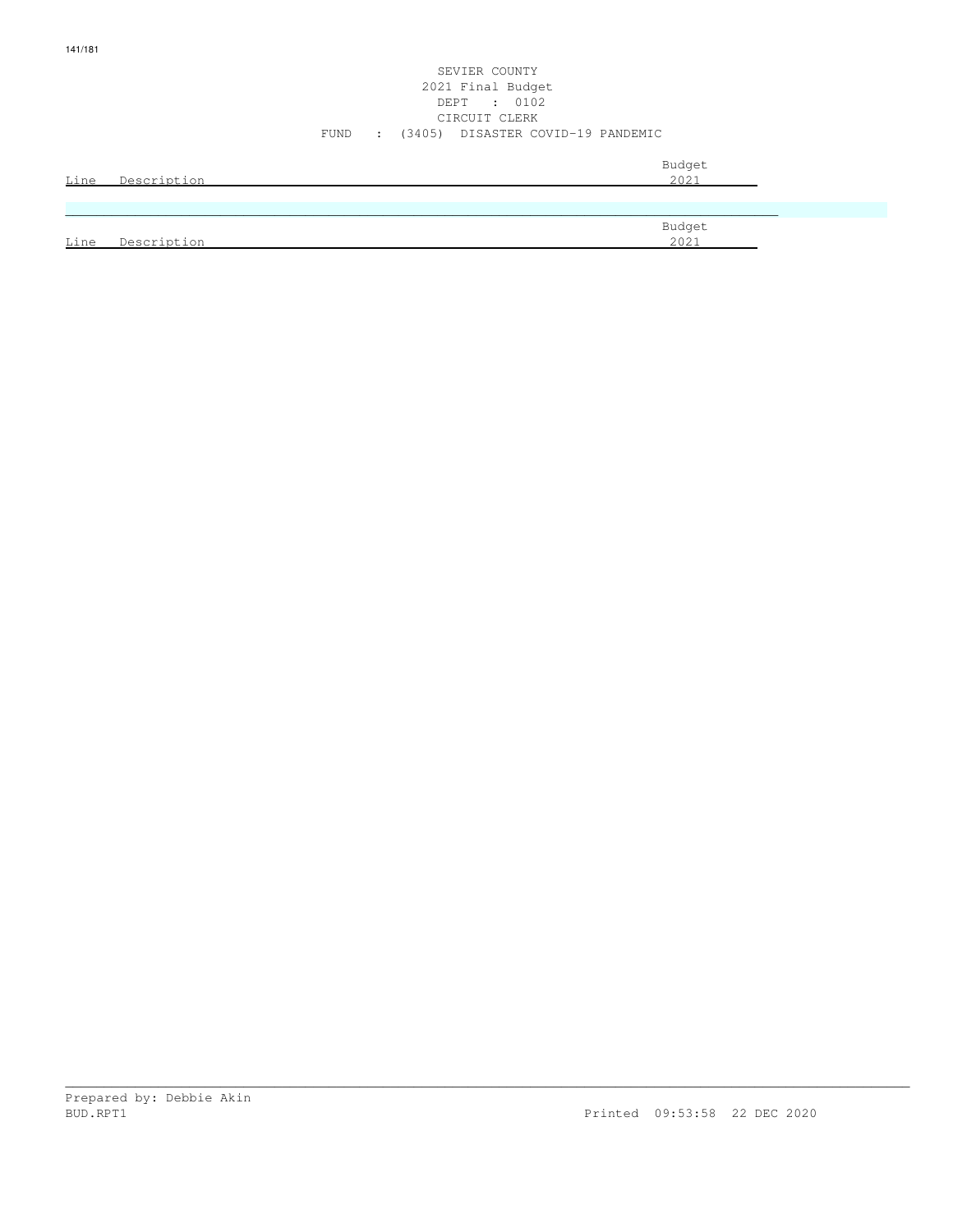#### SEVIER COUNTY 2021 Final Budget DEPT : 0102 CIRCUIT CLERK FUND : (3405) DISASTER COVID-19 PANDEMIC

| Line<br>Description    | Budget<br>2021  |
|------------------------|-----------------|
| Section 2: Supplies    |                 |
| Total Supplies         |                 |
| Dept 0102 Total Budget | 0.00            |
|                        | =============== |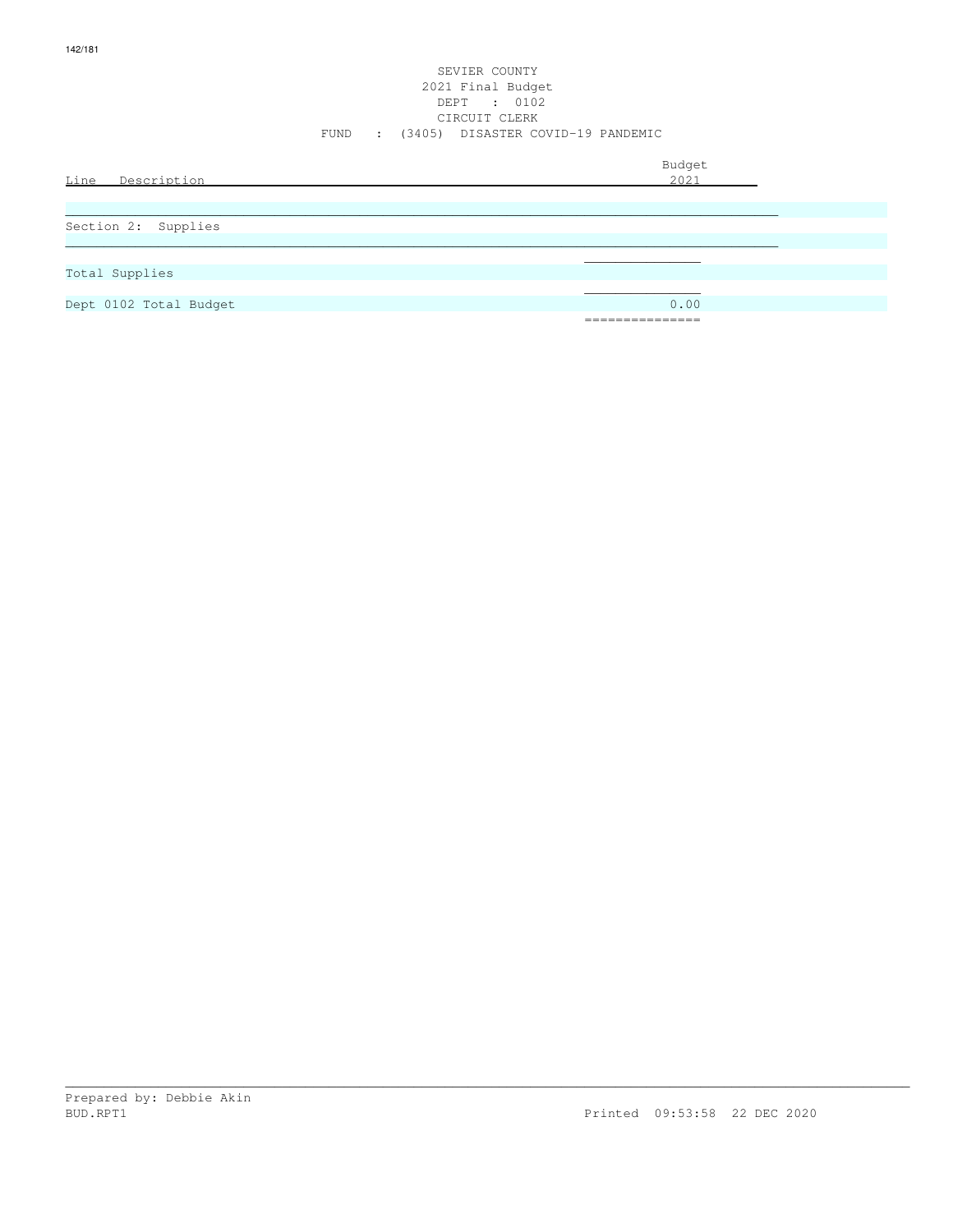#### SEVIER COUNTY 2021 Final Budget DEPT : 0104 COLLECTOR FUND : (3405) DISASTER COVID-19 PANDEMIC

| <u>Line</u> | Description | Budget<br>2021 |
|-------------|-------------|----------------|
|             |             |                |
|             |             | Budget         |
| <u>Line</u> | Description | 2021           |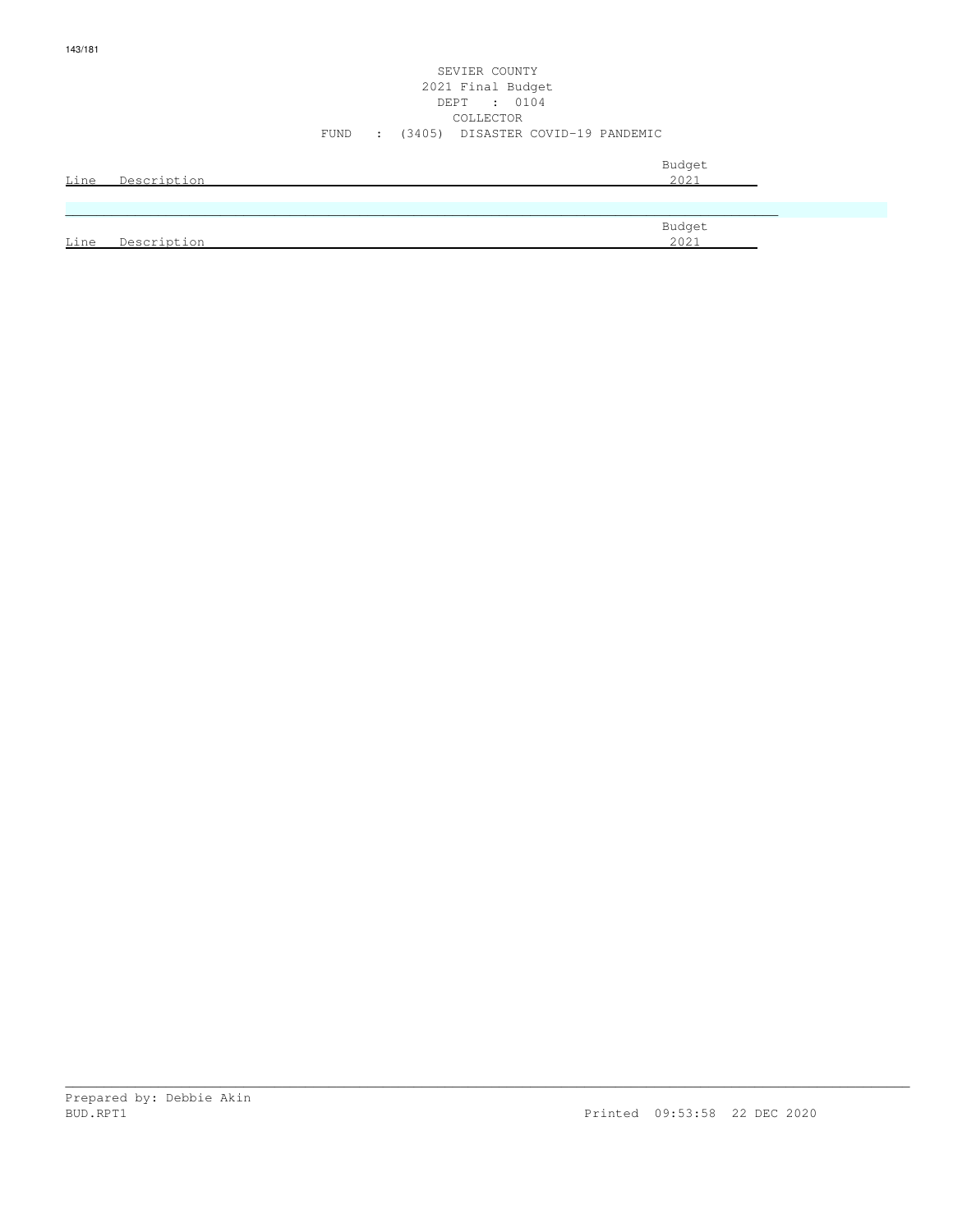#### SEVIER COUNTY 2021 Final Budget DEPT : 0104 COLLECTOR FUND : (3405) DISASTER COVID-19 PANDEMIC

| Line Description       | Budget<br>2021                       |
|------------------------|--------------------------------------|
| Section 2: Supplies    |                                      |
| Total Supplies         |                                      |
| Dept 0104 Total Budget | 0.00<br>-----------<br>------------- |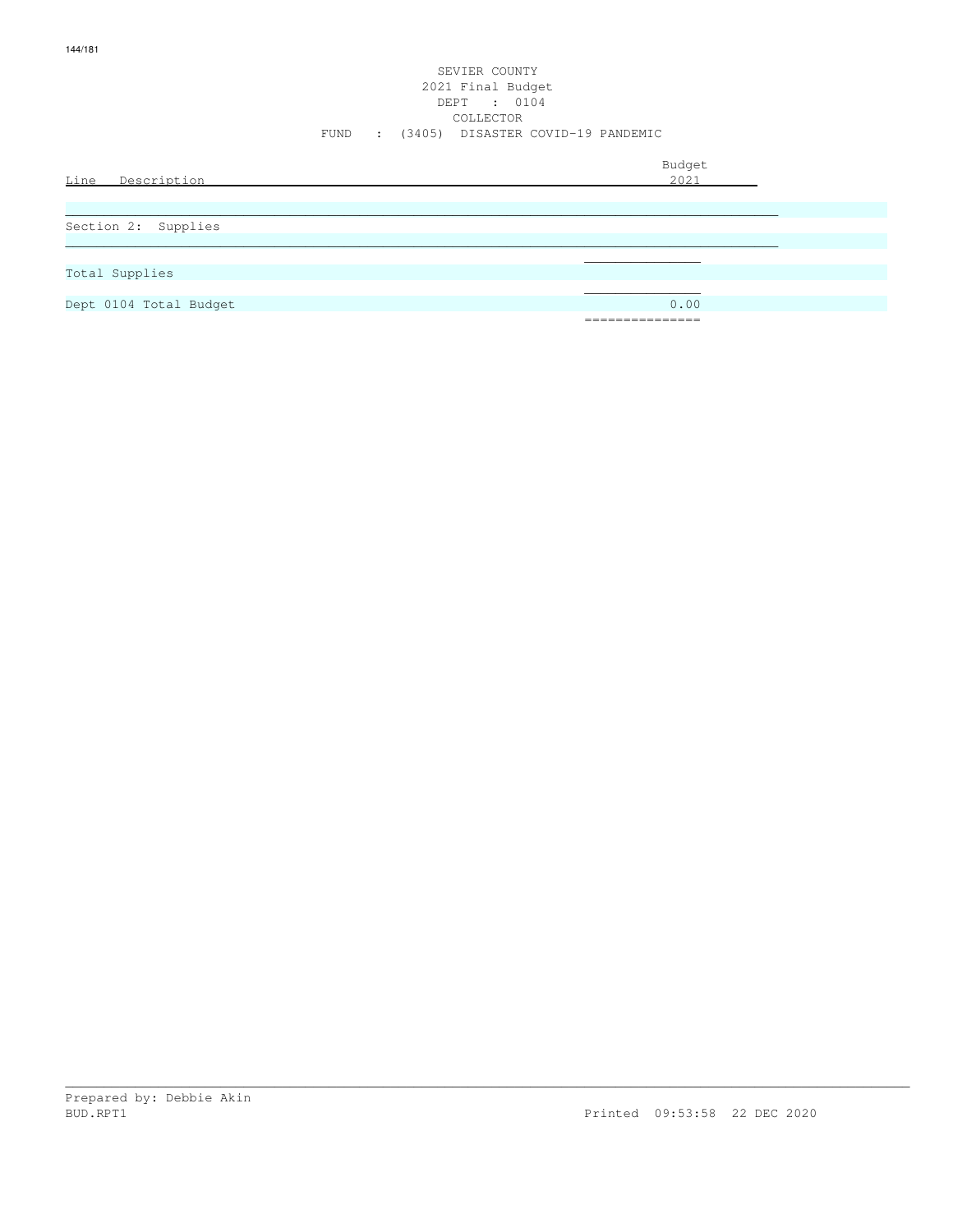# SEVIER COUNTY 2021 Final Budget DEPT : 0105 ASSESSOR FUND : (3405) DISASTER COVID-19 PANDEMIC

|      | Line Description | Budget<br>2021 |
|------|------------------|----------------|
|      |                  |                |
|      |                  | Budget         |
| Line | Description      | 2021           |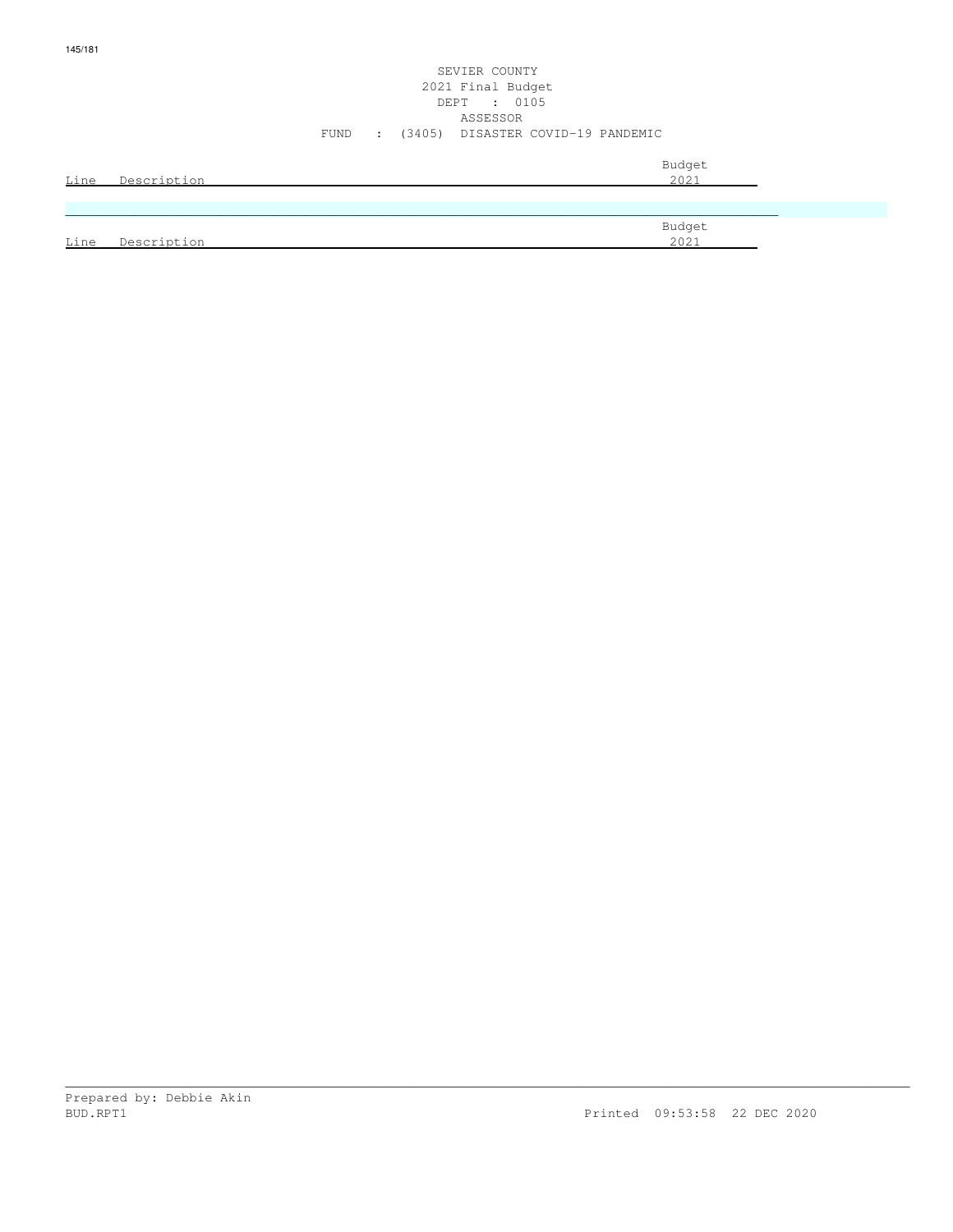# SEVIER COUNTY 2021 Final Budget DEPT : 0105 ASSESSOR FUND : (3405) DISASTER COVID-19 PANDEMIC

| Line Description       | Budget<br>2021                              |
|------------------------|---------------------------------------------|
| Section 2: Supplies    |                                             |
| Total Supplies         |                                             |
| Dept 0105 Total Budget | 0.00<br>----------<br>. _ _ _ _ _ _ _ _ _ _ |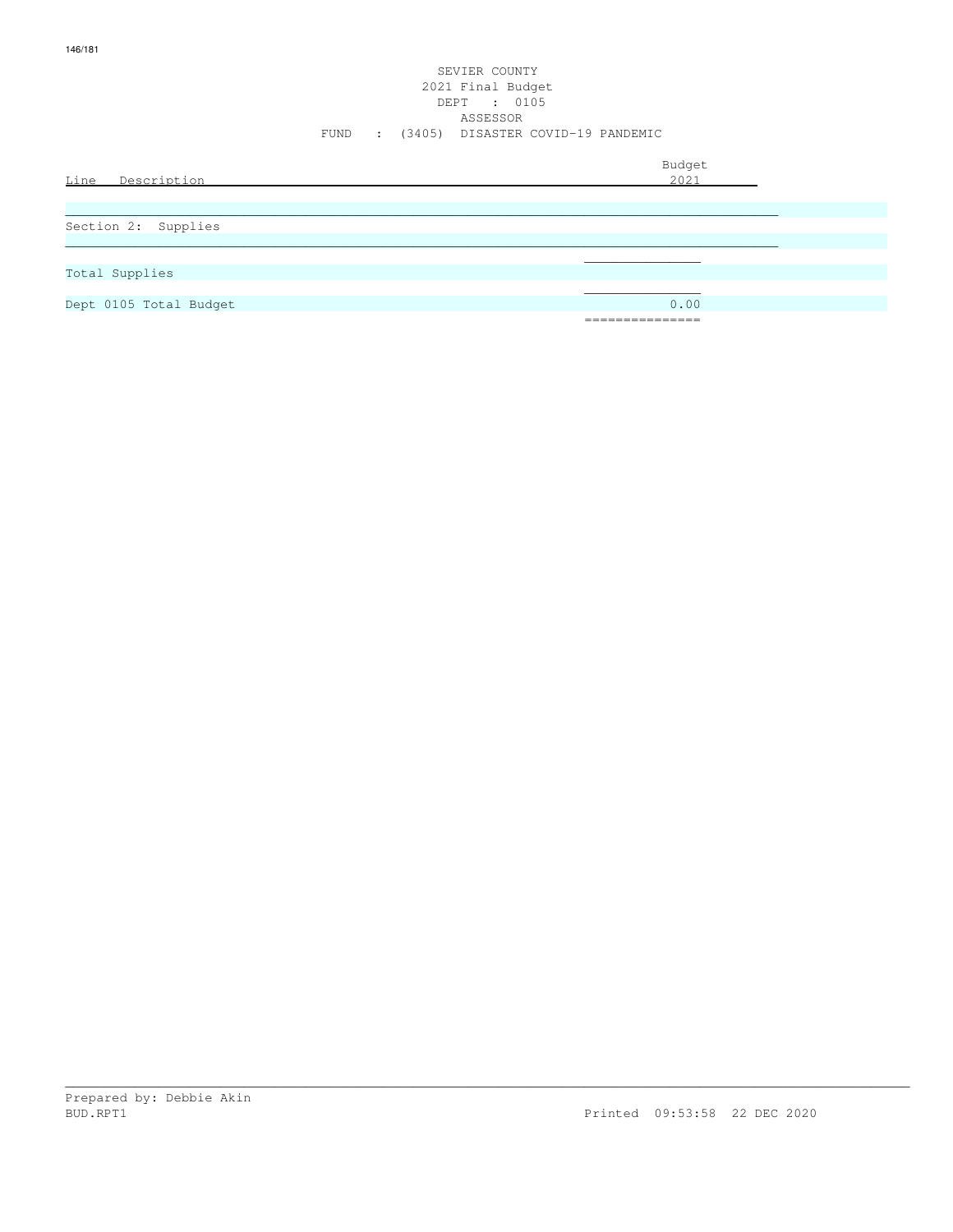## SEVIER COUNTY 2021 Final Budget DEPT : 0108 Courthouse Maintenance FUND : (3405) DISASTER COVID-19 PANDEMIC

| Line | Description | Budget<br>2021 |
|------|-------------|----------------|
|      |             |                |
| Line | Description | Budget<br>2021 |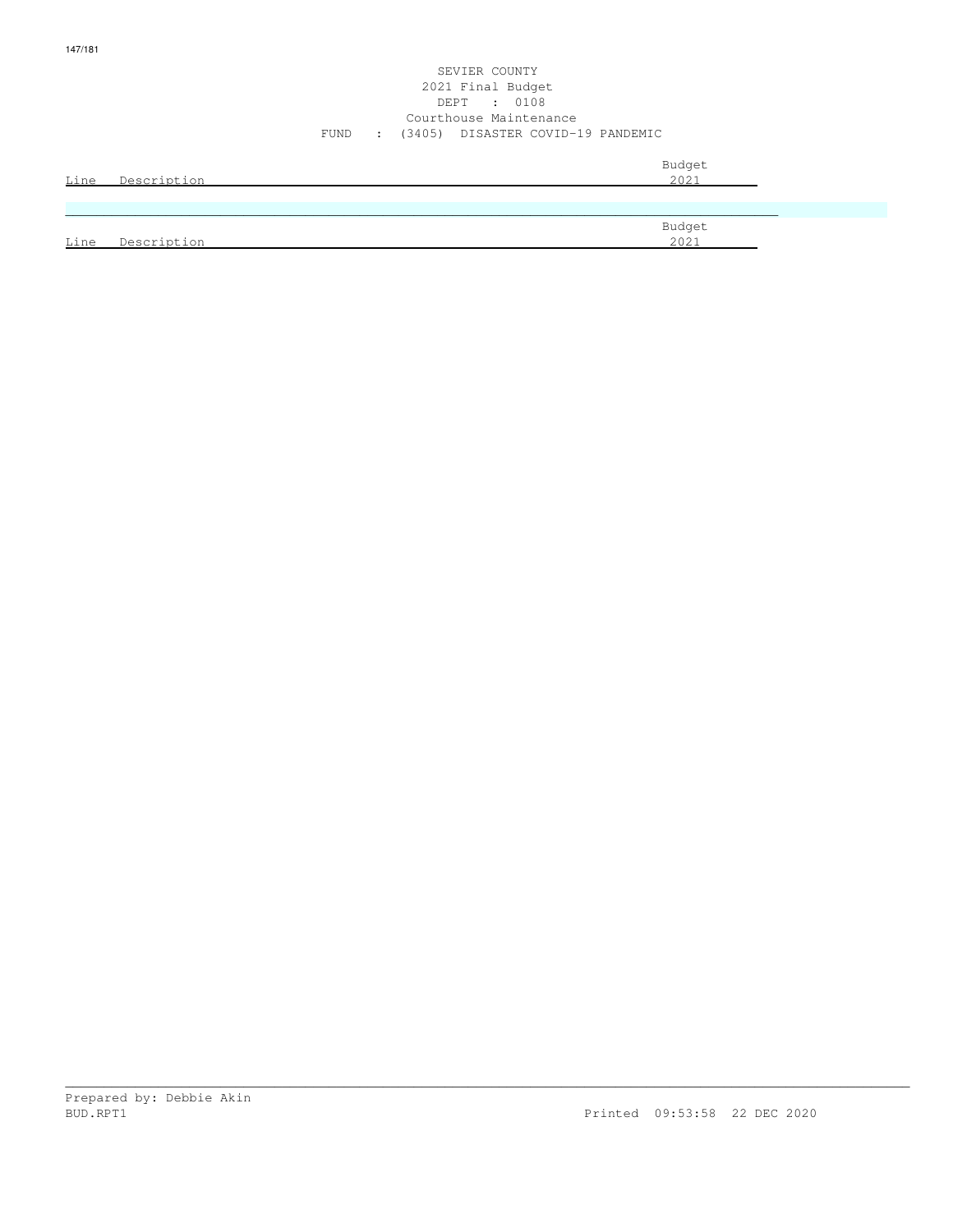## SEVIER COUNTY 2021 Final Budget DEPT : 0108 Courthouse Maintenance FUND : (3405) DISASTER COVID-19 PANDEMIC

| Line Description         | Budget<br>2021 |
|--------------------------|----------------|
|                          |                |
| Section 2: Supplies      |                |
|                          |                |
| Total Supplies           |                |
|                          |                |
|                          |                |
| Section 3: Other Charges |                |
|                          |                |
| Total Other Charges      |                |
|                          |                |
| Dept 0108 Total Budget   | 0.00           |
|                          | ============   |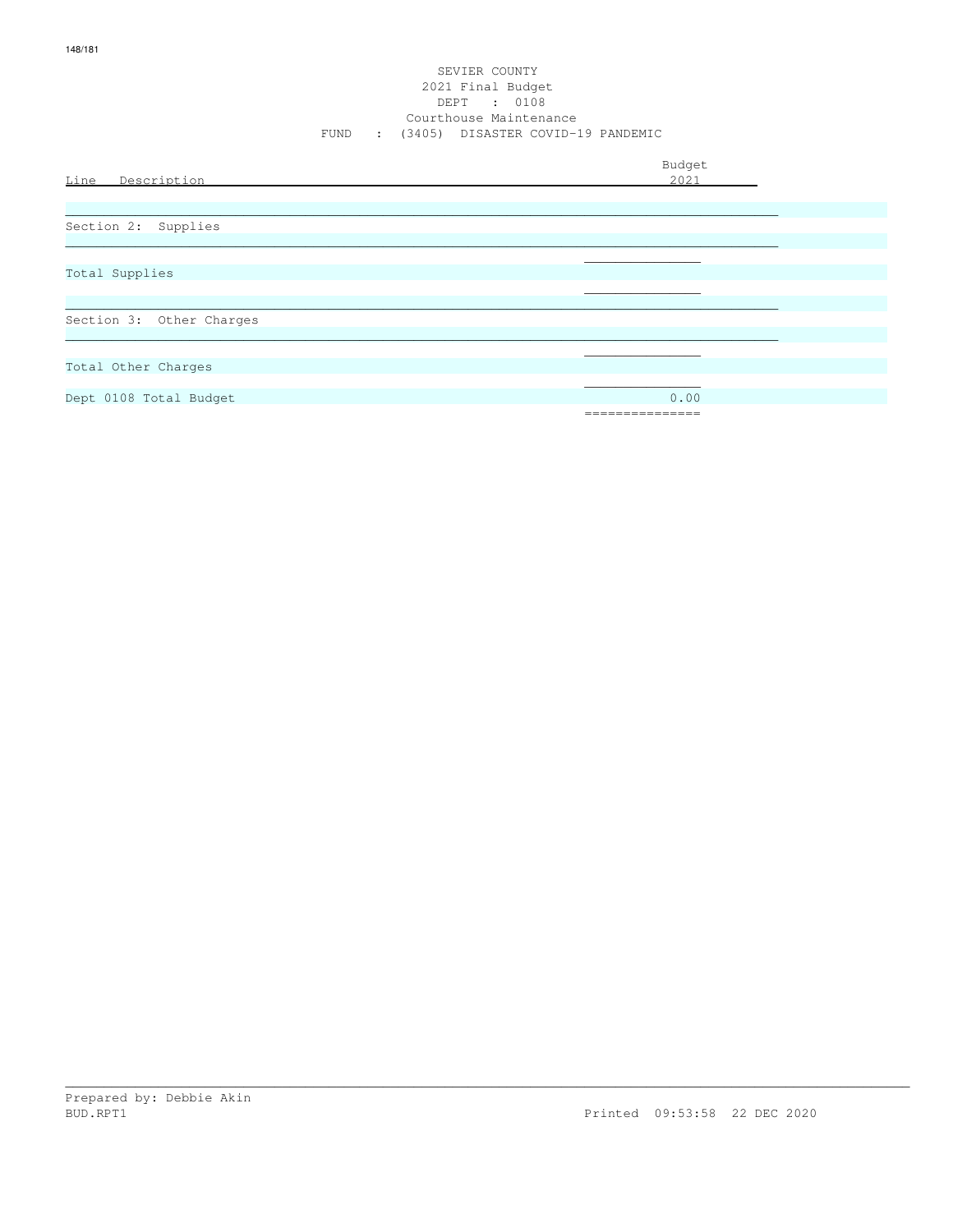# SEVIER COUNTY 2021 Final Budget DEPT : 0109 ELECTIONS FUND : (3405) DISASTER COVID-19 PANDEMIC

| Line | Description | Budget<br>2021 |
|------|-------------|----------------|
|      |             |                |
|      |             | Budget         |
| Line | Description | 2021           |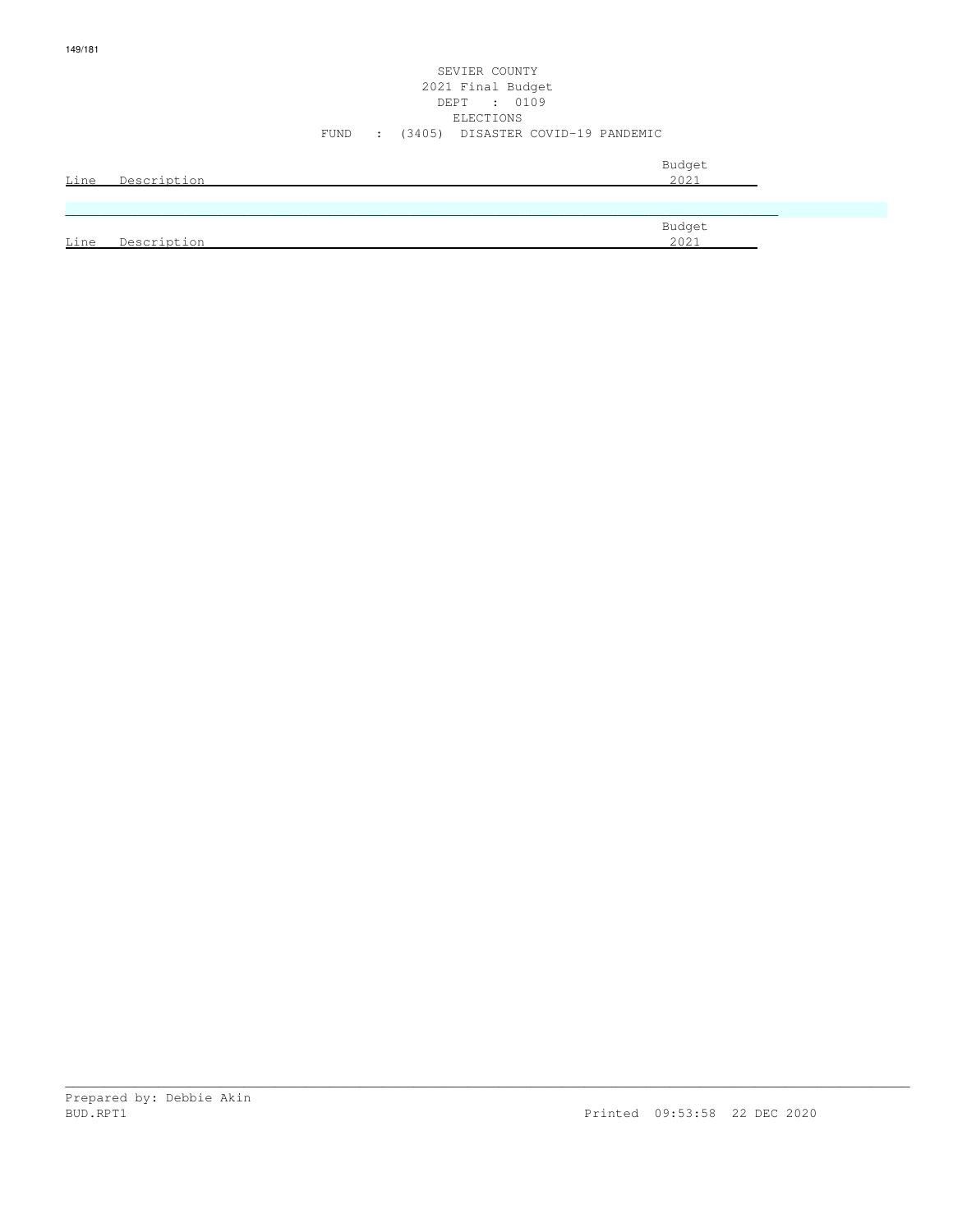## SEVIER COUNTY 2021 Final Budget DEPT : 0109 ELECTIONS FUND : (3405) DISASTER COVID-19 PANDEMIC

| Line<br>Description    | Budget<br>2021 |
|------------------------|----------------|
| Section 2: Supplies    |                |
| Total Supplies         |                |
| Dept 0109 Total Budget | 0.00           |
|                        | ============== |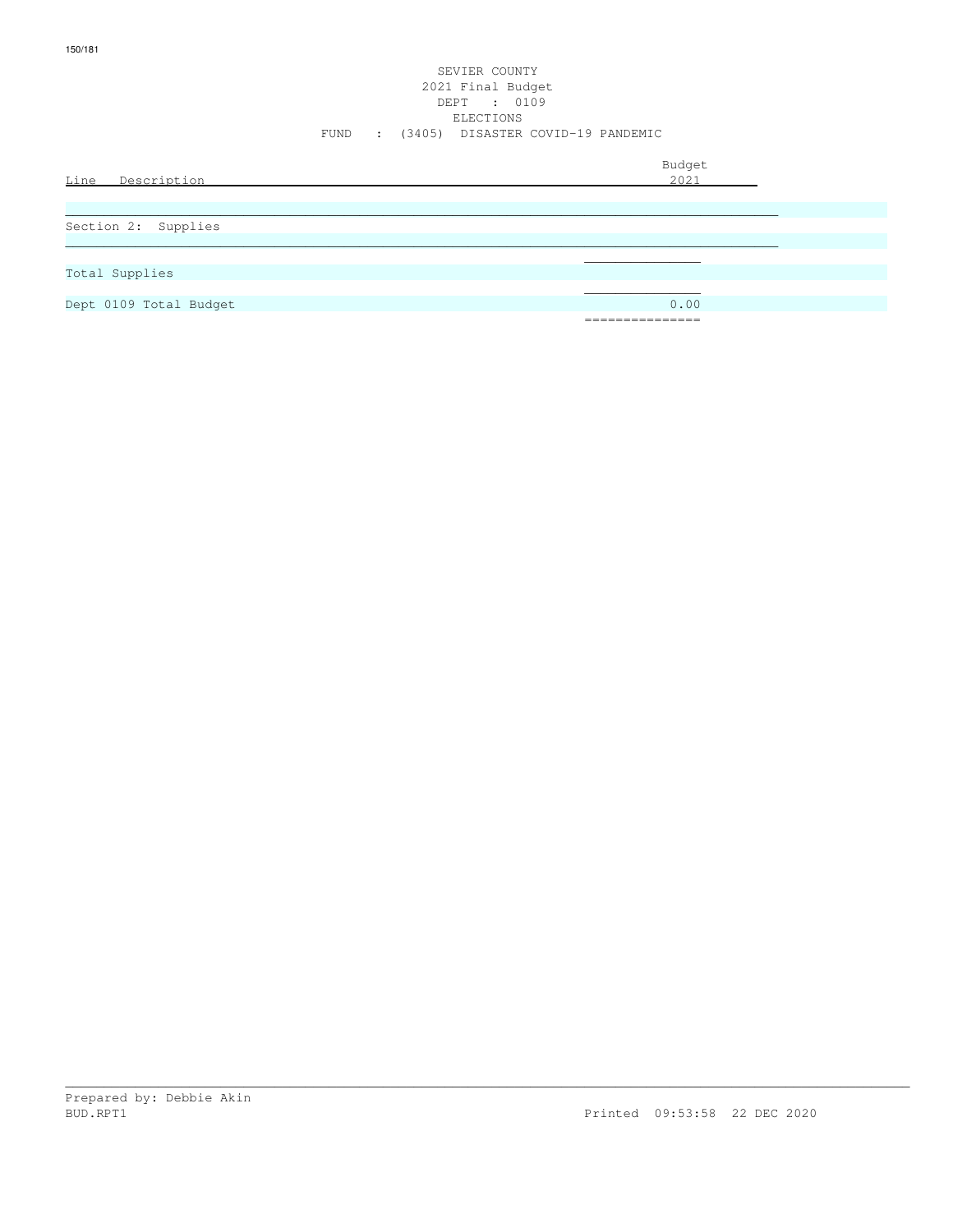# SEVIER COUNTY 2021 Final Budget DEPT : 0120 DISASTER FUND : (3405) DISASTER COVID-19 PANDEMIC

| Line<br>Description      | Budget<br>2021 |
|--------------------------|----------------|
|                          |                |
|                          | Budget         |
| Line<br>Description      | 2021           |
|                          |                |
| Total Personnel Services |                |

\_\_\_\_\_\_\_\_\_\_\_\_\_\_\_\_\_\_\_\_\_\_\_\_\_\_\_\_\_\_\_\_\_\_\_\_\_\_\_\_\_\_\_\_\_\_\_\_\_\_\_\_\_\_\_\_\_\_\_\_\_\_\_\_\_\_\_\_\_\_\_\_\_\_\_\_\_\_\_\_\_\_\_\_\_\_\_\_\_\_\_\_\_\_\_\_\_\_\_\_\_\_\_\_\_\_\_\_\_

 $\mathcal{L}_\mathcal{L}$  , we can assume that the contract of the contract of the contract of the contract of the contract of the contract of the contract of the contract of the contract of the contract of the contract of the contr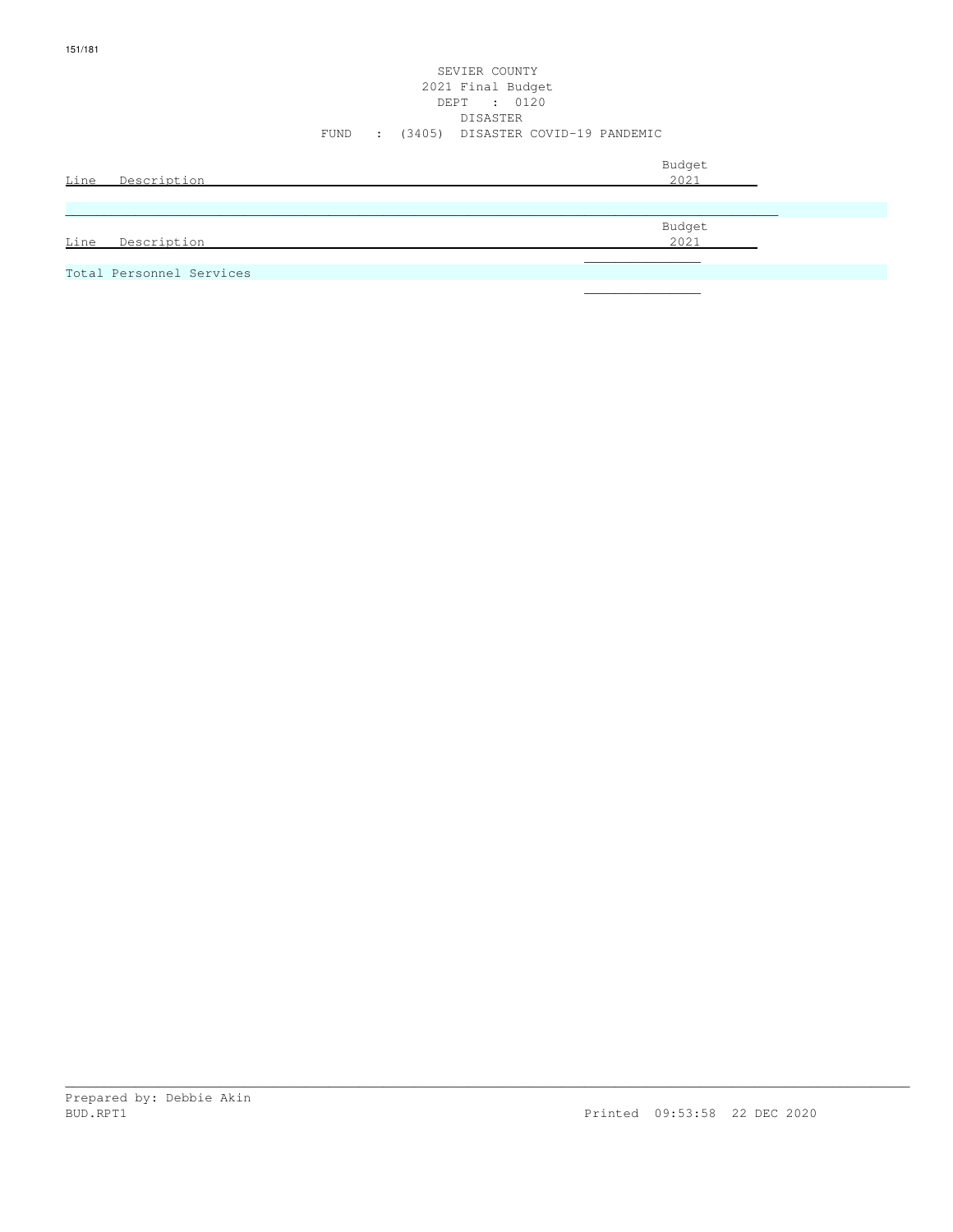## SEVIER COUNTY 2021 Final Budget DEPT : 0120 DISASTER FUND : (3405) DISASTER COVID-19 PANDEMIC

| Line Description          | Budget<br>2021           |
|---------------------------|--------------------------|
| Section 2: Supplies       |                          |
| Total Supplies            |                          |
| Section 3: Other Charges  |                          |
| Total Other Charges       |                          |
| Section 4: Capital Outlay |                          |
| Total Capital Outlay      |                          |
| Section 5: Transfers Out  |                          |
| Total Transfers Out       |                          |
| Dept 0120 Total Budget    | 0.00<br>================ |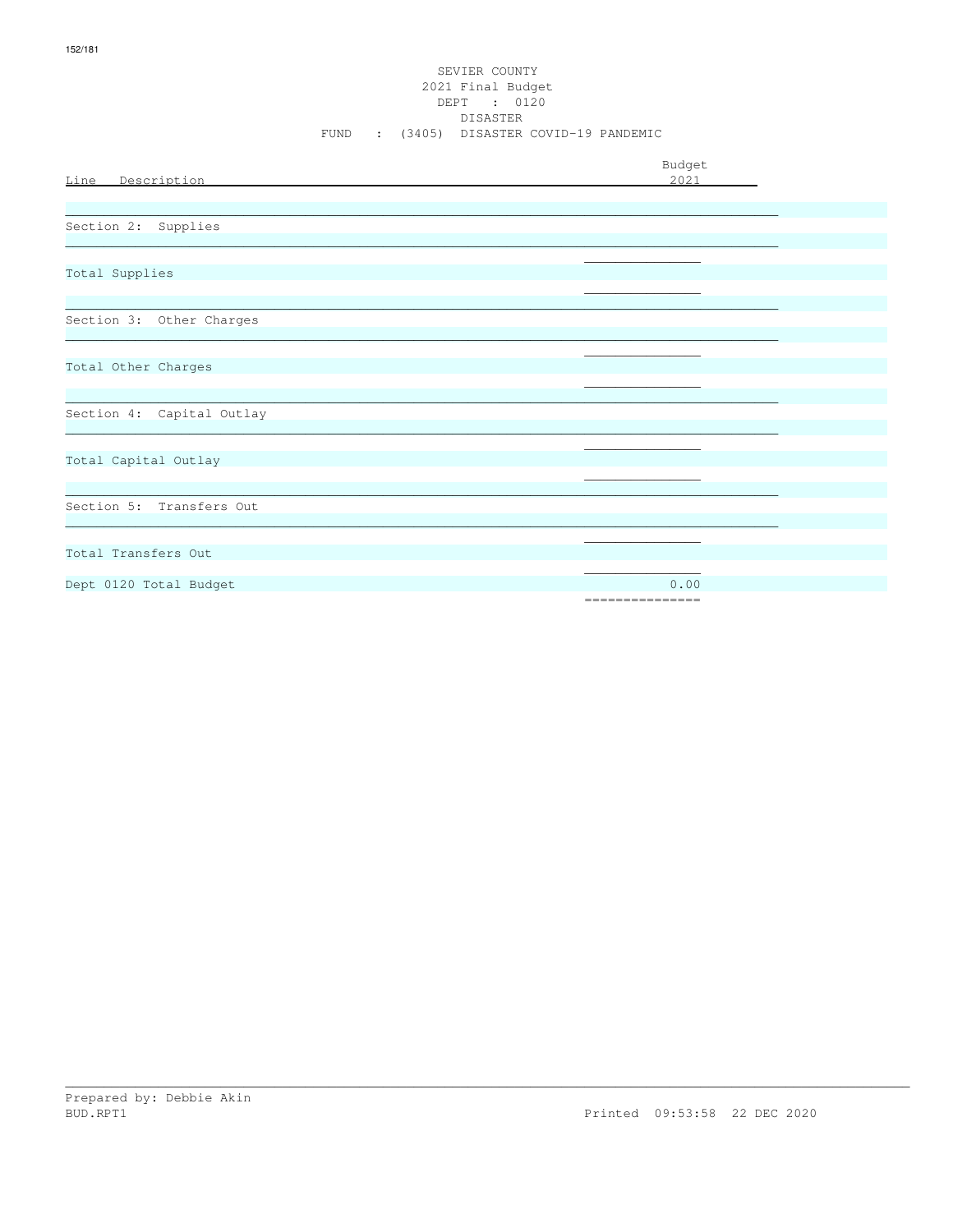# SEVIER COUNTY 2021 Final Budget DEPT : 0200 Road FUND : (3405) DISASTER COVID-19 PANDEMIC

| Line | Description | Budget<br>2021 |
|------|-------------|----------------|
|      |             |                |
|      |             | Budget         |
| Line | Description | 2021           |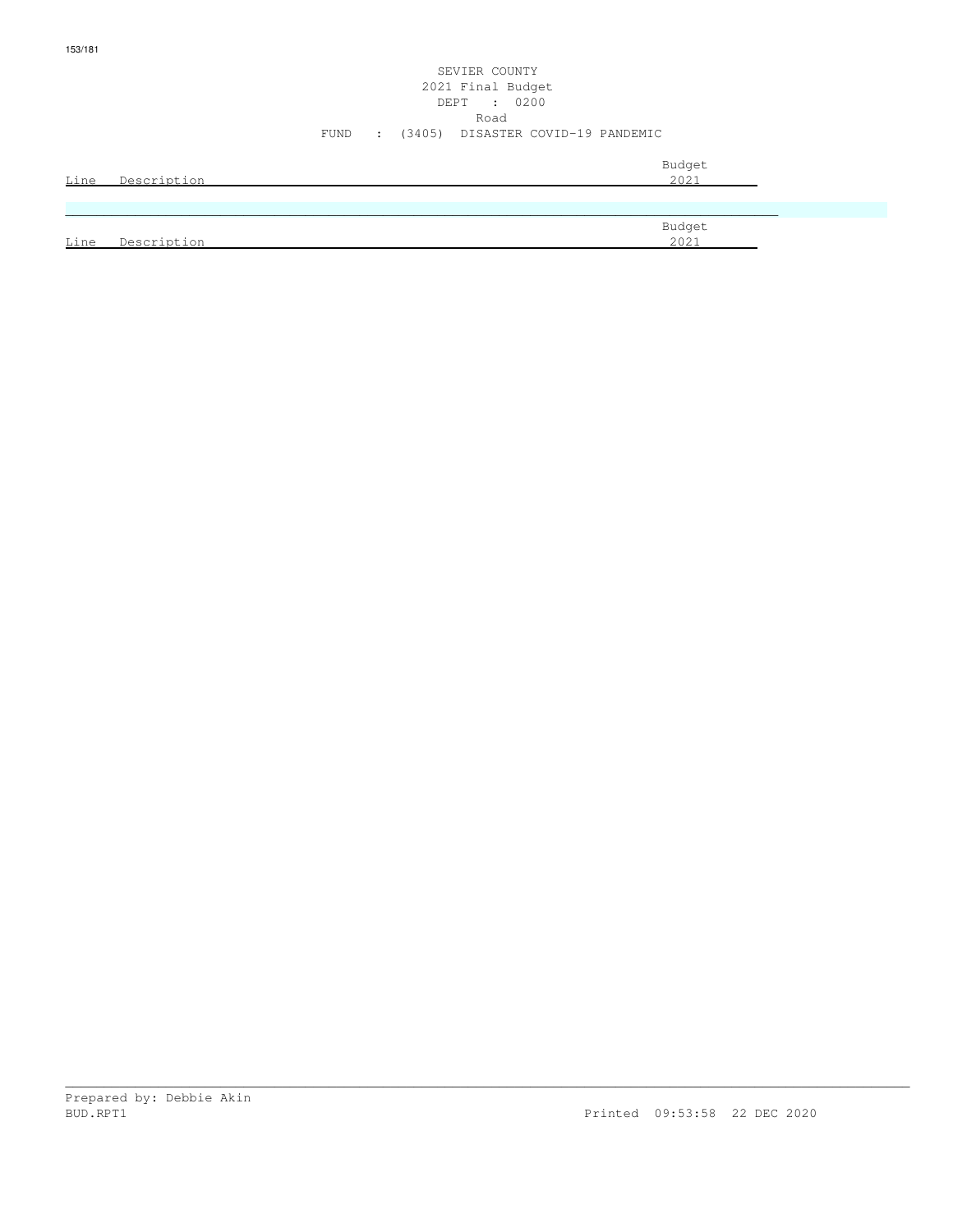# SEVIER COUNTY 2021 Final Budget DEPT : 0200 Road FUND : (3405) DISASTER COVID-19 PANDEMIC

| Line Description       | Budget<br>2021                      |
|------------------------|-------------------------------------|
| Section 2: Supplies    |                                     |
| Total Supplies         |                                     |
| Dept 0200 Total Budget | 0.00<br>_______________<br>-------- |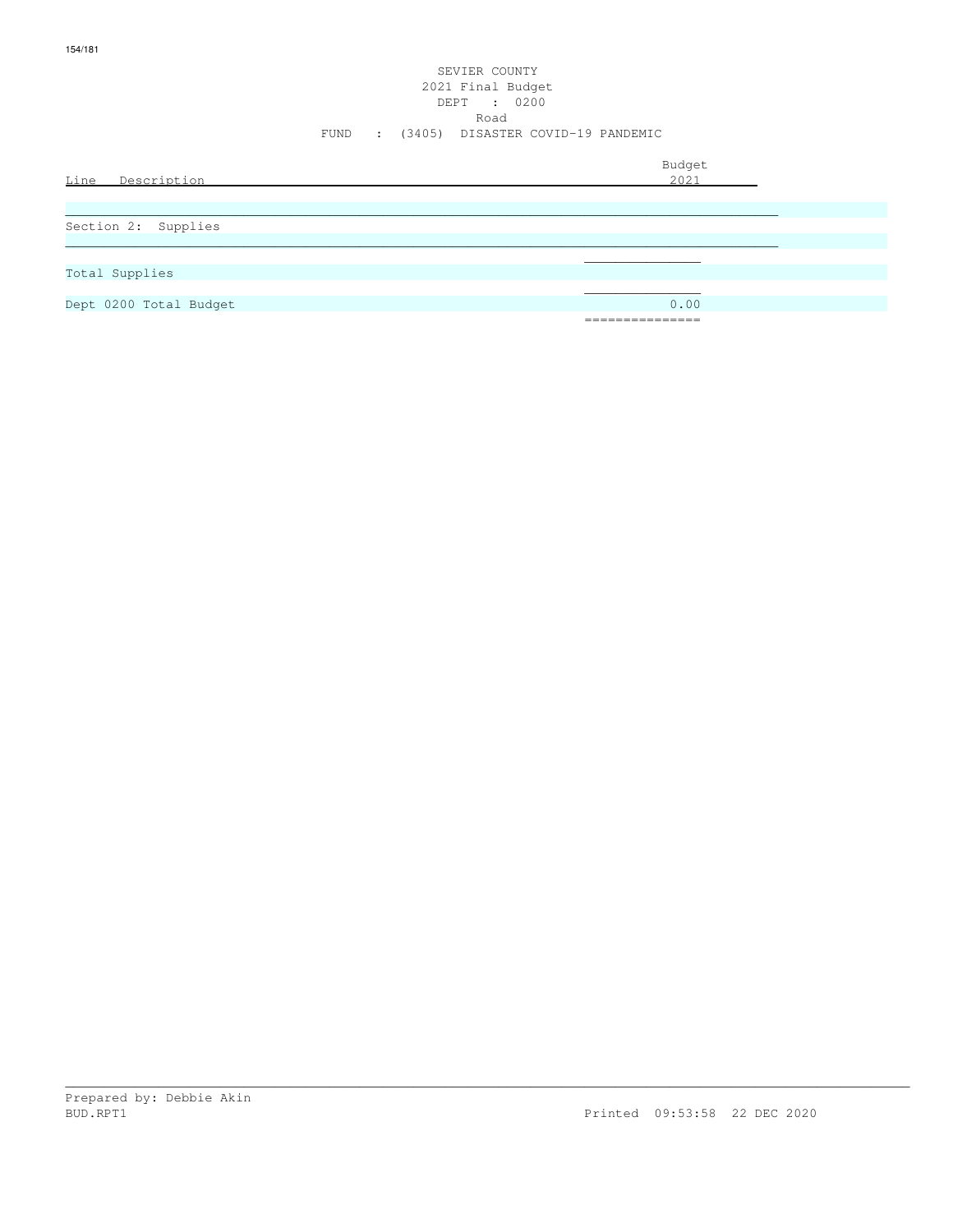## SEVIER COUNTY 2021 Final Budget DEPT : 0300 HEALTH DEPT. FUND : (3405) DISASTER COVID-19 PANDEMIC

| Line | Description | Budget<br>2021 |
|------|-------------|----------------|
|      |             |                |
| Line | Description | Budget<br>2021 |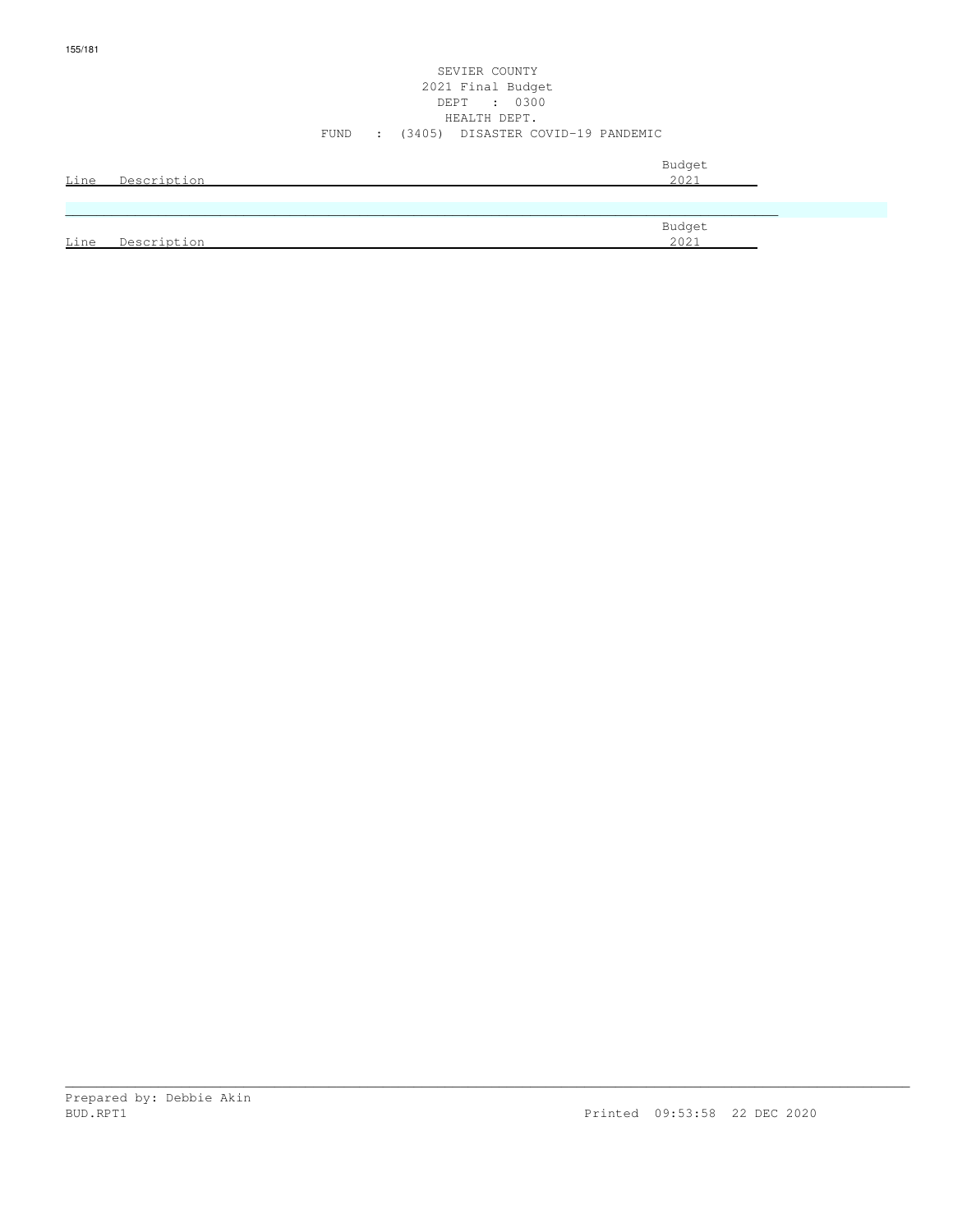## SEVIER COUNTY 2021 Final Budget DEPT : 0300 HEALTH DEPT. FUND : (3405) DISASTER COVID-19 PANDEMIC

| Line<br>Description    | Budget<br>2021                         |
|------------------------|----------------------------------------|
| Section 2: Supplies    |                                        |
| Total Supplies         |                                        |
| Dept 0300 Total Budget | 0.00<br>_______________<br>----------- |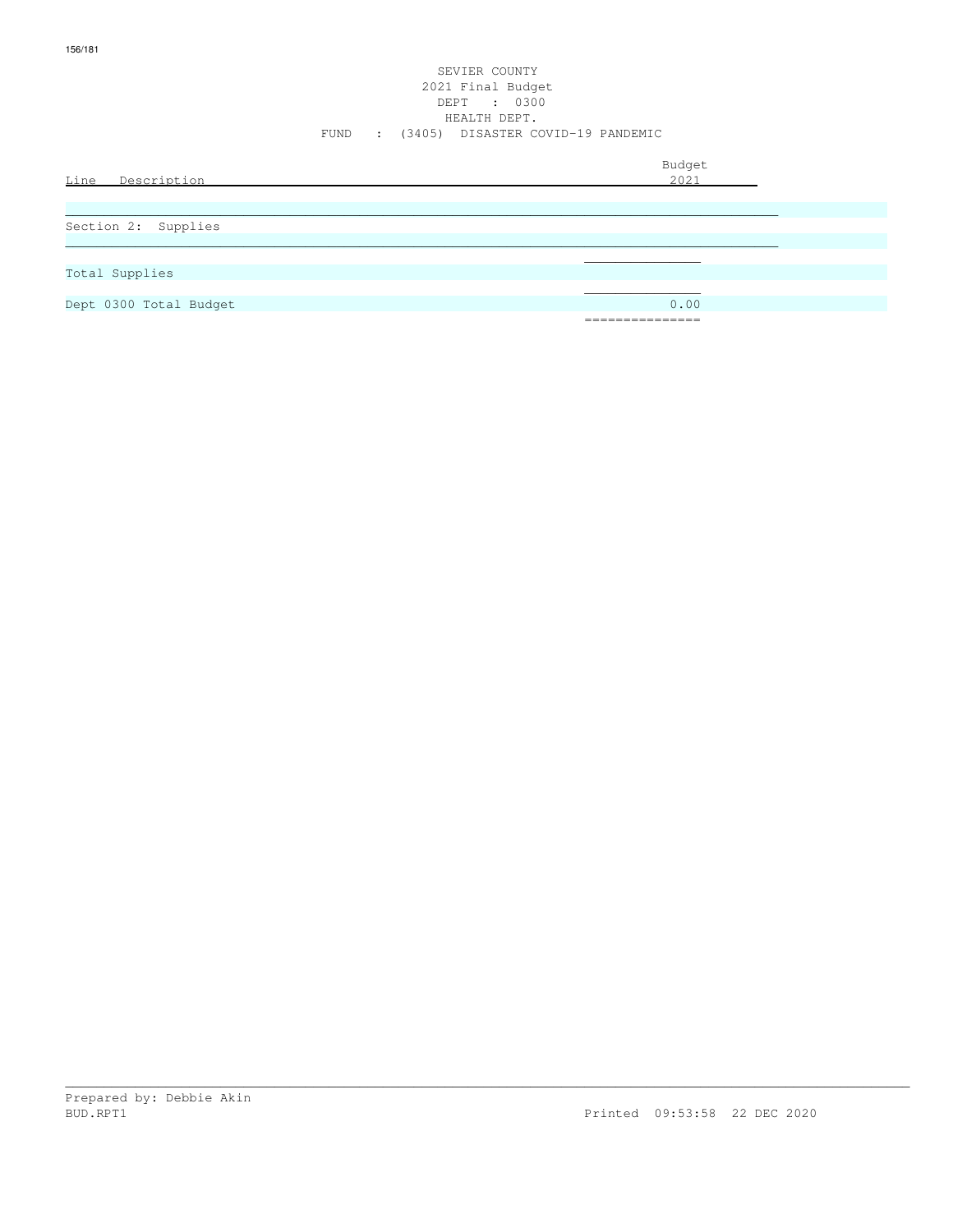## SEVIER COUNTY 2021 Final Budget DEPT : 0418 Criminal Justice FUND : (3405) DISASTER COVID-19 PANDEMIC

| Line | Description | Budget<br>2021 |
|------|-------------|----------------|
|      |             |                |
|      |             | Budget         |
| Line | Description | 2021           |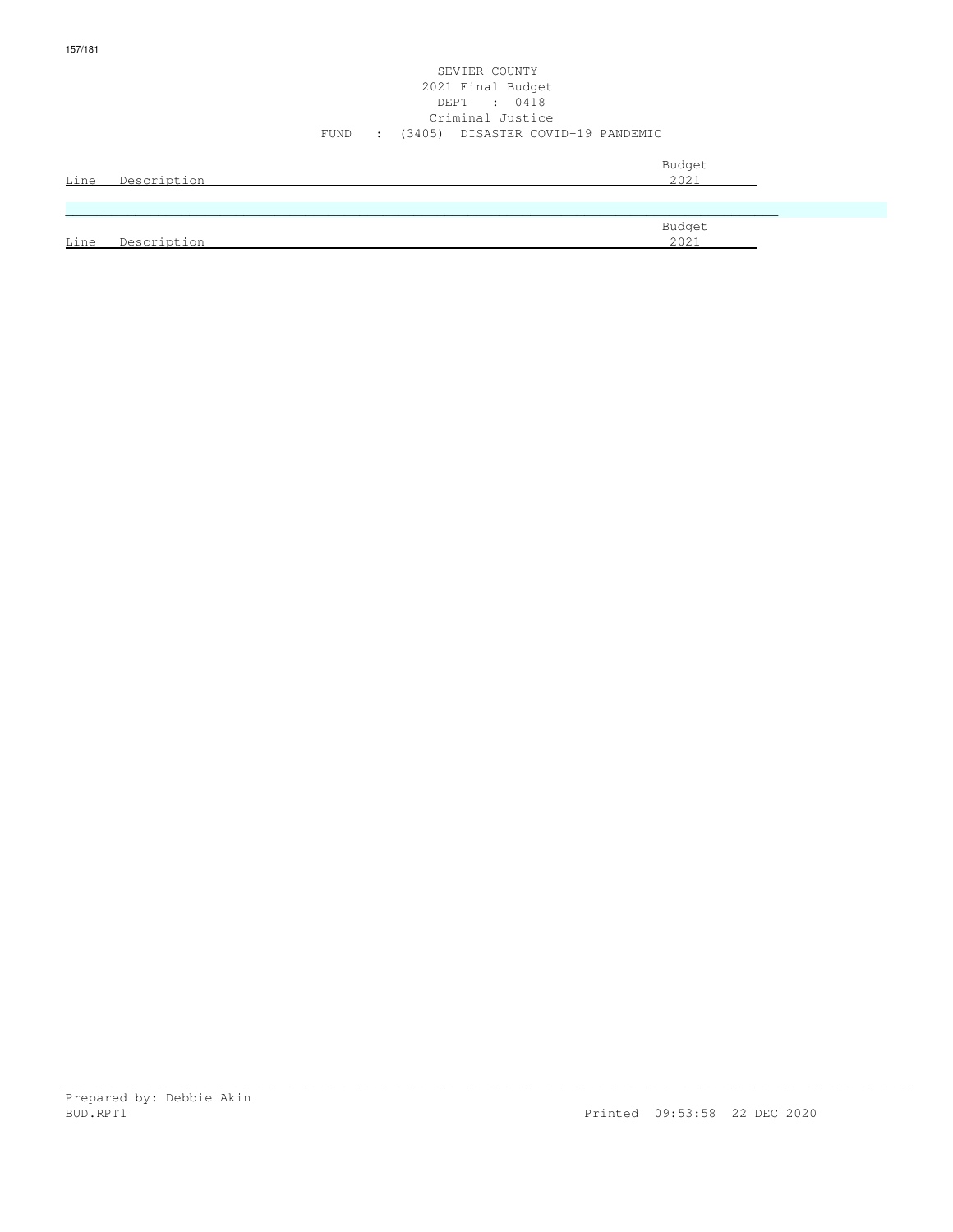## SEVIER COUNTY 2021 Final Budget DEPT : 0418 Criminal Justice FUND : (3405) DISASTER COVID-19 PANDEMIC

| Line Description         | Budget<br>2021 |
|--------------------------|----------------|
|                          |                |
| Section 2: Supplies      |                |
|                          |                |
| Total Supplies           |                |
|                          |                |
| Section 3: Other Charges |                |
| Total Other Charges      |                |
| Dept 0418 Total Budget   | 0.00           |
|                          | ------------   |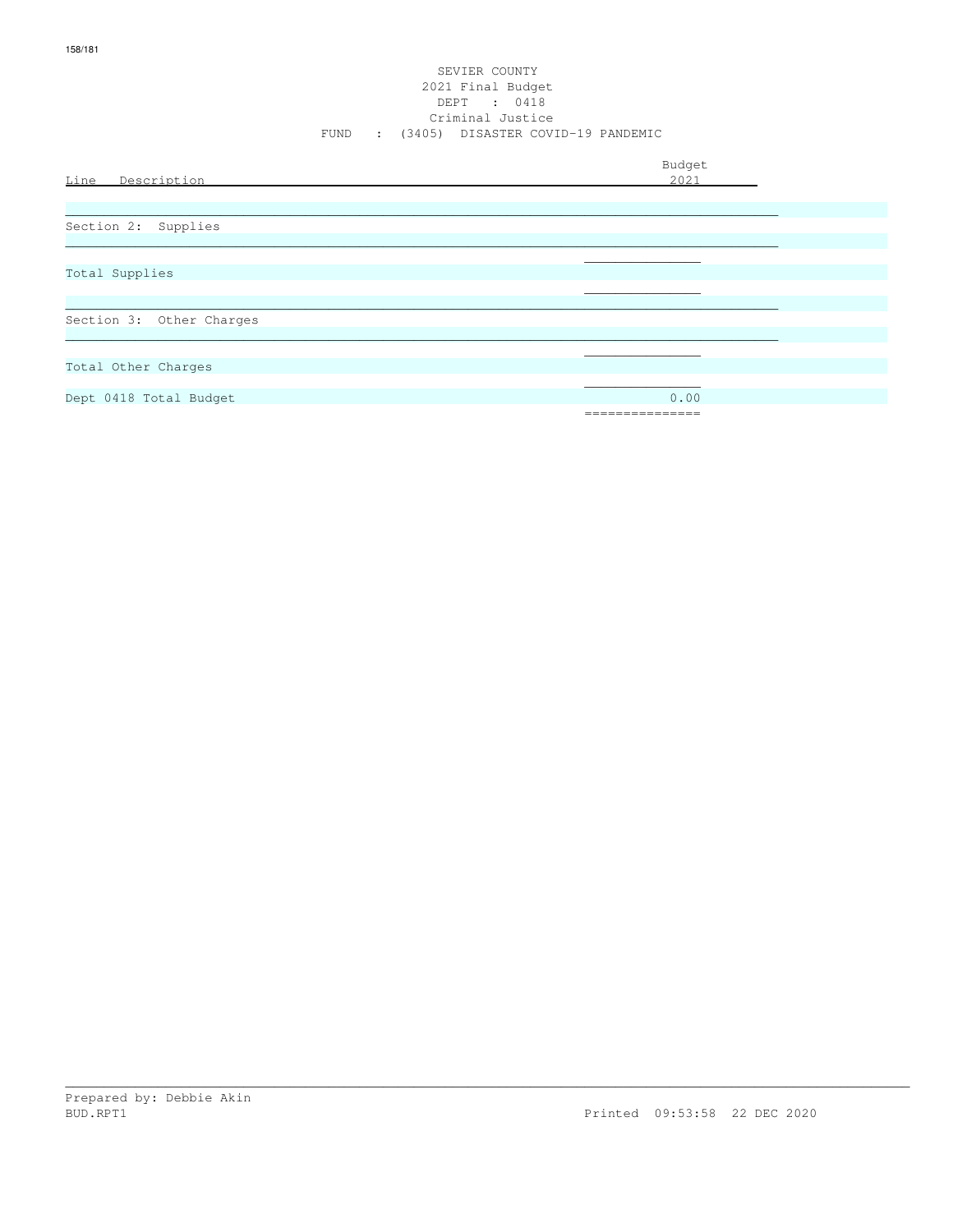# SEVIER COUNTY 2021 Final Budget DEPT : 0600 LIBRARY FUND : (3405) DISASTER COVID-19 PANDEMIC

|      | Line Description | Budget<br>2021 |
|------|------------------|----------------|
|      |                  |                |
|      |                  | Budget         |
| Line | Description      | 2021           |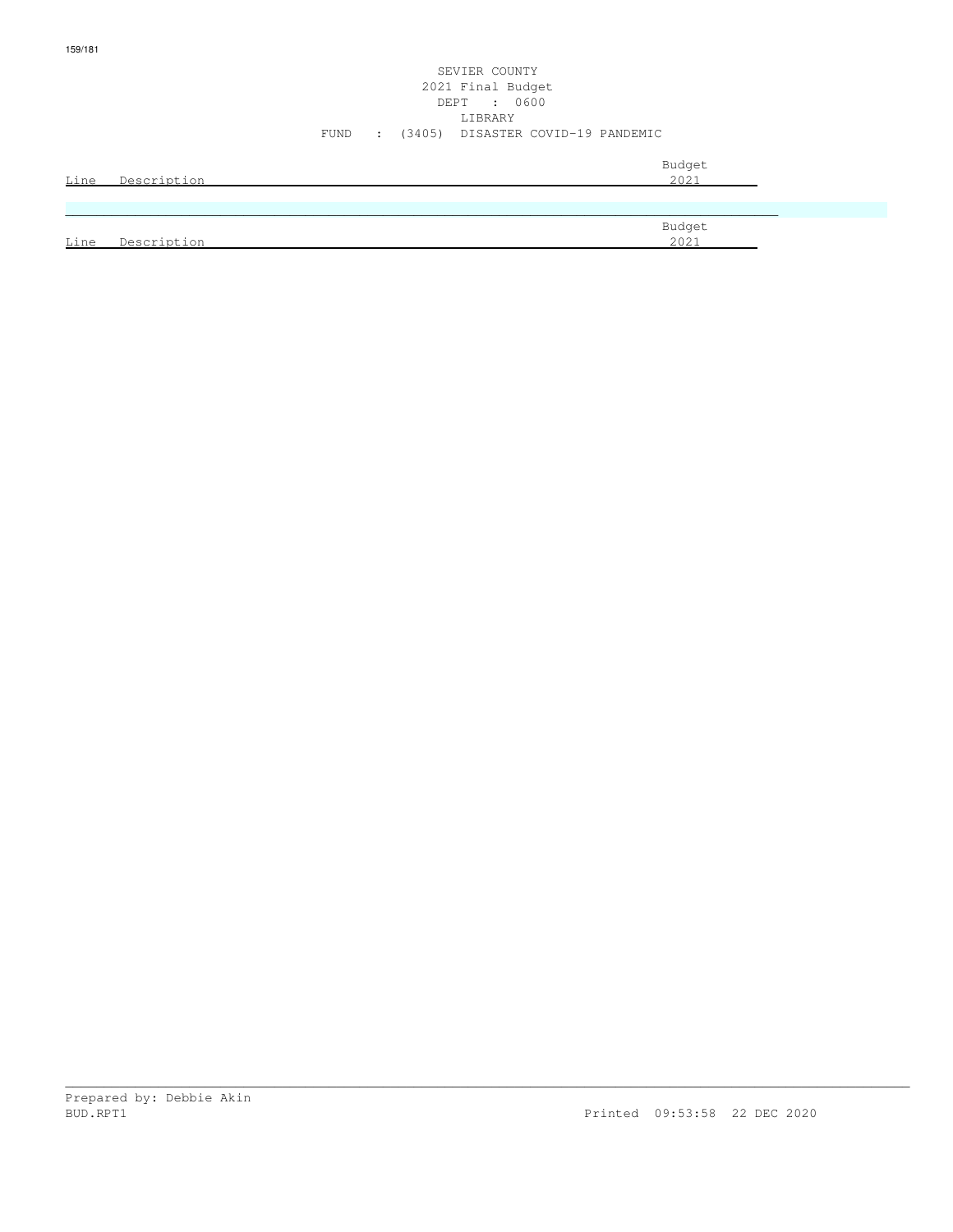# SEVIER COUNTY 2021 Final Budget DEPT : 0600 LIBRARY FUND : (3405) DISASTER COVID-19 PANDEMIC

| Line<br>Description    | Budget<br>2021                             |
|------------------------|--------------------------------------------|
| Section 2: Supplies    |                                            |
| Total Supplies         |                                            |
| Dept 0600 Total Budget | 0.00<br>_______________<br>_______________ |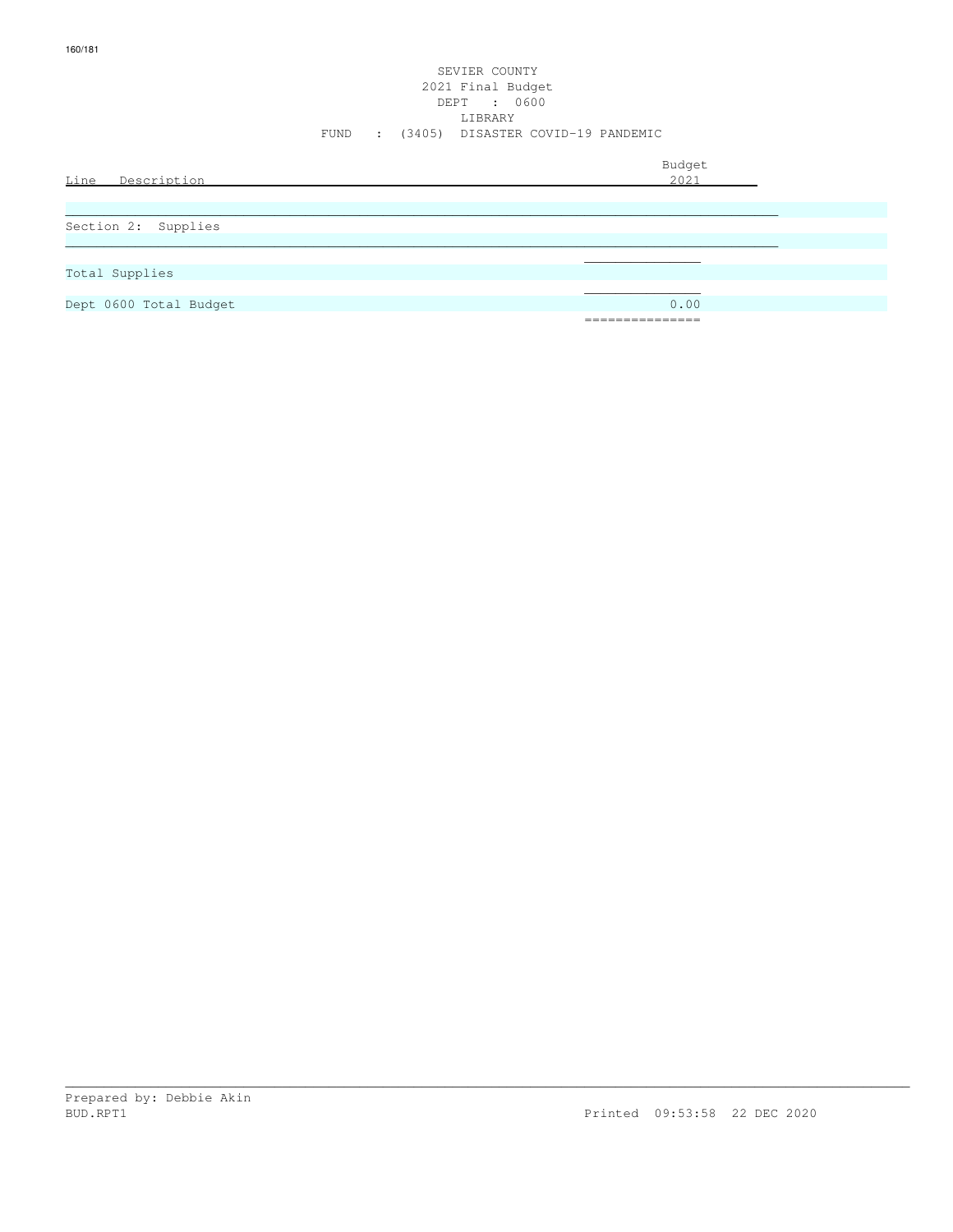# SEVIER COUNTY 2021 Final Budget DEPT : 0418 CRIMINAL JUSTICE FUND : (3406) JAIL REHABILITATION EDUCATION FUND

| <u>Line</u> | Description | Budget<br>2021 |
|-------------|-------------|----------------|
|             |             |                |
| Line        | Description | Budget<br>2021 |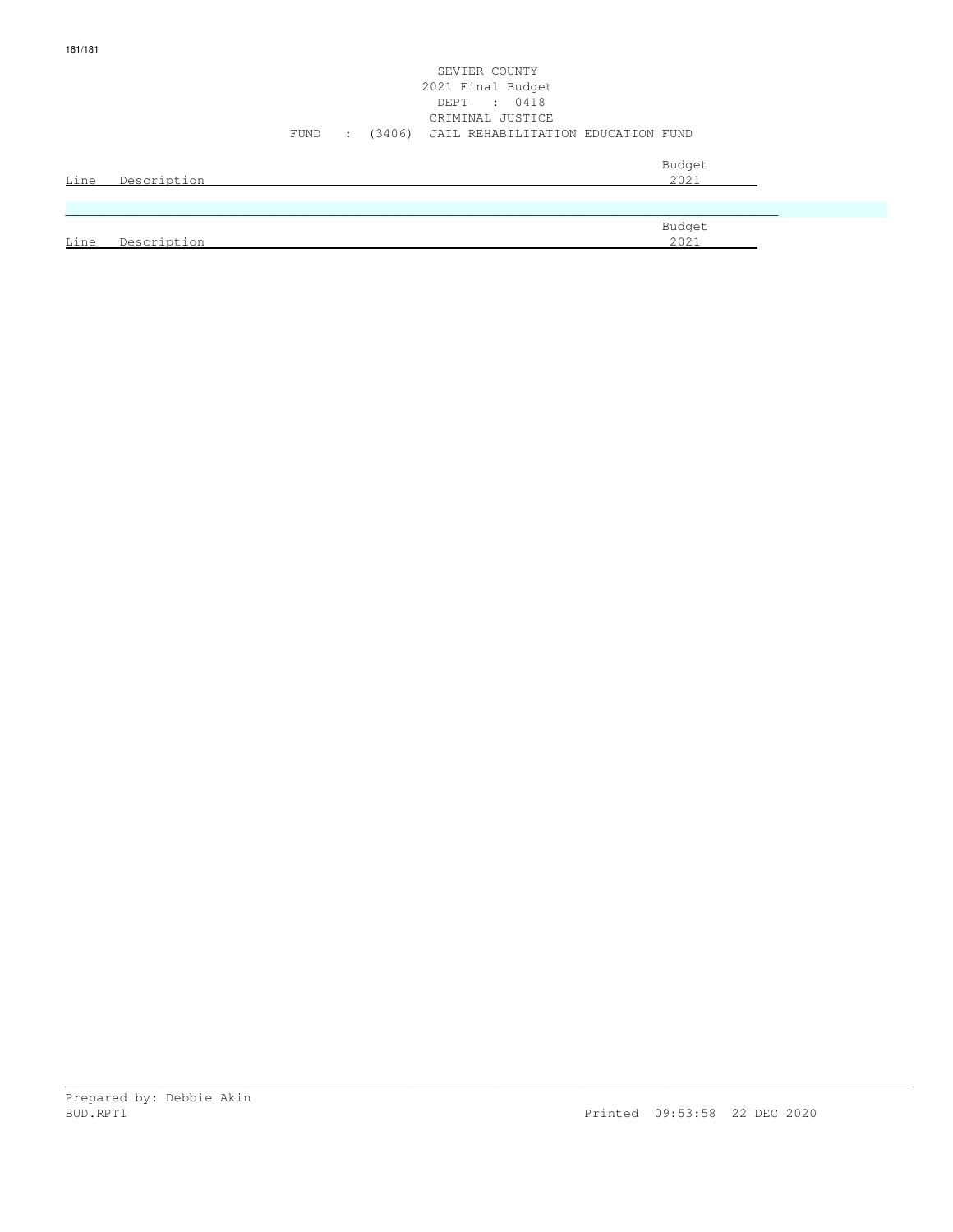## SEVIER COUNTY 2021 Final Budget DEPT : 0418 CRIMINAL JUSTICE FUND : (3406) JAIL REHABILITATION EDUCATION FUND

| Line Description         | Budget<br>2021                       |
|--------------------------|--------------------------------------|
| Section 2: Supplies      |                                      |
| Section 3: Other Charges |                                      |
| Total Other Charges      |                                      |
| Dept 0418 Total Budget   | 0.00<br>_______________<br>--------- |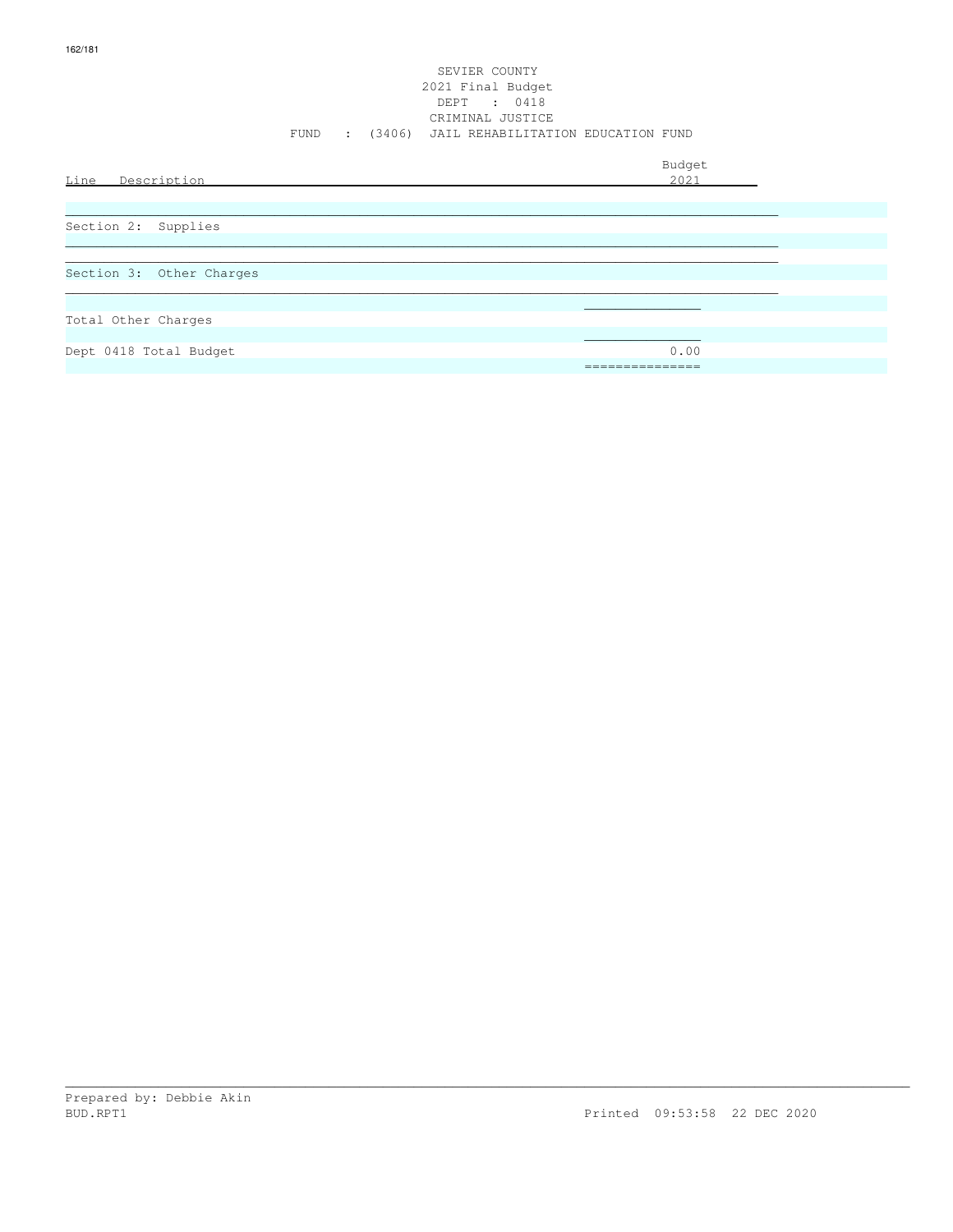# SEVIER COUNTY 2021 Final Budget DEPT : 0102 CIRCUIT CLERK FUND : (3502) AUTOMATED RECORDS SYSTEM GRANT FUND

| Line | Description | Budget<br>2021 |
|------|-------------|----------------|
|      |             |                |
|      |             |                |
| Line | Description | Budget<br>2021 |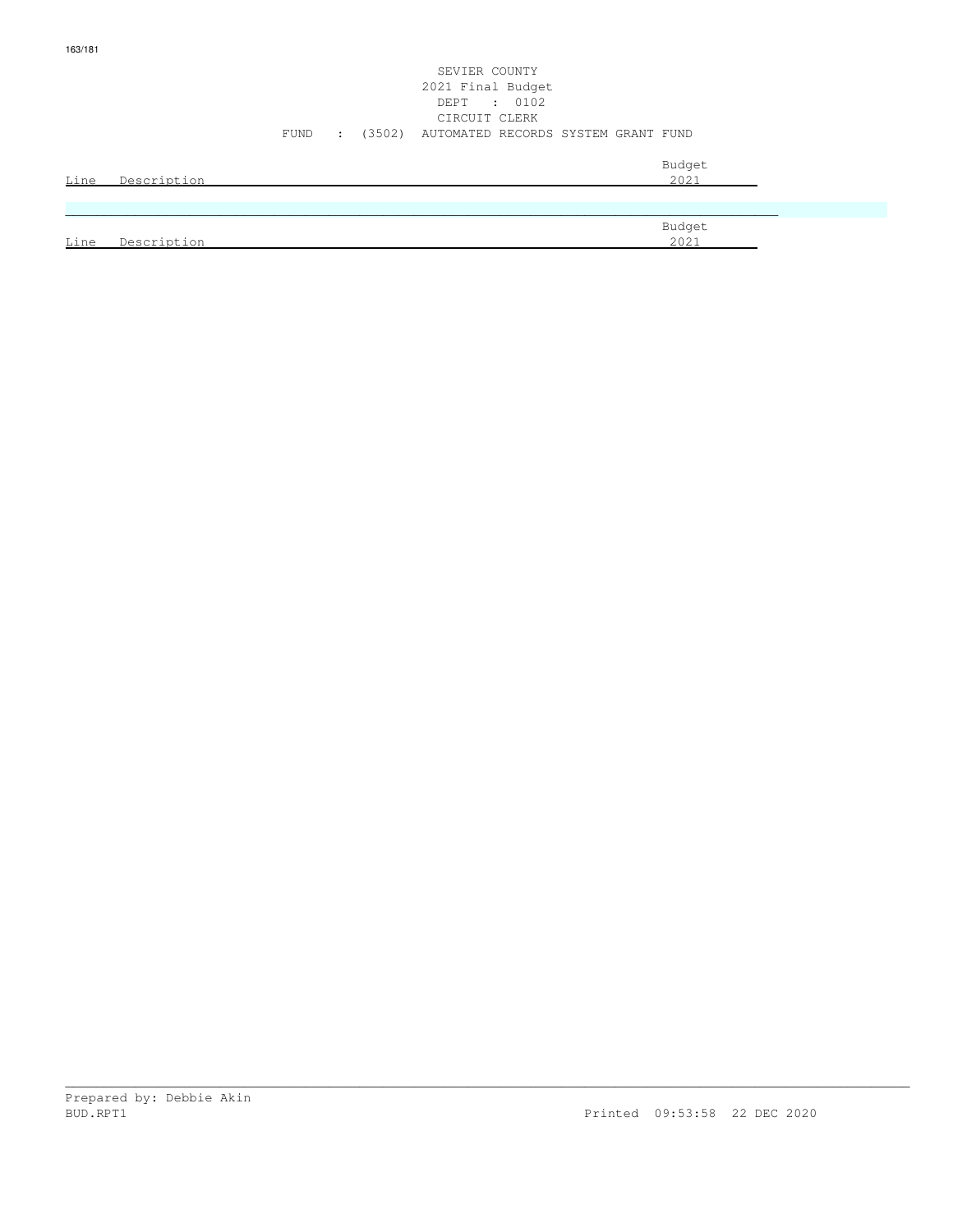# SEVIER COUNTY 2021 Final Budget DEPT : 0102 CIRCUIT CLERK FUND : (3502) AUTOMATED RECORDS SYSTEM GRANT FUND

| Line<br>Description      | Budget<br>2021          |
|--------------------------|-------------------------|
| Section 2: Supplies      |                         |
| Section 3: Other Charges |                         |
| Total Other Charges      |                         |
| Dept 0102 Total Budget   | 0.00<br>_______________ |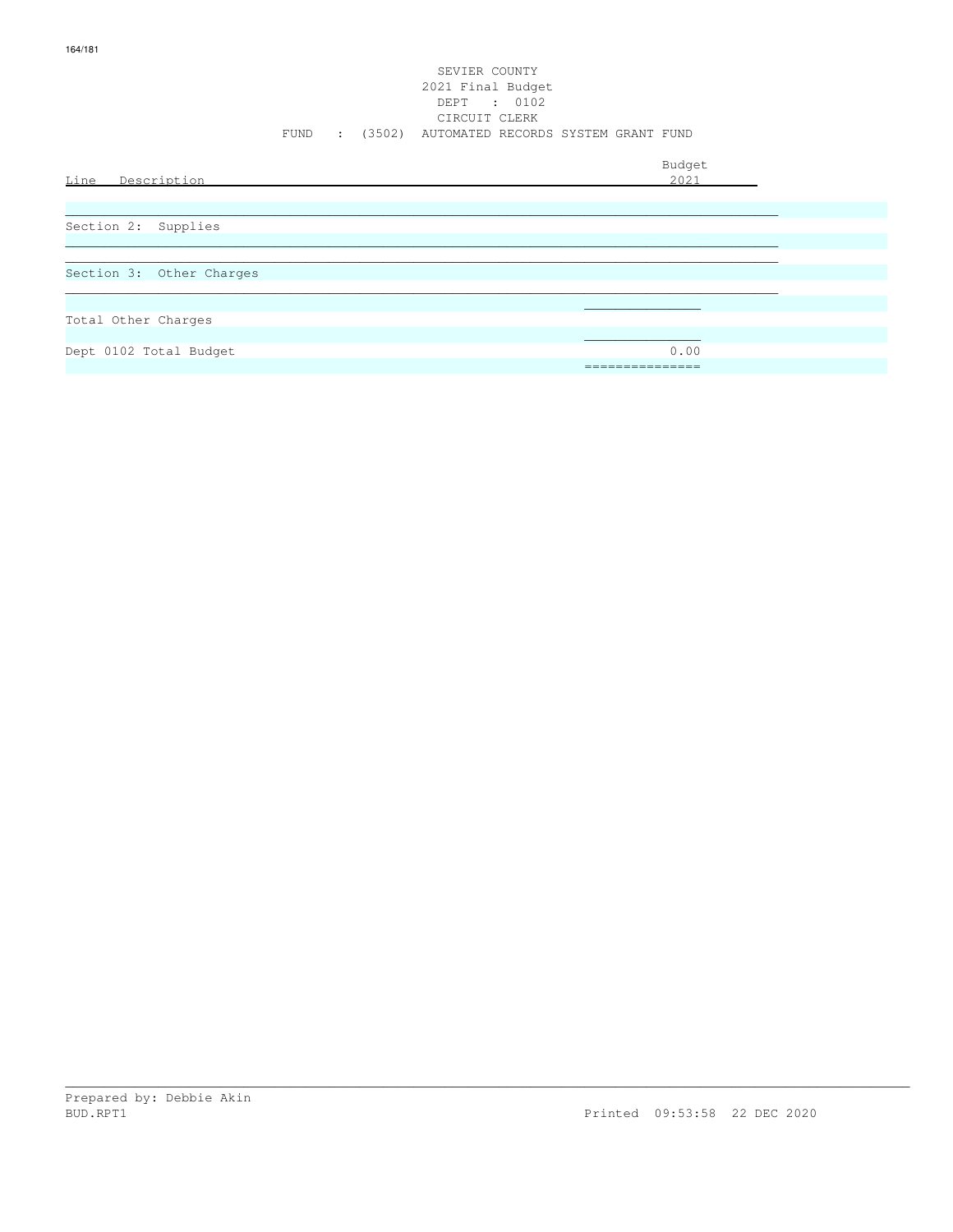# SEVIER COUNTY 2021 Final Budget DEPT : 0418<br>RSAT **RSAT** FUND : (3503) RESIDENTIAL SUBSTANCE ABUSE TREATMENT

| Current Annual |                  |       |           |
|----------------|------------------|-------|-----------|
| PCN            | Title            | Grade | Salary    |
|                |                  |       |           |
| 0001           | RSAT Coordinator |       | 28,894.00 |
| 0002           | RSAT COORDINATOR |       | 27,793.00 |
| 0003           | RSAT Coordinator |       | 13,923.00 |
|                |                  |       |           |
|                | Total Salaries   |       | 70,610.00 |

|      |             | Budget    |  |
|------|-------------|-----------|--|
| Line | Description | 2021      |  |
| 1001 |             | 56,687.00 |  |
| 1002 |             | 13,923.00 |  |
| 1006 |             | 5,402.00  |  |
| 1007 |             | 10,817.00 |  |
| 1009 |             | 12,179.00 |  |
| 1010 |             | 1,654.00  |  |
| 1011 |             | 105.00    |  |
| 1016 |             | 244.00    |  |
|      |             |           |  |

\_\_\_\_\_\_\_\_\_\_\_\_\_\_\_\_\_\_\_\_\_\_\_\_\_\_\_\_\_\_\_\_\_\_\_\_\_\_\_\_\_\_\_\_\_\_\_\_\_\_\_\_\_\_\_\_\_\_\_\_\_\_\_\_\_\_\_\_\_\_\_\_\_\_\_\_\_\_\_\_\_\_\_\_\_\_\_\_\_\_\_\_\_\_\_\_\_\_\_\_\_\_\_\_\_\_\_\_\_

Total Personnel Services 101,011.00

 $\mathcal{L}_\text{max}$  , and the contract of the contract of the contract of the contract of the contract of the contract of the contract of the contract of the contract of the contract of the contract of the contract of the contr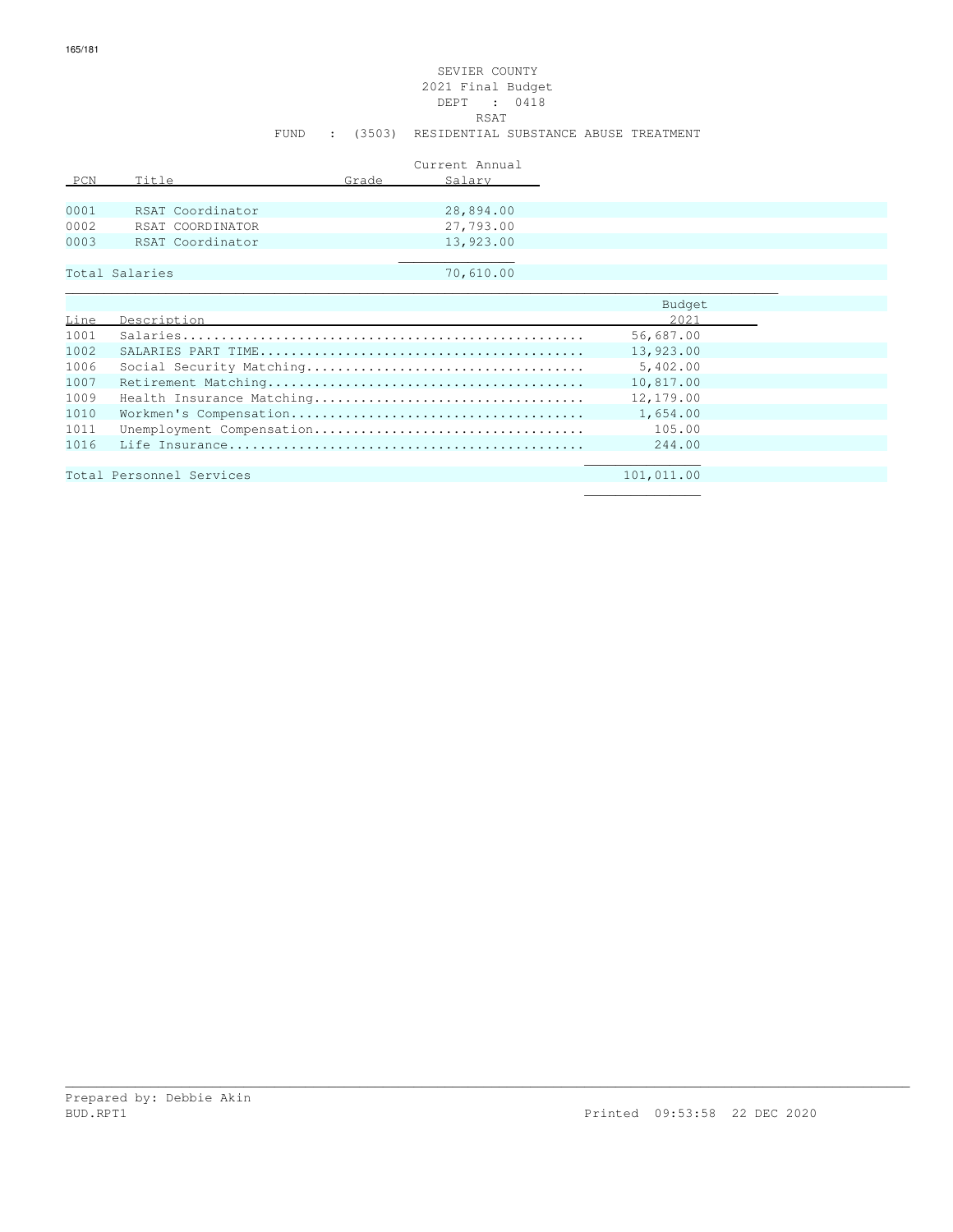# SEVIER COUNTY 2021 Final Budget DEPT : 0418 RSAT FUND : (3503) RESIDENTIAL SUBSTANCE ABUSE TREATMENT

|                                     | Budget          |
|-------------------------------------|-----------------|
| Line<br>Description                 | 2.021           |
|                                     |                 |
|                                     |                 |
| Supplies<br>Section 2:              |                 |
|                                     |                 |
| 2001                                | 14,281.00       |
| Total Supplies                      | 14,281.00       |
|                                     |                 |
|                                     |                 |
| Section 3: Other Charges            |                 |
|                                     |                 |
| 3006                                | 1,488.00        |
| Other Professional Services<br>3009 | 30,996.00       |
| 3054                                | 600.00          |
|                                     |                 |
| Total Other Charges                 | 33,084.00       |
|                                     |                 |
| Section 4: Capital Outlay           |                 |
|                                     |                 |
|                                     |                 |
| Total Capital Outlay                |                 |
|                                     |                 |
| Dept 0418 Total Budget              | 148,376.00      |
|                                     | =============== |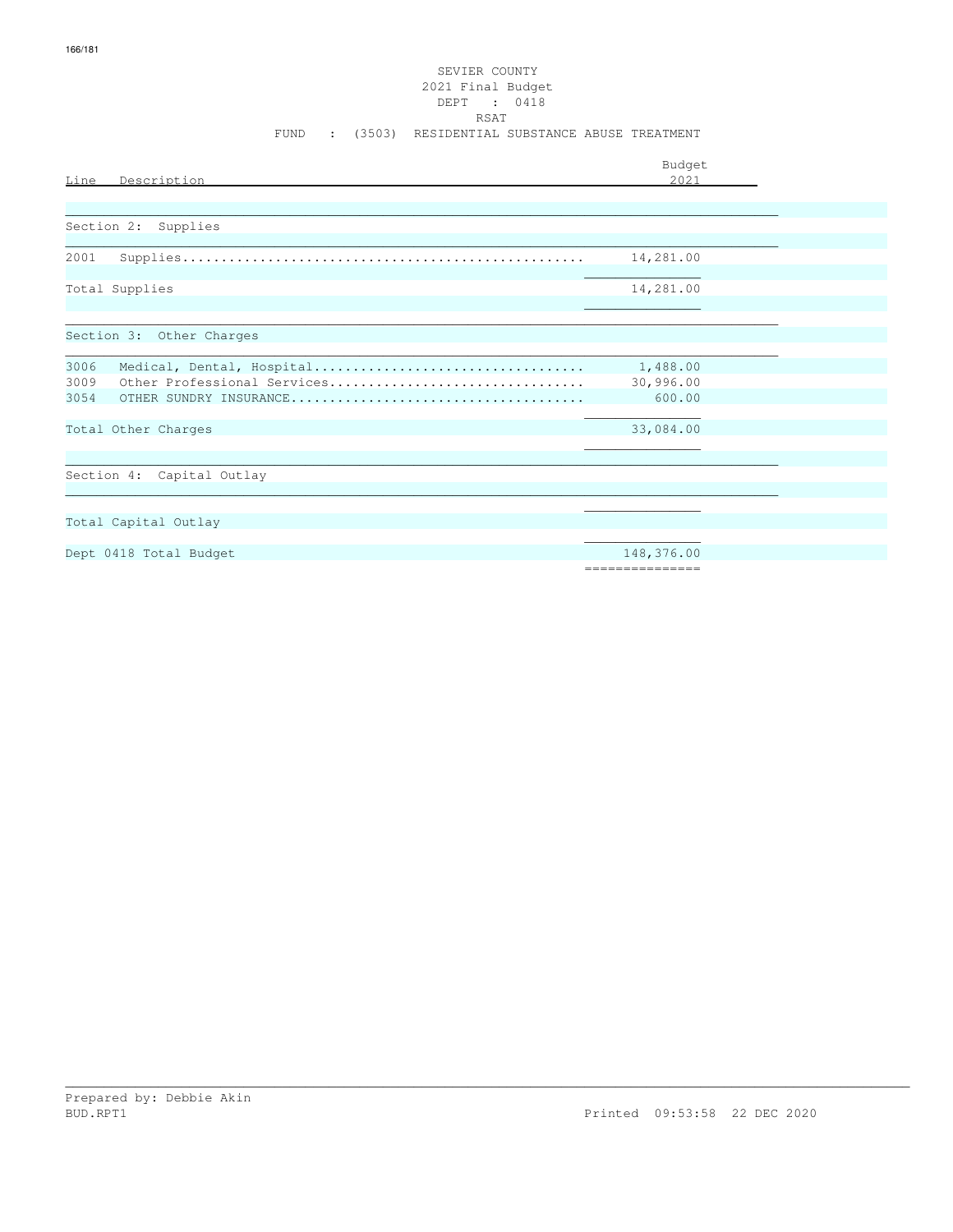## SEVIER COUNTY 2021 Final Budget DEPT : 0109 ELECTION COMMISSION FUND : (3504) CENTER FOR TECH AND CIVIC LIFE GRANT

| Line | Description | Budget<br>2021 |
|------|-------------|----------------|
|      |             |                |
|      |             | Budget         |
| Line | Description | 2021           |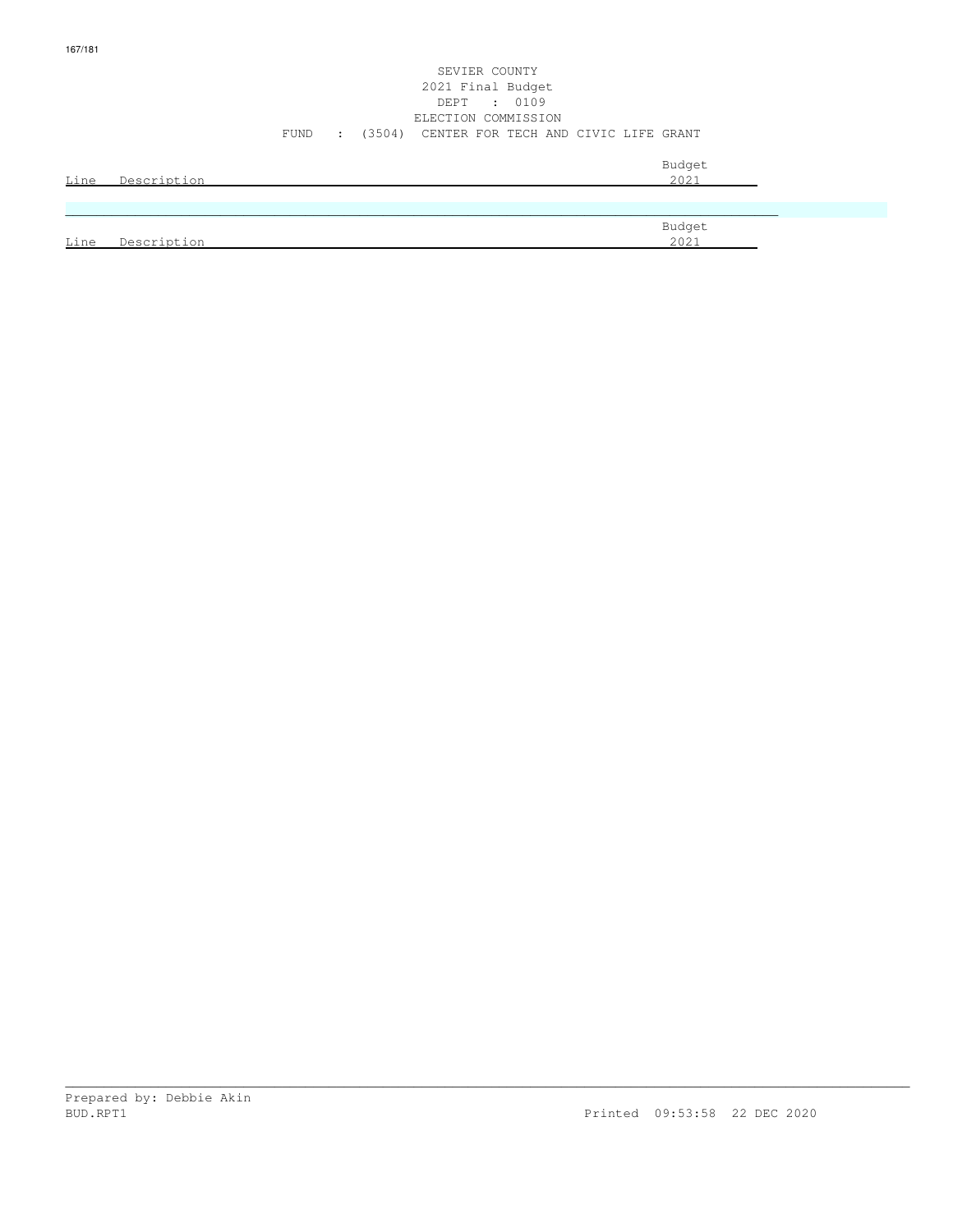## SEVIER COUNTY 2021 Final Budget DEPT : 0109 ELECTION COMMISSION FUND : (3504) CENTER FOR TECH AND CIVIC LIFE GRANT

| Line<br>Description      | Budget<br>2021 |
|--------------------------|----------------|
|                          |                |
| Section 2: Supplies      |                |
|                          |                |
| Total Supplies           |                |
|                          |                |
| Section 3: Other Charges |                |
|                          |                |
| Total Other Charges      |                |
|                          |                |
| Dept 0109 Total Budget   | 0.00           |
|                          | =============  |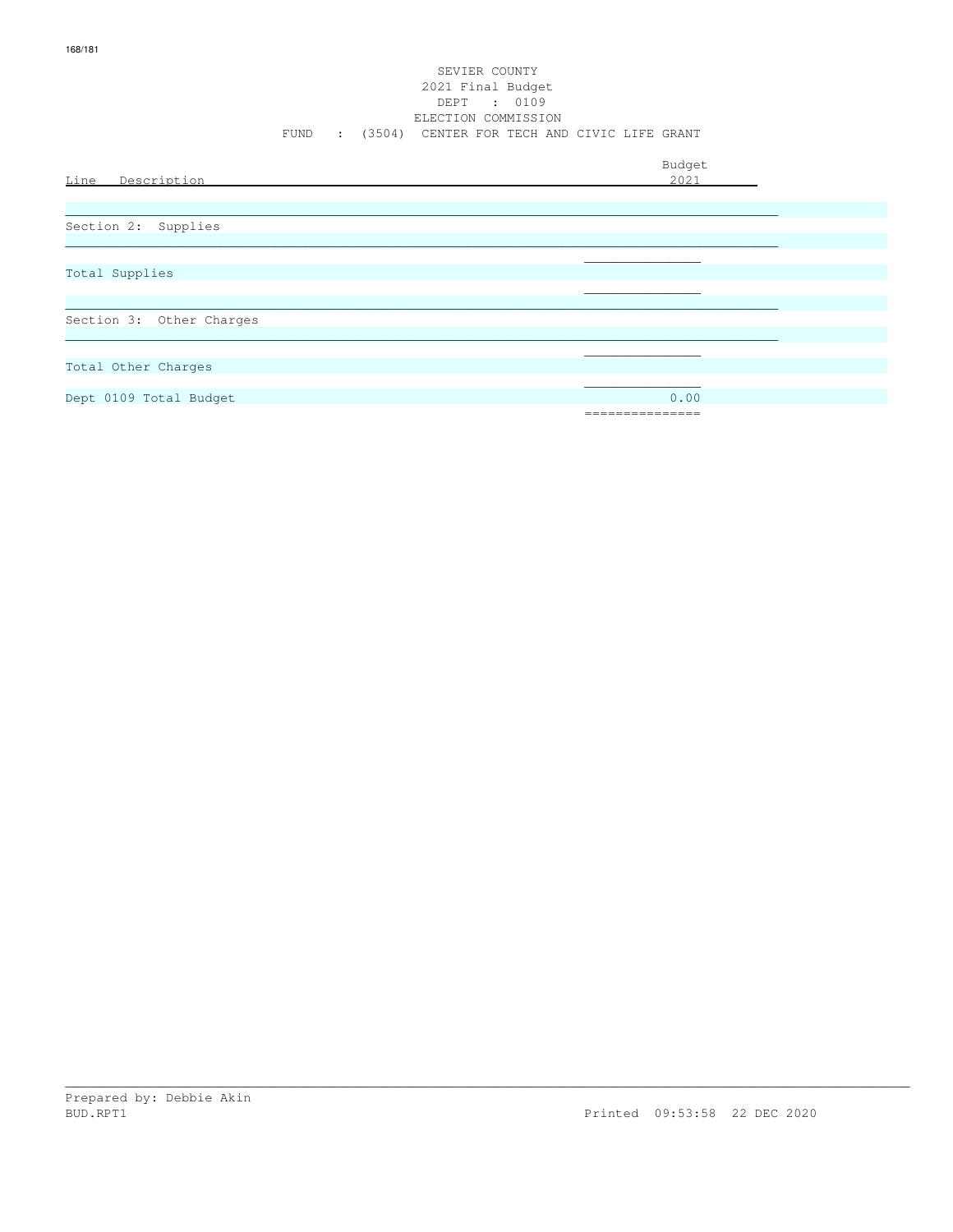### SEVIER COUNTY 2021 Final Budget DEPT : 0302 HOSPITAL CONSTRUCTION FUND : (4001) HOSPITAL CONSTURCTION FUND

| Line | Description | Budget<br>2021 |
|------|-------------|----------------|
|      |             |                |
| Line | Description | Budget<br>2021 |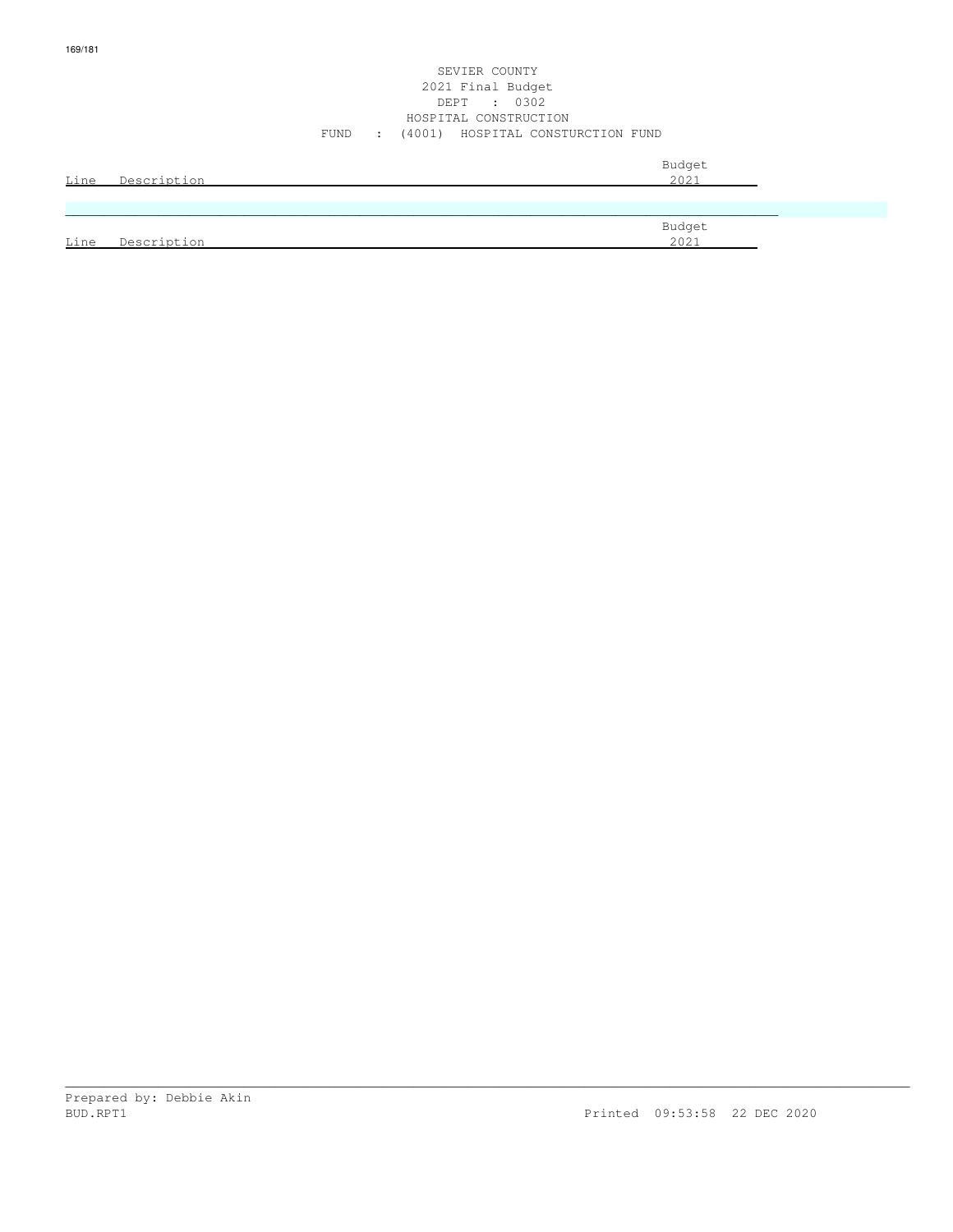## SEVIER COUNTY 2021 Final Budget DEPT : 0302 HOSPITAL CONSTRUCTION FUND : (4001) HOSPITAL CONSTURCTION FUND

| Line Description          | Budget<br>2021          |
|---------------------------|-------------------------|
| Section 2: Supplies       |                         |
| Total Supplies            |                         |
| Section 3: Other Charges  |                         |
| Total Other Charges       |                         |
| Section 4: Capital Outlay |                         |
| Total Capital Outlay      |                         |
| Dept 0302 Total Budget    | 0.00<br>=============== |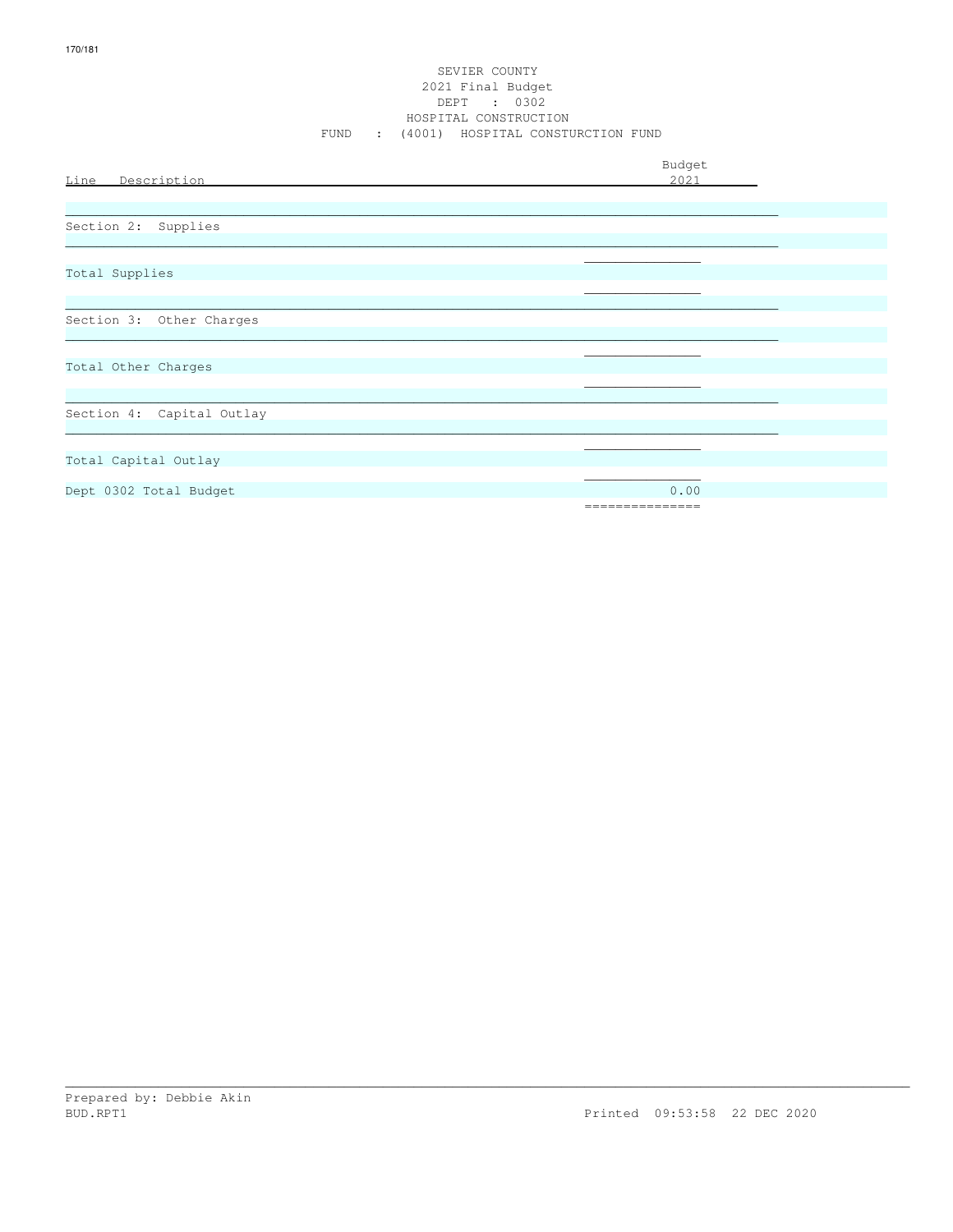## SEVIER COUNTY 2021 Final Budget DEPT : 0401 CIRCUIT COURT FUND : (6009) COUNTY LAW LIBRARY

| Line | Description | Budget<br>2021        |
|------|-------------|-----------------------|
|      |             |                       |
|      |             | Budget<br><u>2021</u> |
| Line | Description |                       |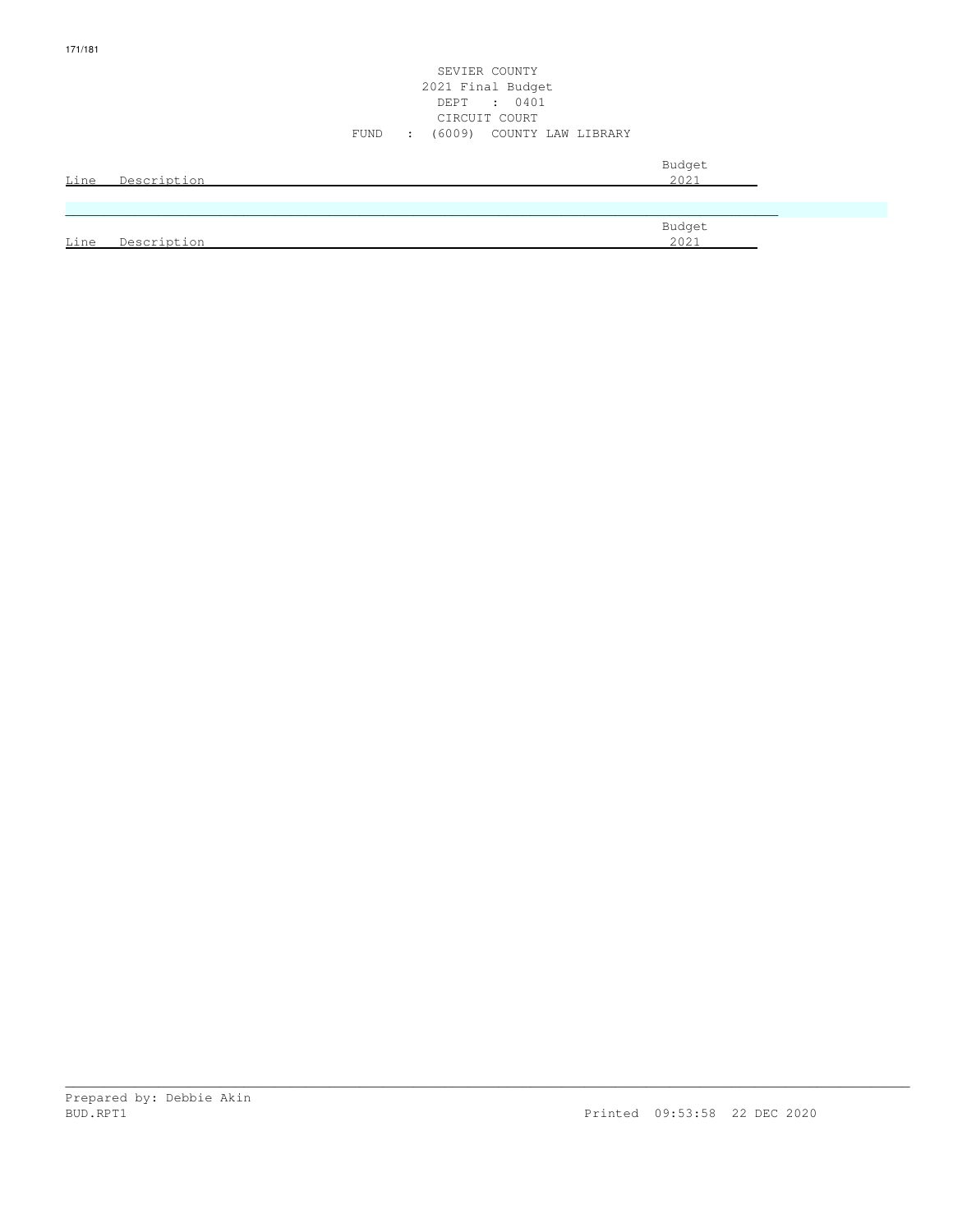## SEVIER COUNTY 2021 Final Budget DEPT : 0401 CIRCUIT COURT FUND : (6009) COUNTY LAW LIBRARY

| Line<br>Description                                        | Budget<br>2021 |
|------------------------------------------------------------|----------------|
|                                                            |                |
| Section 2: Supplies                                        |                |
| Total Supplies                                             |                |
|                                                            |                |
| Section 3: Other Charges                                   |                |
| 3102<br>COMPUTER SOFTWARE, SUPPORT & MAINTENANCE AGREEMENT | 7,512.00       |
| Total Other Charges                                        | 7,512.00       |
| Dept 0401 Total Budget                                     | 7,512.00       |
|                                                            |                |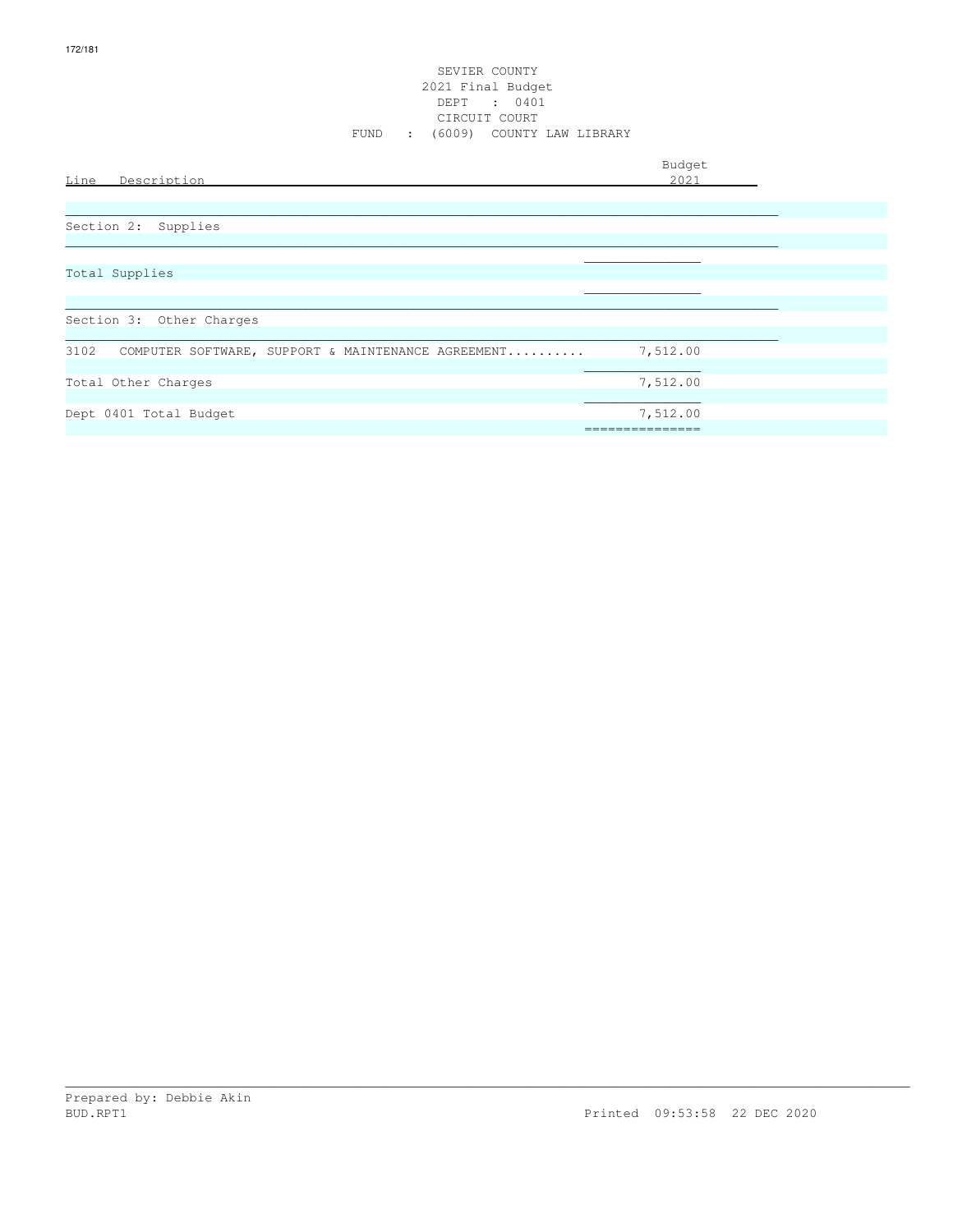## SEVIER COUNTY 2021 Final Budget DEPT : 0502 FIRE DEPARTMENTS FUND : (6500) COSSATOT VFD FUND

| Line | Description | Budget<br>2021 |
|------|-------------|----------------|
|      |             |                |
|      |             | Budget<br>2021 |
| Line | Description |                |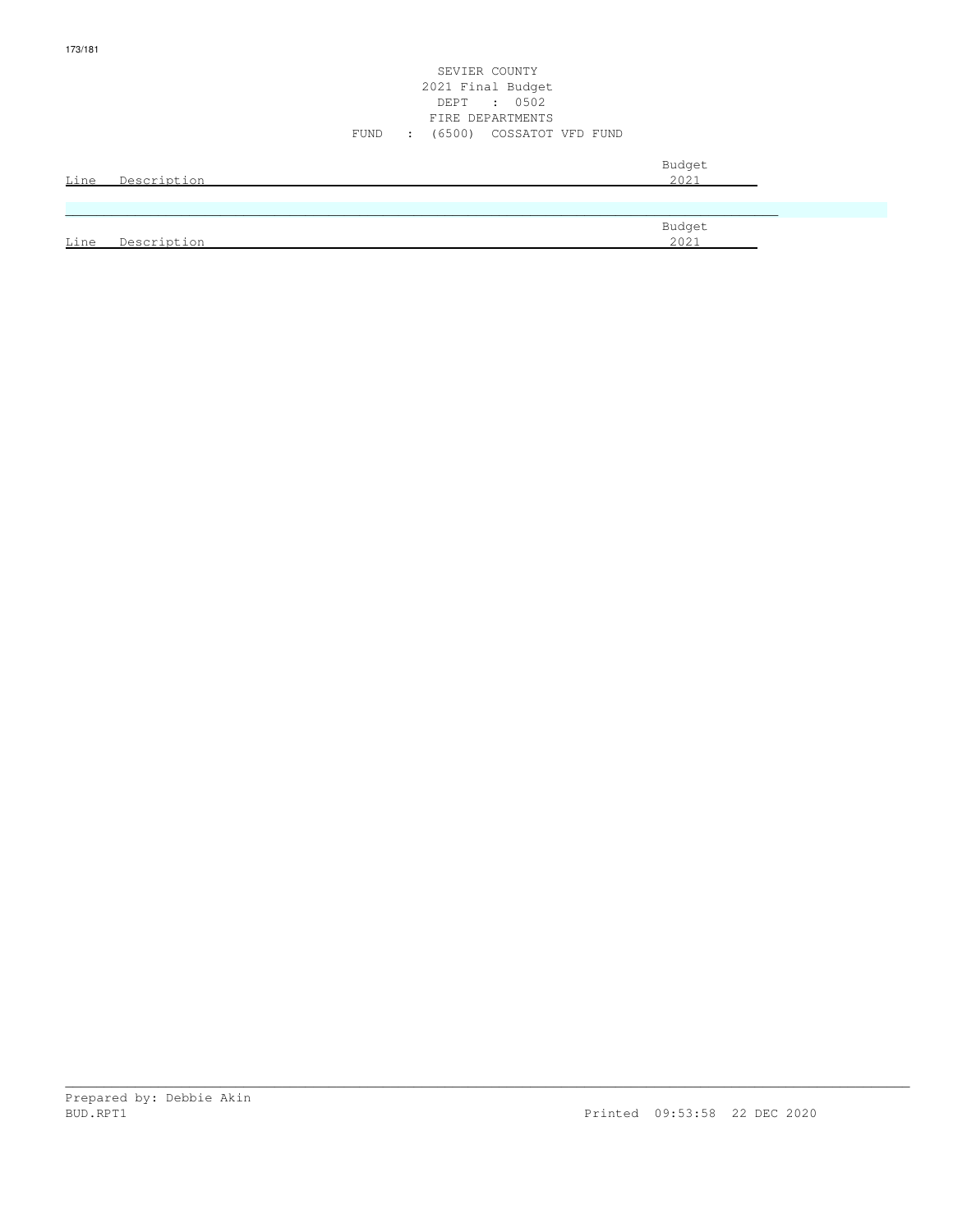## SEVIER COUNTY 2021 Final Budget DEPT : 0502 FIRE DEPARTMENTS FUND : (6500) COSSATOT VFD FUND

| Line<br>Description      | Budget<br>2021         |
|--------------------------|------------------------|
| Section 2: Supplies      |                        |
| Section 3: Other Charges |                        |
| Total Other Charges      |                        |
| Dept 0502 Total Budget   | 0.00<br>-------------- |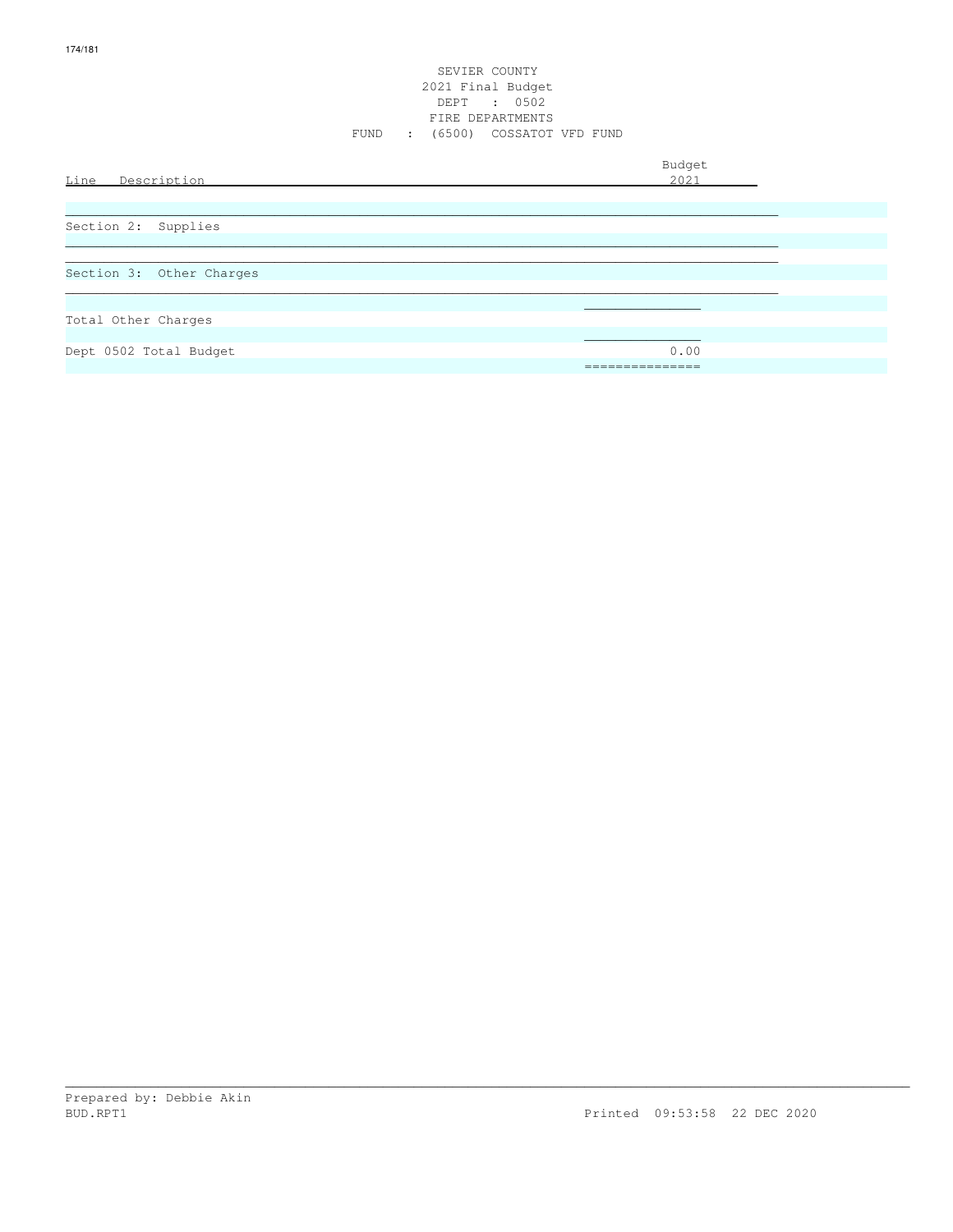## SEVIER COUNTY 2021 Final Budget DEPT : 0502 FIRE DEPARTMENTS FUND : (6501) GREEN'S CHAPEL VFD FUND

| <b>Line</b> | Description | Budget<br>2021 |
|-------------|-------------|----------------|
|             |             |                |
|             |             | Budget         |
| Line        | Description | 2021           |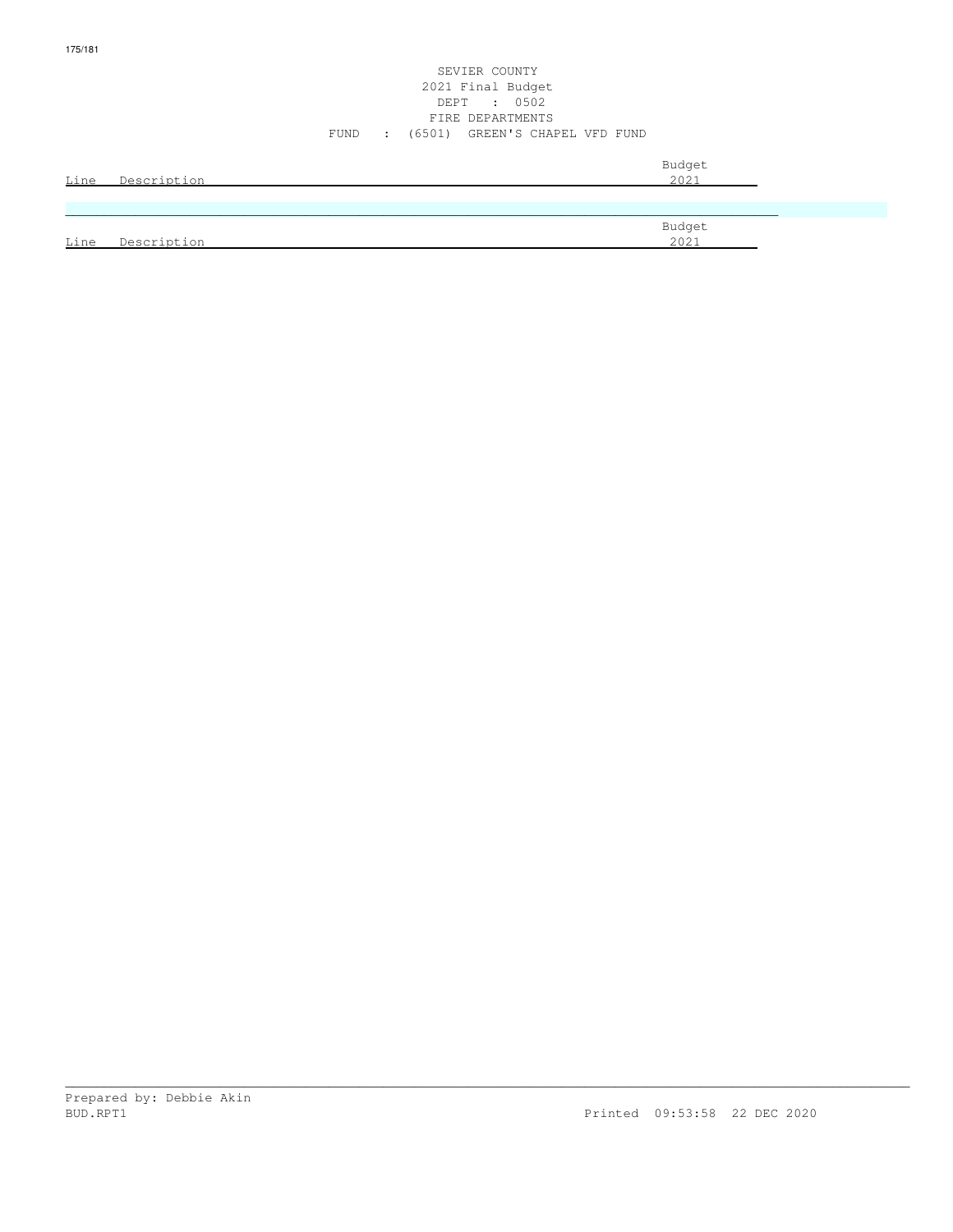## SEVIER COUNTY 2021 Final Budget DEPT : 0502 FIRE DEPARTMENTS FUND : (6501) GREEN'S CHAPEL VFD FUND

| Line Description         | Budget<br>2021          |
|--------------------------|-------------------------|
| Section 2: Supplies      |                         |
| Section 3: Other Charges |                         |
| Total Other Charges      |                         |
| Dept 0502 Total Budget   | 0.00<br>_______________ |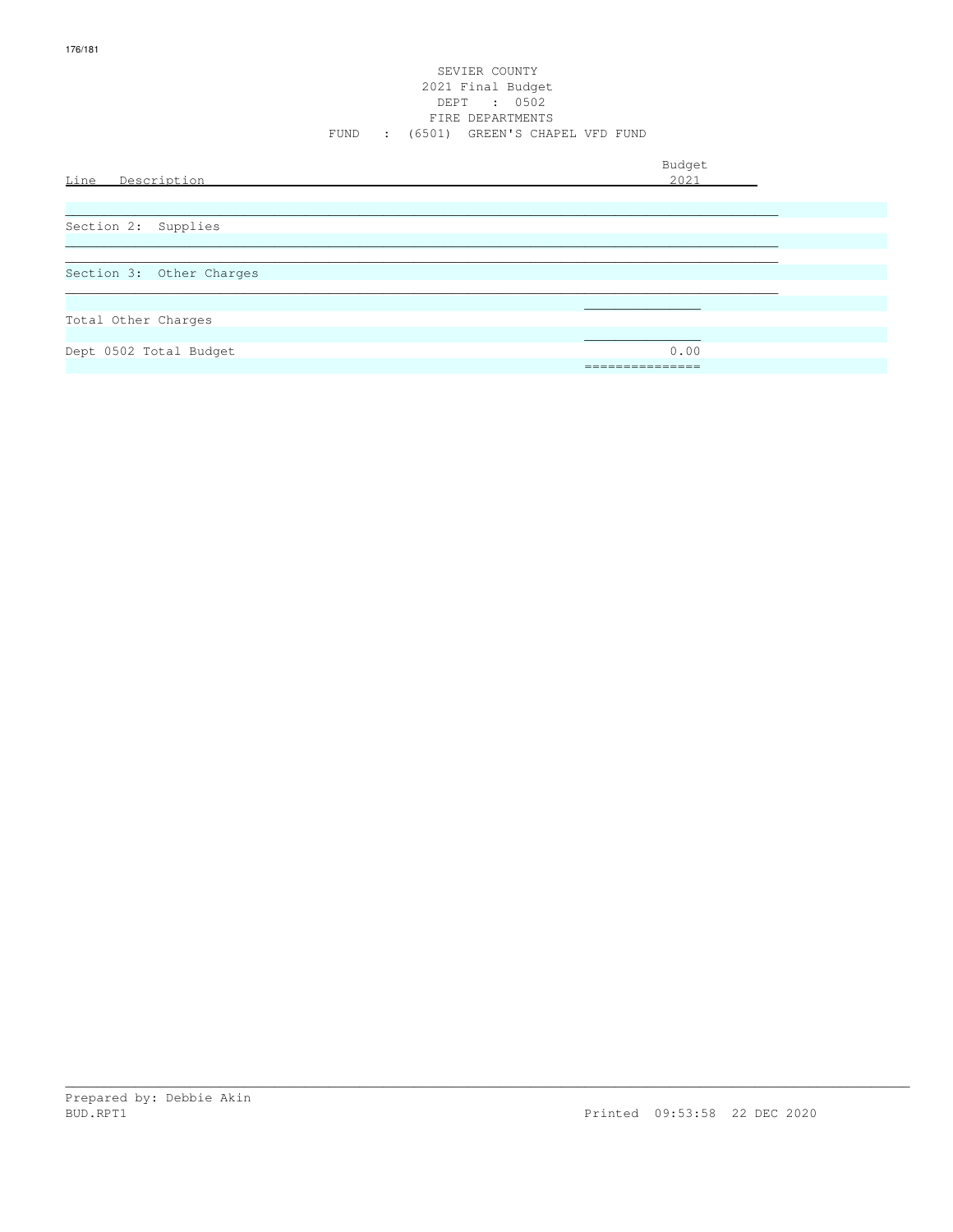## SEVIER COUNTY 2021 Final Budget DEPT : 0502 FIRE DEPARTMENTS FUND : (6502) CENTRAL VFD FUND

| Line | Description | Budget<br>2021 |
|------|-------------|----------------|
|      |             |                |
|      |             | Budget         |
| Line | Description | 2021           |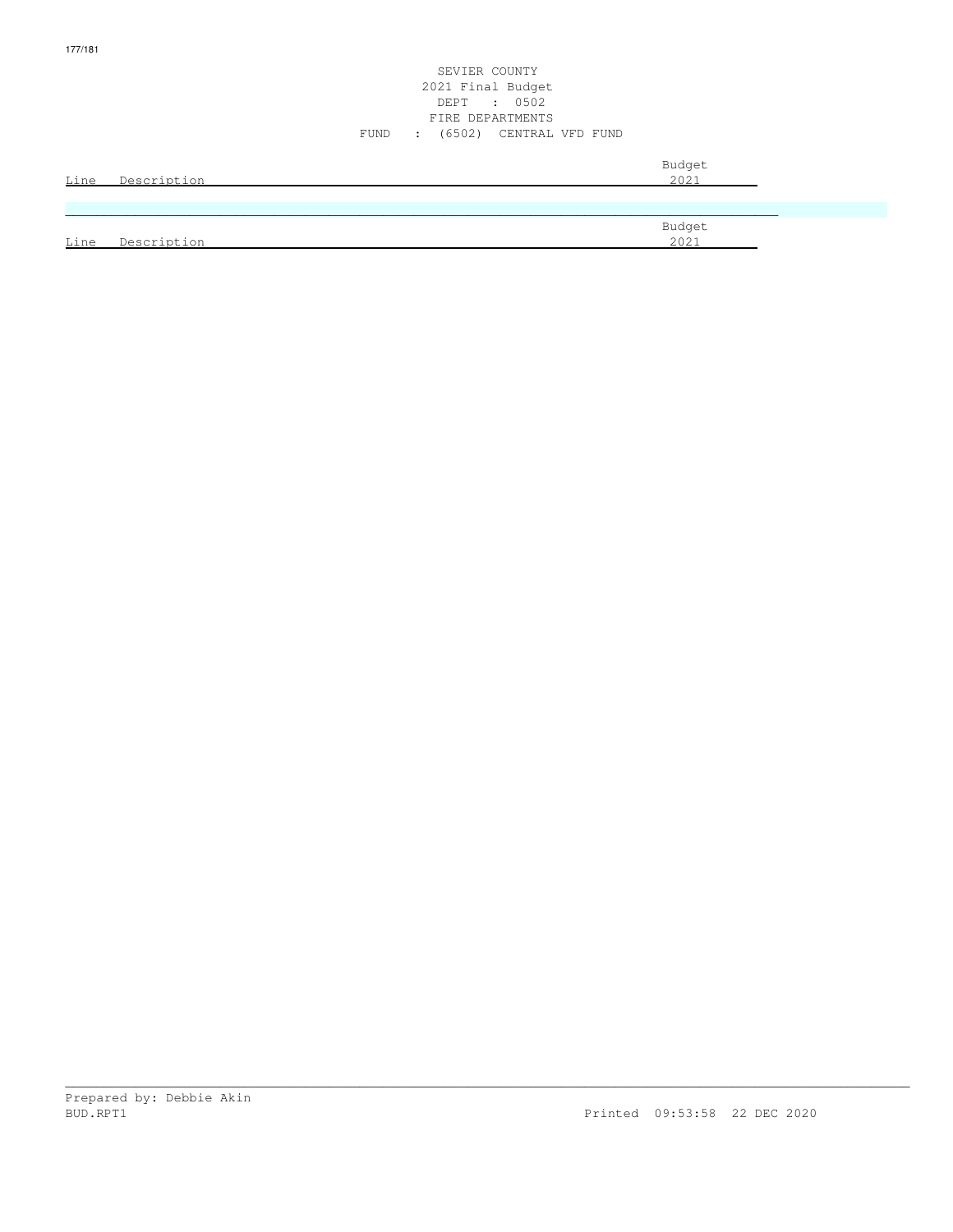# SEVIER COUNTY 2021 Final Budget DEPT : 0502<br>FIRE DEPARTMENTS FUND : (6502) CENTRAL VFD FUND

| Line Description         | Budget<br>2021                      |
|--------------------------|-------------------------------------|
| Section 2: Supplies      |                                     |
| Section 3: Other Charges |                                     |
| Total Other Charges      |                                     |
| Dept 0502 Total Budget   | 0.00<br>_______________<br>-------- |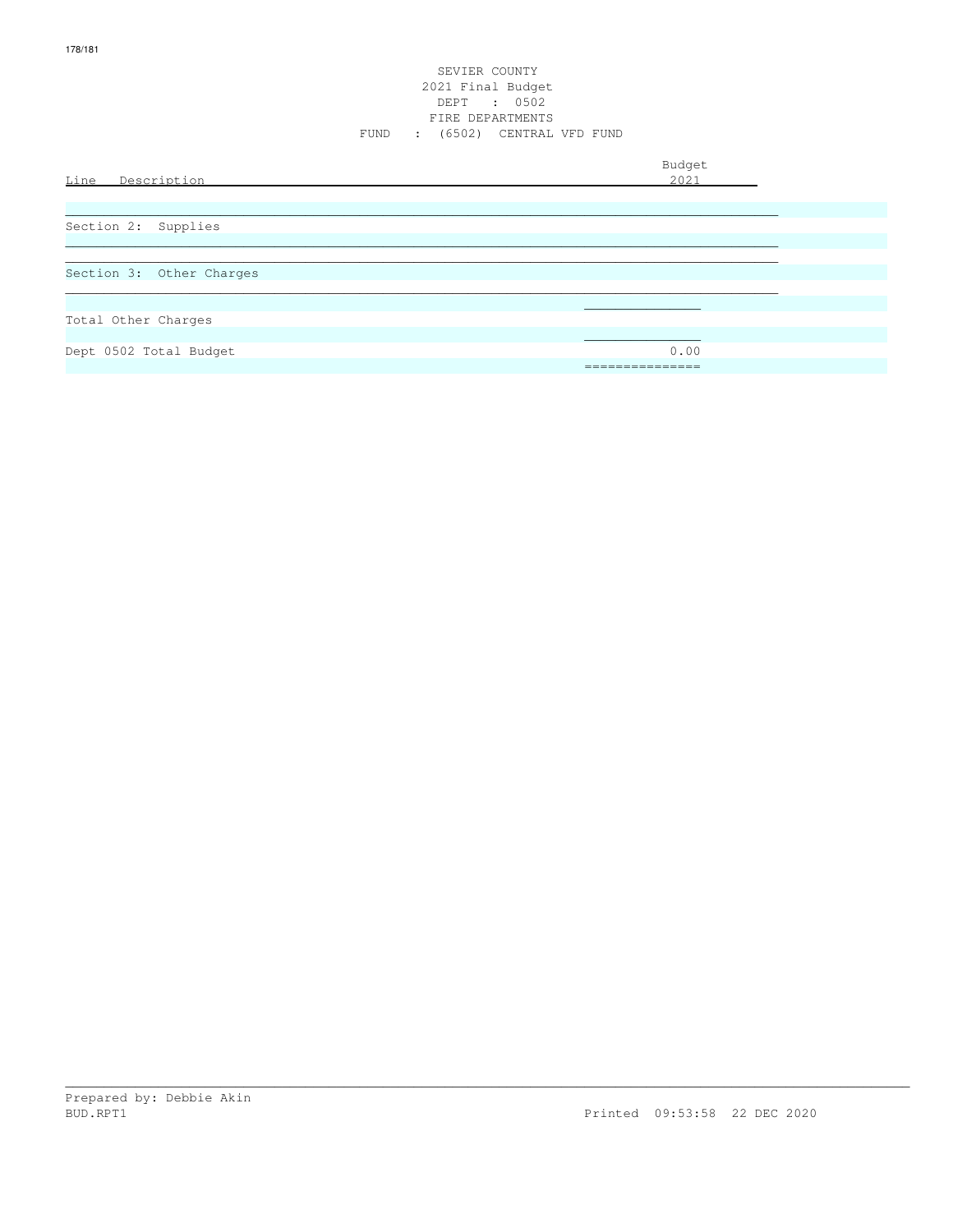## SEVIER COUNTY 2021 Final Budget DEPT : 0502 FIRE DEPARTMENTS FUND : (6503) PROVO VFD FUND

| Line | Description | Budget<br>2021 |
|------|-------------|----------------|
|      |             |                |
|      |             | Budget         |
| Line | Description | 2021           |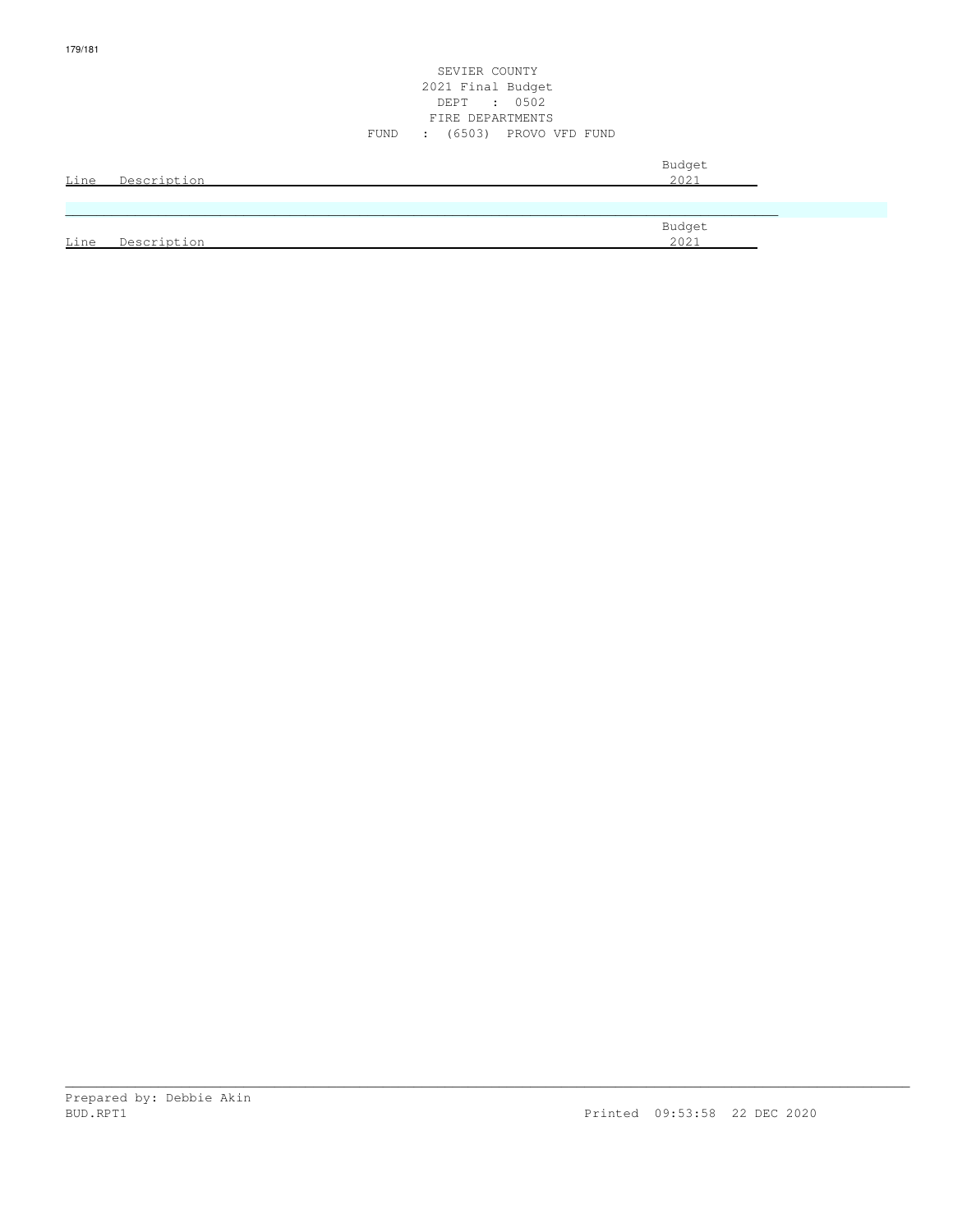# SEVIER COUNTY 2021 Final Budget DEPT : 0502<br>FIRE DEPARTMENTS FUND : (6503) PROVO VFD FUND

| Line Description         | Budget<br>2021 |
|--------------------------|----------------|
| Section 2: Supplies      |                |
| Section 3: Other Charges |                |
| Total Other Charges      |                |
| Dept 0502 Total Budget   | 0.00<br>.      |